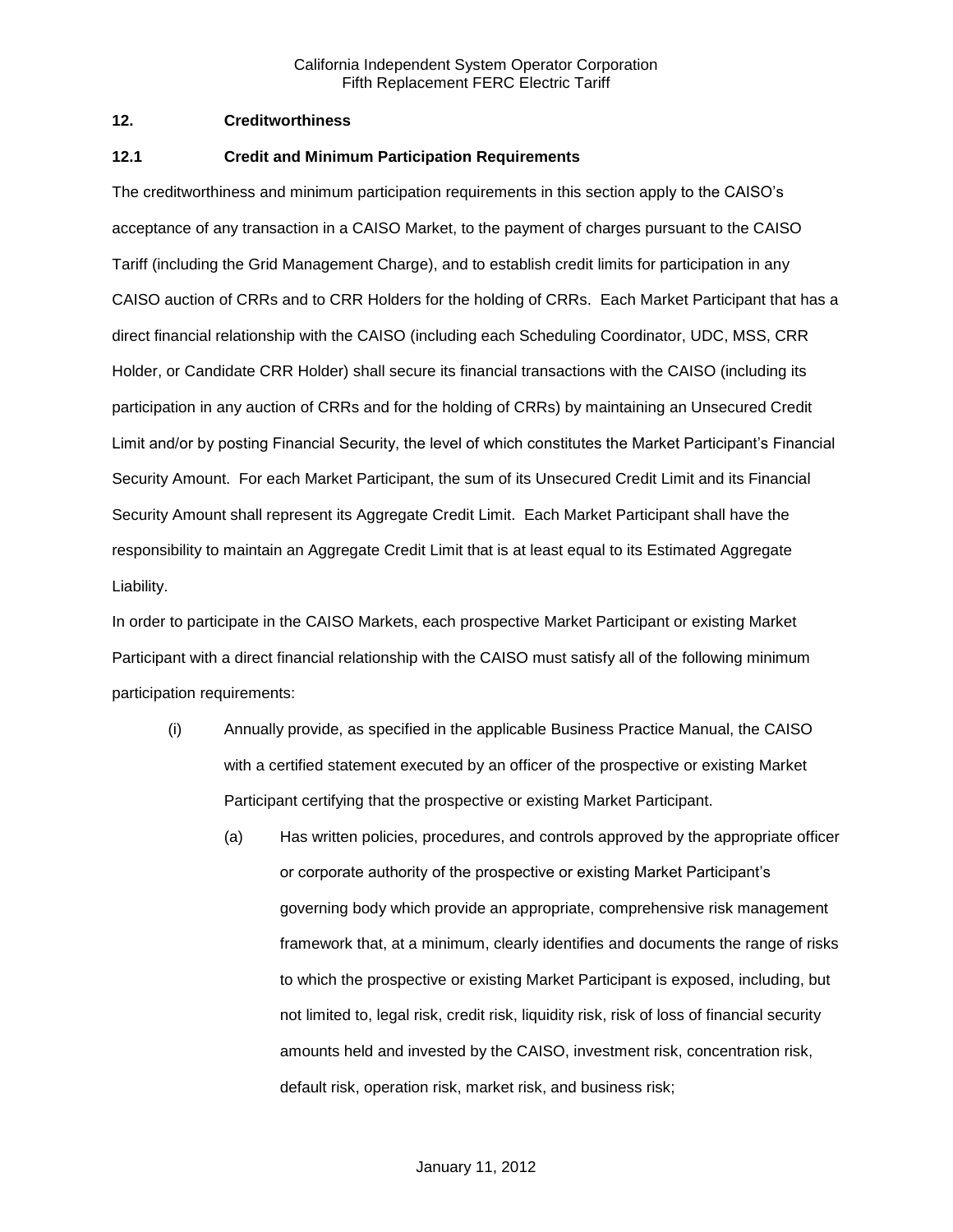- (b) Has appropriate operating procedures and technical abilities to promptly and effectively respond to all CAISO communications and directions, including, but not limited to, the CAISO's issuance of invoices and collateral requests to the prospective or existing Market Participant; and
- (c) Has satisfied any applicable CAISO training requirements including as specified in Sections 4.5.1.2.10.1 and 36.5.2.
- (ii) Satisfy the following capitalization requirements:
	- (a) Pursuant to Sections 12.1 and 12.1.1, the prospective or existing Market Participant or its guarantor must have at least \$1 million in Tangible Net Worth or \$10 million in total assets, or post Financial Security using one or more of the forms specified in Section 12.2 (a) through (e) in the amounts set forth below. In the event the prospective or existing Market Participant must post Financial Security, that financial security will not be added to Market Participant's Aggregate Credit Limit and, therefore, cannot be used to meet Market Participant's minimum credit requirements to participate in a Congestion Revenue Rights auction or to offset any market obligations as reflected in Market Participant's Estimated Aggregate Liability. However, all Financial Security in any form may be used to satisfy any financial obligation of the Market Participant.
		- \$500,000 for a prospective or existing Market Participant with fewer than six (6) months of CAISO Market activity; \$100,000 for an existing Market Participant with six (6) months or more of CAISO Market activity and whose highest Estimated Aggregate Liability for the preceding six (6) months is less than or equal to \$100,000; or \$500,000 for an existing Market Participant with six (6) months or more of market activity and whose highest Estimated Aggregate Liability for the preceding six (6) months is greater than \$100,000.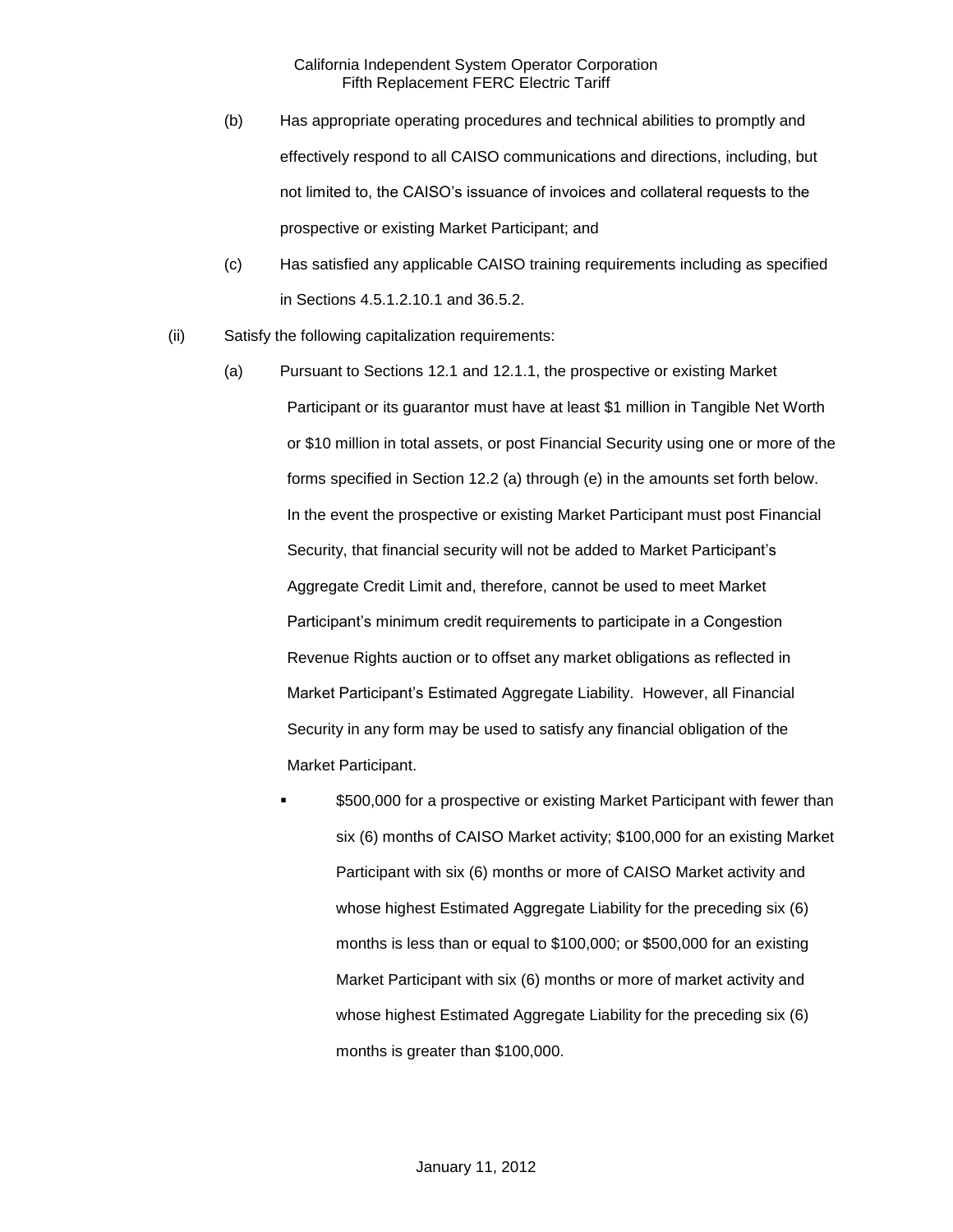(b) The CAISO will review whether the prospective or existing Market Participant continues to satisfy the capitalization requirements set forth in Section 12.1(ii)(a). The CAISO will conduct such a review every six (6) months, when new financial statements are posted for the prospective or existing Market Participant, or when an increase in CAISO Market activity causes the Market Participant's Estimate Agreement Liability to exceed \$100,000.

Each prospective Market Participant that does not satisfy all of the minimum participation requirements set forth in this Section 12.1 will be prohibited from participating in the CAISO Markets. Each prospective Market Participant taking part in the Scheduling Coordinator certification process pursuant to Section 4.5.1 or the Candidate CRR Holder application process pursuant to Section 4.10.1 that does not satisfy all of the minimum participation requirements set forth in this Section 12.1 will be ineligible to become a Market Participant or CRR Holder. Each existing Market Participant that does not satisfy all of the minimum participation requirements set forth in this Section 12.1 will be out of compliance with the CAISO Tariff. Any failure of a Market Participant to satisfy the minimum participation requirements set forth in this Section 12.1 that is not cured within thirty (30) days of CAISO notification that a failure occurred will subject the Market Participant to CAISO enforcement actions as set forth in Section 12.5.

#### **12.1.1 Unsecured Credit Limit**

Each Market Participant requesting an Unsecured Credit Limit shall submit an application to the CAISO in the form specified on the CAISO Website. The CAISO shall determine the Unsecured Credit Limit for each Market Participant in accordance with the procedures set forth in the applicable Business Practice Manual. The maximum Unsecured Credit Limit for any Market Participant, and group of Market Participant Affiliates, shall be \$50 million. In accordance with the procedures described in the applicable Business Practice Manual, each Market Participant requesting or maintaining an Unsecured Credit Limit is required to submit to the CAISO or its agent financial statements and other information related to its overall financial health as directed by the CAISO. Each Market Participant is responsible for the timely submission of its latest financial statements as well as other information, including but not limited to information concerning all entities that are Affiliates or become Affiliates, that may be reasonably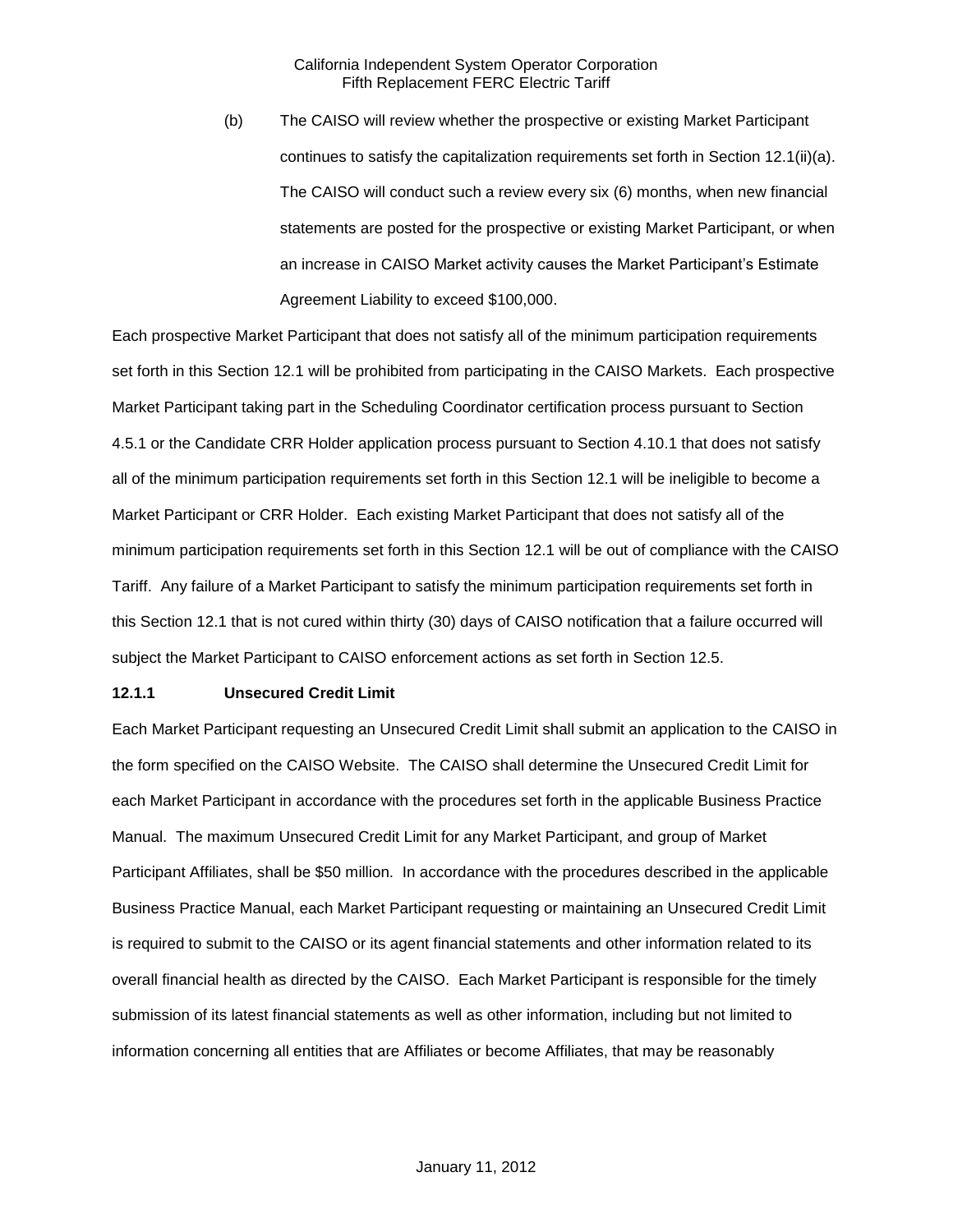necessary for the CAISO to conduct its evaluation. The CAISO shall determine the Unsecured Credit Limit for each Market Participant as described in Sections 12.1.1.1, 12.1.1.1.1, and 12.1.1.1.2. As a result of the CAISO's credit evaluation, a Market Participant may be given an Unsecured Credit Limit by the CAISO or denied an Unsecured Credit Limit with the CAISO. Following the initial application and the establishment of an Unsecured Credit limit, the CAISO will review each Market Participant's Unsecured Credit Limit on a quarterly basis, unless that entity does not prepare quarterly statements, in which case the review will occur on an annual basis, and no entity shall be required to submit a new application. In addition, the CAISO may review the Unsecured Credit Limit for any Market Participant whenever the CAISO becomes aware of information that could indicate a Material Change in Financial Condition. In the event the CAISO determines that the Unsecured Credit Limit of a Market Participant must be reduced as a result of a subsequent review due to a reason other than a Material Change in Financial Condition, the CAISO shall notify the Market Participant of the reduction, and shall, upon request, also provide the Market Participant with a written explanation of why the reduction was made. In the event the CAISO determines that the Unsecured Credit Limit of a Market Participant must be reduced as a result of a subsequent review due to a Material Change in Financial Condition, the CAISO shall notify the Market Participant of the reduction in writing and shall provide the Market Participant with a written explanation of the reasons for the reduction, either in advance of the reduction if reasonably practicable or after the reduction was made if providing the written notification and explanation in advance is not reasonably practicable, as set forth in the applicable Business Practice Manual.

#### **12.1.1.1 Unsecured Credit Limit Calculation**

An Unsecured Credit Limit (UCL) for each Market Participant that is a Rated or Unrated Public/Private Corporation, a Rated or Unrated Governmental Entity, or a Local Publicly Owned Electric Utility and that requests an Unsecured Credit Limit is calculated as follows:

> 1. For each Rated Public/Private Corporation, the Unsecured Credit Limit is the lesser of \$50 million or an amount equal to the Market Participant's Tangible Net Worth multiplied by a calculated percentage of Tangible Net Worth. The Tangible Net Worth percentage is comprised of fifty percent (50%) of the Market Participant's lowest credit agency issuer rating and fifty percent (50%) of the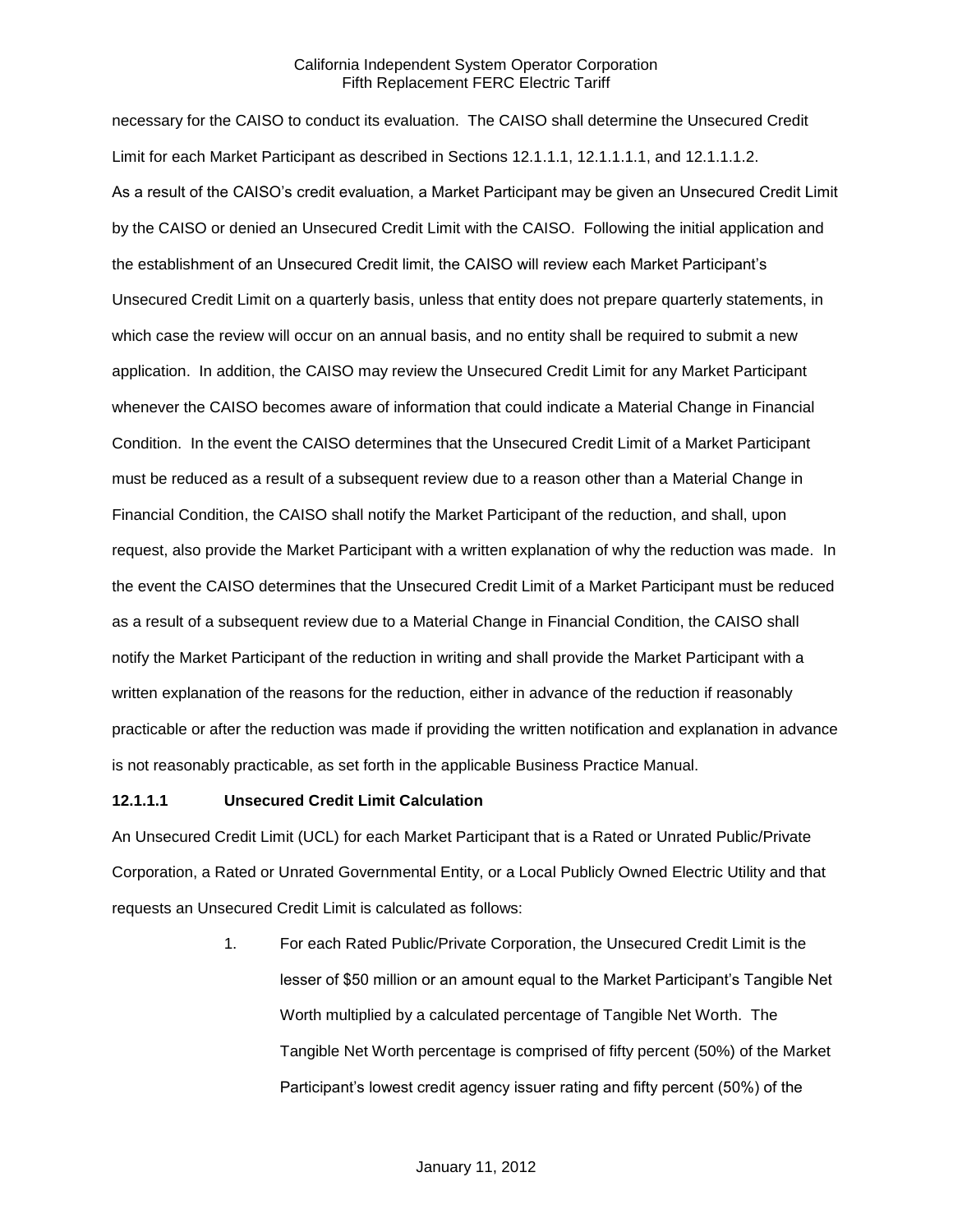Moody's KMV Equivalent Rating, if reasonably applicable. If a Moody's KMV Equivalent Rating is not reasonably applicable, the Tangible Net Worth percentage is comprised of one hundred percent (100%) of the Market Participant's lowest credit agency issuer rating.

- 2. For each Unrated Public/Private Corporation, the Unsecured Credit Limit is the lesser of \$50 million or an amount equal to the Market Participant's Tangible Net Worth multiplied by a calculated percentage of Tangible Net Worth. The Tangible Net Worth percentage is comprised of one hundred percent (100%) of the Moody's KMV Equivalent Rating.
- 3. For each Rated Governmental Entity, the Unsecured Credit Limit is the lesser of \$50 million or an amount equal to the Market Participant's Net Assets multiplied by a calculated percentage of Net Assets. The Net Assets percentage is comprised of one hundred percent (100%) of the Market Participant's lowest credit agency issuer rating.
- 4. (a) For each Unrated Governmental Entity other than one that receives appropriations from the federal government or a state government, the Unsecured Credit Limit is the lesser of \$50 million or an amount equal to a specified percentage of the Market Participant's Net Assets if the Market Participant has a minimum of \$25 million in Net Assets and its Times Interest Earned, Debt Service Coverage and Equity to Assets ratios (as those ratios are defined in the applicable Business Practice Manual) meet or exceed minimums specified in the applicable Business Practice Manual.

(b) For each Unrated Governmental Entity that receives appropriations from the federal government or a state government, the Unsecured Credit Limit is the lesser of \$50 million or the amount appropriated by the federal or relevant state government for the purpose of procuring Energy and Energy-related products and services for the applicable fiscal year. The Unrated Governmental Entity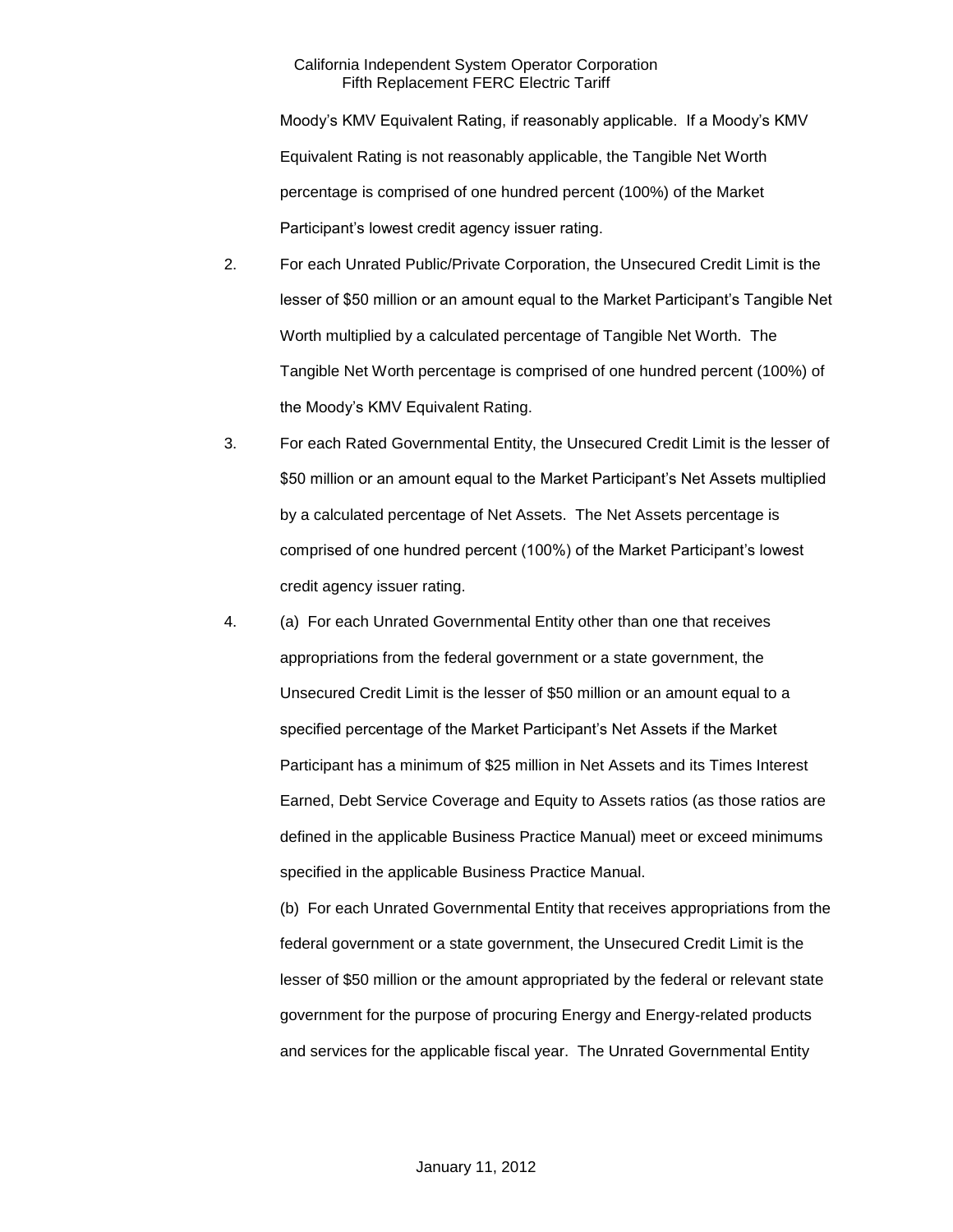seeking to establish an Unsecured Credit Limit pursuant to this section shall provide documentation establishing its annual appropriations.

5. A Local Publicly Owned Electric Utility with a governing body having ratemaking authority that has submitted an application for an Unsecured Credit Limit shall be entitled to an Unsecured Credit Limit of \$1 million without regard to its Net Assets. Such Local Publicly Owned Electric Utility shall be entitled to request an Unsecured Credit Limit based on Net Assets as provided in Section 12.1.1.1(3) or 12.1.1.1(4) in order to establish an Unsecured Credit Limit as the greater of \$1 million or the amount determined as provided in this Section 12.1.1.1(5). A public entity that is not a Local Publicly Owned Electric Utility is not entitled to an Unsecured Credit Limit of \$1 million under this Section 12.1.1.1(5) but may seek to establish an Unsecured Credit Limit as provided in any other provision of the CAISO Tariff that may apply.

Public entities, including Local Publicly Owned Electric Utilities, that operate through a Joint Powers Agreement, or a similar agreement acceptable to the CAISO with the same legal force and effect, shall be entitled to aggregate or assign their Unsecured Credit Limits subject to the following limitations and requirements. A public entity that is a party to a Joint Powers Agreement or similar agreement and that is also participating independently in the CAISO Markets with an established Unsecured Credit Limit shall not be entitled to assign or aggregate any portion of its Unsecured Credit Limit that the public entity is using to support financial liabilities associated with its individual participation in the CAISO Markets. A Local Publicly Owned Electric Utility that operates through a Joint Powers Authority or similar agreement that desires to aggregate a portion of its Unsecured Credit Limit that is equal to or less than \$1 million with one or more other Local Publicly Owned Electric Utilities that operate through that Joint Powers Agreement or similar agreement or to assign a portion of its Unsecured Credit Limit that is equal to or less than \$1 million to the Joint Powers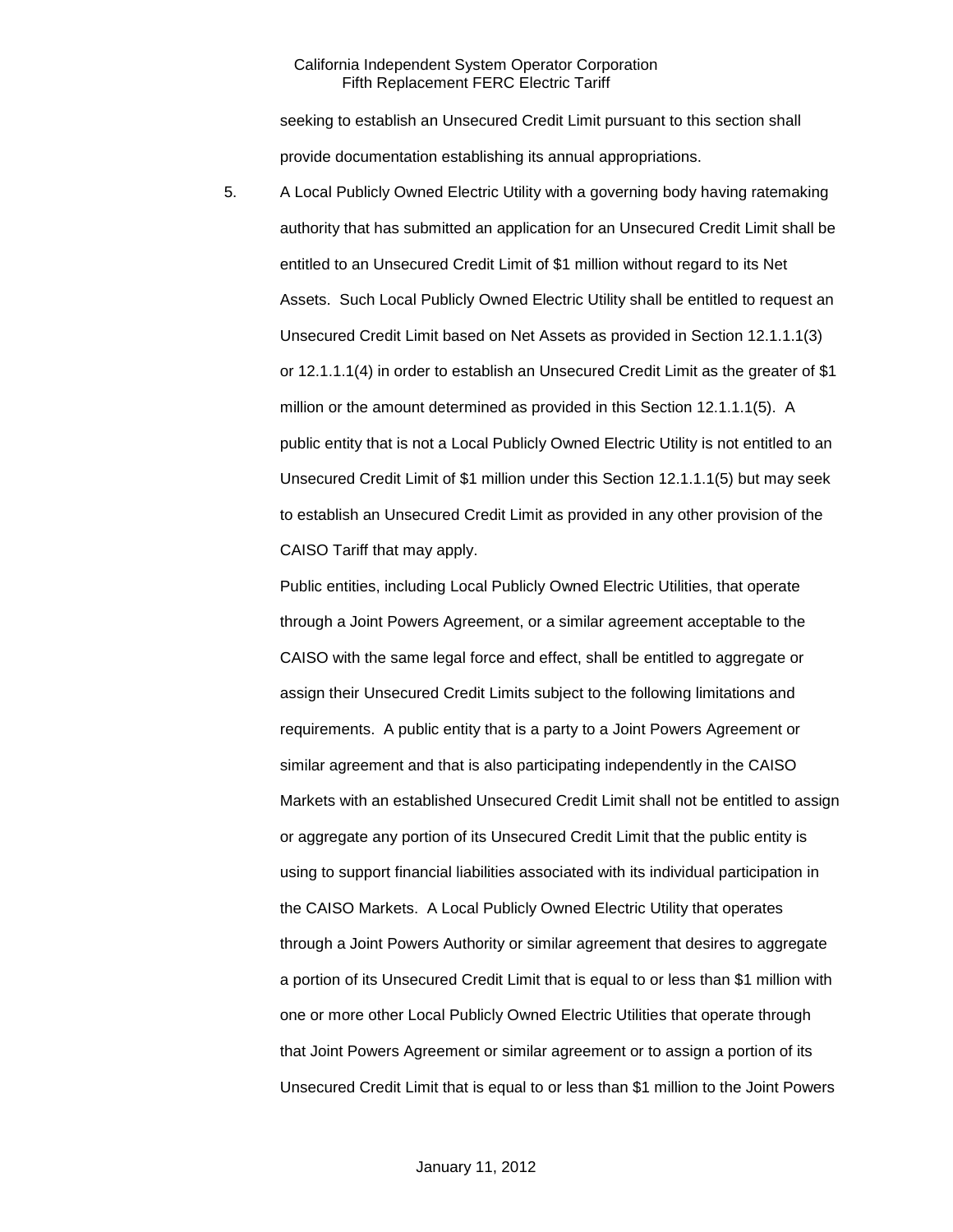Authority shall be entitled to do so. A Local Publicly Owned Electric Utility that operates through a Joint Powers Agreement or similar agreement that desires to aggregate its Unsecured Credit Limit with one or more other Local Publicly Owned Electric Utilities that operate through that Joint Powers Agreement or similar agreement or to assign a portion of its Unsecured Credit Limit to the Joint Powers Authority that exceeds \$1 million, and any public entity that is not a Local Publicly Owned Electric Utility that operates through a Joint Powers Agreement or similar agreement that desires to aggregate its Unsecured Credit Limit with one or more other Local Publicly Owned Electric Utilities that operate through that Joint Powers Agreement or similar agreement or to assign any portion of its Unsecured Credit Limit to the Joint Powers Authority, shall provide documentation that is acceptable to the CAISO and that demonstrates the Local Publicly Owned Electric Utility or public entity will assume responsibility for the financial liabilities of the Joint Powers Authority associated with the assigned or aggregated portion of the Unsecured Credit Limit. Such documentation may include a guaranty or similar instrument acceptable to the CAISO.

Unsecured Credit Limits established pursuant to this Section 12.1.1.1 shall be subject to the CAISO's consideration of the same qualitative factors that apply to all Market Participants as set forth in Section 12.1.1.2 and, accordingly, the CAISO may adjust their Unsecured Credit Limits pursuant to Section 12.1.1.

#### **12.1.1.1.1 Maximum Percentage of Tangible Net Worth and Net Assets**

For Rated and Unrated Public/Private Corporations or Rated Governmental Entities, the maximum percentage of Tangible Net Worth or Net Assets is 7.5 percent (7.5%) for the highest quality firms; that is, those Market Participants who maintain the highest Moody's KMV Equivalent Rating and/or highest credit agency issuer rating. The percentage of Tangible Net Worth or Net Assets that a Market Participant qualifies for will be reduced as its credit risk increases as determined by having a lower Moody's KMV Equivalent Rating and/or lower credit agency issuer rating.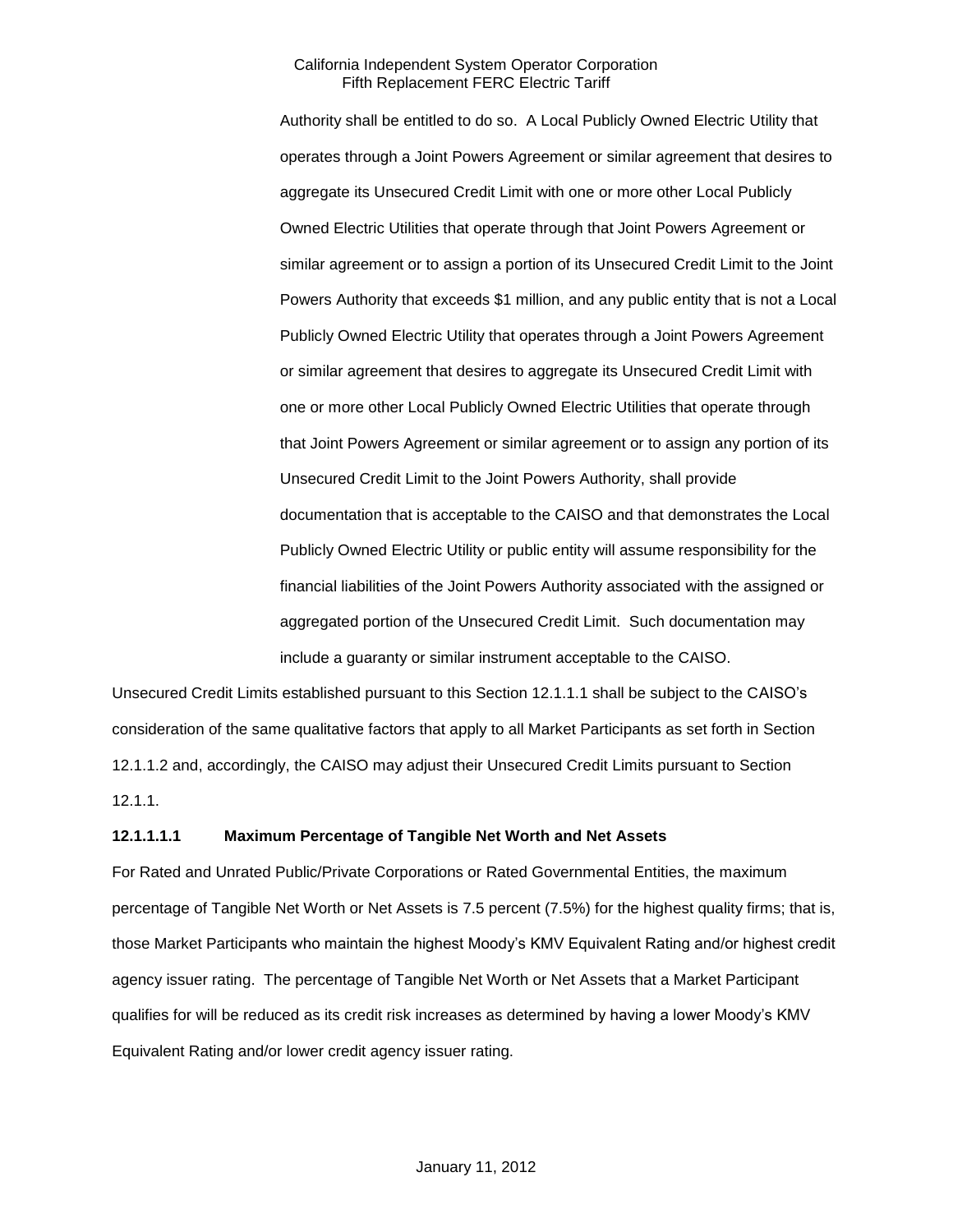For Unrated Governmental Entities, the CAISO may provide an Unsecured Credit Limit of up to five percent (5%) of Net Assets.

With respect to either of these potential maximum percentages, a lesser amount of unsecured credit may be granted if the CAISO becomes aware of information related to a Material Change in Financial Condition or other significant information that presents a significant risk to the creditworthiness of the entity.

# **12.1.1.1.2 Unsecured Credit Limit Calculation Steps**

A six-step process is used to determine Unsecured Credit Limits for Market Participants that are Rated Public/Private Corporations, Unrated Public/Private Corporations, and Rated Governmental Entities.

- Step 1 If the Market Participant has a credit rating(s) from one or more of the Nationally Recognized Statistical Rating Organizations, verify the rating(s) with the appropriate organization. Regardless of the number of ratings available, the lowest rating will be used for purposes of determining the percentage of Tangible Net Worth or Net Assets.
- Step 2 –Obtain the Market Participant's Moody's KMV Equivalent Rating.
- Step 3 Calculate the percentage of Tangible Net Worth or Net Assets based on the entity type as described in Section 12.1.1.1.
- Step 4 Calculate the Market Participant's Tangible Net Worth or Net Assets.
	- (a) Tangible Net Worth for Rated or Unrated Public/Private Corporations equals total assets minus assets (net of any matching liabilities, assuming the result is a positive value) the CAISO reasonably believes to be restricted or potentially unavailable to settle a claim in the event of a default (examples include restricted assets and Affiliate assets) minus intangible assets (i.e., those assets not having a physical existence such as patents, trademarks, franchises, intellectual property, and goodwill) minus derivative assets (net of any matching liabilities, assuming the result is a positive value) minus total liabilities.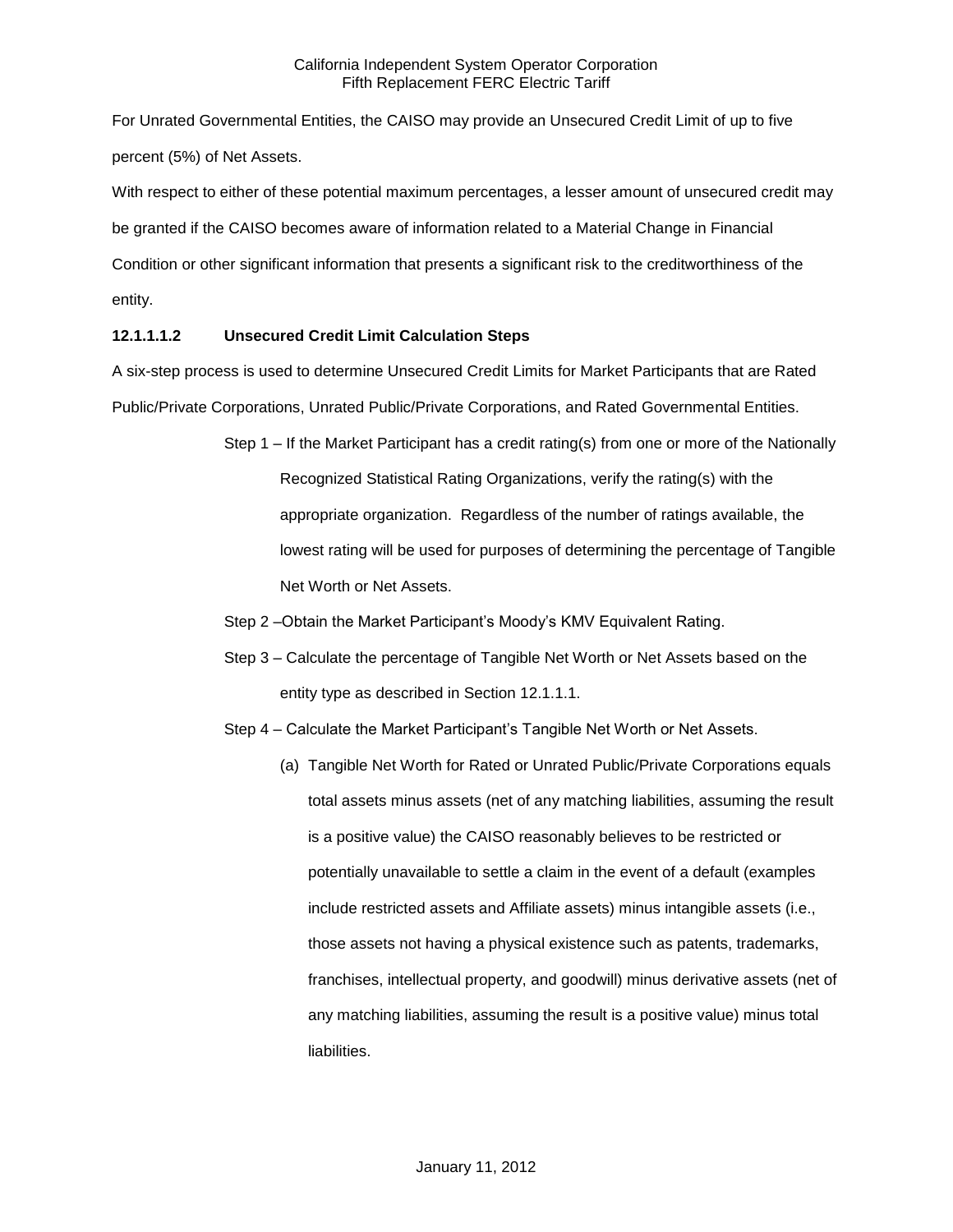(b) Net Assets for Rated Governmental Entities equals total assets minus assets (net of any matching liabilities, assuming the result is a positive value) the CAISO reasonably believes to be restricted or potentially unavailable to settle a claim in the event of a default (examples include restricted assets) minus total liabilities.

Step 5 – Calculate the Market Participant's intermediate Unsecured Credit Limit.

- (a) intermediate Unsecured Credit Limit = Tangible Net Worth \* percentage of Tangible Net Worth for Rated or Unrated Public/Private Corporations
- (b) intermediate Unsecured Credit Limit = Net Assets \* percentage of Net Assets for Rated Governmental Entities
- Step 6 Adjust the intermediate Unsecured Credit Limit downward, if warranted based on the CAISO's review of qualitative and quantitative credit strength indicators in Section 12.1.1.2.
	- (a) Final Unsecured Credit Limit = intermediate Unsecured Credit Limit from Step 5 \* (0 - 100%)

# **12.1.1.2 Credit Strength Indicators**

In determining a Market Participant's Unsecured Credit Limit, the CAISO may rely on information gathered from financial reporting agencies, the general/financial/energy press, and provided by the Market Participant to assess its overall financial health and its ability to meet its financial obligations. Information considered by the CAISO in this process may include the following qualitative factors:

- (a) Applicant's history;
- (b) Nature of organization and operating environment;
- (c) Management;
- (d) Contractual obligations;
- (e) Governance policies;
- (f) Financial and accounting policies;
- (g) Risk management and credit policies;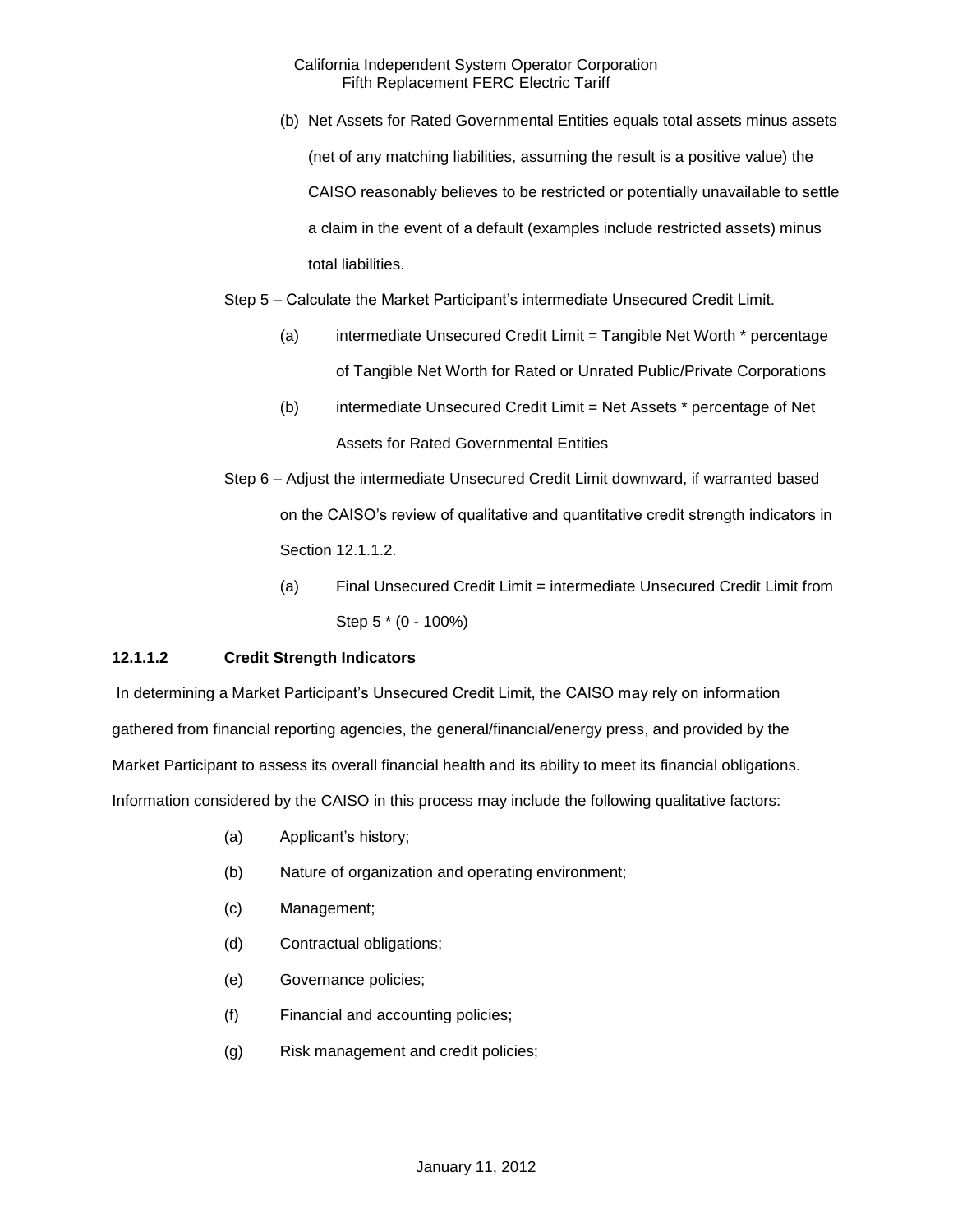- (h) Market risk including price exposures, credit exposures and operational exposures;
- (i) Event risk;
- (j) The state or local regulatory environment; and
- (k) Affiliate disclosure information provided pursuant to this CAISO Tariff, including Sections 4.14.2.1, 12.1.1, 39.9, and/or 39.11.1.

Material negative information in these areas may result in a reduction of up to one hundred percent (100%) in the Unsecured Credit Limit that would otherwise be granted based on the six-step process described in Section 12.1.1.1. A Market Participant, upon request, will be provided a written analysis as to how the provisions in Section 12.1.1.1 and this section were applied in setting its Unsecured Credit Limit.

#### **12.1.1.3 Financial Statements**

Market Participants requesting unsecured credit are required to provide financial statements so that a credit review can be completed. Based on availability, the Market Participant must submit a financial statement for the most recent financial quarter, as well as audited financial statements for the most recent three fiscal years, or the period of existence of the Market Participant, if shorter, to the CAISO or the CAISO's designee. If audited financial statements are not available, financial statements, as described below, should be submitted, signed and attested to by an officer of the Market Participant as a fair representation of the financial condition of the Market Participant in accordance with generally accepted accounting principles. The information should include, but is not limited to, the following:

- (a) If publicly traded:
	- (i) Annual and quarterly reports on Form 10-K and Form 10-Q, respectively
	- (ii) Form 8-K reports, if any
- (b) If privately held or governmentally owned:
	- (i) Management's discussion & analysis (if available)
	- (ii) Report of independent accountants (if available)
	- (iii) Financial statements, including:
		- Balance sheet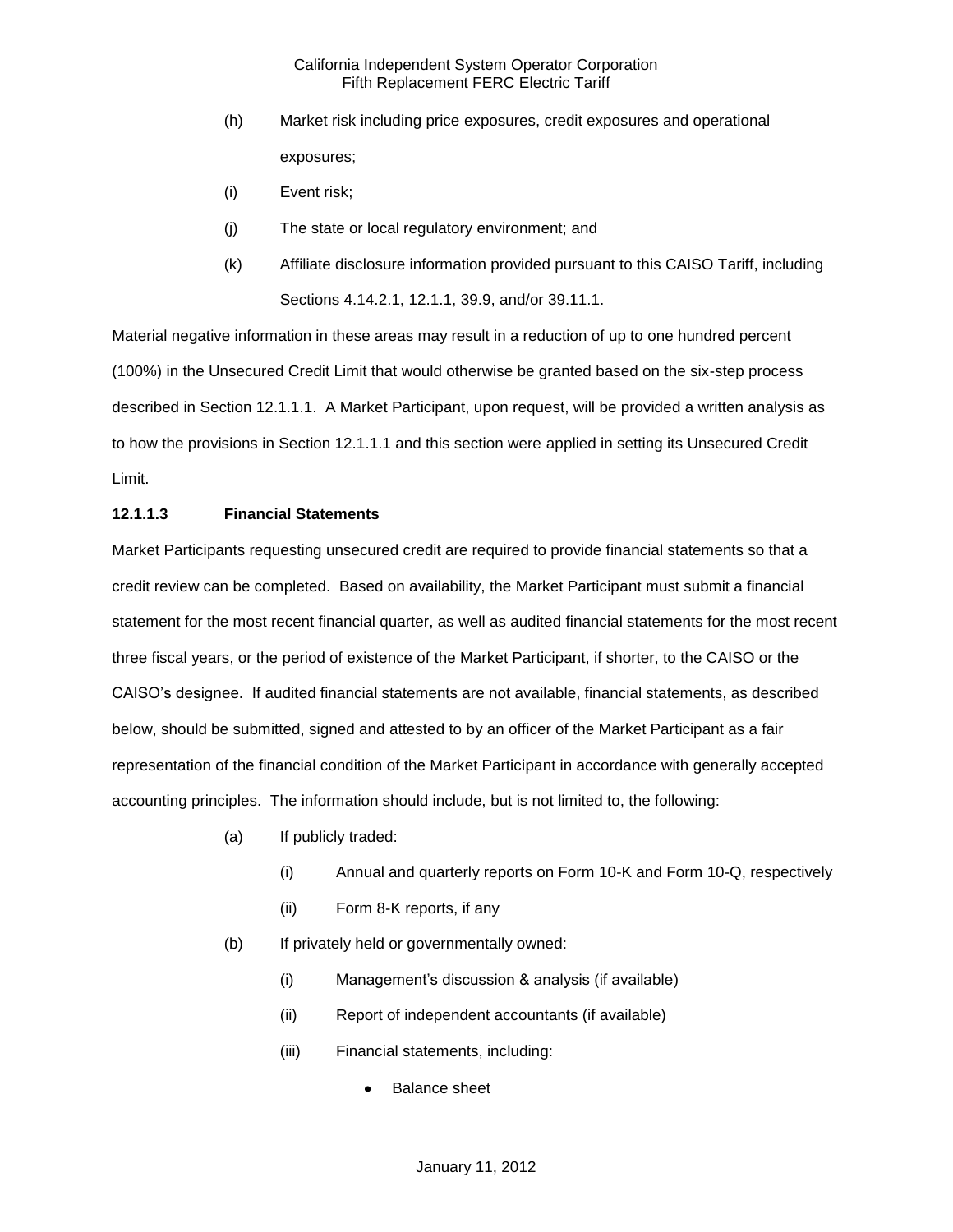- Income statement
- Statement of cash flows
- Statement of stockholder's equity
- (iv) Notes to financial statements

If the above information is available electronically on the internet, the Market Participant may indicate in written or electronic communication where such statements are located for retrieval by the CAISO or the CAISO's designee.

# **12.1.1.4 Determination of Unsecured Credit Limits for Affiliates**

If any Market Participant requesting or maintaining an Unsecured Credit Limit is affiliated with one or more other entities subject to the credit requirements of this Section 12, the CAISO may consider the overall creditworthiness and financial condition of such Affiliates when determining the applicable Unsecured Credit Limit. The maximum Unsecured Credit Limit specified in Section 12.1.1 applies to the combined activity of such Affiliates.

# **12.1.1.5 Notification of Material Change in Financial Condition**

Each Market Participant shall notify the CAISO in writing of a Material Change in Financial Condition, within five (5) Business Days of when the Material Change in Financial Condition is known or reasonably should be known by the Market Participant. Examples of a Material Change of Financial Condition may include, but are not limited to:

- a) A credit agency or Moody's KMV equivalent rating downgrade to below investment grade;
- b) Being placed on a negative credit watch list by a major rating agency;
- c) A bankruptcy filing;
- d) Insolvency;
- e) The filing of a material lawsuit that could significantly and adversely affect past, current, or future financial results;
- f) Restatement of one or more financial statements for a prior year in a way that reduces the amount of unsecured credit that was previously provided;
- g) A default in another organized market for which any cure period has expired; or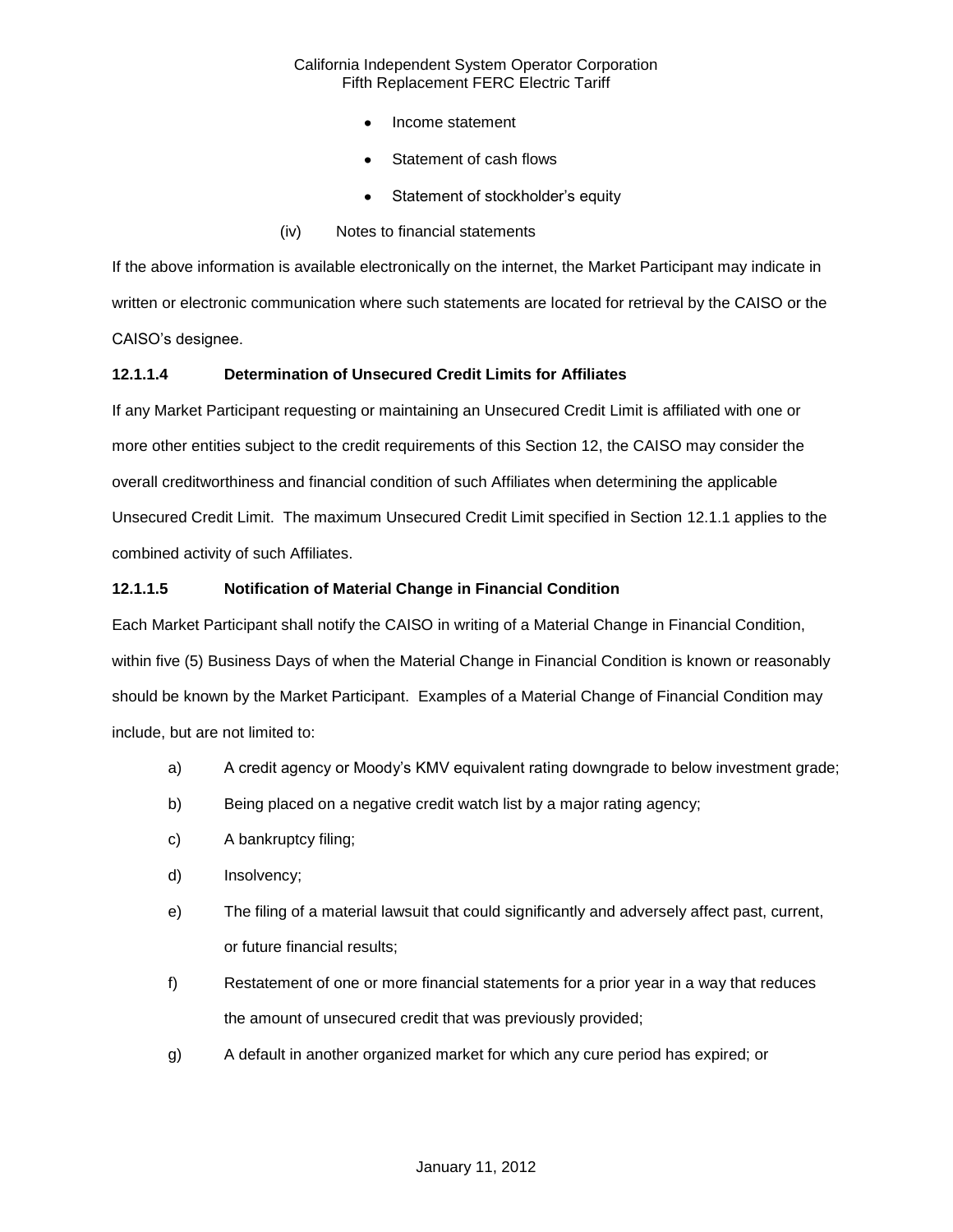h) Any change in the financial condition of the Market Participant that exceeds a five (5) percent reduction in the Market Participant's Tangible Net Worth or Net Assets for the Market Participant's preceding fiscal year, calculated in accordance with generally accepted accounting practices.

The provision to the CAISO of a copy of a Form 10-K, Form 10-Q, or Form 8-K filed with the U.S. Securities and Exchange Commission shall satisfy the requirement of notifying the CAISO of such Material Change in Financial Condition if such Material Change in Financial Condition is identified in the Form 10-K, Form 10-Q, or Form 8-K. Alternatively, the Market Participant may direct the CAISO to the location of the information on their company website or the website of the U.S. Securities & Exchange Commission.

# **12.1.2 Financial Security And Financial Security Amount**

A Market Participant that does not have an Unsecured Credit Limit, or that has an Unsecured Credit Limit that is less than its Estimated Aggregate Liability, shall post Financial Security that is acceptable to the CAISO and that is sufficient to ensure that its Aggregate Credit Limit (i.e., the sum of its Unsecured Credit Limit and Financial Security Amount) is equal to or greater than its Estimated Aggregate Liability. The Financial Security posted by a Market Participant may be any combination of the following types of Financial Security provided in favor of the CAISO and notified to the CAISO under Section 12.3:

- (a) an irrevocable and unconditional letter of credit issued by a bank or financial institution that is reasonably acceptable to the CAISO;
- (b) an irrevocable and unconditional surety bond issued by an insurance company that is reasonably acceptable to the CAISO;
- (c) an unconditional and irrevocable guaranty issued by a company that is reasonably acceptable to the CAISO;
- (d) a cash deposit standing to the credit of the CAISO in an interest-bearing escrow account maintained at a bank or financial institution that is reasonably acceptable to the CAISO;
- (e) a certificate of deposit in the name of the CAISO issued by a bank or financial institution that is reasonably acceptable to the CAISO;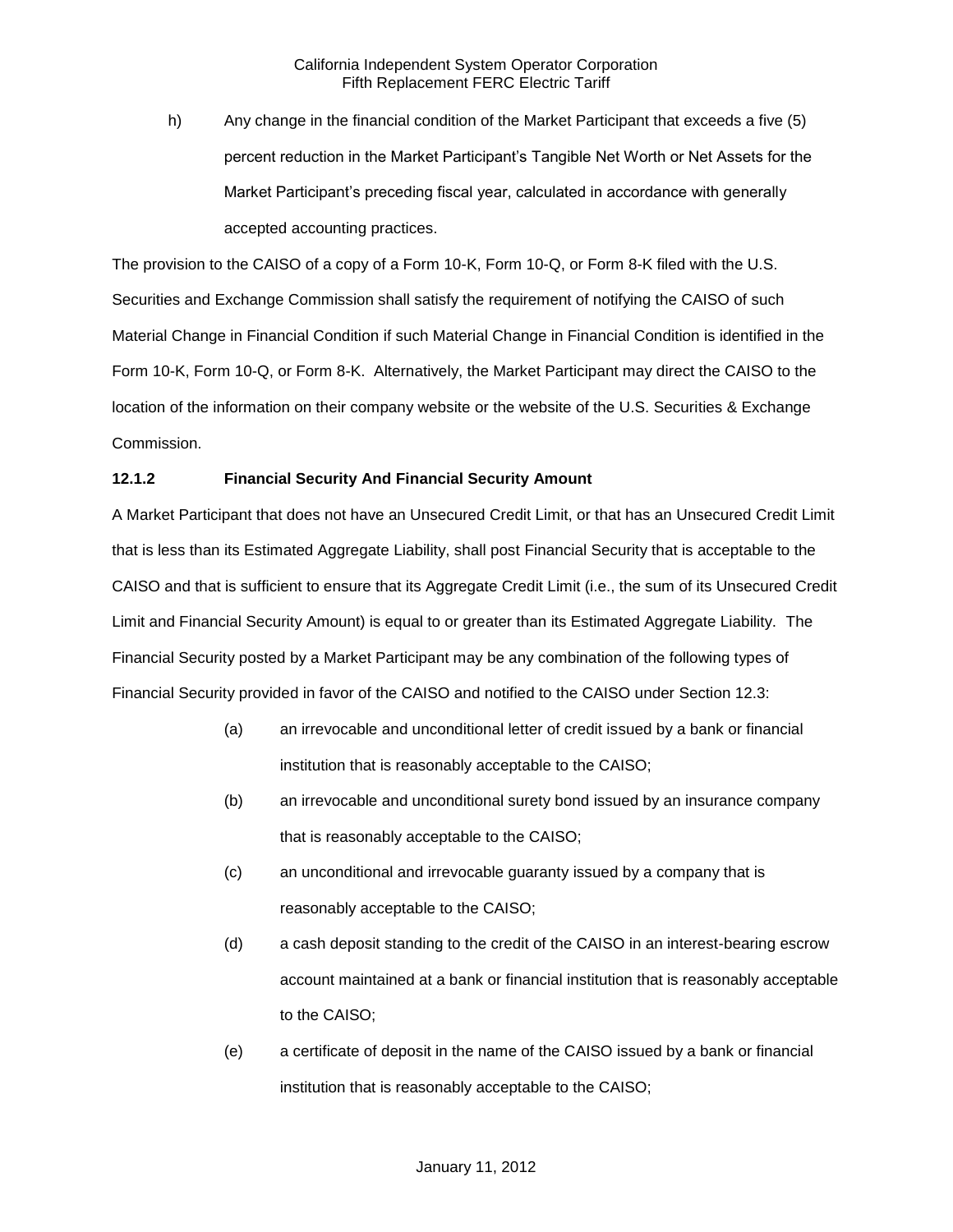- (f) a payment bond certificate in the name of the CAISO issued by a bank or financial institution that is reasonably acceptable to the CAISO; or
- (g) a prepayment to the CAISO.

Financial Security instruments as listed above shall be in such form as the CAISO may reasonably require from time to time by notice to Market Participants, or in such other form as has been evaluated and approved as reasonably acceptable by the CAISO. The CAISO shall publish and maintain standardized forms related to the types of Financial Security listed above on the CAISO Website. The CAISO shall require the use of standardized forms of Financial Security to the greatest extent possible.

#### **12.1.2.1 Additional Procedures Regarding Certain Types of Financial Security**

- (a) Unconditional and irrevocable guaranties: In those cases where a Market Participant is a subsidiary or Affiliate of another entity and would like to utilize the consolidated financial statements and other relevant information of that entity for obtaining credit, a signed corporate guaranty is required. A guarantor would be considered reasonably acceptable and a corresponding Financial Security Amount would be set based on the guarantor's credit evaluation according to the same procedures that apply to the credit evaluation of a Market Participant pursuant to Section 12.1.1.
- (b) Cash deposits standing to the credit of the CAISO in interest-bearing escrow accounts: Interest on a cash deposit standing to the credit of the CAISO in an interest-bearing escrow account will accrue to the Market Participant's benefit and will be added to the Market Participant's prepayment account on a monthly basis. Should a Market Participant become delinquent in payments, the Market Participant's outstanding account balance will be satisfied using deposited funds. The Market Participant must take care to replenish used funds to ensure that its Aggregate Credit Limit continues to exceed its Estimated Aggregate Liability.
- (c) Prepayments to the CAISO: Prepayments to the CAISO will be held in an interest-bearing account or another investment acceptable to the Market Participant and the CAISO, and interest on the investment will accrue at the rate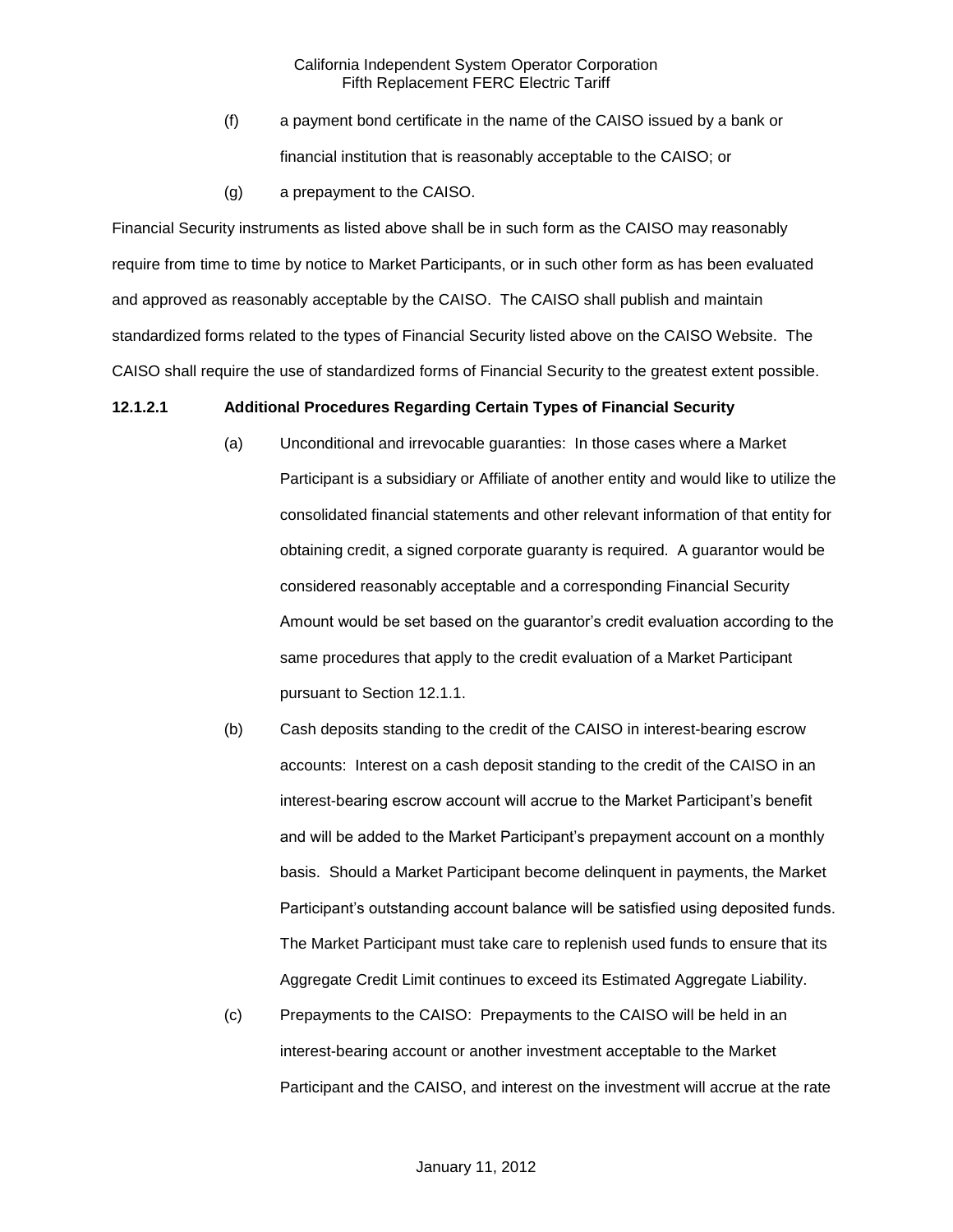as provided for in the investment. Interest will accrue to the Market Participant's benefit and will be added to the Market Participant's prepayment account on a monthly basis. Due to the additional administrative effort involved in tracking and posting interest on such prepayments, the use of this option is not encouraged.

# **12.1.2.2 Process for Evaluating Requests to Use Non-Standardized Forms of Financial Security**

A Market Participant that seeks permission to use a form for Financial Security other than one or more of the standardized forms posted on the CAISO Website shall seek such permission in a written request to the CAISO that explains the basis for the use of such non-standardized form. The CAISO shall have ten (10) Business Days from receipt of such request to evaluate it and determine whether it will be approved as reasonably acceptable. If the CAISO does not respond to such request within the ten (10) Business Day period, the request shall be deemed to have been denied. Until and unless the CAISO approves the use of a non-standardized form for Financial Security, the Market Participant that submitted such request shall be required to use one of the standardized forms for Financial Security described in this Section 12.1.2.

#### **12.1.2.3 Expiration of Financial Security**

Each Market Participant shall ensure that the financial instruments it uses for the purpose of providing Financial Security will not expire and thereby cause the Market Participant's Aggregate Credit Limit to fall below the Market Participant's Estimated Aggregate Liability. The CAISO will treat a financial instrument that does not have an automatic renewal provision and that is not renewed or replaced within seven (7) days of its date of expiration as being out of compliance with the standards for Financial Security contained in this Section 12 and will deem the value of such financial instrument to be zero, and will draw upon such Financial Security prior to its stated expiration if deemed necessary by the CAISO.

**12.1.2.4 Risk of Loss of Financial Security Amounts Held and Invested by the CAISO** In accordance with the CAISO's investment policy, the CAISO will invest each Financial Security Amount of a Market Participant only in bank accounts, money market accounts, and/or U.S. Treasury/Agency securities unless a specific written request is received from the Market Participant for a different type of investment and the CAISO provides its written consent to such alternative investment. A Market Participant that provides a Financial Security Amount that is held and invested by the CAISO on behalf of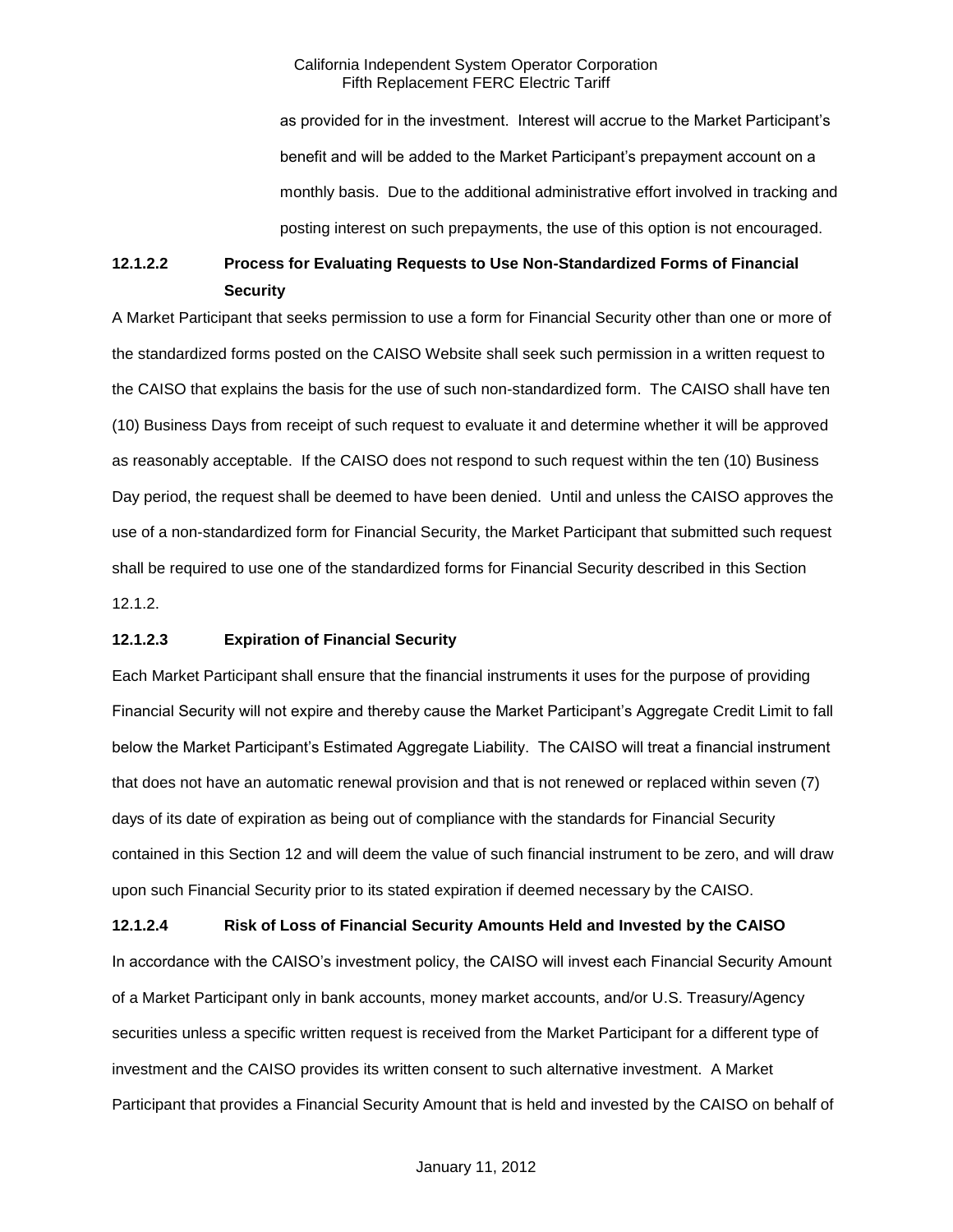the Market Participant will bear all risks that such Financial Security Amount will incur a loss of principal and/or interest as a result of the CAISO's investment of such Financial Security Amount.

## **12.1.3 Estimated Aggregate Liability**

The CAISO will periodically calculate the Estimated Aggregate Liability of each Market Participant, based on all charges and settlement amounts for which such Market Participant is liable or reasonably anticipated by the CAISO to be liable for pursuant to the CAISO Tariff. The Estimated Aggregate Liability for each Market Participant shall be determined and applied by the CAISO consistent with the procedures set forth in the applicable Business Practice Manual. The CAISO shall upon request provide each Market Participant with information concerning the basis for the CAISO's determination of its Estimated Aggregate Liability, and the CAISO's determination may be disputed in accordance with the procedures set forth in the applicable Business Practice Manual. The CAISO shall compare each Market Participant's Estimated Aggregate Liability against its Aggregate Credit Limit on a periodic basis.

#### **12.1.3.1 Calculation of Estimated Aggregate Liability**

#### **12.1.3.1.1 Calculation of the EAL Amount**

Except as described in Section 12.1.3.1.2, the CAISO shall use the method described in this Section 12.1.3.1.1 to calculate each Market Participant's Estimated Aggregate Liability (EAL). The Estimated Aggregate Liability represents the amount owed to the CAISO for all unpaid obligations, specifically, the obligations for the number of Trading Days outstanding at a given time based on the CAISO's Payments Calendar plus five (5) Trading Days based on the allowable period for Market Participants to respond to CAISO requests for additional Financial Security collateral (two (2) Business Days), and other liabilities including the value of a Market Participant's CRR portfolio, if negative. The charges the CAISO shall use to calculate Estimated Aggregate Liability shall be charges described or referenced in the CAISO Tariff. The CAISO shall calculate the Estimated Aggregate Liability for each Market Participant by aggregating the following obligations, including CRR liabilities even though such liabilities are secured separately:

- (a) invoiced amounts, i.e., any published but unpaid amounts on Invoices;
- (b) published amounts, i.e., amounts for Trading Days for which Settlement Statements have been issued;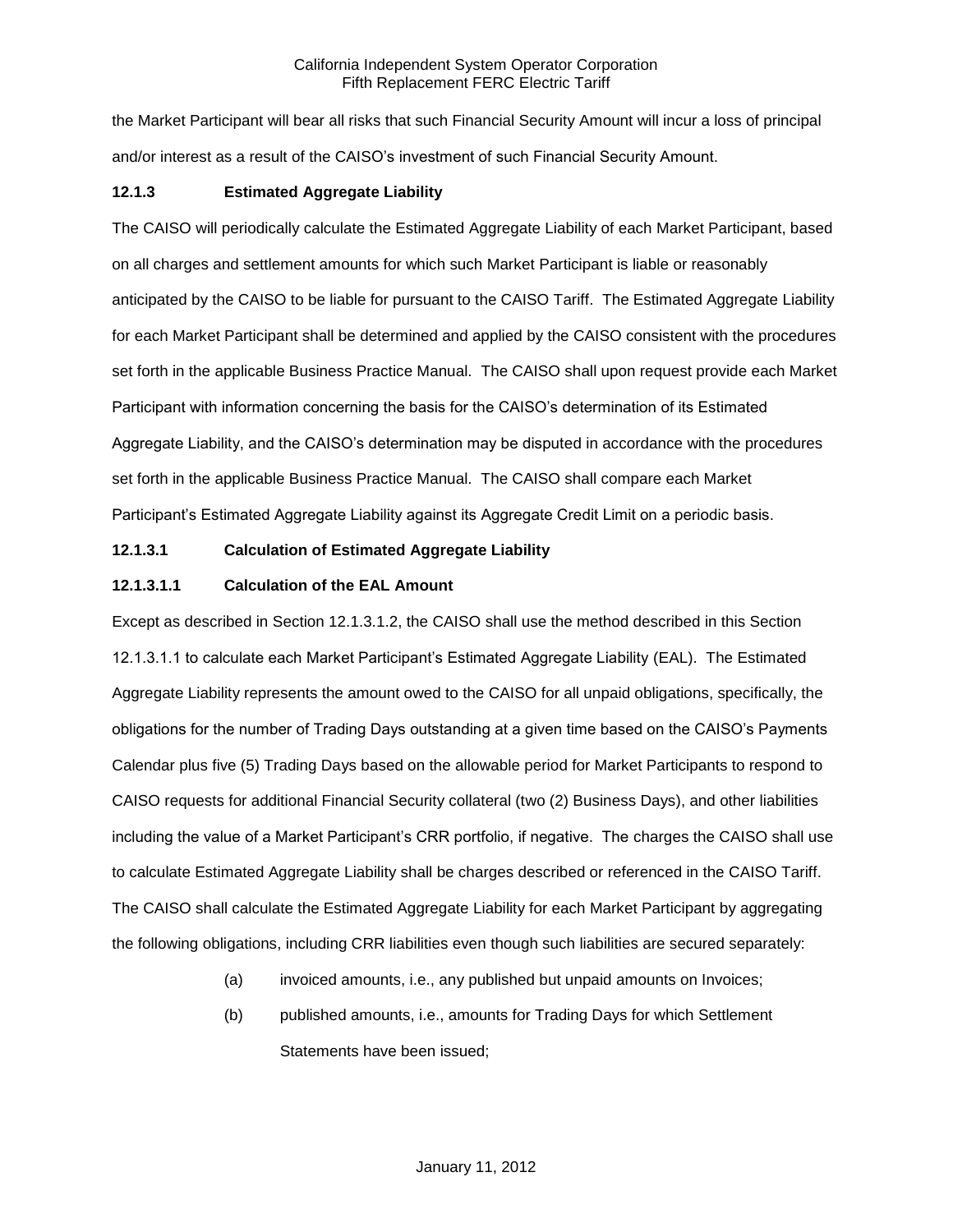- (c) estimated amounts, i.e., amounts based on estimated Settlement amounts calculated by the Settlement system using estimated meter data, and other available operational data;
- (d) extrapolated amounts, i.e., amounts calculated for Trading Days for which neither actual nor estimated Settlement Statements have been issued;
- (e) CRR portfolio value, i.e., the prospective value of the CRR portfolio, if negative, as described in Section 12.6.3;
- (f) CRR Auction limit, i.e., the maximum credit limit for participation in a CRR Auction;
- (g) CRR Auction awards (prior to invoicing), i.e., amounts to cover winning offers at the completion of the CRR Auction bur prior to invoicing;
- (h) Estimated Aggregate Liability adjustments resulting from Virtual Bid Submission Charges and the submission of Virtual Bids and/or receipt of Virtual Awards pursuant to Section 12.8;
- (i) past-due amounts, i.e., any unpaid or past due amounts on Invoices;
- (j) FERC Annual FERC Charges, i.e., FERC Annual Charges for a Market Participant that has elected to pay such amounts on an annual basis that are owed and outstanding and not already captured in any other component of Estimated Aggregate Liability;
- (k) WAC Charges, i.e., WAC amounts for the current year or future years as specified in Section 36.9.2;
- (l) Estimated Aggregate Liability adjustments, i.e., adjustments that may be necessary as a result of analysis performed as a result of Section 12.4.2; and
- (m) extraordinary adjustments, i.e., adjustments to Settlement amounts related to FERC proceedings, if known and estimated by the CAISO, as described in Section 12.1.3.1.3.

For a Market Participant that maintains multiple BAID numbers, the Estimated Aggregate Liability of the Market Participant as a legal entity shall be calculated by summing the Estimated Aggregate Liabilities for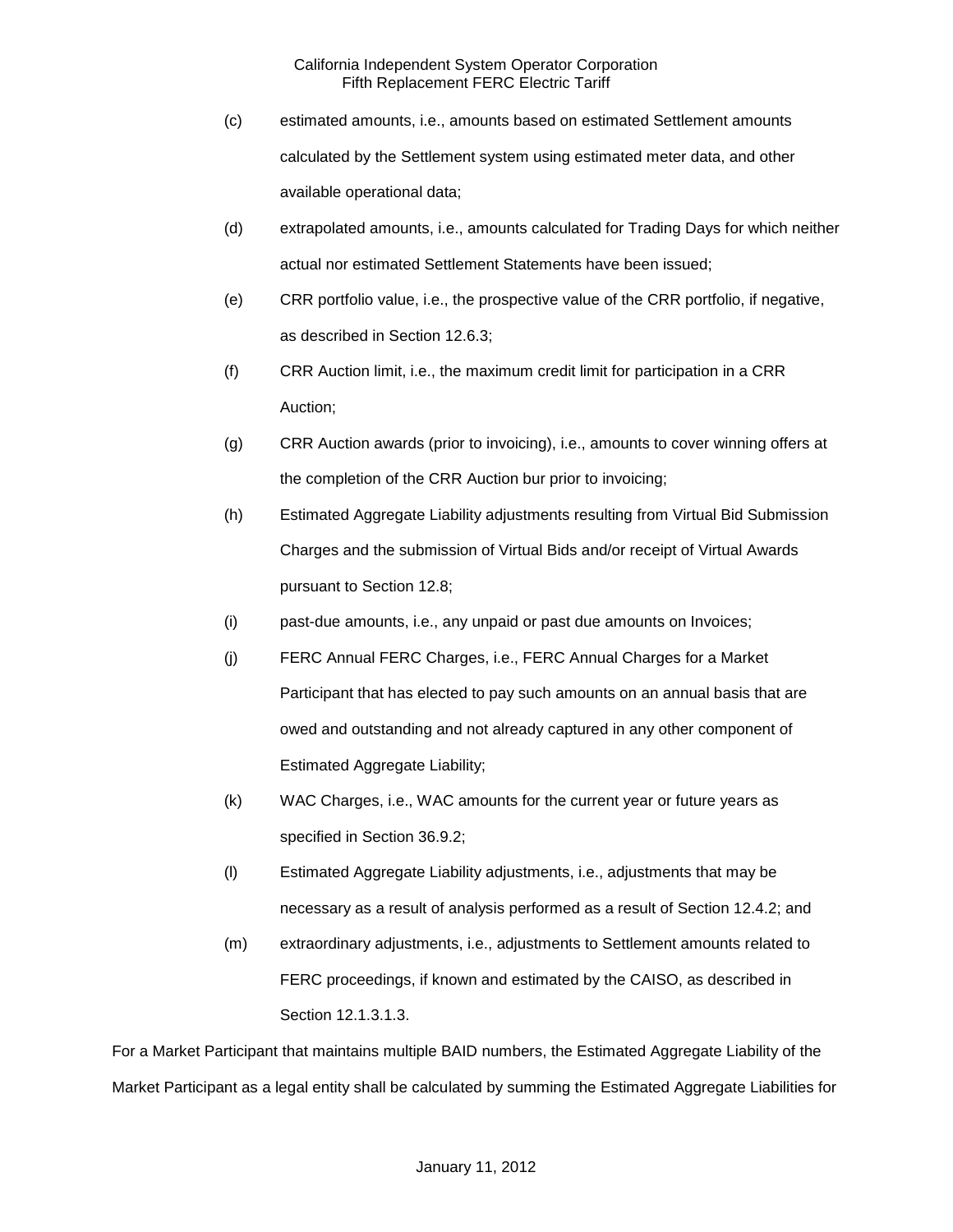all such BAID numbers and comparing the sum of the Estimated Aggregate Liabilities to the Aggregate Credit Limit of the Market Participant. Market Participants may recommend changes to the liability estimates produced by the CAISO's Estimated Aggregate Liability calculation through the dispute procedures described in Section 12.4.2.

## **12.1.3.1.2 Calculation Methodology Applicable to New Market Participants**

Each new Market Participant (and each Market Participant that has previously been inactive) is required to have an initial Aggregate Credit Limit that is sufficient to cover a minimum of forty-five (45) Trading Days of estimated obligations. This initial credit requirement is based on anticipated transactions in the CAISO Markets, and shall be considered to be equal to the Market Participant's Estimated Aggregate Liability until the CAISO obtains sufficient data from its automated calculation of Estimated Aggregate Liability as described in Section 12.1.3.1.1 to begin relying on that calculation.

# **12.1.3.1.3 Special Circumstances**

# **12.1.3.1.3.1 Daily Adjustments and Disputes**

Charges associated with daily adjustments and disputes that are regularly calculated by the CAISO Settlement system will be included in the CAISO's determinations of Estimated Aggregate Liability as the charges are calculated.

#### **12.1.3.1.3.2 FERC Refund Orders**

The CAISO will assess its ability to reasonably calculate the charges associated with a refund before the CAISO's Settlement system is re-run. If the CAISO can reasonably apportion the refund charges to specific Market Participants, it will include the amounts in its calculation of Estimated Aggregate Liability for those Market Participants and will request Financial Security from them accordingly. If the CAISO determines that complexities of a FERC refund order preclude the CAISO from reasonably being able to include refunds in its calculation of Estimated Aggregate Liability, the CAISO will not request Financial Security associated with the required refunds until the refunds are processed through the CAISO Settlement system. However, if feasible, the CAISO will make available to Market Participants, for informational purposes only, an aggregate forecast of the effect that providing the refunds will have on the CAISO's calculation of Estimated Aggregate Liability.

#### **12.1.3.1.3.3 CAISO ADR Procedures**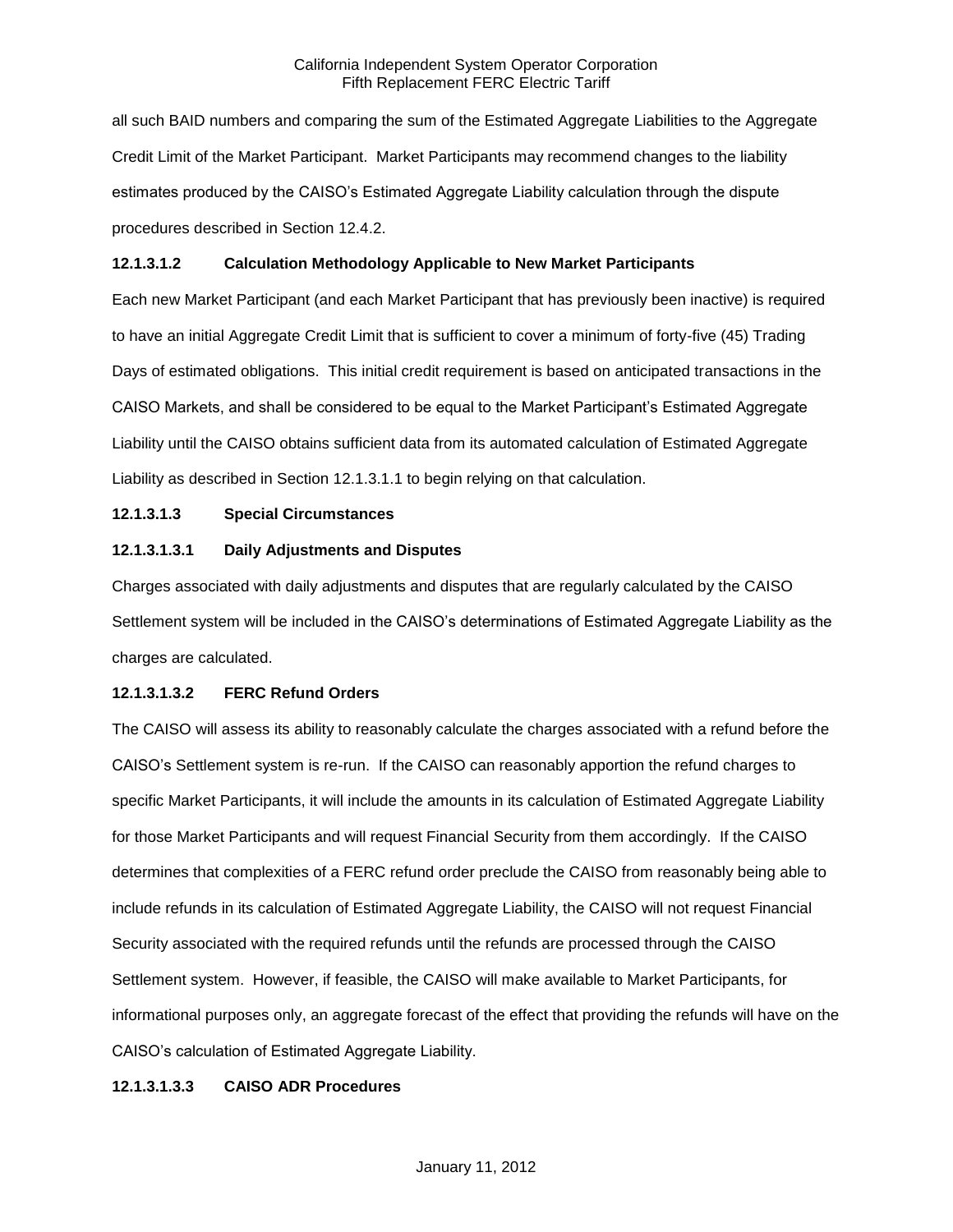The CAISO will handle transactions associated with the CAISO ADR Procedures in the same manner as transactions associated with refunds provided pursuant to Section 12.1.3.1.3.2.

# **12.2 Review Of Creditworthiness**

The CAISO may review the creditworthiness of any Market Participant that delays or defaults in making payments due under the CAISO Tariff and, as a consequence of that review, may require such Market Participant , whether or not it has an Unsecured Credit Limit, to provide credit support in the form of any of the following types of Financial Security:

- (a) an irrevocable and unconditional letter of credit by a bank or financial institution reasonably acceptable to the CAISO;
- (b) a cash deposit standing to the credit of an interest-bearing escrow account maintained at a bank or financial institution reasonably acceptable to the CAISO;
- (c) an irrevocable and unconditional surety bond posted by an insurance company reasonably acceptable to the CAISO;
- (d) a payment bond certificate in the name of the CAISO from a financial institution reasonably acceptable to the CAISO; or
- (e) a prepayment to the CAISO.

The CAISO may require the Market Participant to maintain such Financial Security for at least one (1) year from the date of such delay or default.

# **12.3 Posting And Releases Of Financial Security**

Each Market Participant required to provide a Financial Security Amount under Section 12.1.2 shall notify the CAISO of the initial Financial Security Amount that it wishes to provide at least fifteen (15) days in advance and shall ensure that the CAISO has received such Financial Security Amount prior to the date the Market Participant commences activity through the CAISO, or the date the CRR Holder or Candidate CRR Holder participates in the applicable auction of CRRs. A Market Participant may at any time increase its Financial Security Amount by providing additional Financial Security in accordance with Section 12.1.2. A Market Participant may request that its Financial Security Amount be reduced or released by making its request not fewer than fifteen (15) days prior to the date on which the reduction or release is requested to occur. The CAISO shall evaluate the request and inform the Market Participant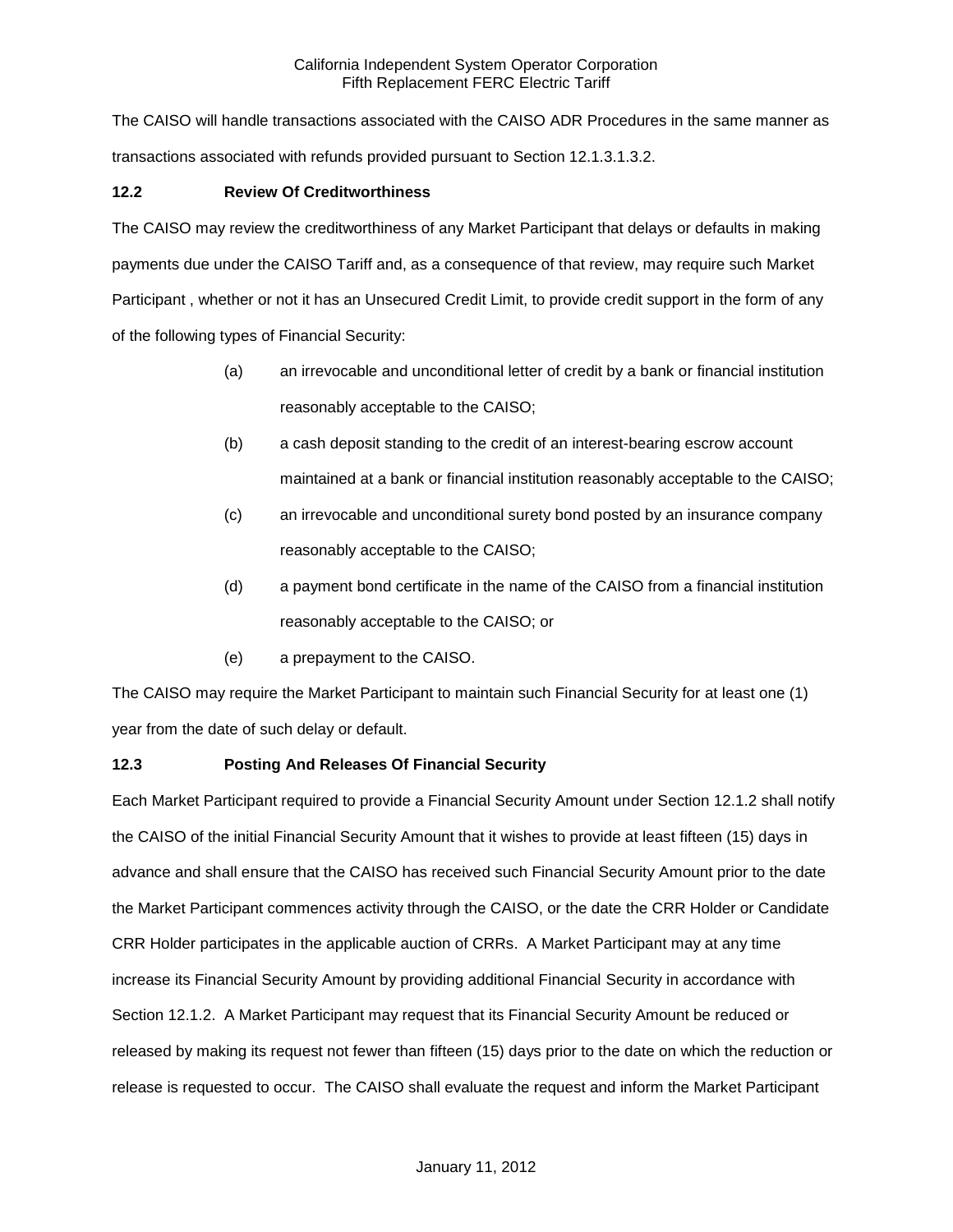within ten (10) Business Days either that a reduction or release of the Financial Security Amount is permissible, that a reduction or release of the Financial Security Amount is impermissible, or that the CAISO requires more information from the Market Participant in order to make its determination. The CAISO may decline to reduce or release a Financial Security Amount or may release a lesser amount for any of the following reasons:

- (a) The Estimated Aggregate Liability for the Market Participant cannot be accurately determined due to a lack of supporting Settlement charge information.
- (b) The most recent liabilities of the Market Participant are volatile to a significant degree and a reduction or release of the Financial Security Amount would present a high likelihood that, after the Financial Security Amount was reduced or released, the Estimated Aggregate Liability for the Market Participant, as calculated by the CAISO, would exceed its Aggregate Credit Limit.
- (c) The Market Participant has provided notice or otherwise demonstrated that it is terminating or significantly reducing its participation in the CAISO Markets. The CAISO may retain a portion of the Financial Security Amount to ensure that the Market Participant is adequately secured with respect to pending liabilities that relate to Settlement re-runs or other liabilities for which the Market Participant may be responsible under this CAISO Tariff.

# **12.3.1 Self-Supply Of UDC Demand**

Notwithstanding anything to the contrary in the CAISO Tariff, a Scheduling Coordinator or UDC that is an Original Participating Transmission Owner or is a Scheduling Coordinator for an Original Participating Transmission Owner shall not be precluded by Section 12.3 from scheduling transactions that serve a UDC's Demand from

- (1) a resource that the UDC owns; and
- (2) a resource that the UDC has under contract to serve its Demand.

# **12.4 Calculation Of Ongoing Financial Security Requirements**

Following the date on which a Market Participant commences trading, if the Market Participant's Estimated Aggregate Liability, as calculated by the CAISO, at any time exceeds its Aggregate Credit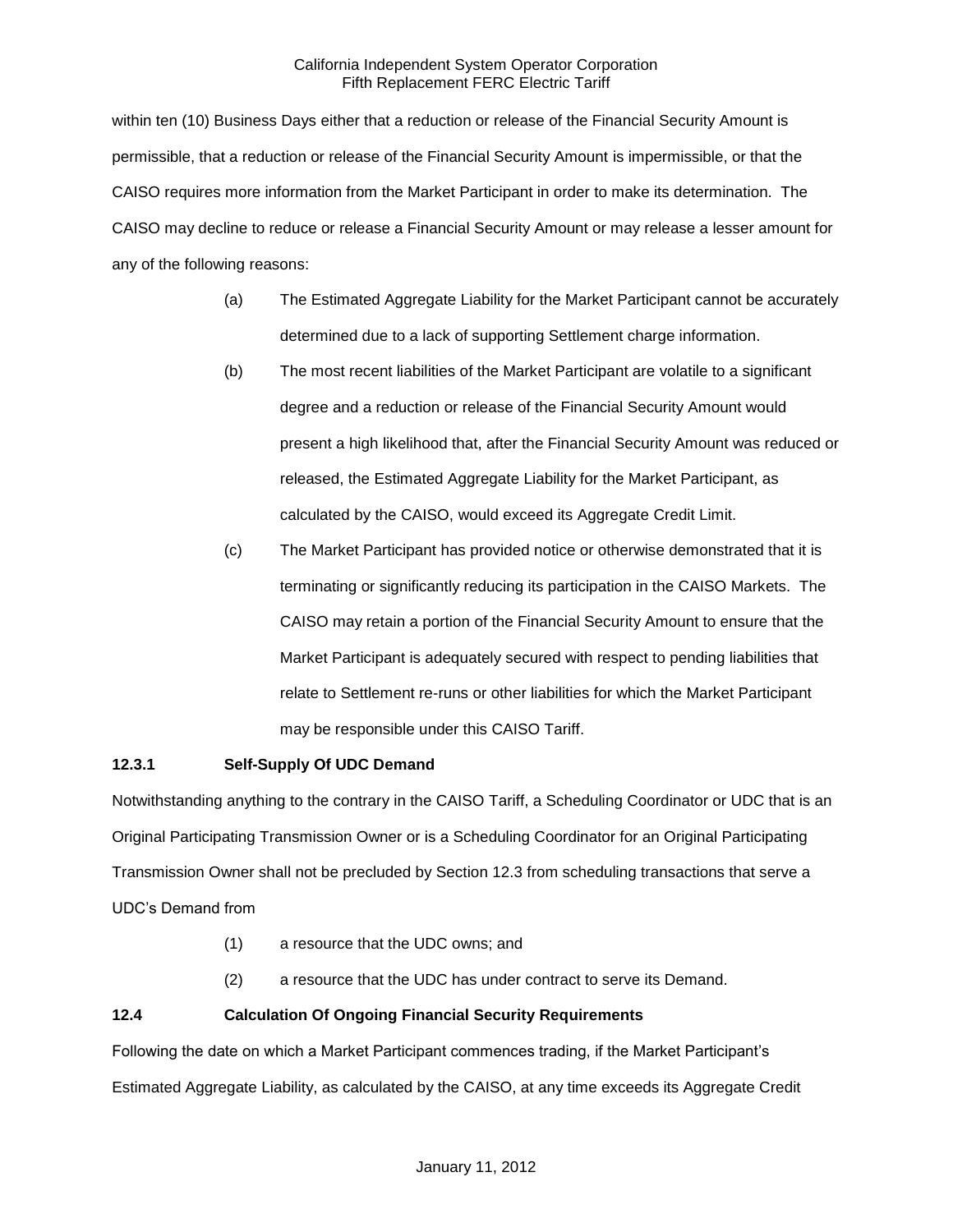Limit, the CAISO shall direct the Market Participant to post an additional Financial Security Amount within two (2) Business Days that is sufficient to ensure that the Market Participant's Aggregate Credit Limit is at least equal to its Estimated Aggregate Liability. The CAISO shall also notify a Market Participant if at any time its Estimated Aggregate Liability exceeds ninety (90) percent of its Aggregate Credit Limit. For the purposes of calculating the Market Participant's Estimated Aggregate Liability, the CAISO shall include (1) outstanding charges for Trading Days for which Settlement data is available, and (2) an estimate of charges for Trading Days for which Settlement data is not yet available. To estimate charges for Trading Days for which Settlement data is not yet available, the CAISO will consider available historical Settlement data, and other available operational and market data as described in the applicable Business Practice Manual.

# **12.4.1 Resolution Of A CAISO Request For Additional Security Amount**

A Market Participant has two (2) Business Days to resolve a CAISO request for additional Financial Security. Within the two (2) Business Days, the Market Participant must either demonstrate to the CAISO's satisfaction that the CAISO's Financial Security request is entirely or partially unnecessary, or post the required Financial Security Amount calculated by the CAISO. If the CAISO and the Market Participant are unable to agree on the appropriate level of Financial Security during the two (2) Business Day review period, the Market Participant must post the additional Financial Security and may continue with the dispute process described in Section 12.4.2. Any excess Financial Security Amounts will be returned to the Market Participant if the dispute process finds in favor of the Market Participant.

#### **12.4.2 Dispute Process For A Request For Additional Security Amount**

Market Participants may dispute the Estimated Aggregate Liability calculated by the CAISO and, as a result, the CAISO may reduce or cancel a requested Financial Security adjustment. The following steps are required for a Market Participant to dispute a Financial Security request resulting from the CAISO's calculation of Estimated Aggregate Liability:

- (1) Request by the Market Participant to review the CAISO calculation.
- (2) A reasonable and compelling situation presented, as determined by the Market Participant's CAISO client representative.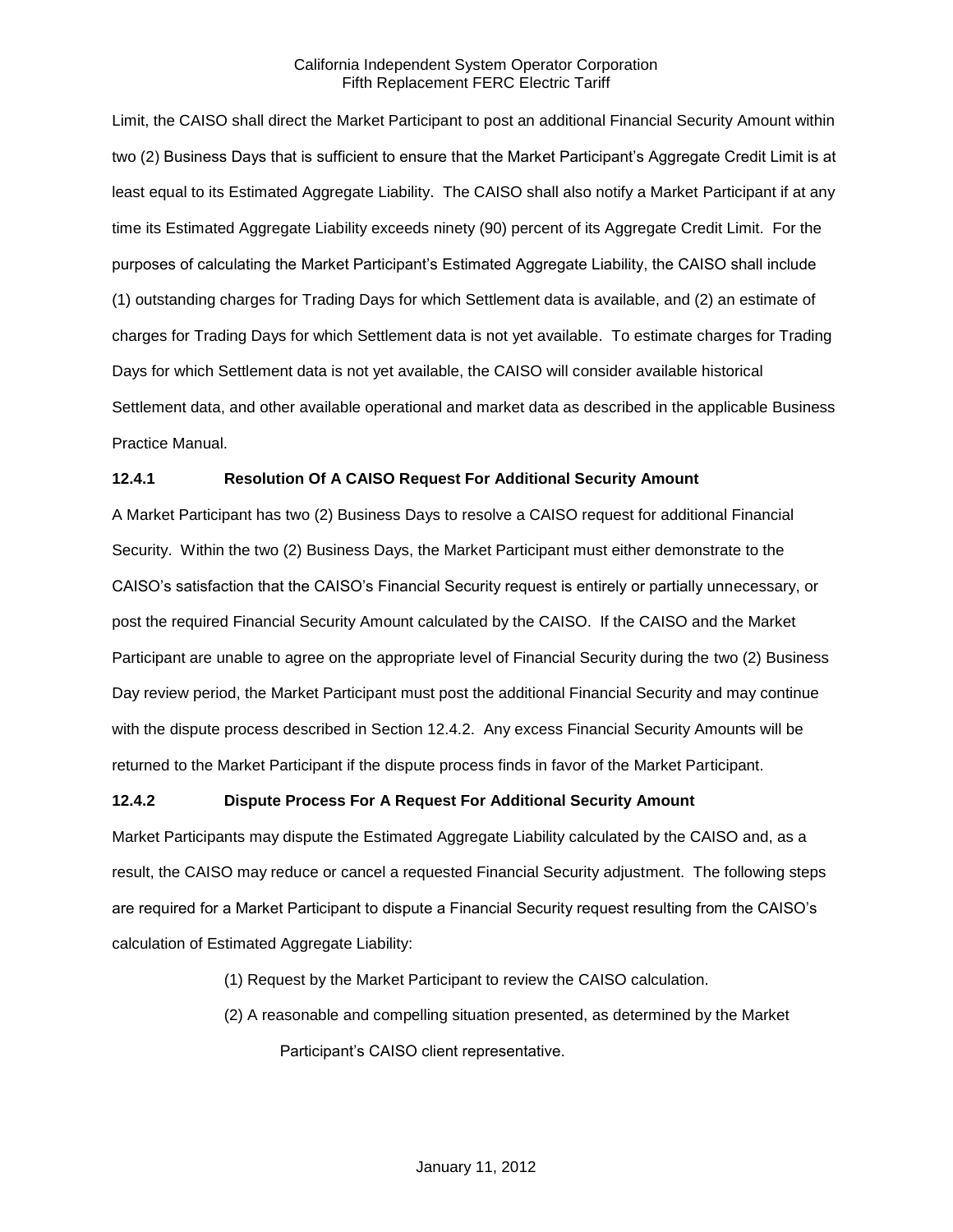- (3) Documentation of facts and circumstances that evidence that the CAISO's calculation of Estimated Aggregate Liability results in an excessive and unwarranted Financial Security posting requirement.
- (4) Approval by the CAISO Manager and/or Director of Customer Services and Industry Affairs and approval by the CAISO Treasurer.
- (5) The CAISO may decline to adjust the initial Estimated Aggregate Liability, as calculated by the CAISO, if the Market Participant has had Financial Security shortfalls in the past twelve (12) months (i.e., it has been shown that the Market Participant's Aggregate Credit Limit at times during the preceding twelve (12) months has been insufficient to cover the Market Participant's Estimated Aggregate Liability).

In no such case shall a CAISO request for increased Financial Security remain outstanding for more than two (2) Business Days. Either the above process is to be completed within two (2) Business Days from the date of the CAISO request for additional Financial Security, or the Market Participant is to post additional Financial Security within the two (2) Business Days and continue this process, which may result in a return of posted Financial Security back to the Market Participant if the results of the dispute process are found to favor the Market Participant.

Factors for consideration in the event this dispute process is utilized include: weighing the risk of using the lower figure to the potential detriment of market creditors if the Market Participant is under-secured and defaults, against the desire not to impose additional potentially unwarranted costs on a Market Participant; equity and consistency of treatment of Market Participants in the dispute process; and the evidentiary value of the information provided by the Market Participant in the dispute process.

#### **12.5 CAISO Enforcement Actions**

#### **12.5.1 Under-Secured and Non-Compliant Market Participants**

If a Market Participant's Estimated Aggregate Liability, as calculated by the CAISO, at any time exceeds its Aggregate Credit Limit, or if a Market Participant fails to satisfy all of the minimum participation requirements set forth in Section 12.1 and does not cure that failure within thirty (30) days after notification of the failure by the CAISO, the CAISO may take any or all of the following actions: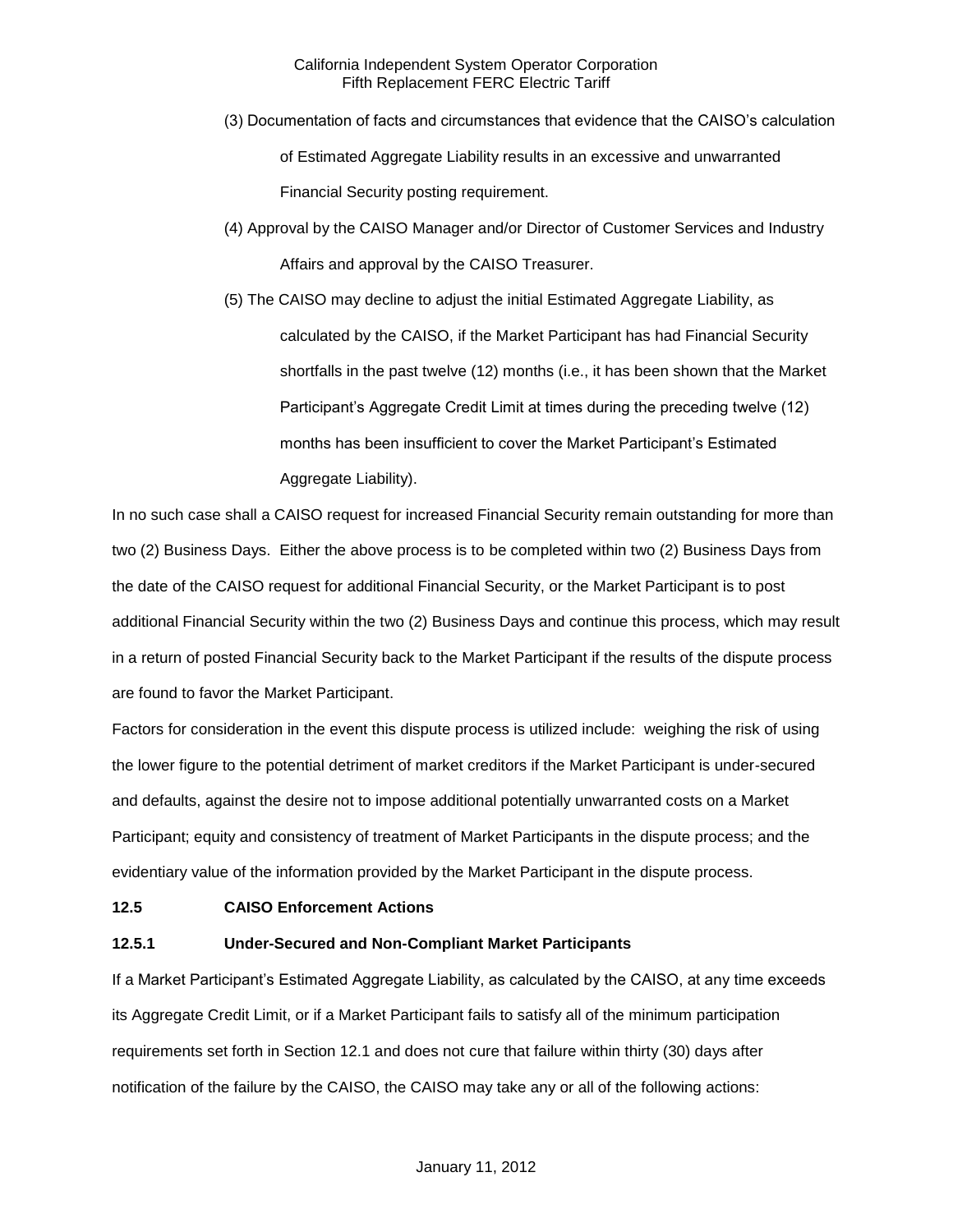- (a) The CAISO may withhold a pending payment distribution.
- (b) The CAISO may limit trading, which may include rejection of Bids, including Self-Schedules, rejection or cancellation of Inter-SC Trades in their entirety (i.e., both sides of the Inter-SC Trade) at any time, and/or limiting other CAISO Market activity, including limiting eligibility to participate in a CRR Allocation or CRR Auction. In such case, the CAISO shall notify the Market Participant of its action and the Market Participant shall not be entitled to participate in the CAISO Markets or CRR Auctions or submit further Bids, including Self-Schedules, or otherwise participate in the CAISO Markets until the Market Participant posts an additional Financial Security Amount that is sufficient to ensure that the Market Participant's Aggregate Credit Limit is at least equal to its Estimated Aggregate Liability.
- (c) The CAISO may require the Market Participant to post an additional Financial Security Amount in lieu of an Unsecured Credit Limit for a period of time.
- (d) The CAISO may restrict, suspend, or terminate the Market Participant's CRR Entity Agreement or any other service agreement.
- (e) The CAISO may resell the CRR Holder's CRRs in whole or in part, including any Long Term CRRs, in a subsequent CRR Auction or bilateral transaction, as appropriate.
- (f) The CAISO will not implement the transfer of a CRR if the transferee or transferor has an Estimated Aggregate Liability in excess of its Aggregate Credit Limit.

In addition, the CAISO may restrict or suspend a Market Participant's right to submit further Bids, including Self-Schedules, or require the Market Participant to increase its Financial Security Amount if at any time such Market Participant's potential additional liability for Imbalance Energy and other CAISO charges is determined by the CAISO to be excessive by comparison with the likely cost of the amount of Energy reflected in Bids or Self-Schedules submitted by the Market Participant.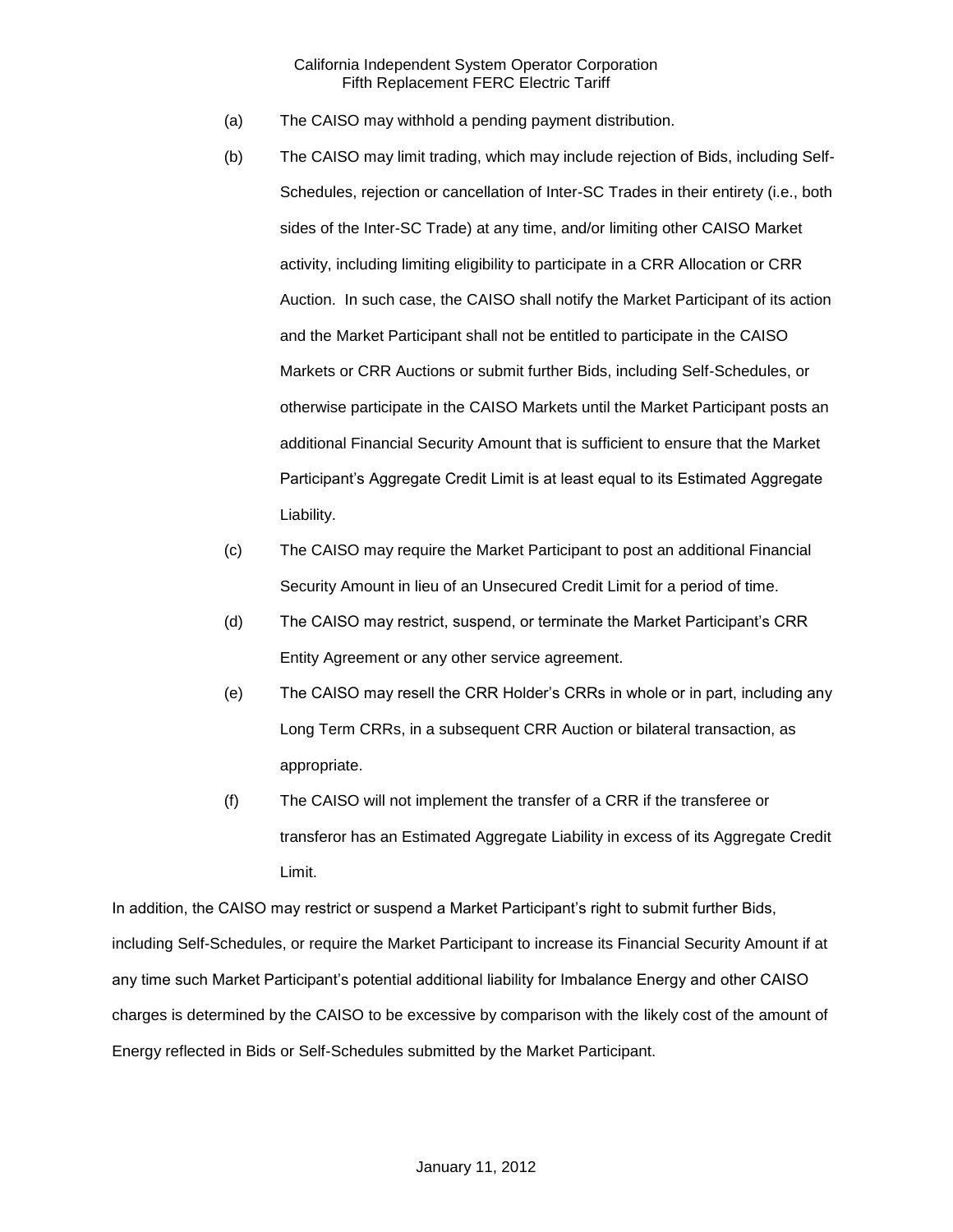# **12.5.2 Late Posting Of Financial Security**

Each Market Participant that is late in posting Financial Security within two (2) Business Days as required by Section 12.4 will be subject to the following enforcement actions:

- (a) After each of the first two (2) times during a rolling twelve (12) month period that a Market Participant is late in posting additional Financial Security within two (2) Business Days as required by Section 12.4, the CAISO will send the delinquent Market Participant a warning notice.
- (b) After the third time during a rolling twelve (12) month period that a Market Participant is late in posting additional Financial Security, the CAISO may require the Market Participant to post an additional Financial Security Amount that is as high as the highest level of the Market Participant's Estimated Aggregate Liability during the preceding twelve (12) months. The CAISO will hold such additional Financial Security Amount for no fewer than twelve (12) months following the month in which the Market Participant's third delinquency occurs, and the CAISO may then return to the Market Participant all or a portion of such additional Financial Security Amount if, during the intervening time, the Market Participant has timely posted all further additional Financial Security Amounts requested by the CAISO and has timely paid all of the amounts set forth in the Invoices from the CAISO.
- (c) After the third time and each subsequent time during a rolling twelve (12) month period beginning no earlier than April 7, 2010 that a Market Participant is late in posting additional Financial Security, the CAISO will assess a penalty to the Market Participant equal to the greater of \$1,000 or two (2) percent of the additional Financial Security Amount that the Market Participant has been late in posting, up to a maximum amount of \$20,000 per each late posting for which the CAISO assesses a penalty pursuant to this Section 12.5.2(c). This penalty will be included in the next Invoice to the Market Participant. Penalty amounts collected by the CAISO pursuant to this Section 12.5.2(c) will be treated as set forth in Section 11.29.9.6.4.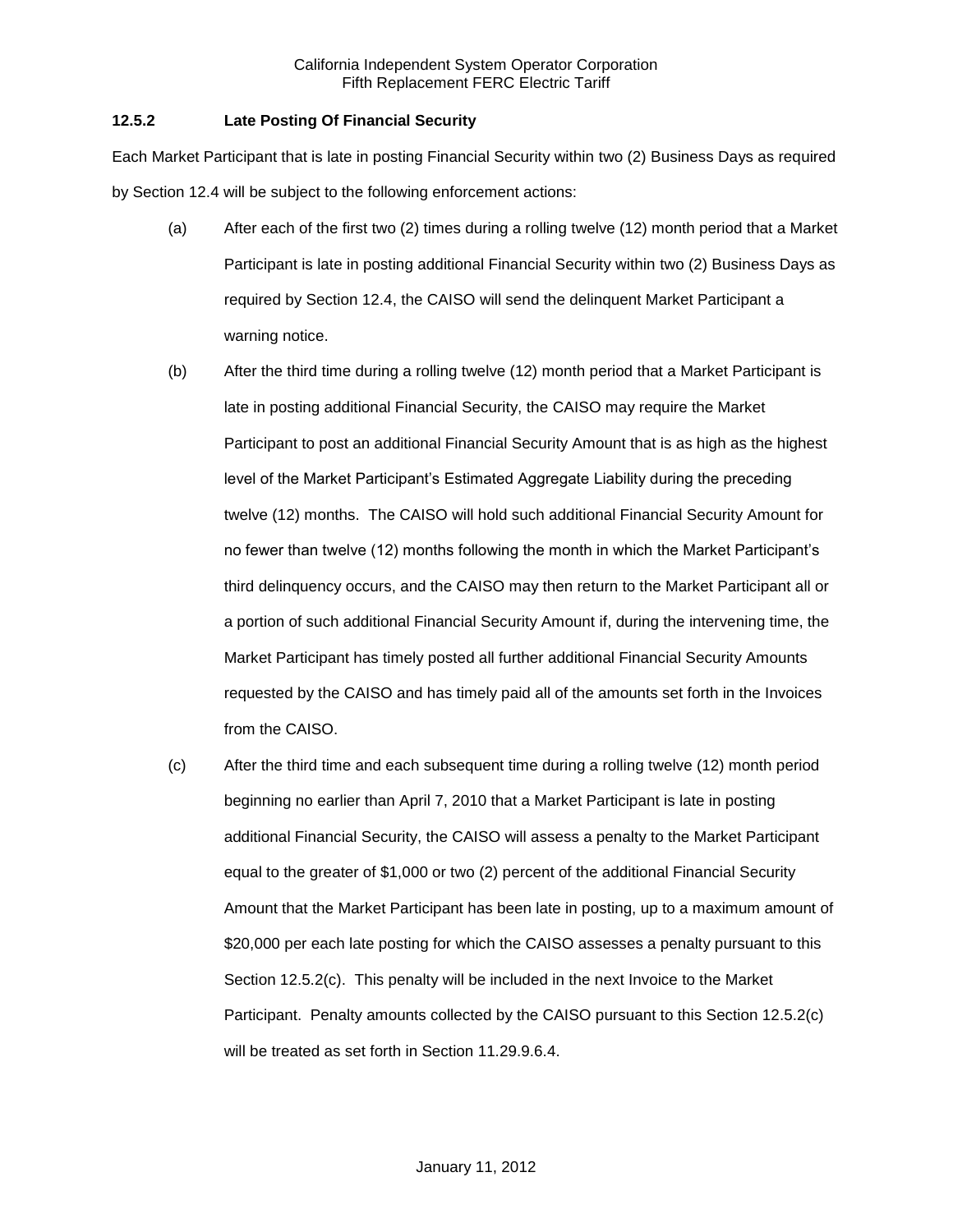- (d) After the fourth and any subsequent times during a rolling twelve (12) month period that a Market Participant is late in posting additional Financial Security, the CAISO may extend the time period that it holds all or a portion of the additional Financial Security Amount resulting from the Market Participant's third delinquency during a rolling twelve (12) month period as described in Section 12.5.2(b).
- (e) After the fifth time during a rolling twelve (12) month period beginning no earlier than April 7, 2010 that a Market Participant is late in posting additional Financial Security, the CAISO may, notwithstanding any other provision of the CAISO Tariff, (i) suspend any and all rights of the Market Participant under the CAISO Tariff, effective immediately after the CAISO sends written notice of the suspension to the Market Participant, and (ii) terminate any agreement entered into between the CAISO and the Market Participant that allows the Market Participant to participate in the CAISO Markets, effective upon the date the CAISO sends written notice of the termination to the Market Participant or upon the date established in accordance with FERC rules if FERC rules require the CAISO to file the notice of termination with FERC. If the CAISO sends a notice of suspension or termination to a Market Participant pursuant to this Section 12.5.2(e), the Market Participant will not have the right to prevent such suspension or termination by curing its late posting of additional Financial Security. The CAISO will, following termination of an agreement pursuant to this Section 12.5.2(e) and within thirty (30) days of being satisfied that no sums remain owing by the Market Participant under the CAISO Tariff, return or release to the Market Participant, as appropriate, any money or credit support provided by such Market Participant to the CAISO under Section 12.
- (f) Any time that a Market Participant is late in posting additional Financial Security, the CAISO may also take other enforcement actions as described in this Section 12 and in the applicable Business Practice Manual, if deemed necessary by the CAISO to protect the financial integrity of the CAISO Markets.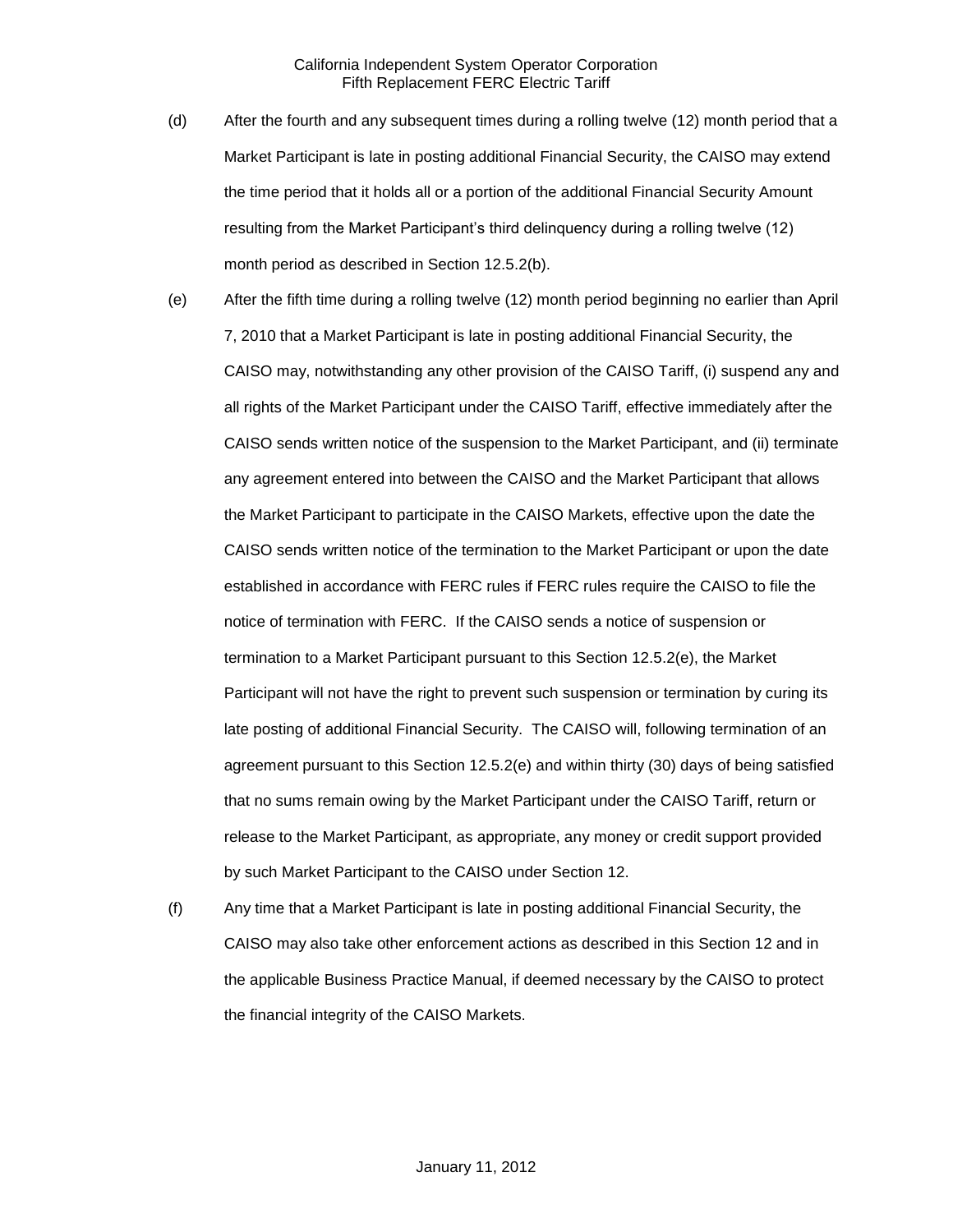# **12.6 Credit Obligations Applicable To CRRs**

#### **12.6.1 Credit Requirements For CRR Allocations**

Subject to applicable requirements of Section 36.9.2 concerning the prepayment of Wheeling Access Charges, Load Serving Entities eligible to participate in any CRR Allocation are not required to provide additional Financial Security in advance of a CRR Allocation.

# **12.6.2 Credit Requirements For CRR Auctions**

To establish available credit for participating in any CRR Auction, each CRR Holder or Candidate CRR Holder must satisfy the credit requirements set forth in Section 12.1 and provide Financial Security using one or more of the forms identified in Section 12.2 (a) through (e) to secure the right to participate in the ISO's CRR Auctions as set forth below. In order to participate in an annual CRR Auction, the CRR Holder or Candidate CRR Holder must have Financial Security using one or more of the forms identified in Section 12.2 (a) through (e) in an amount that is the greater of \$500,000 or the sum of the maximum credit exposures of all of the CRR Holder's or Candidate CRR Holder's bids for CRRs submitted in the annual CRR Auction. In order to participate in a monthly CRR Auction, the CRR Holder or Candidate CRR Holder must have Financial Security using one or more of the forms identified in Section 12.2 (a) through (e) in an amount that is the greater of \$100,000 or the sum of the maximum credit exposures of all of the CRR Holder's or Candidate CRR Holder's bids for CRRs submitted in the monthly CRR Auction. The maximum credit exposure of a positively valued CRR bid is the maximum value of the CRR Holder's or Candidate CRR Holder's bid quantity (MW) multiplied by the sum of the bid price corresponding to the bid quantity and the Credit Margin of the CRR within the range of the minimum and maximum bid quantities submitted by the CRR Holder or Candidate CRR Holder. The maximum credit exposure of a negatively valued CRR bid is the maximum bid quantity (MW) submitted by the CRR Holder or Candidate CRR Holder multiplied by the Credit Margin of the CRR. A CRR Holder or Candidate CRR Holder that fails to satisfy this requirement shall not be permitted to participate in the relevant CRR Auction, or shall have bids the entire CRR bid portfolio, consisting of one or more CRR bids, exceeding its available Financial Security as defined in this section for participation in the CRR Auction, in accordance with the above formula, rejected by the CAISO on a last-in, first-out basis. The CAISO will retain the CRR Auction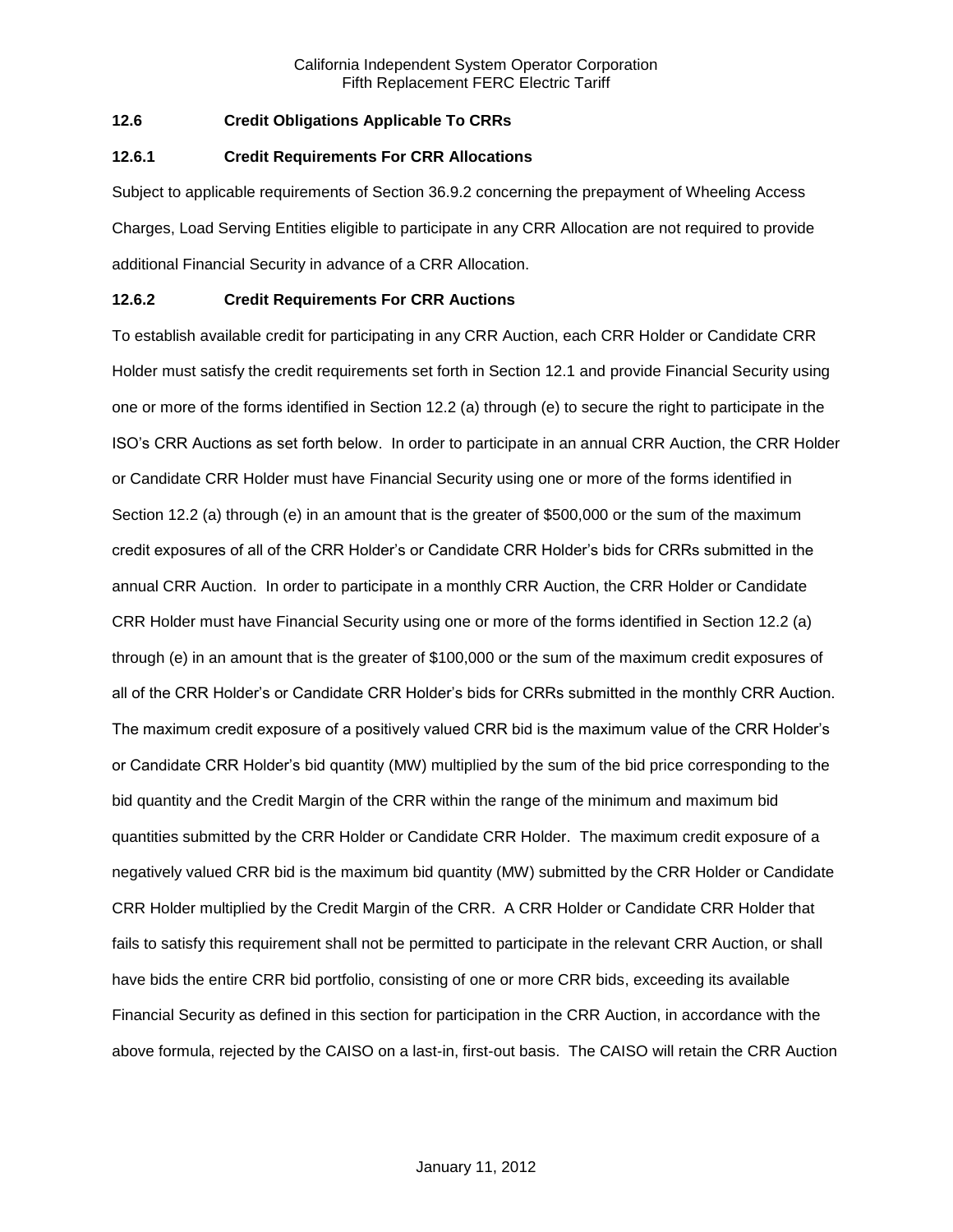proceeds for negatively valued CRRs and will apply them to credit requirements of the applicable CRR Holder.

## **12.6.3 Credit Requirements For The Holding Of CRRs**

#### **12.6.3.1 Credit Requirements Generally**

- (a) Each CRR Holder, whether it obtains CRRs through a CRR Allocation or a CRR Auction, must maintain Financial Security utilizing one or more of the forms specified in Section 12.2 (a) through (e) that meets or exceeds the credit requirement of the CRR portfolio determined as described in this Section 12.6.3.
- (b) Each CRR Holder shall be required to ensure that its Financial Security is sufficient to satisfy the credit requirements described in this Section 12.6.3. Except as provided in this paragraph, CRRs are evaluated on a portfolio basis as follows. If a CRR Holder owns more than one (1) CRR, such CRR Holder shall be subject to an overall credit requirement that is equal to the sum of the individual credit requirements applicable to each of the CRRs held by such CRR Holder , which is calculated after the MW associated with any Offsetting CRRs are netted out. If this sum is positive, the amount will be added to the CRR Holder's Estimated Aggregate Liability. However, if the sum is negative, the CRR Holder's Estimated Aggregate Liability shall not be reduced. If a CRR Holder holds one (1) or more CRRs obtained through a CRR Allocation and also holds one (1) or more CRRs obtained through a CRR Auction, the individual credit requirements applicable to any of the CRRs obtained through a CRR Allocation may not be netted against the individual credit requirements applicable to any of the CRRs obtained through a CRR Auction in determining such CRR Holder's Estimated Aggregate Liability.
- (c) The CAISO shall reevaluate the credit requirements for holding CRRs, and shall adjust the credit requirements accordingly, not less than monthly. The CAISO may adjust the credit requirements for holding CRRs with terms of one (1) year or less at the CAISO's discretion to account for changes in the monthly auction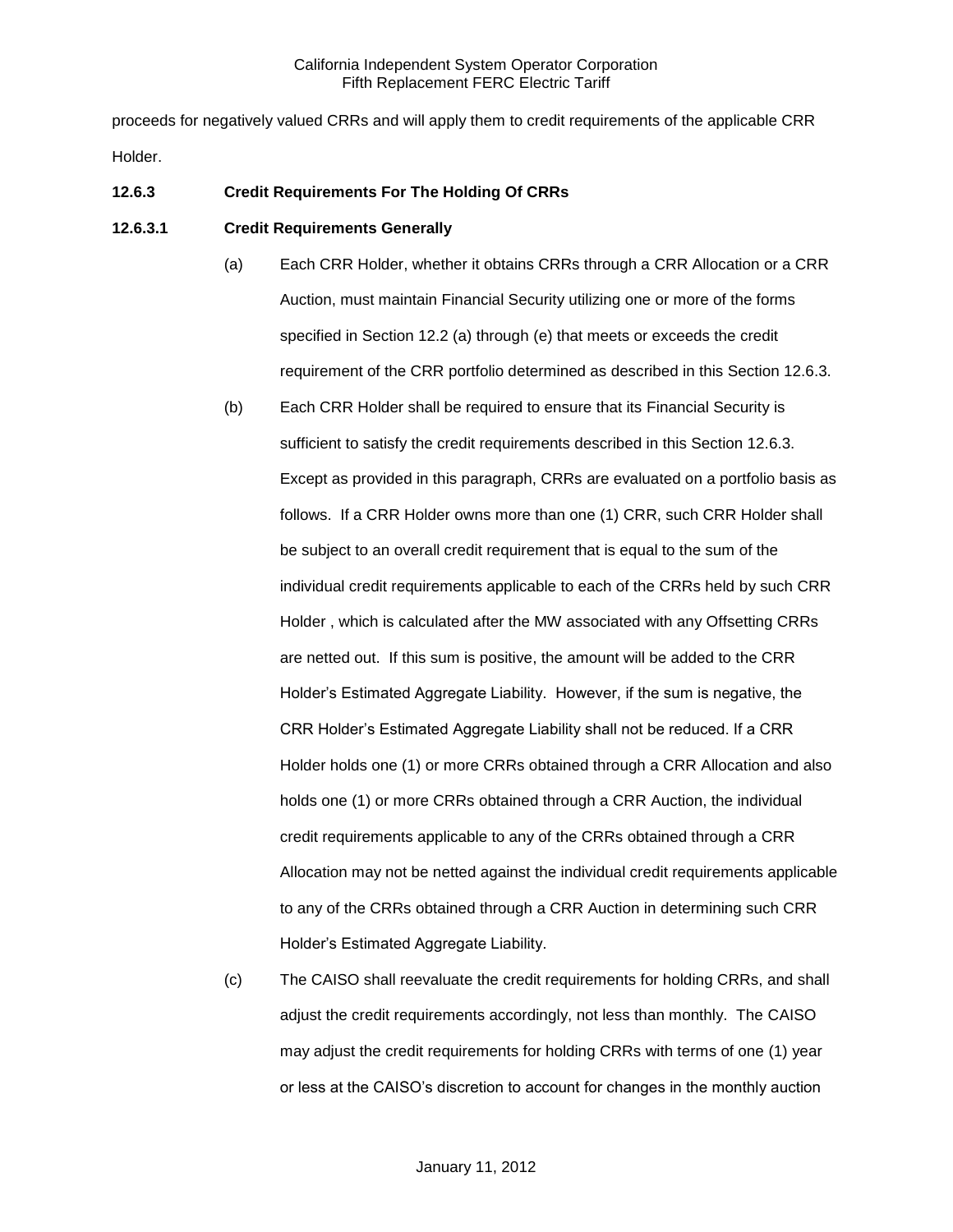prices for CRRs and changes in the Historical Expected Values for CRRs, or more frequently than monthly if necessary if the CAISO finds that actual or anticipated market conditions indicate that CRR credit requirements may be inadequate to cover the financial risk of the CRRs. The CAISO may also adjust the credit requirements for holding Long Term CRRs annually to reflect the changes in auction prices of one-year CRRs in annual auctions and changes in the Historical Expected Values for CRRs, and to reflect updates to Credit Margins based on actual Locational Marginal Price data derived from market operations. Whenever the CAISO requests additional Financial Security from a Market Participant as a result of a change in CRR value that is not related to an adjustment due to the monthly CRR Auction Price or an adjustment related to Historical Expected Value, the CAISO will provide a written explanation of the reason for that request. Any additional Financial Security must be in one or more of the forms specified in Section 12.2 (a) through (e).

(d) In cases where the ownership of a CRR is to be transferred through the Secondary Registration System, the CAISO shall evaluate and adjust the credit requirements for both the current owner of the CRR and the prospective owner of the CRR as appropriate prior to the transfer. If additional Financial Security is required from either the current or prospective owner, the transfer will not be completed until such Financial Security has been provided to and accepted by the CAISO. CRRs transferred through the Secondary Registration System will be treated like auctioned CRRs for the purpose of calculating the credit requirements for holding the CRRs, regardless of whether the CRRs were originally allocated or purchased at auction or acquired through the Secondary Registration System. CRRs assigned to Load-gaining or Load-losing Load Serving Entities as a result of Load Migration will be treated like allocated CRRs for the purpose of calculating the credit requirements for holding the CRRs. Any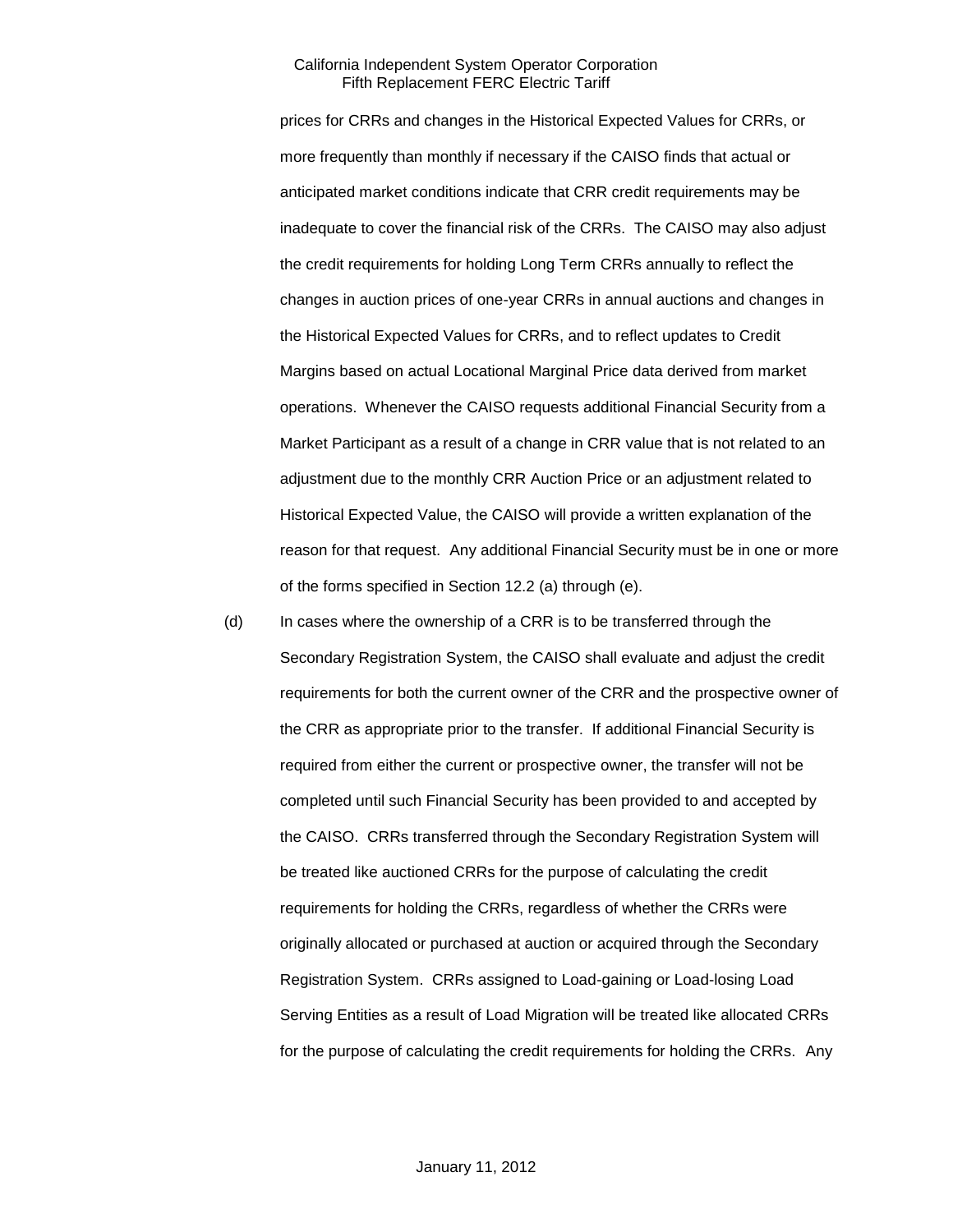additional Financial Security must be in one or more of the forms specified in Section 12.2 (a) through (e).

# **12.6.3.2 Calculation of the Credit Amount Required to Hold a CRR With a Term of One Year or Less**

Each CRR Holder that holds a CRR with a term of one year or less shall be subject to a credit requirement (\$/MW) equal to the negative of the most recent CRR Auction Price of such CRR or the Historical Expected Value of such CRR, whichever is lower, plus the Credit Margin for such CRR. The CRR Auction Price will be used until twelve (12) months of historical market operations data are available.

# **12.6.3.3 Calculation of the Credit Amount Required to Hold a Long Term CRR**

Each CRR Holder that holds a Long Term CRR shall be subject to a credit requirement (\$/MW) equal to the negative of the most recent annual CRR Auction Price of a CRR with the same CRR Source and CRR Sink as the Long Term CRR or the Historical Expected Value of such a CRR, whichever is lower, plus the Credit Margin calculated for the CRR but with only a one-year term. If there is less than one year remaining in the term of a Long Term CRR, the credit requirement shall be determined pursuant to Section 12.6.3.2.

# **12.6.3.4 Calculation of Credit Margin**

The Credit Margin (\$/MW) for a CRR is equal to (i) the Expected Congestion Revenue minus (ii) the Fifth Percentile Congestion Revenue of such CRR. Both values will be based on the probability distribution of Congestion revenue of such CRR calculated using historical Locational Marginal Price data, when available, and proxy values, including data taken from Locational Marginal Price studies conducted by the CAISO, until such time as historical Locational Marginal Price data is available, with the details of such calculation published in a Business Practice Manual. The CAISO may reassess its determinations regarding the Credit Margin determination at any time and shall require additional Financial Security if the reassessment results in an increase in a CRR Holder's CRR credit requirements that are not covered by the CRR Holder's Financial Security. Any additional Financial Security must be in one or more of the forms specified in Section 12.2 (a) through (e)

# **12.6.4 Credit Requirements For Sales Of Allocated CRRs**

Each Load Serving Entity that sells a CRR obtained through a CRR Allocation shall, as a prerequisite to the sale of any such CRR, have an Aggregate Credit Limit with a sufficient margin to cover the credit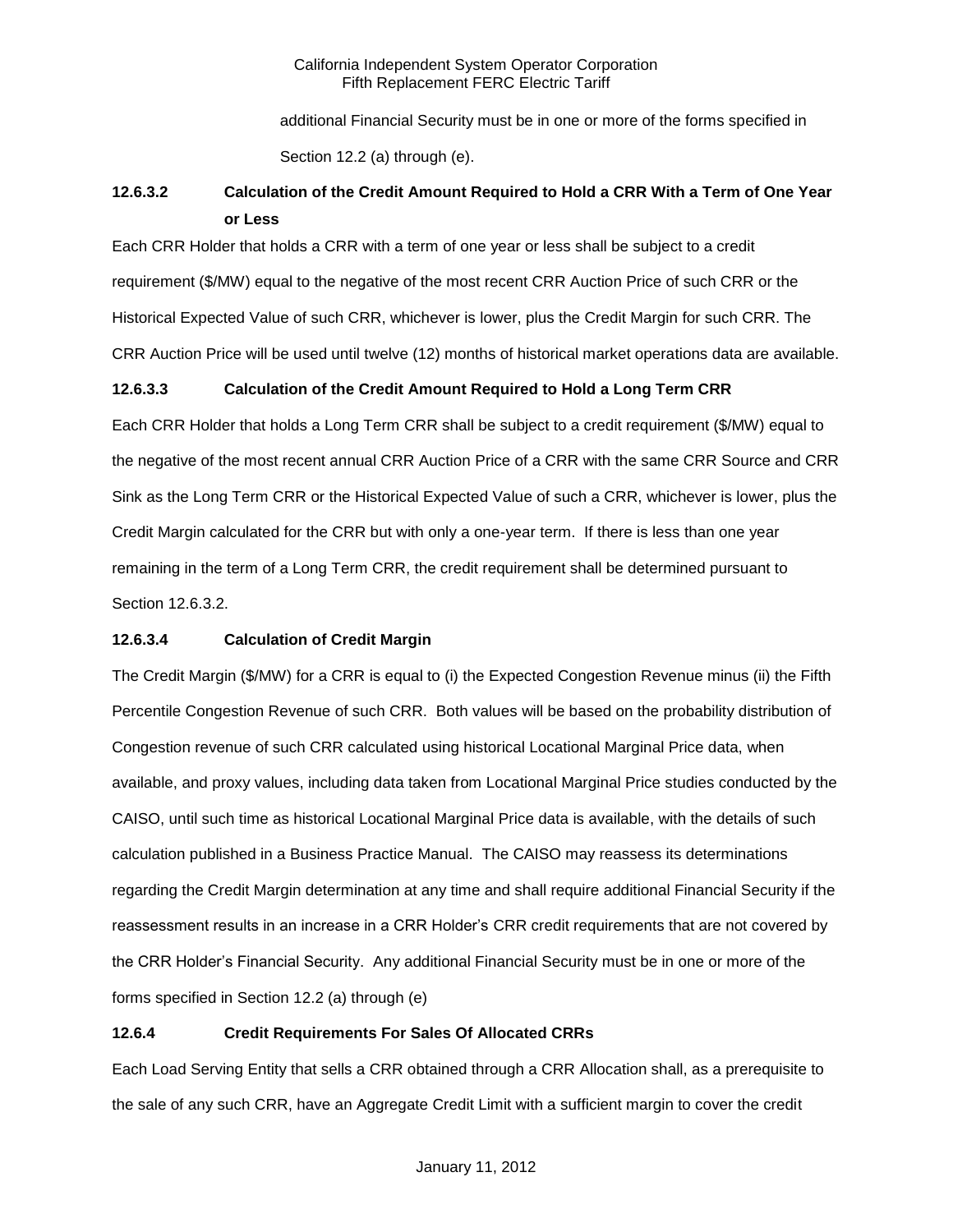requirement for holding the Offsetting CRR that the Load Serving Entity would be responsible for assuming in the event of Load Migration from the Load Serving Entity to another Load Serving Entity pursuant to Section 36.8.5.3. The credit requirement for holding the Offsetting CRR will be included in the Estimated Aggregate Liability of the Load Serving Entity upon the transfer of the allocated CRR.

# **12.7 Credit Obligation Of New Responsible Utilities For RMR Costs**

If a Responsible Utility first executed the TCA after April 1, 1998 (a New Responsible Utility) and if:

- (i) the senior unsecured debt of the New Responsible Utility is rated or becomes rated at less than A- from Standard & Poor's ("S&P") or A3 from Moody's Investment Services ("Moody's"), and
- (ii) Such ratings do not improve to A- or better from S&P or A3 or better from Moody's within 60 days,

the New Responsible Utility shall issue and confirm to the CAISO an irrevocable and unconditional letter of credit in an amount equal to three times the highest monthly payment invoiced by the CAISO to the New Responsible Utility (or the prior Responsible Utility) in connection with services under Reliability Must-Run Contracts in the last 3 months for which invoices have been issued. The letter of credit must be issued by a bank or other financial institution whose senior unsecured debt rating is not less than A from S&P and A2 from Moody's. The letter of credit shall be in such form as the CAISO may reasonably require from time to time by notice to the New Responsible Utility and shall authorize the CAISO or the RMR Owner to draw on the letter of credit for deposit solely into the RMR Owner Facility Trust Account in an amount equal to any amount due and not paid by the Responsible Utility under the CAISO Invoice. The security provided by the New Responsible Utility pursuant to this Section is intended to cover the New Responsible Utility's outstanding liability for payments it is liable to make to the CAISO under this Section, including monthly payments, any reimbursement for capital improvement, termination fees and any other payments to which the CAISO is liable under Reliability Must-Run Contracts.

- **12.8 Credit Requirements Applicable to Virtual Bids**
- **12.8.1 Credit Check in the Day-Ahead Market**
- **12.8.1.1 Credit Check Requirements**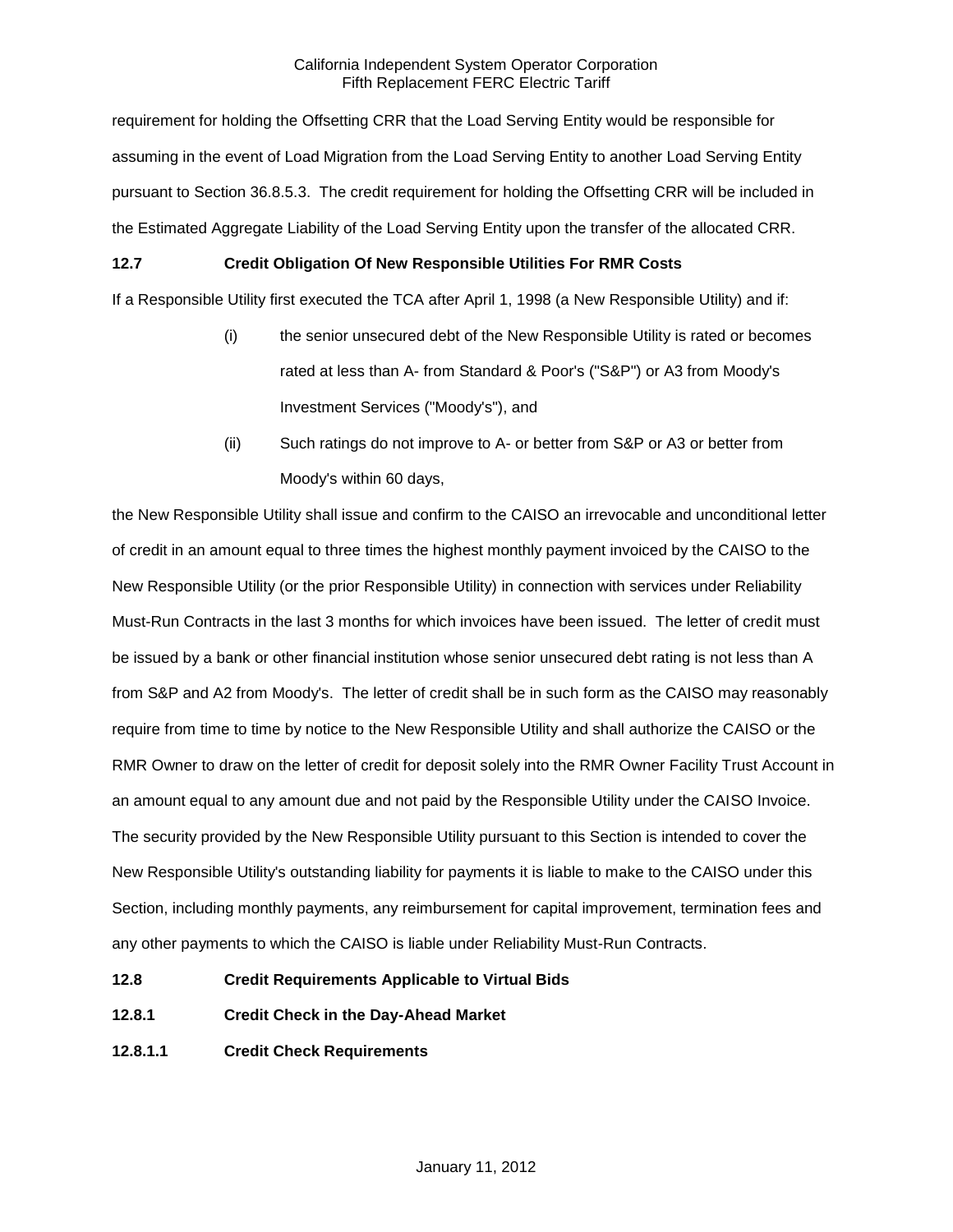For each Scheduling Coordinator that submits one or more Virtual Bids in the Day-Ahead Market, the CAISO will estimate the total value of all of the submitted Virtual Bids after the Virtual Bids have been validated in accordance with Section 30.7.3. In all circumstances except where the Scheduling Coordinator submits both a Virtual Supply Bid and a Virtual Demand Bid at the same Eligible PNode or Eligible Aggregated PNode for the same Trading Hour, the CAISO will estimate the total value of the submitted Virtual Bids at each Eligible PNode or Eligible Aggregated PNode for each Trading Hour by calculating the sum of the products of the absolute values of the MWs of the submitted Virtual Bids multiplied by the applicable Virtual Bid Reference Price at the Eligible PNode or Eligible Aggregated PNode for all Trading Hours. In circumstances where the Scheduling Coordinator submits both a Virtual Supply Bid and a Virtual Demand Bid at the same Eligible PNode or Eligible Aggregated PNode for the same Trading Hour, the CAISO will estimate the total value of the submitted Virtual Bids at the Eligible PNode or Eligible Aggregated PNode for the Trading Hour by calculating the greater of (i) the product of the absolute value of the MW of the submitted Virtual Supply Bid multiplied by the Virtual Bid Reference Price for Virtual Supply Bids at the Eligible PNode or Eligible Aggregated PNode or (ii) the product of the absolute value of the MW of the submitted Virtual Demand Bid multiplied by the Virtual Bid Reference Price for Virtual Demand Bids at the Eligible PNode or Eligible Aggregated PNode. The CAISO will then adjust the Scheduling Coordinator's Estimated Aggregate Liability to include the CAISO's estimate of the total value of the submitted Virtual Bids. If the adjusted Estimated Aggregate Liability is greater than the Scheduling Coordinator's Aggregate Credit Limit, the CAISO will reject the Scheduling Coordinator's submitted Virtual Bids. After rejection of its submitted Virtual Bids, a Scheduling Coordinator may submit revised Virtual Bids, subject to the timelines set forth in the CAISO Tariff and the applicable Business Practice Manual regarding the submission of Bids.

#### **12.8.1.2 Temporary Suspension of Virtual Bidding**

In the event that the financial exposure of Scheduling Coordinators cannot be determined pursuant to Section 12.8.1.1 with a reasonable degree of accuracy due to factors such as software or system failures, the CAISO may temporarily suspend virtual bidding. If the CAISO temporarily suspends virtual bidding pursuant to this Section 12.8.1.2, as soon as reasonably practicable, the CAISO will notify FERC and Market Participants of the reason(s) for any suspension of virtual bidding, the action(s) necessary to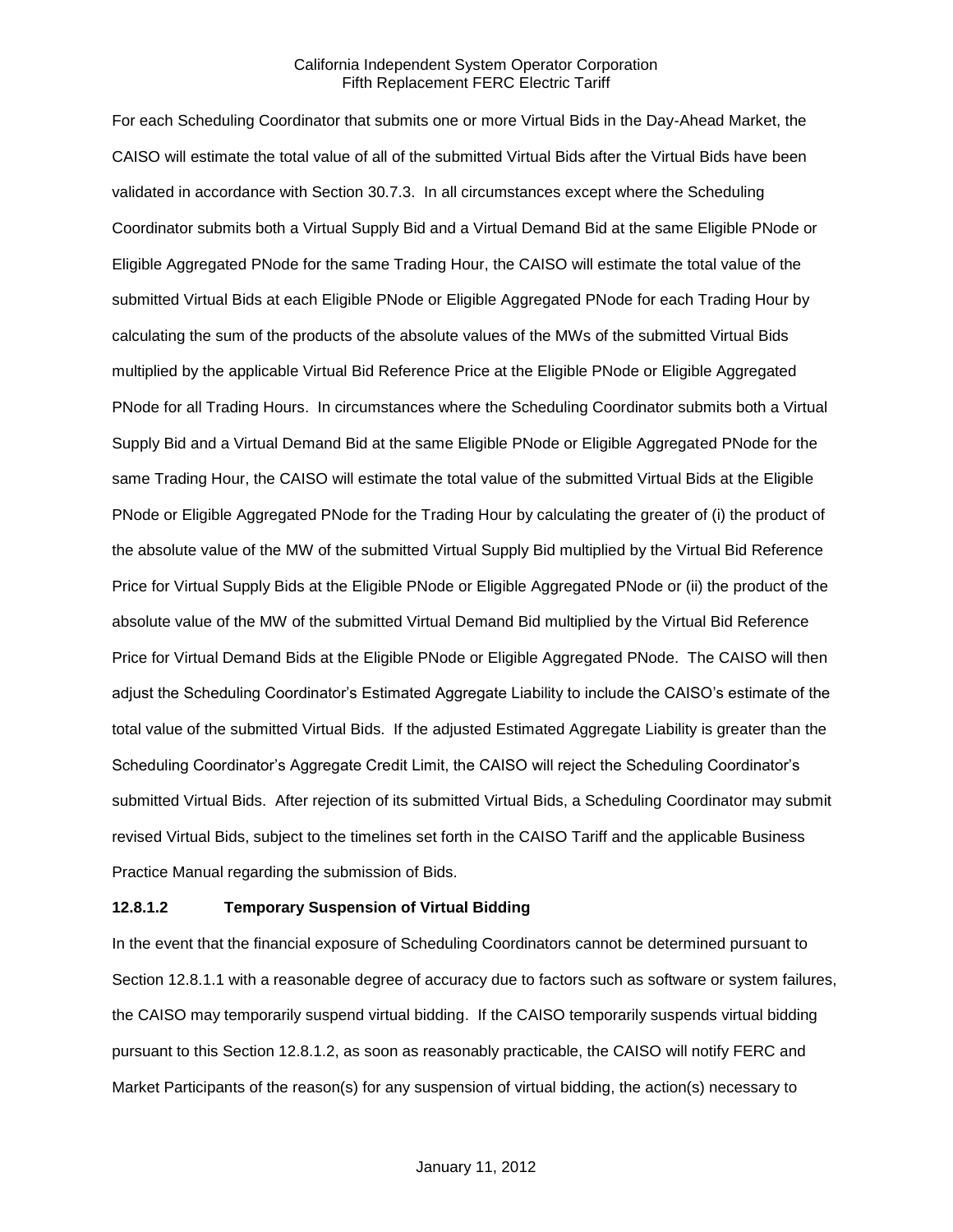restore virtual bidding, and the estimated time required to restore virtual bidding. The CAISO does not intend to suspend virtual bidding in the event of brief intermittent software or system failures or where the CAISO anticipates the credit checking functionality will be available prior to the close of the Day-Ahead Market. During instances of software or system failures that extend past the close of the Day-Ahead Market and in the absence of any suspension of virtual bidding, the CAISO will accept pending Virtual Bids at the close of the Day-Ahead Market even though the Virtual Bids have not been validated by the credit checking functionality. Any resulting financial obligations will be included in the next available calculation of each Scheduling Coordinator's Estimated Aggregate Liability.

# **12.8.2 Virtual Bid Reference Prices**

For Virtual Supply Bids, the Virtual Bid Reference Price will be the 95th percentile value of the difference between the LMP in the Real-Time Market (or in the HASP for Virtual Supply Bids at the Interties) and the LMP in the Day-Ahead Market at a given Eligible PNode or Eligible Aggregated PNode. For Virtual Demand Bids, the Virtual Bid Reference Price will be the 95th percentile value of the difference between the LMP in the Day-Ahead Market and the LMP in the Real-Time Market at a given Eligible PNode or Eligible Aggregated PNode. Each Virtual Bid Reference Price will be calculated in \$/MWh. The CAISO will calculate the Virtual Bid Reference Price for each Eligible PNode or Eligible Aggregated PNode for three-month periods (covering January-March, April-June, July-September, and October-December) of each year using the hourly actual LMPs for the same period of the previous year.

#### **12.8.3 Adjustment of EAL After Close of the DAM**

After the Day-Ahead Market closes but before the Real-Time Market closes, the CAISO will recalculate the estimate of the total liability of the Virtual Bids of each Scheduling Coordinator based on the MW quantity that cleared in the Day-Ahead Market. The revised total estimated liability will equal the sum of the products of the absolute values of the amounts of MWs of Virtual Awards multiplied by the Virtual Bid Reference Price. The CAISO will then adjust the Estimated Aggregate Liability of the Scheduling Coordinator to reflect the revised total estimated liability of the Virtual Bids as calculated by the CAISO.

#### **12.8.4 Adjustment of EAL After the Close of the RTM**

After the Real-Time Market closes, the CAISO will recalculate the total liability of each Scheduling Coordinator with Virtual Awards based on the MW quantity that cleared in the Day-Ahead Market and the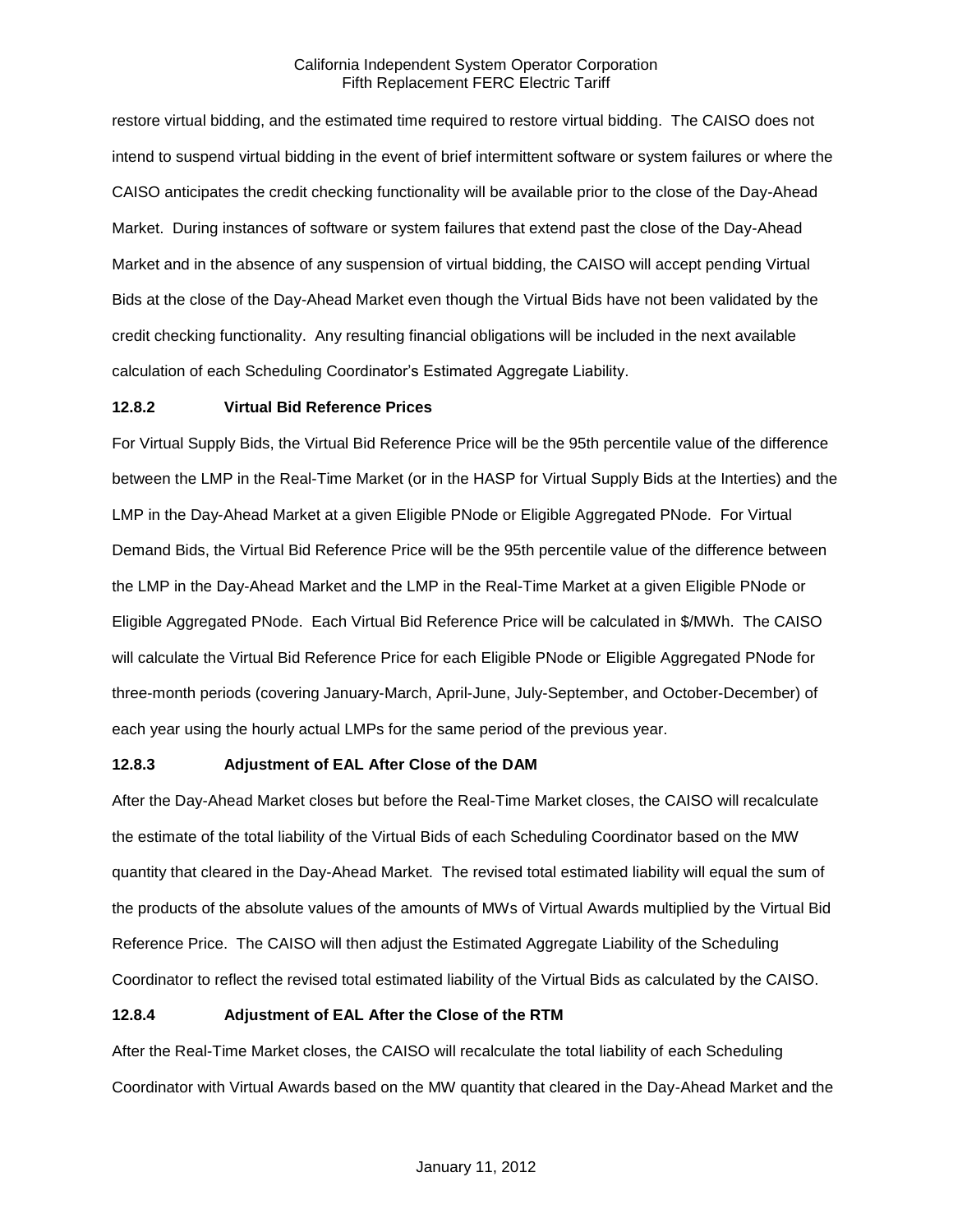LMPs produced in the Day-Ahead Market and Real-Time Market. The total liability of a Scheduling Coordinator will equal the sum of the liability of each Virtual Bid submitted by the Scheduling Coordinator that cleared in the Day-Ahead Market. The liability of a Virtual Supply Bid will equal the product of the value of the amount of cleared MWs multiplied by the difference between the Real-Time LMP and the Day-Ahead LMP at the Eligible PNode or Eligible Aggregated PNode at which the Virtual Supply Bid was submitted. The liability of a Virtual Demand Bid will equal the product of the value of the amount of cleared MWs multiplied by the difference between the Day-Ahead LMP and the Real-Time LMP at the Eligible PNode or Eligible Aggregated PNode at which the Virtual Demand Bid was submitted. The Estimated Aggregate Liability will be adjusted accordingly and will continue to be adjusted as a result of any price correction made in accordance with Section 35.

# **13. Dispute Resolution**

# **13.1 Applicability**

# **13.1.1 General Applicability**

Except as limited below or otherwise as limited by law (including the rights of any party to file a complaint with FERC under the relevant provisions of the FPA), the CAISO ADR Procedures shall apply to all disputes between parties which arise under the CAISO Documents except where the decision of the CAISO is stated in the provisions of this CAISO Tariff to be final. The CAISO ADR Procedures shall not apply to:

- (1) Disputes arising under contracts which pre-date the CAISO Operations Date, except as the disputing parties may otherwise agree;
- (2) Disputes as to whether rates and charges set forth in this CAISO Tariff are just and reasonable under the FPA.

#### **13.1.2 Disputes Involving Government Agencies**

If a party to a dispute is a government agency the procedures herein that provide for the resolution of claims and arbitration of disputes are subject to any limitations imposed on the agency by law, including but not limited to the authority of the agency to effect a remedy. If the governmental agency is a federal entity, the procedures herein shall not apply to disputes involving issues arising under the United States Constitution.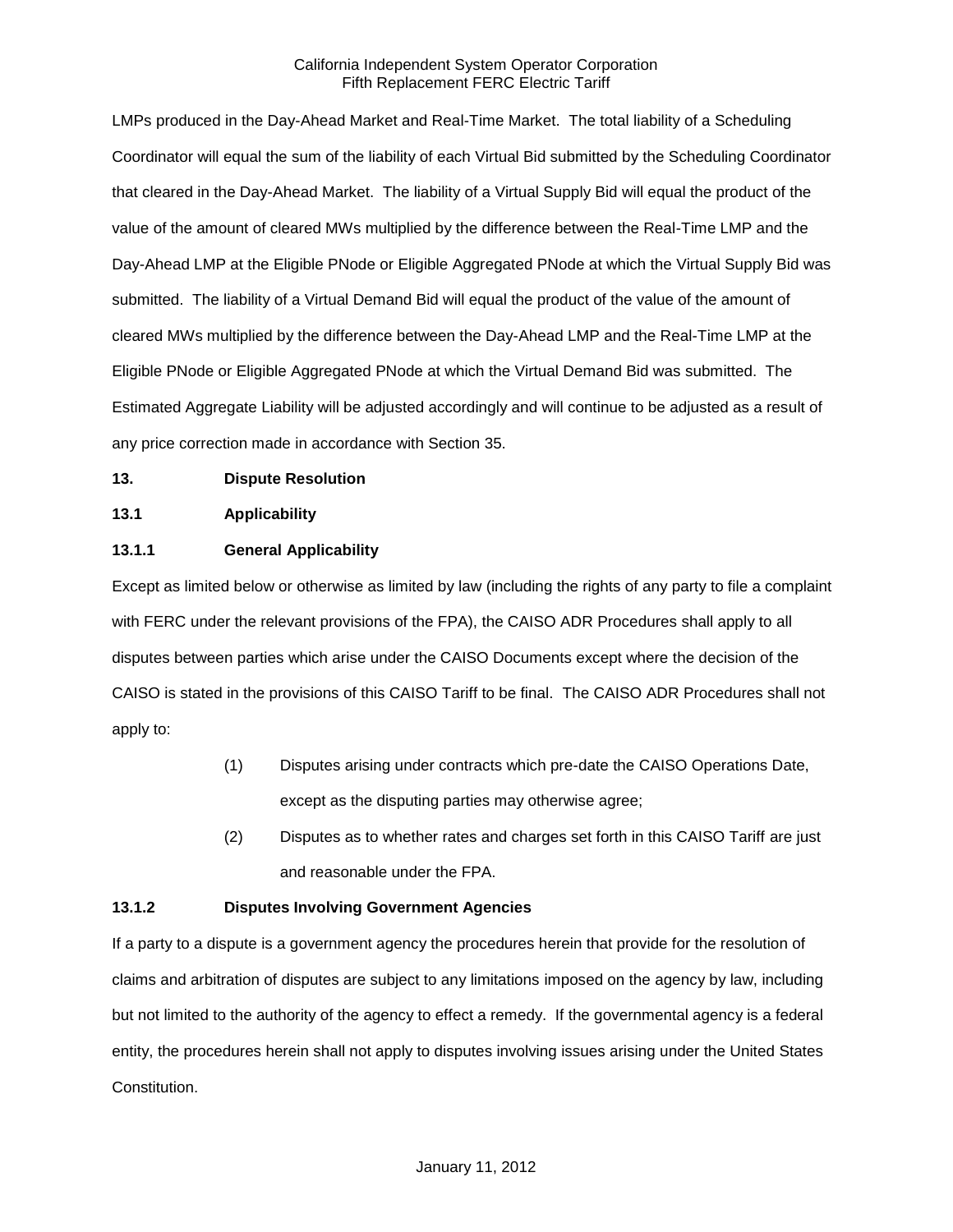## **13.1.3 Injunctive And Declaratory Relief**

Where the court having jurisdiction so determines, use of the CAISO ADR Procedures shall not be a condition precedent to a court action for injunctive relief nor shall the provisions of California Code of Civil Procedure sections 1281 et seq. apply to such court actions.

# **13.2 Negotiation And Mediation**

## **13.2.1 Negotiation**

The CAISO and Market Participants (party or parties) shall make good-faith efforts to negotiate and resolve any dispute between them arising under CAISO Documents prior to invoking the CAISO ADR Procedures outlined herein. Each party shall designate an individual with authority to negotiate the matter in dispute to participate in such negotiations.

# **13.2.2 Statement Of Claim**

In the event a dispute is not resolved through such good-faith negotiations, any one of the parties may submit a statement of claim, in writing, to each other disputing party, and the CAISO ADR Coordinator, which submission shall commence the CAISO ADR Procedures. The statement of claim shall set forth in reasonable detail (i) each claim, (ii) the relief sought, including the proposed award, if applicable, (iii) a summary of the grounds for such relief and the basis for each claim, (iv) the parties to the dispute, and (v) the individuals having knowledge of each claim. The other parties to the dispute shall similarly submit their respective statements of claim within fourteen (14) days of the date of the initial statement of claim or such longer period as permitted by mutual agreement of the parties. If any responding party wishes to submit a counterclaim in response to the statement of claim, it shall be included in such party's responsive statement of claim. A summary of the statements of claim shall be published by the CAISO on the CAISO Website, by Market Notice, and any other method chosen by the CAISO ADR Coordinator. No Market Participant shall be considered as having received notice of a claim decided or relief granted by a decision made under these procedures unless the summary of the statements of claim published by the CAISO includes such claim or relief.

# **13.2.3 Selection Of Mediator**

After submission of the statements of claim, the parties may request mediation, if at least seventy-five percent (75%) of the disputing parties so agree, except that where a dispute involves three parties, at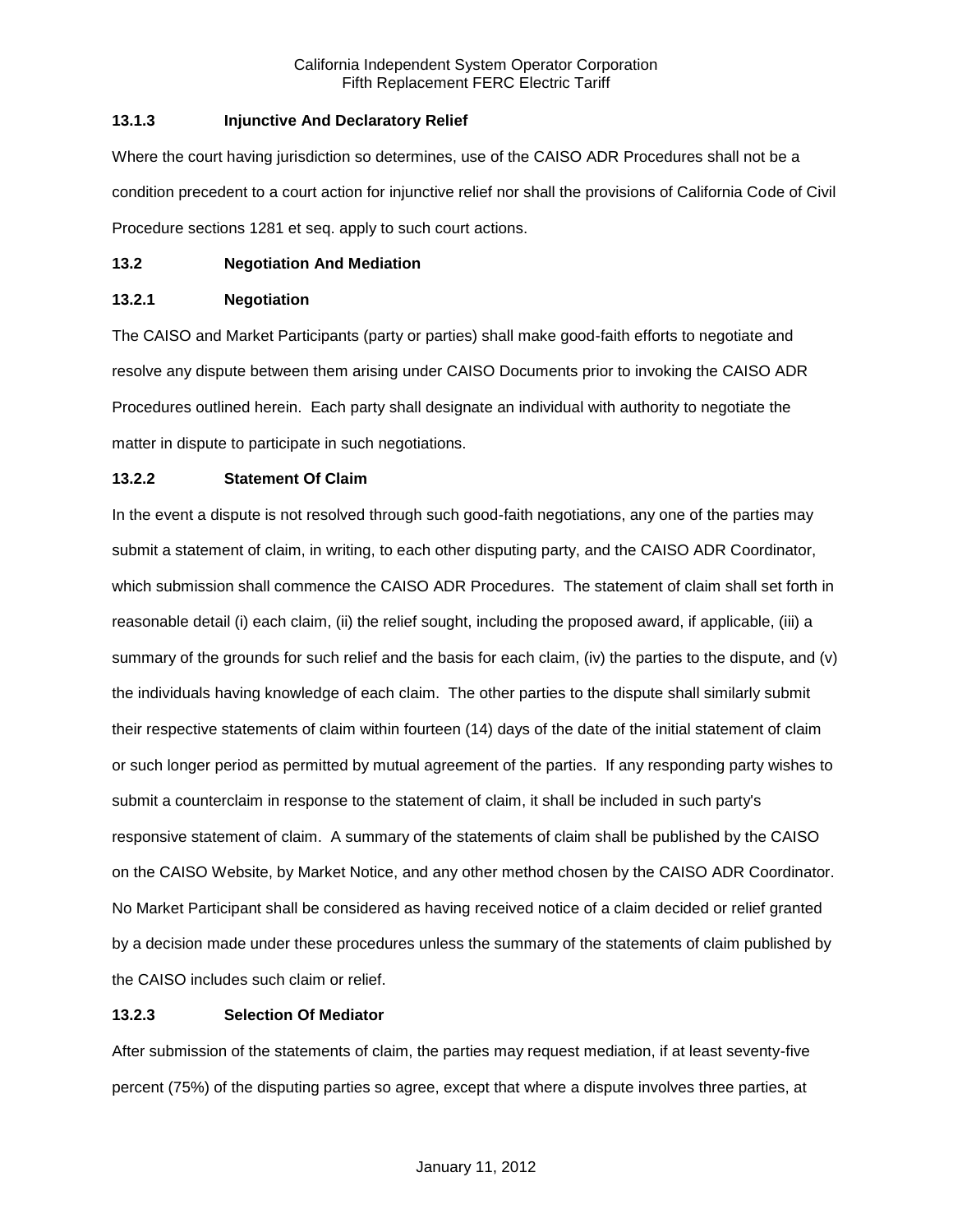least two of the parties must agree to mediation. If the parties agree to mediate, the CAISO ADR Coordinator shall distribute to the parties by facsimile or other electronic means a list containing the names of at least seven prospective mediators with mediation experience, or with technical or business experience in the electric power industry, or both, as he or she shall deem appropriate to the dispute. The parties shall have seven days from receipt of the CAISO ADR Coordinator's list of prospective mediators to agree upon a mediator from the list provided or from any alternative source, unless the time is extended by mutual agreement. If the parties cannot agree on a mediator, any party may request from the American Arbitration Association a list of at least seven mediators with technical or business experience in the electric power industry, or both. The parties will alternate in striking names from the list with the last name on the list becoming the mediator. The first party to strike off a name from the list shall be determined by lot. The parties shall have seven days from receipt of the list from the American Arbitration Association to complete the mediator selection process and appoint the mediator, unless the time is extended by mutual agreement. The mediator shall comply with the requirements of Section 13.3.2.

#### **13.2.4 Mediation**

The mediator and representatives of the disputing parties, with authority to settle the dispute, shall within fourteen (14) days after the mediator's date of appointment schedule a date to mediate the dispute. Matters discussed during the mediation shall be confidential and shall not be referred to in any subsequent proceeding. With the consent of all disputing parties, a resolution may include referring the dispute directly to a technical body (such as a WECC technical advisory panel) for resolution or an advisory opinion, or referring the dispute directly to FERC. The CAISO shall publish notice of the referral of the dispute on the CAISO's Website, and any other method adopted by the CAISO ADR Coordinator.

#### **13.2.5 Demand For Arbitration**

If the disputing parties have not succeeded in negotiating a resolution of the dispute within thirty (30) days of the initial statement of claim or, if within that period the parties agreed to mediate, within thirty (30) days of the parties first meeting with the mediator, such parties shall be deemed to be at impasse and any such disputing party may then commence the arbitration process, unless the parties by mutual agreement agree to extend the time. A party seeking arbitration shall provide notice of its demand for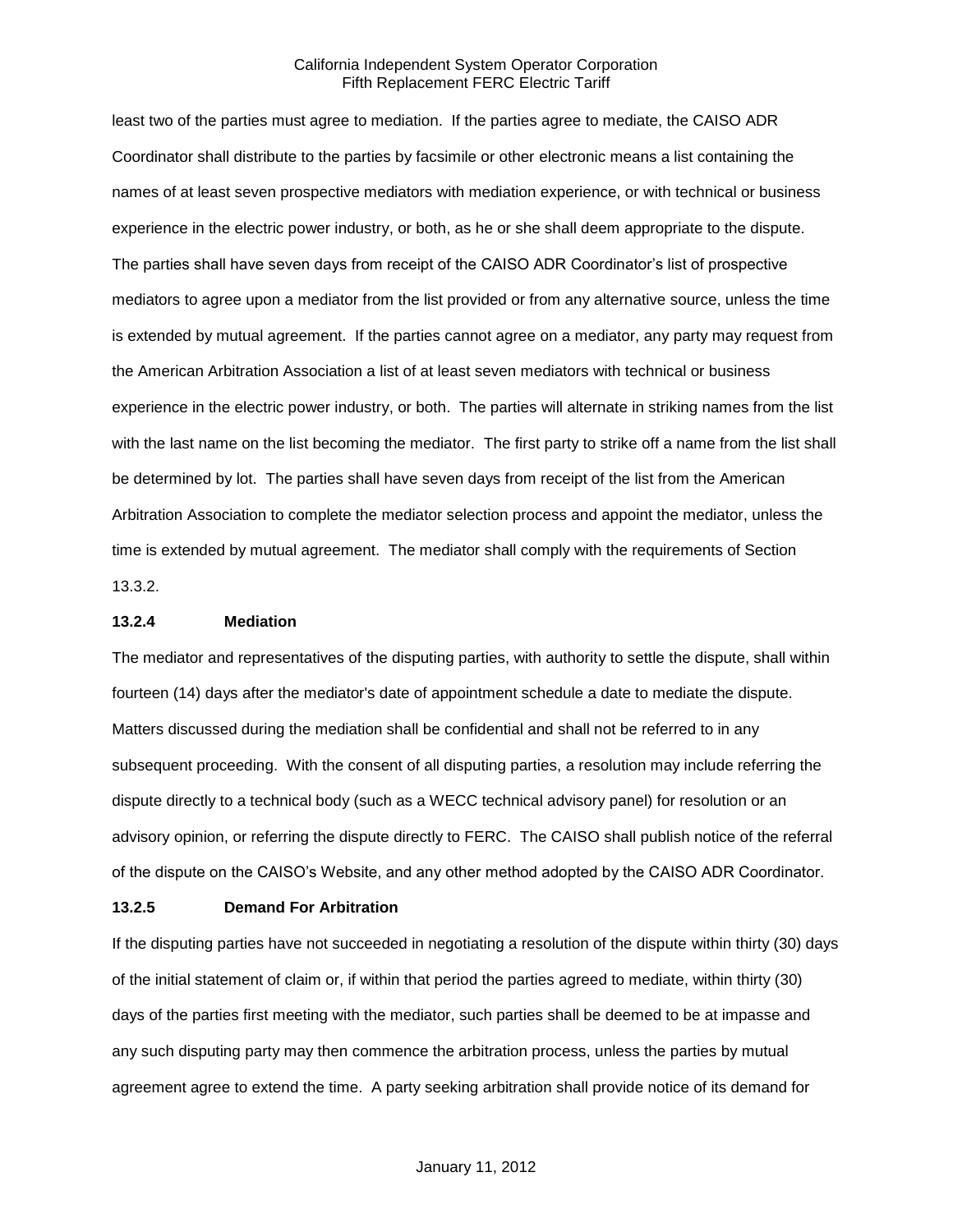arbitration to the other disputing parties, the CAISO ADR Coordinator, who shall publish notice of such demand on the CAISO Website, and any other method adopted by the CAISO ADR Coordinator.

# **13.3 Arbitration**

# **13.3.1 Selection Of Arbitrator**

# **13.3.1.1 Disputes Under \$1,000,000**

Where the total amount of claims and counterclaims in controversy is less than \$1,000,000 (exclusive of costs and interest), the disputing parties shall select an arbitrator from a list containing the names of at least ten (10) qualified individuals supplied by the American Arbitration Association within fourteen (14) days following submission of the demand for arbitration. If the parties cannot agree upon an arbitrator within fourteen (the) stated time, they shall take turns striking names from the list of proposed arbitrators. The first party to strike-off a name shall be determined by lot. This process shall be repeated until one name remains on the list, and that individual shall be the designated arbitrator.

# **13.3.1.2 Disputes of \$1,000,000 or Over**

Where the total amount of claims and counterclaims in controversy is \$1,000,000 or more (exclusive of interest and costs), the disputing parties may agree on any person to serve as a single arbitrator, or shall endeavor in good faith to agree on a single arbitrator from a list of ten (10) qualified individuals provided by the American Arbitration Association within fourteen (14) days following submission of the demand for arbitration. If the parties are unable to agree on a single arbitrator within the stated time, the party or parties demanding arbitration, and the party or parties responding to the demand for arbitration, shall each designate an arbitrator. Each designation shall be from the list of arbitrators no later than the tenth (10th) day thereafter. The two arbitrators so chosen shall then choose a third arbitrator.

#### **13.3.2 Disclosures Required Of Arbitrators**

The designated arbitrator(s) shall be required to disclose to the parties any circumstances which might preclude him or her from rendering an objective and impartial determination. Each designated arbitrator shall disclose:

- (a) Any direct financial or personal interest in the outcome of the arbitration;
- (b) Any information required to be disclosed by California Code of Civil Procedure Section 1281.9.; and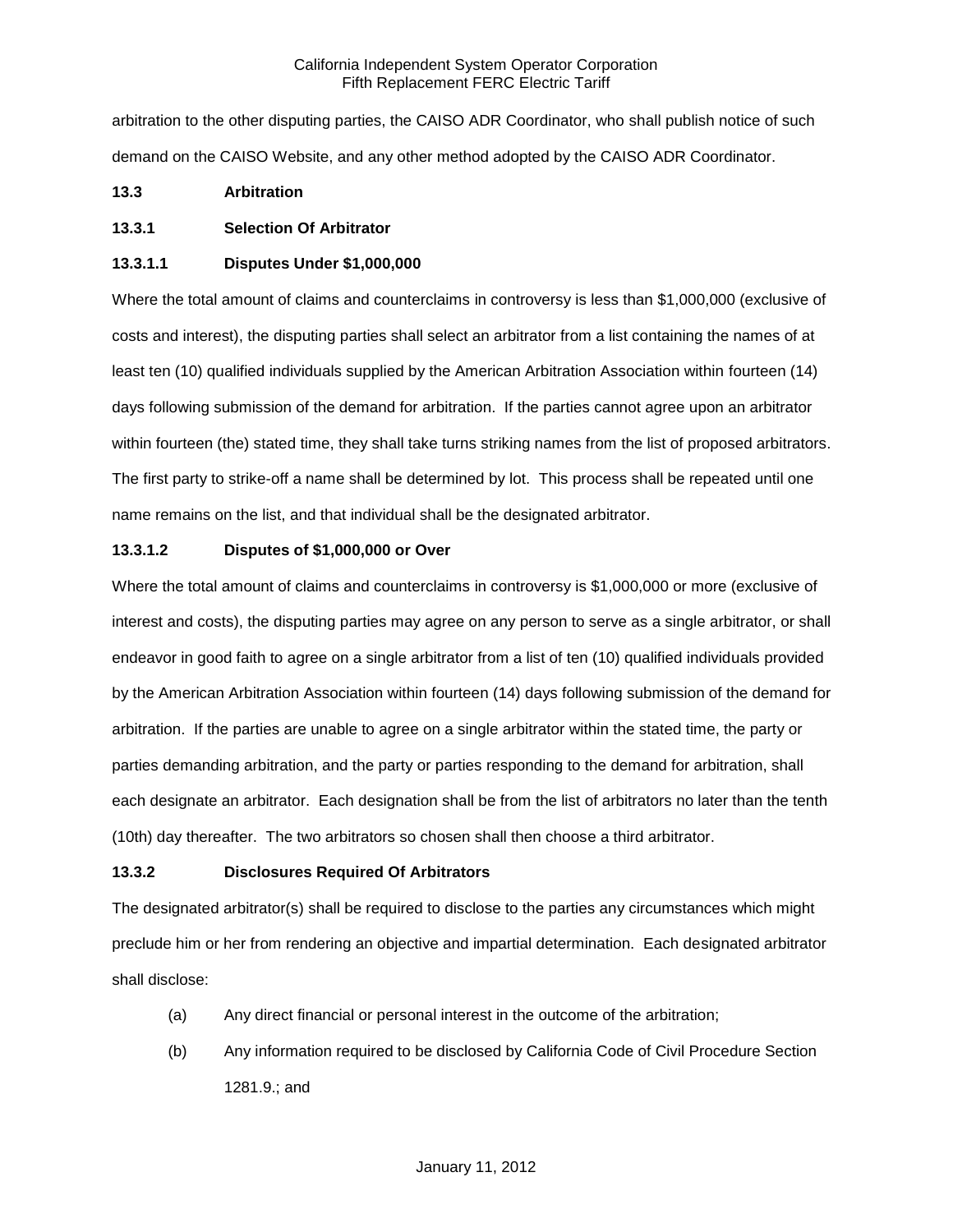(c) Any existing or past financial, business, professional, or personal interest that are likely to affect impartiality or might reasonably create an appearance of partiality or bias.

The designated arbitrator shall disclose any such relationships that he or she personally has with any party or its counsel, or with any individual whom he or she has been told will be a witness. Designated arbitrators should also disclose any such relationship involving members of their families or their current employers, partners, or business associates. All designated arbitrators shall make a reasonable effort to inform themselves of any interests or relationships described above. The obligation to disclose interests, relationships, or circumstances that might preclude an arbitrator from rendering an objective and impartial determination is a continuing duty that requires the arbitrator to disclose, at any stage of the arbitration, any such interests, relationships, or circumstances that arise, or are recalled or discovered. If, as a result of the continuing disclosure duty, an arbitrator makes a disclosure which is likely to affect his or her partiality, or might reasonably create an appearance of partiality or bias or if a party independently discovers the existence of such circumstances, a party wishing to object to the continuing use of the arbitrator must provide written notice of its objection to the other parties within ten (10) days of receipt of the arbitrator's disclosure or the date of a party's discovery of the circumstances giving rise to that party's objection. Failure to provide such notice shall be deemed a waiver of such objection. If a party timely provides a notice of objection to the continuing use of the arbitrator the parties shall attempt to agree whether the arbitrator should be dismissed and replaced in the manner described in Section 13.3.1. If within ten (10) days of a party's objection notice the parties have not agreed how to proceed, the matter shall be referred to the American Arbitration Association for resolution.

#### **13.3.3 Arbitration Procedures**

The CAISO ADR Coordinator shall compile and make available to the arbitrator and the parties standard procedures for the arbitration of disputes, which procedures (i) shall include provision, upon good cause shown, for intervention or other participation in the proceeding by any party whose interests may be affected by its outcome, (ii) shall conform to the requirements specified herein, and (iii) may be modified or adopted for use in a particular proceeding as the arbitrator deems appropriate, in accordance with Section 13.3.4. The procedures adopted by the CAISO ADR Coordinator shall be based on the latest edition of the American Arbitration Association Commercial Arbitration Rules, to the extent such rules are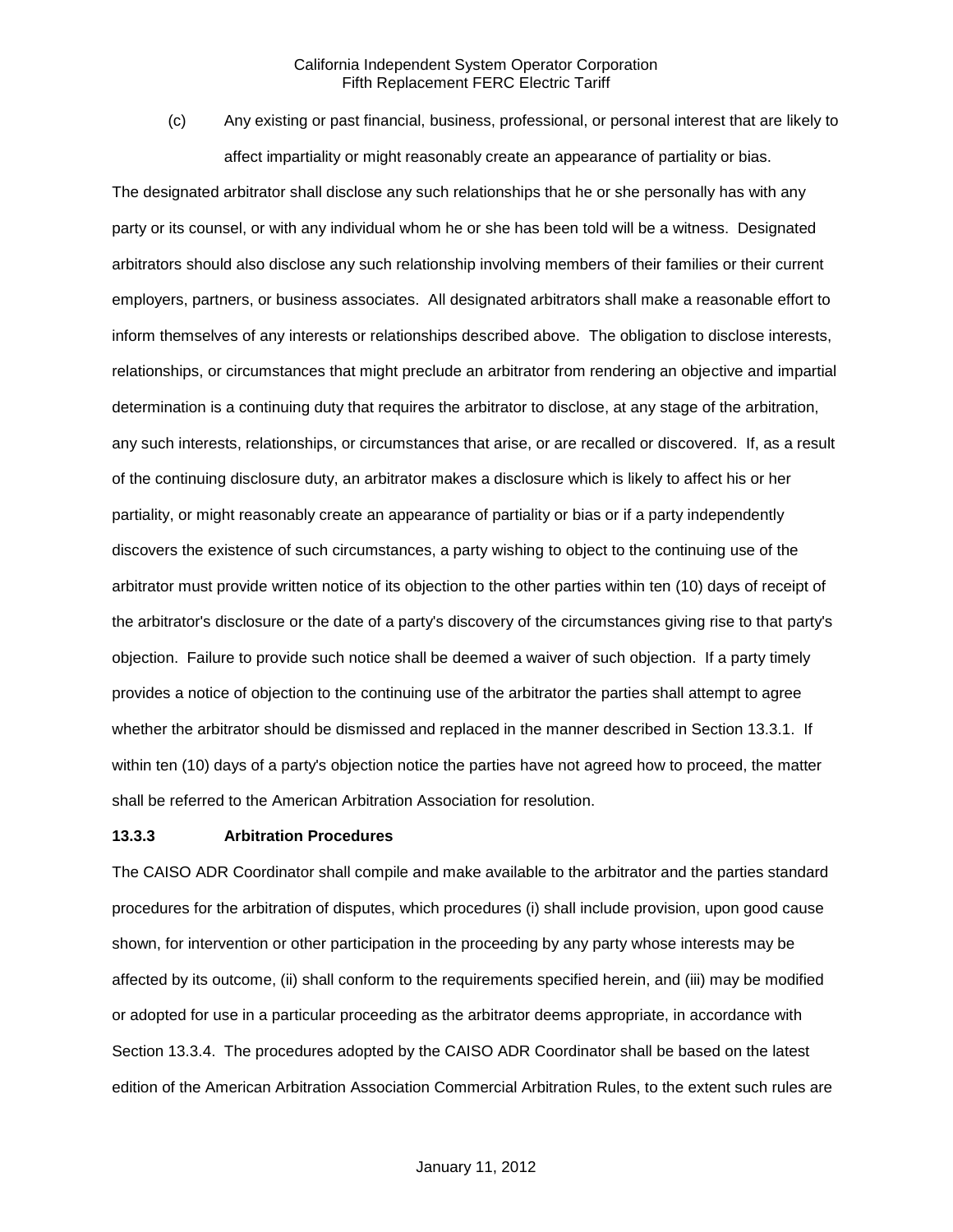not inconsistent with this Section 13. Except as provided herein, all parties shall be bound by such procedures.

## **13.3.4 Modification Of Arbitration Procedures**

In determining whether to modify the standard procedures for use in the pending matter, the arbitrator shall consider (i) the complexity of the dispute, (ii) the extent to which facts are disputed, (iii) the extent to which the credibility of witnesses is relevant to a resolution, (iv) the amount in controversy, and (v) any representations made by the parties. Alternatively, the parties may, by mutual agreement, modify the standard procedures. In the event of a disagreement between the arbitrator and the agreement of the parties regarding arbitration procedures to be utilized, the parties' agreement shall prevail.

## **13.3.5 Remedies**

# **13.3.5.1 Arbitrator's Discretion**

The arbitrator shall have the discretion to grant the relief sought by a party, or determine such other remedy as is appropriate, unless the parties agree to conduct the arbitration "baseball" style. Unless otherwise expressly limited herein, the arbitrator shall have the authority to award any remedy or relief available from FERC, or any other court of competent jurisdiction. Where any CAISO Document leaves any matter to be agreed between the parties at some future time and provides that in default of agreement the matter shall be referred to the CAISO ADR Procedures, the arbitrator shall have authority to decide upon the terms of the agreement which, in the arbitrator's opinion, it is reasonable that the parties should reach, having regard to the other terms of the CAISO Document concerned and the arbitrator's opinion as to what is fair and reasonable in all the circumstances.

## **13.3.5.2 "Baseball" Arbitration**

If the parties agree to conduct the arbitration "baseball" style, the parties shall submit to the arbitrator and exchange with each other their last best offers in the form of the award they consider the arbitrator should make, not less than seven (7) days in advance of the date fixed for the hearing, or such other date as the arbitrator may decide. If a party fails to submit its last best offer in accordance with this Section, that party shall be deemed to have accepted the offer proposed by the other party. The arbitrator shall be limited to awarding only one of the proposed offers, and may not determine an alternative or compromise remedy.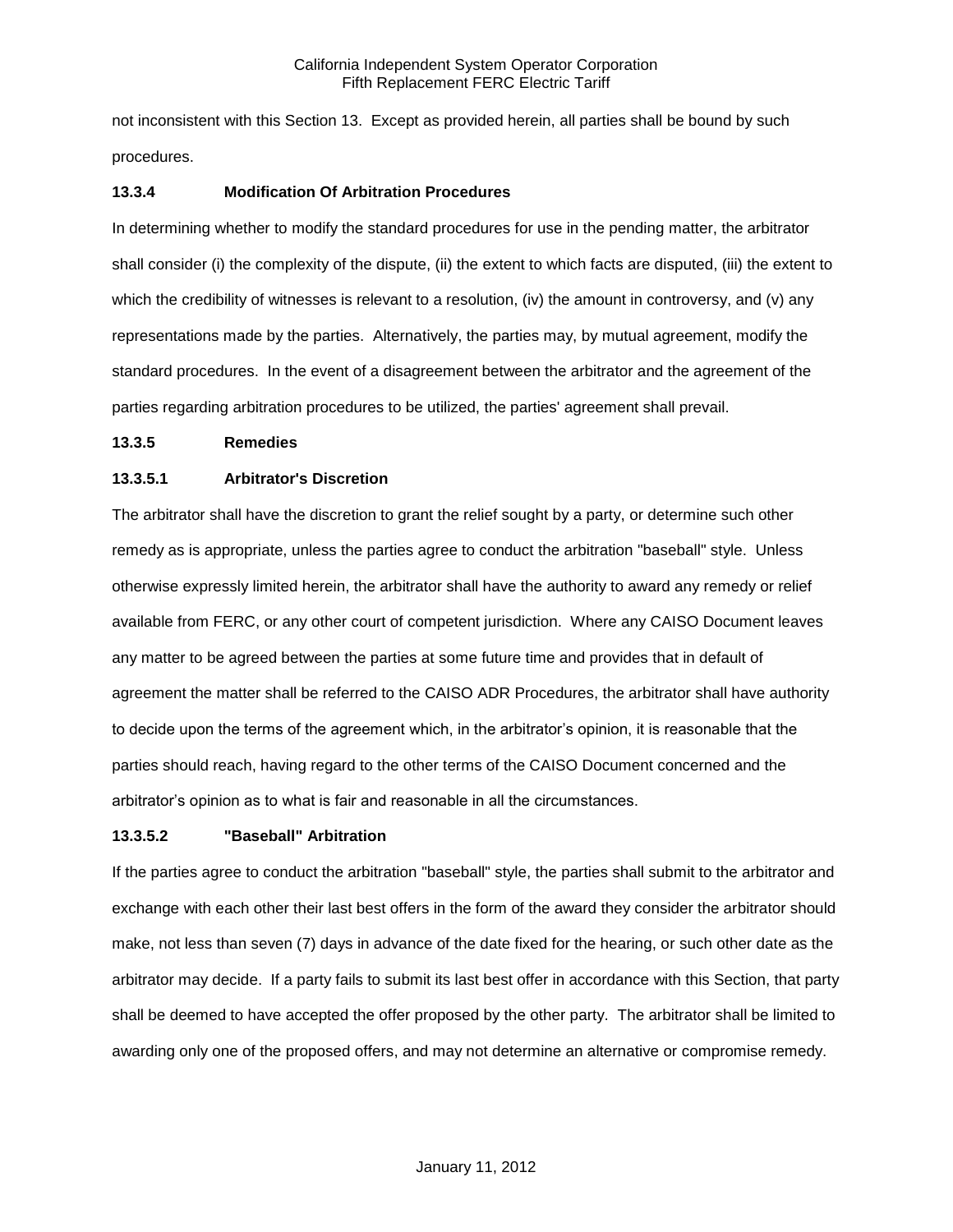## **13.3.6 Summary Disposition**

The procedures for arbitration of a dispute shall provide a means for summary disposition of a demand for arbitration, or a response to a demand for arbitration, that in the reasoned opinion of the arbitrator does not have a good faith basis in either law or fact. If the arbitrator determines that a demand for arbitration or response to a demand for arbitration does not have a good faith basis in either law or fact, the arbitrator shall have discretion to award the costs of the time, expenses, and other charges of the arbitrator to the prevailing party. A determination made under this Section is subject to appeal pursuant to Section 13.4.

# **13.3.7 Discovery Procedures**

The procedures for the arbitration of a dispute shall include adequate provision for the discovery of relevant facts, including the taking of testimony under oath, production of documents and other things, the presentation of evidence, the taking of samples, conducting of tests, and inspection of land and tangible items. The nature and extent of such discovery shall be determined as provided herein and shall take into account (i) the complexity of the dispute, (ii) the extent to which facts are disputed, (iii) the extent to which the credibility of witnesses is relevant to a resolution, and (iv) the amount in controversy. The forms and methods for taking such discovery shall be as described in the Federal Rules of Civil Procedure, except as modified pursuant to Section 13.3.4.

## **13.3.8 Evidentiary Hearing**

The arbitration procedures shall provide for an evidentiary hearing, with provision for the crossexamination of witnesses, unless all parties consent to the resolution of the matter on the basis of a written record. The forms and methods for taking evidence shall be determined by the arbitrator(s) and modified pursuant to Section 13.3.4. The arbitrator may require such written or other submissions from the parties as he or she may deem appropriate, including submission of direct and rebuttal testimony of witnesses in written form. The arbitrator may exclude any evidence that is irrelevant, immaterial, unduly repetitious or prejudicial, or privileged. The arbitrator shall compile a complete evidentiary record of the arbitration which shall be available to the parties on its completion upon request.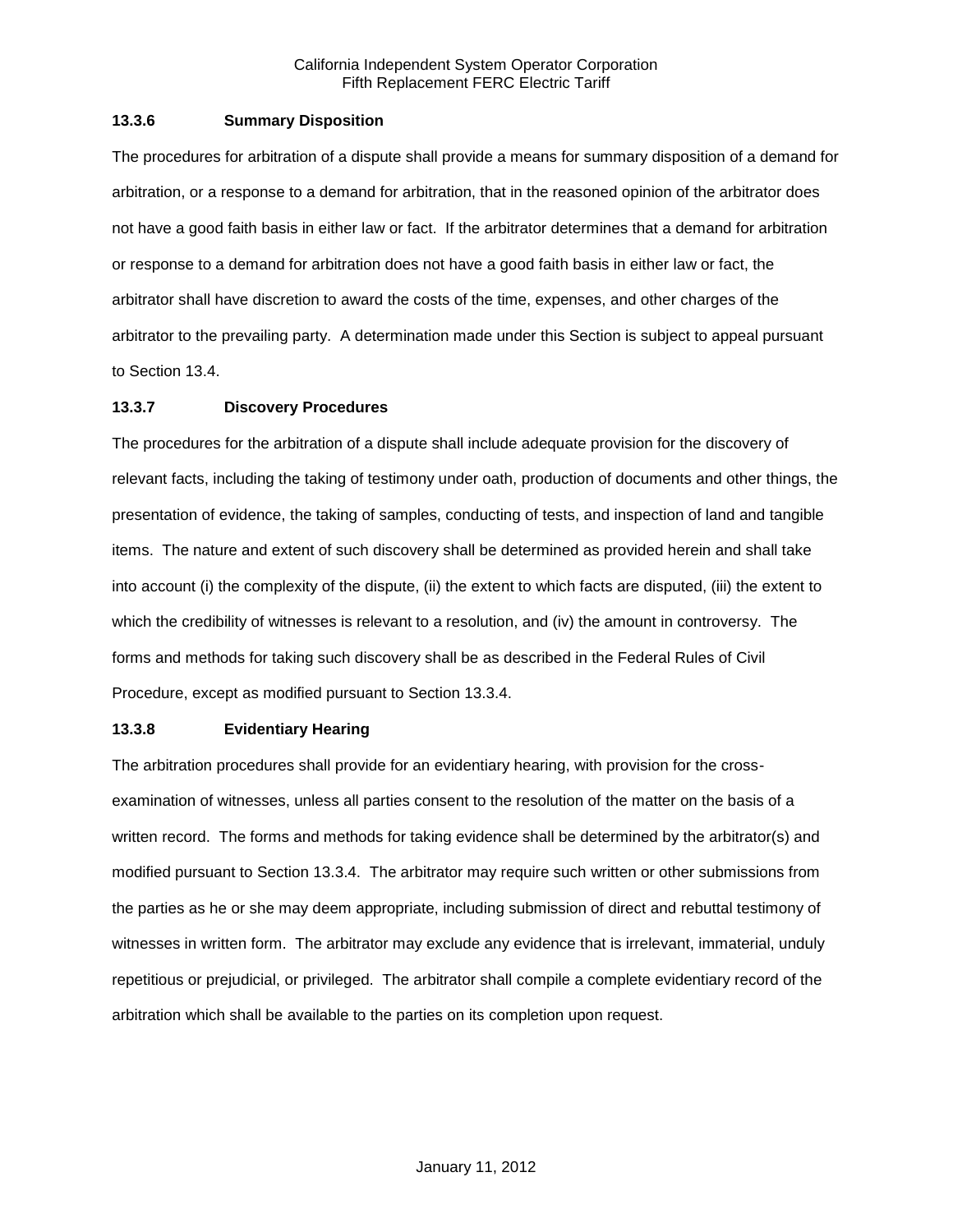### **13.3.9 Confidentiality**

Subject to the other provisions of this CAISO Tariff, any party may claim that information contained in a document otherwise subject to discovery is "Confidential" if such information would be so characterized under the Federal Rules of Evidence. The party making such claim shall provide to the arbitrator in writing the basis for its assertion. If the claim of confidentiality is confirmed by the arbitrator, he or she shall establish requirements for the protection of such documents or other information designated as "Confidential" as may be reasonable and necessary to protect the confidentiality and commercial value of such information. Any party disclosing information in violation of these provisions or requirements established by the arbitrator, unless such disclosure is required by federal or state law or by a court order, shall thereby waive any right to introduce or otherwise use such information in any judicial, regulatory, or other legal or dispute resolution proceeding, including the proceeding in which the information was obtained.

## **13.3.10 Timetable**

Promptly after the appointment of the arbitrator, the arbitrator shall set a date for the issuance of the arbitration decision, which shall be no later than six (6) months (or such date as the parties and the arbitrator may agree) from the date of the appointment of the arbitrator, with other dates, including the dates for an evidentiary hearing or other final submissions of evidence, set in light of this date. The date for the evidentiary hearing or other final submission of evidence shall not be changed, absent extraordinary circumstances. The arbitrator shall have the power to impose sanctions, including dismissal of the proceeding, for dilatory tactics or undue delay in completing the arbitration proceedings.

#### **13.3.11 Decision**

**13.3.11.1** Except as provided below with respect to "baseball" style arbitration, the arbitrator shall issue a written decision granting the relief requested by one of the parties, or such other remedy as is appropriate, if any, and shall include findings of fact and law. The arbitration decision shall be based on (i) the evidence in the record, (ii) the terms of the relevant CAISO Documents, (iii) applicable United States federal law, including the FPA and any applicable FERC regulations and decisions, and international treaties or agreements as applicable, and (iv) applicable state law. Additionally, the arbitrator may consider relevant decisions in previous arbitration proceedings. A summary of the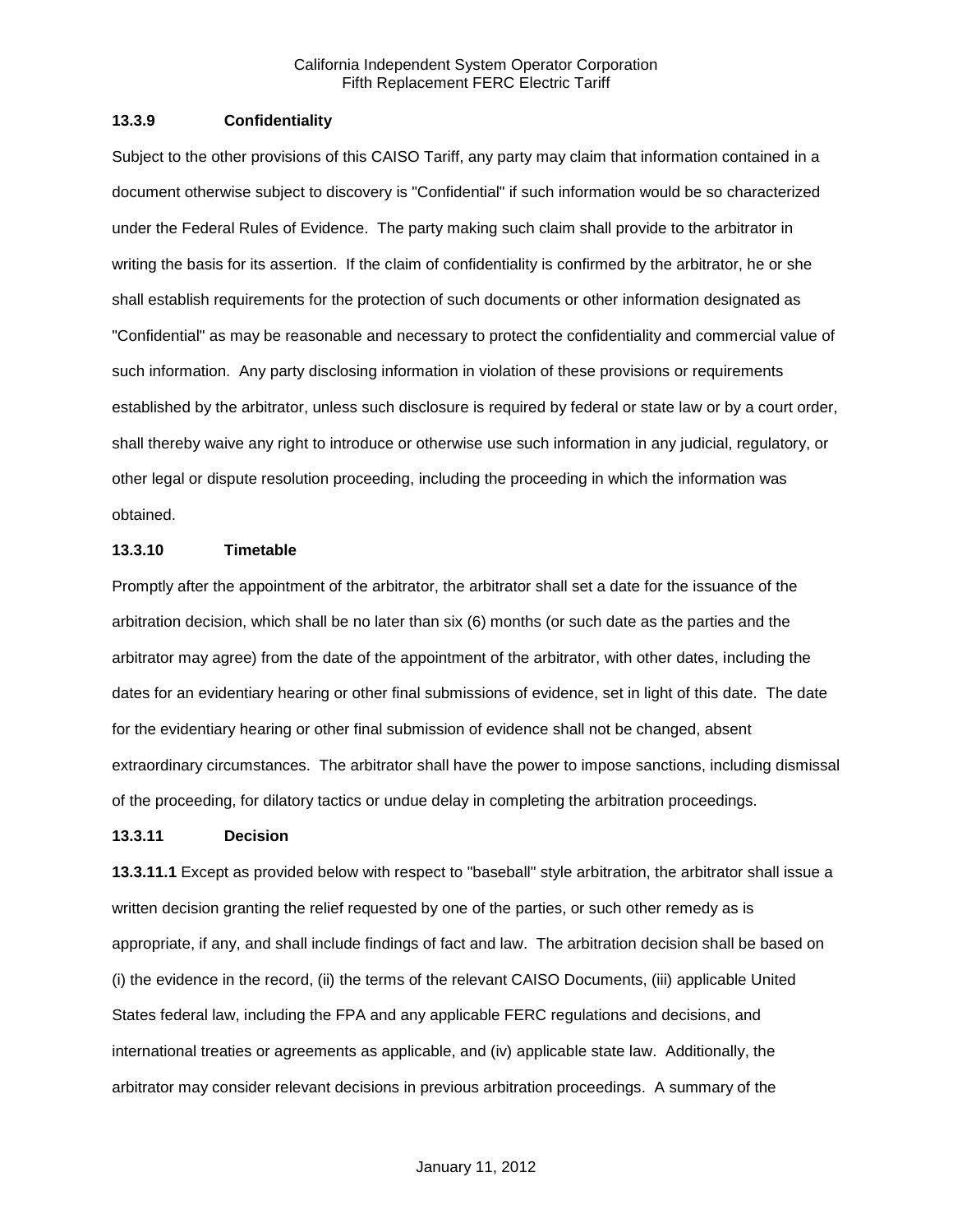disputed matter and the arbitrator's decision shall be published on the CAISO Website and any other method chosen by the CAISO ADR Coordinator.

**13.3.11.2** In arbitration conducted "baseball" style, the arbitrator shall issue a written decision adopting one of the awards proposed by the parties, and shall include findings of fact and law. The arbitration decision shall be based on (i) the evidence in the record, (ii) the terms of the relevant CAISO Documents, (iii) applicable United States federal law, including the FPA and any applicable FERC regulations and decisions, and international treaties or agreements as applicable, and (iv) applicable state law. If the arbitrator concludes that no proposed award is consistent with the factors enumerated in (i) through (iv) above, or addresses all of the issues in dispute, the arbitrator shall specify how each proposed award is deficient and direct that the parties submit new proposed awards that cure the identified deficiencies. A summary of the disputed matter and the arbitrator's decision shall be published on the CAISO Website, and any other method chosen by the CAISO ADR Coordinator. An award shall not be deemed to be precedential.

**13.3.11.3** Where a panel of arbitrators is appointed pursuant to Section 13.3.1.2, a majority of the arbitrators must agree on the decision.

## **13.3.12 Compliance**

Unless the arbitrator's decision is appealed under Section 13.4, the disputing parties shall, upon receipt of the decision, immediately take whatever action is required to comply with the award to the extent the award does not require regulatory action. An award that is not appealed shall be deemed to have the same force and effect as an order entered by the FERC or any court of competent jurisdiction.

## **13.3.13 Enforcement**

Following the expiration of the time for appeal of an award pursuant to Section 13.4.3, any party may apply to FERC or any court of competent jurisdiction for entry and enforcement of judgment based on the award.

## **13.3.14 Costs**

The costs of the time, expenses, and other charges of the arbitrator shall be borne by the parties to the dispute, with each side on an arbitrated issue bearing its pro-rata share of such costs, and each party to an arbitration proceeding bearing its own costs and fees. If the arbitrator determines that a demand for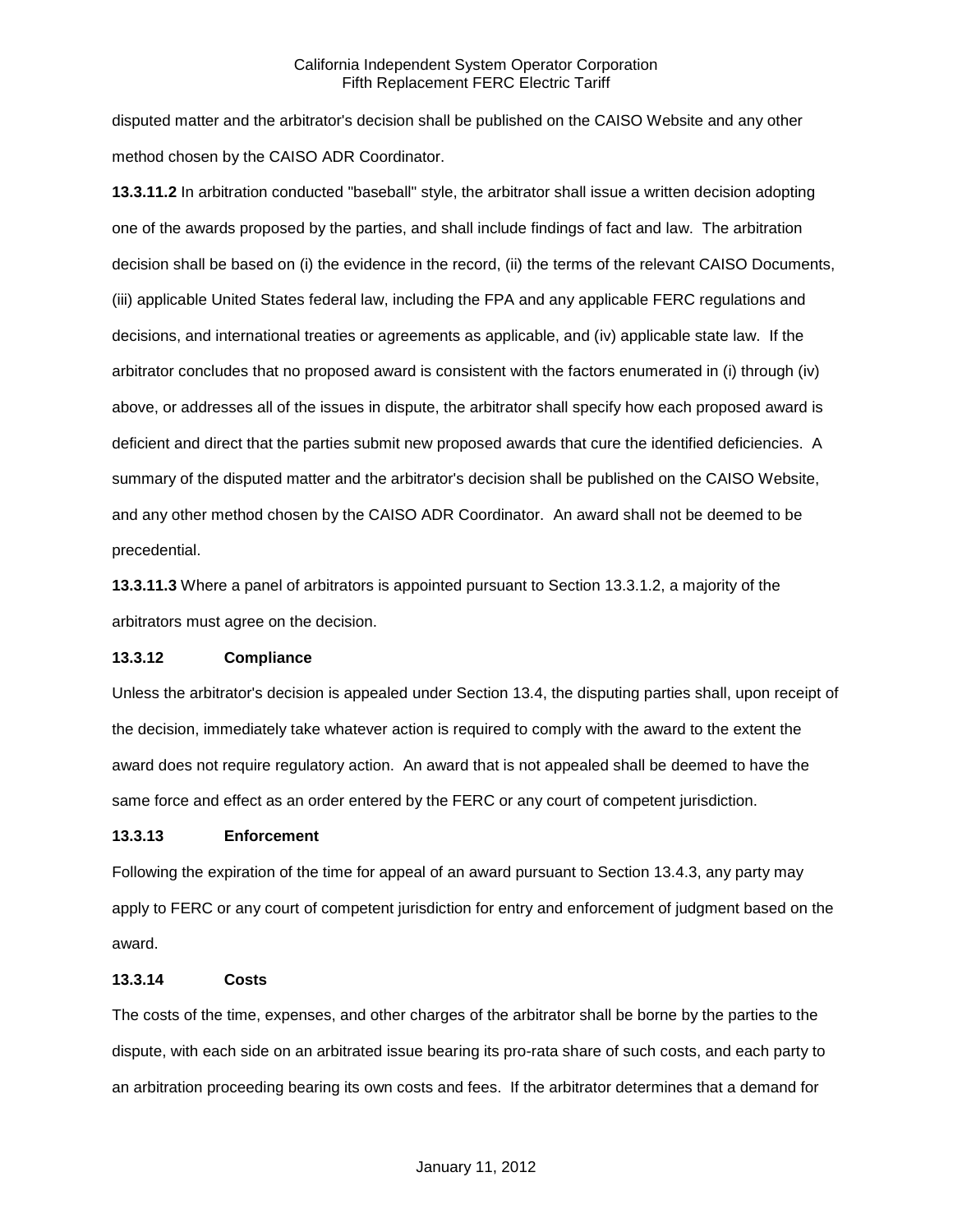arbitration or response to a demand for arbitration was made in bad faith, the arbitrator shall have discretion to award the costs of the time, expenses, and other charges of the arbitrator to the prevailing party. Notwithstanding the above, at the discretion of the arbitrator, the winning party in any dispute which has resulted in the enforcement of an important right affecting the public interest shall not be required to pay any of the costs of the arbitrator and may recover such of its own reasonable attorney fees, expert witness fees and other reasonable costs from the losing party to the dispute if (a) a significant benefit, whether pecuniary or non-pecuniary, has been conferred on the general public, (b) the necessity and financial burden of private enforcement are such as to make the award appropriate, and (c) such fees should not, in the interest of justice, be paid out of the recovery.

#### **13.4 Appeal Of Award**

### **13.4.1 Basis For Appeal**

A party may apply to the FERC or any court of competent jurisdiction to hear an appeal of an arbitration award only upon the grounds that the award is contrary to or beyond the scope of the relevant CAISO Documents, United States federal law, including, without limitation, the FPA, and any FERC regulations and decisions, or state law. Appeals shall, unless otherwise ordered by FERC or the court of competent jurisdiction, conform to the procedural limitations set forth in this Section 13.4.

## **13.4.2 Appellate Record**

The parties intend that FERC or the court of competent jurisdiction should afford substantial deference to the factual findings of the arbitrator. No party shall seek to expand the record before the FERC or court of competent jurisdiction beyond that assembled by the arbitrator, except (i) by making reference to legal authority which did not exist at the time of the arbitrator's decision, or (ii) if such party contends the decision was based upon or affected by fraud, collusion, corruption, misconduct or misrepresentation.

## **13.4.3 Procedures For Appeals**

**13.4.3.1** If a party to an arbitration desires to appeal an award, it shall provide a notice of appeal to the CAISO ADR Coordinator, all parties and the arbitrator within fourteen (14) days following the date of the award. The CAISO ADR Coordinator shall publish notice of the appeal on the CAISO Website, and any other method chosen by the CAISO ADR Coordinator.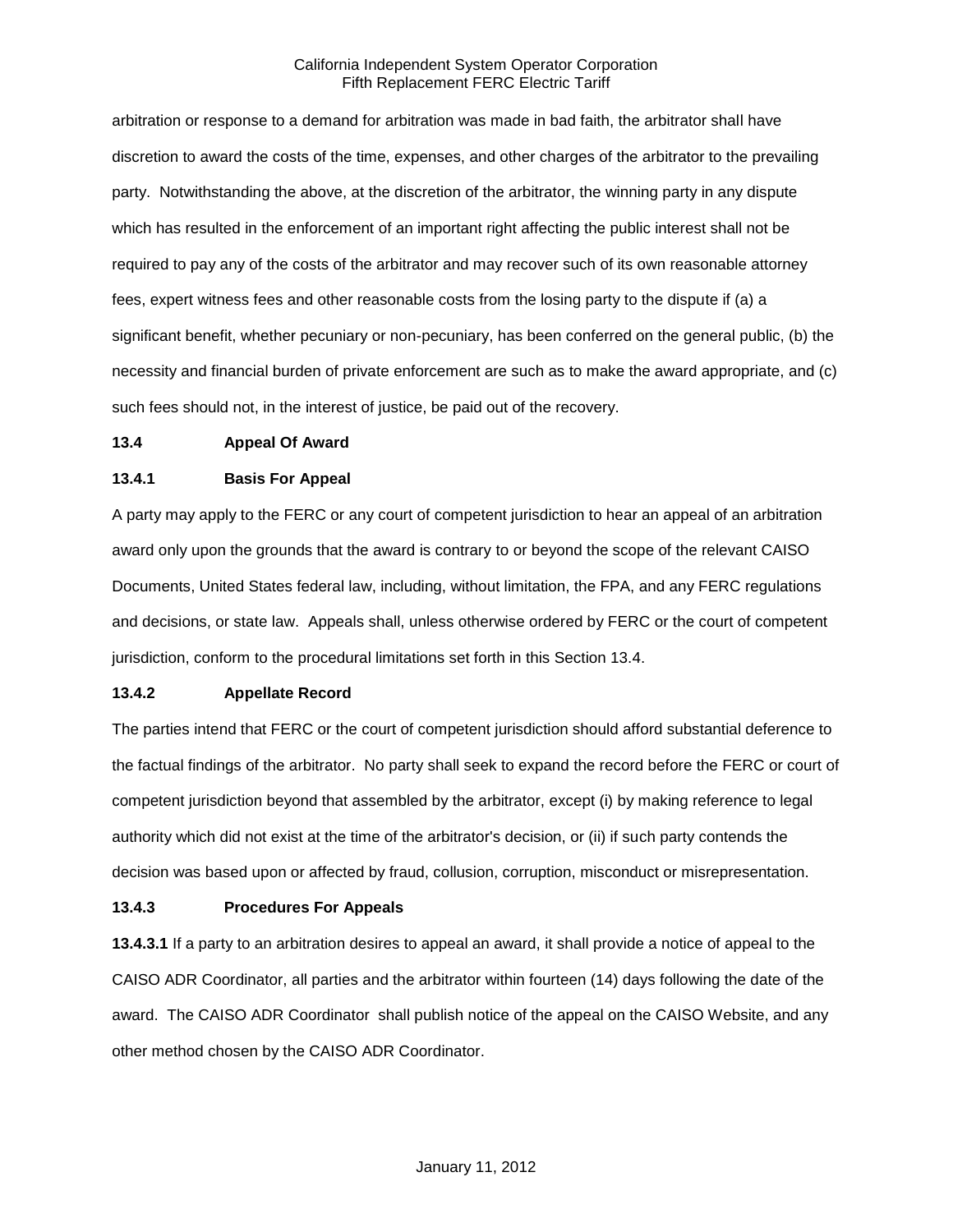Within ten (10) days of the filing of the notice of appeal, the appealing party must file an appropriate application, petition or motion with the FERC to trigger review under the FPA or with a court of competent jurisdiction. Such filing shall state that the subject matter has been the subject of an arbitration pursuant to the relevant CAISO Document.

**13.4.3.2** Within thirty (30) days of filing the notice of appeal (or such period as FERC or the court of competent jurisdiction may specify) the appellant shall file the complete evidentiary record of the arbitration and a copy of the award with FERC or with the court of competent jurisdiction. The appellant shall serve copies of a description of all materials included in the submitted evidentiary record.

# **13.4.4 Award Implementation**

Implementation of the award shall be deemed stayed pending an appeal unless and until, at the request of a party, the FERC or the court of competent jurisdiction to which an appeal has been filed, issues an order dissolving, shortening, or extending such stay. However, a summary of each appeal shall be published on the CAISO Website, and any other method chosen by the CAISO ADR Coordinator.

# **13.4.5 Judicial Review Of FERC Orders**

FERC orders resulting from appeals shall be subject to judicial review pursuant to the FPA.

# **13.5 Allocation Of Awards Payable By Or To The CAISO**

## **13.5.1 Allocation Of An Award**

If the CAISO must pay an award to a party pursuant to good faith negotiations or the CAISO ADR Procedures, the CAISO will recover the amount of the award from Market Participants and Scheduling Coordinators. If the CAISO receives an award from a party pursuant to good faith negotiations or the CAISO ADR Procedures, the CAISO will flow back the amount of the award to Market Participants and Scheduling Coordinators.

# **13.5.2 Timing Of Adjustments**

Upon determination that an award is payable by or to the CAISO pursuant to good faith negotiations or the CAISO ADR Procedures, the CAISO shall calculate the amounts payable to and receivable from the party, Market Participants, and Scheduling Coordinators, as soon as reasonably practical, and shall show any required adjustments as a debit or a credit in a subsequent Recalculation Settlement Statement T+7B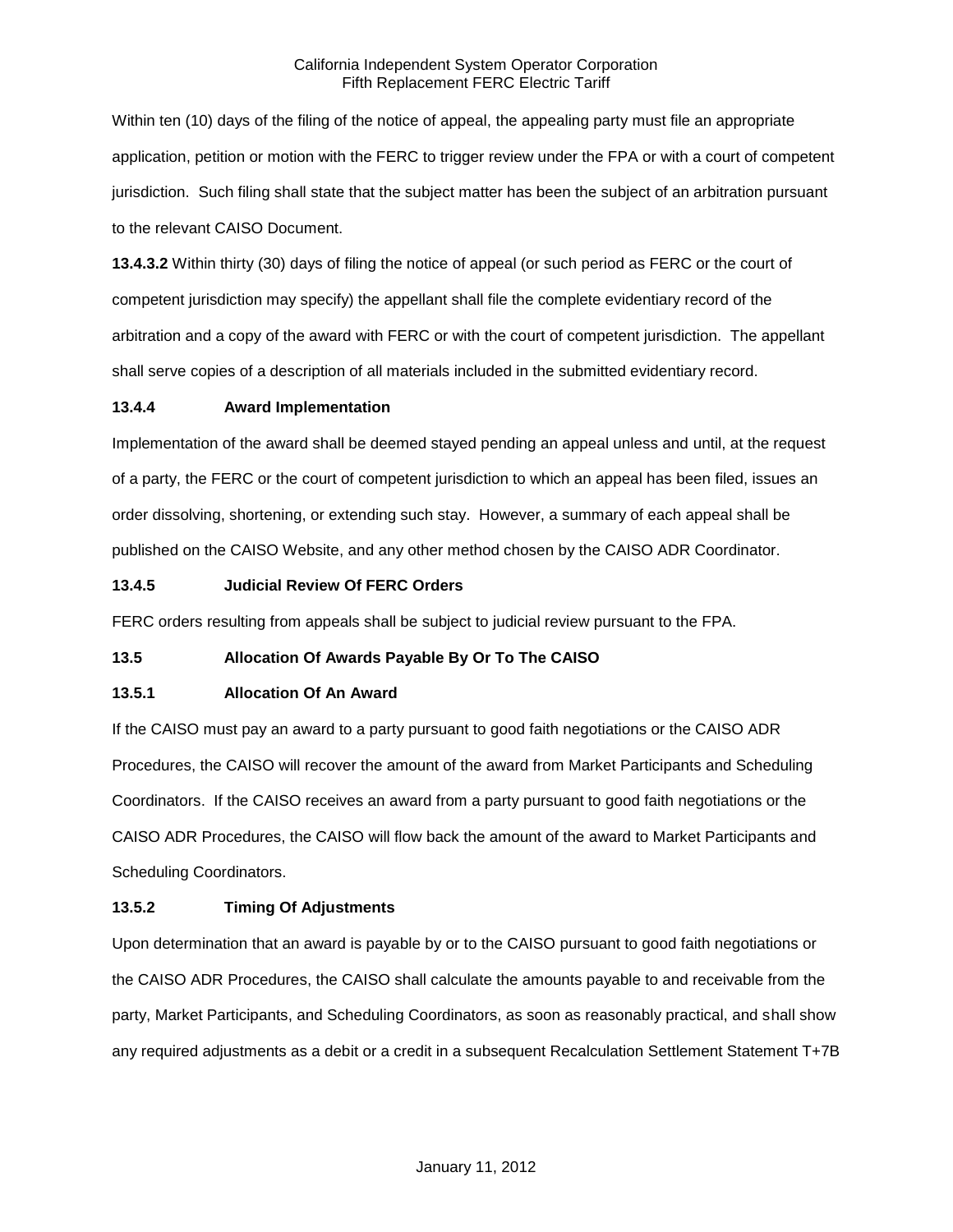or, in the case of an amount payable by the CAISO to a party, as soon as the CAISO and that party may agree.

# **13.5.3 Method Of Allocation**

## **13.5.3.1 Allocation to Market Participants**

The CAISO will use best efforts to determine which Market Participant(s) is or are responsible for and/or benefit from payment of an award by or to the CAISO and to allocate receipt of or payment for the award equitably to such Market Participant(s). In undertaking the allocation, the CAISO shall consider the extent of a Market Participant's participation in affected markets and the CAISO Tariff in effect on the applicable Trading Day(s), and may consider any other relevant factor, including but not limited to, applicable contracts.

# **13.5.3.2 Residual Amounts**

Any awards for which the CAISO is unable to identify Market Participants in accordance with 13.5.3.1 and any award amounts that the CAISO is unable to collect that are not covered by Section 11.29.17.1 or Section 11.29.17.2 will be allocated to all Scheduling Coordinators through neutrality adjustments.

## **14. Force Majeure Indemnification And Limitations On Liability**

## **14.1 Uncontrollable Forces**

Neither the CAISO nor a Market Participant will be considered in default of any obligation under this CAISO Tariff if prevented from fulfilling that obligation due to the occurrence of an Uncontrollable Force.

## **14.2 Responsibilities Of Affected Entity**

In the event of the occurrence of an Uncontrollable Force, which prevents the CAISO or a Market Participant from performing any of its obligations under this CAISO Tariff, the affected entity shall (i) if it is the CAISO, immediately notify the Market Participants in writing of the occurrence of such Uncontrollable Force and, if it is a Market Participant, immediately notify the CAISO in writing of the occurrence of such Uncontrollable Force, (ii) not be entitled to suspend performance of its obligations under this CAISO Tariff in any greater scope or for any longer duration than is required by the Uncontrollable Force, (iii) use its best efforts to mitigate the effects of such Uncontrollable Force, remedy its inability to perform and resume full performance of its obligations hereunder, (iv) in the case of the CAISO, keep the Market Participants apprised of such efforts, and in the case of the Market Participants, keep the CAISO apprised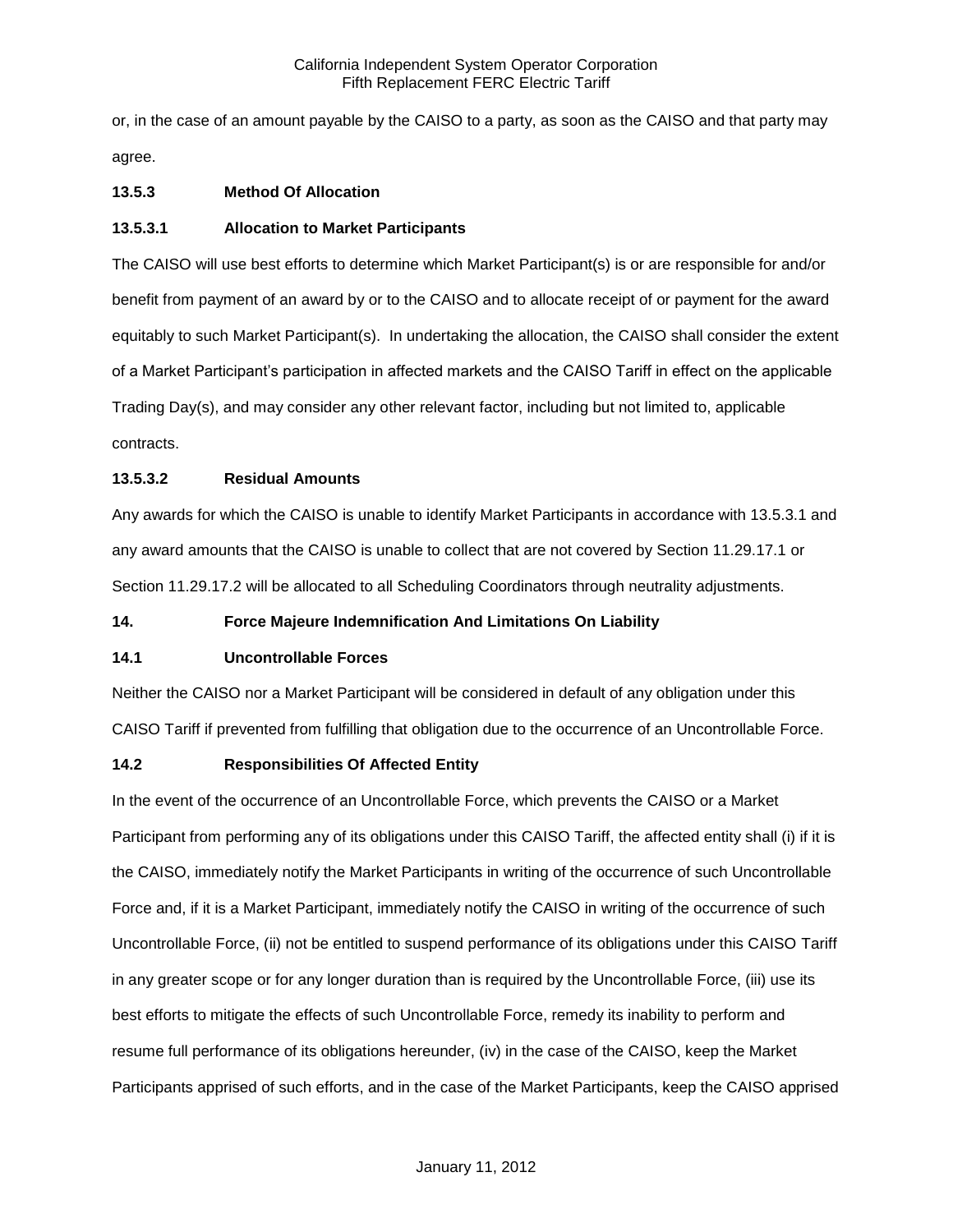of such efforts, in each case on a continual basis and (v) provide written notice of the resumption of its performance of its obligations hereunder.

# **14.3 Strikes, Lockouts Or Labor Disputes**

Notwithstanding any of the foregoing, the settlement of any strike, lockout or labor dispute constituting an Uncontrollable Force shall be within the sole discretion of the entity involved in such strike, lockout or labor dispute and the requirement that an entity must use its best efforts to mitigate the effects of the Uncontrollable Force and/or remedy its inability to perform and resume full performance of its obligations hereunder shall not apply to strikes, lockouts, or labor disputes.

# **14.4 Market Participant's Indemnity**

Each Market Participant, to the extent permitted by law, shall indemnify the CAISO and hold it harmless against all losses, damages, claims, liabilities, costs or expenses (including legal expenses) arising from any act or omission of the Market Participant except to the extent that they result from the CAISO's default under this CAISO Tariff or gross negligence or intentional wrongdoing on the part of the CAISO or of its officers, directors or employees.

## **14.5 Limitation On Liability**

# **14.5.1 Liability For Damages**

Except as provided for in Section 13.3.14, the CAISO shall not be liable in damages to any Market Participant for any losses, damages, claims, liability, costs or expenses (including legal expenses) arising from the performance or non-performance of its obligations under this CAISO Tariff, including but not limited to any adjustments made by the CAISO in Inter-SC Trades, except to the extent that they result from gross negligence or intentional wrongdoing on the part of the CAISO.

# **14.5.2 Exclusion Of Certain Types Of Loss**

The CAISO shall not be liable to any Market Participant under any circumstances for any consequential or indirect financial loss including but not limited to loss of profit, loss of earnings or revenue, loss of use, loss of contract or loss of goodwill except to the extent that it results from the gross negligence or intentional wrongdoing on the part of the CAISO.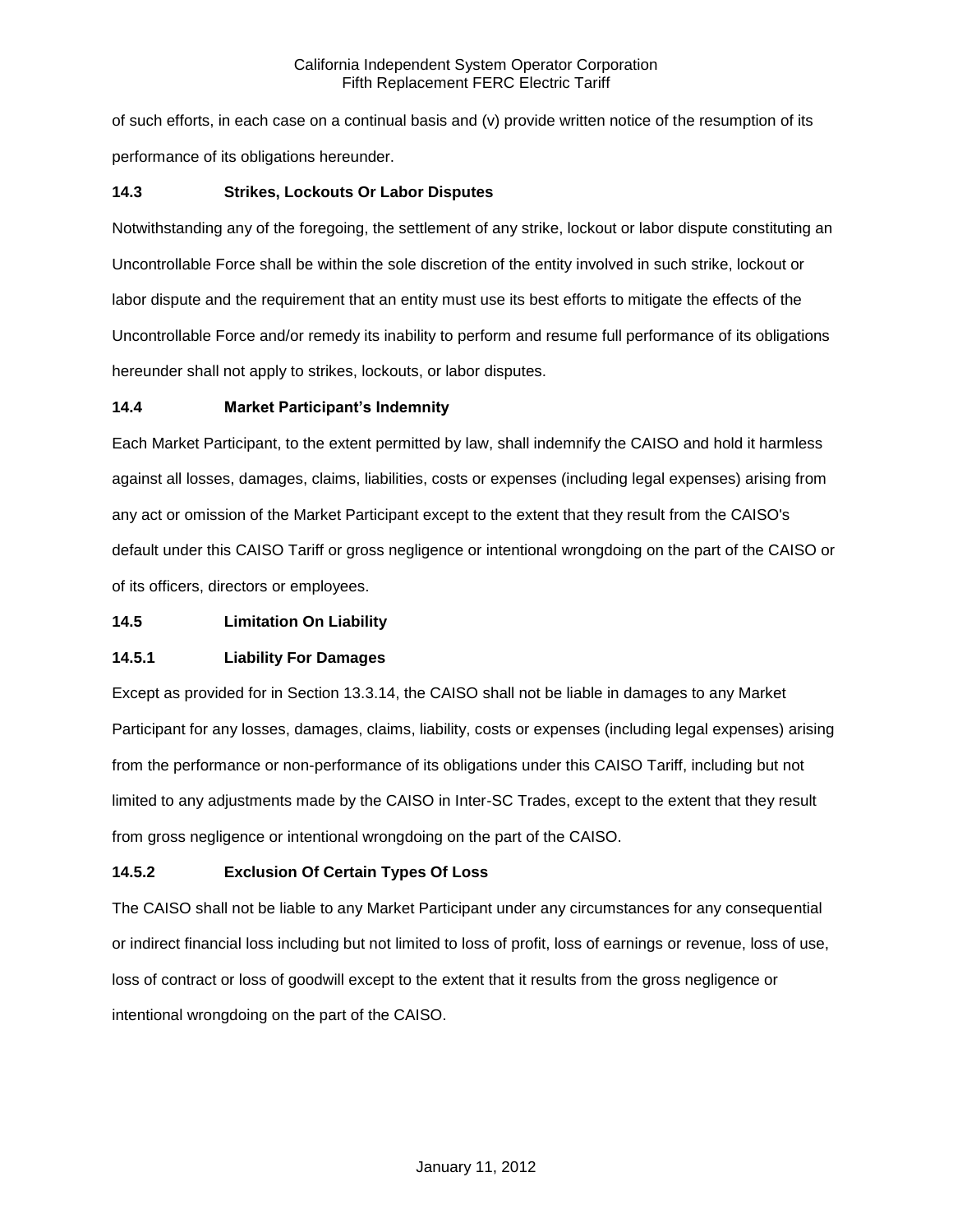# **14.6 Potomac Economics, Ltd. Limitation Of Liability**

Potomac Economics, Ltd. shall not be liable in damages to any Market Participant for any losses, damages, claims, liability, costs or expenses (including legal expenses) arising from its calculation of reference levels under its Consultant Agreement with the CAISO dated as of September 3, 2002, except to the extent that they result from gross negligence or intentional wrongdoing of Potomac Economics, Ltd.

# **15. Regulatory Filings**

Any amendment or other modification of any provision of this CAISO Tariff must be in writing and approved by the CAISO Governing Board in accordance with the bylaws of the CAISO. Any such amendment or modification shall be effective upon the date it is permitted to become effective by FERC. Nothing contained herein shall be construed as affecting, in any way, the right of the CAISO to furnish its services in accordance with this CAISO Tariff, or any tariff, rate schedule or Scheduling Coordinator Agreement which results from or incorporates this CAISO Tariff, or unilaterally to make an application to FERC for a change in rates, terms, conditions, charges, classifications of service, Scheduling Coordinator Agreement, rule or regulation under FPA Section 205 and pursuant to the FERC's rules and regulations promulgated thereunder. Nothing contained in this CAISO Tariff or any Scheduling Coordinator Agreement shall be construed as affecting the ability of any Market Participant receiving service under this CAISO Tariff to exercise its rights under Section 206 of the FPA and FERC's rules and regulations thereunder.

## **16. Existing Contracts**

# **16.1 Continuation Of Existing Contracts For Non-Participating TOs**

The transmission service rights and obligations of Non-Participating TOs under Existing Contracts, including all terms, conditions and rates of the Existing Contracts, as they may change from time to time under the terms of the Existing Contracts, will continue to be honored by the parties to those contracts, for the duration of those contracts.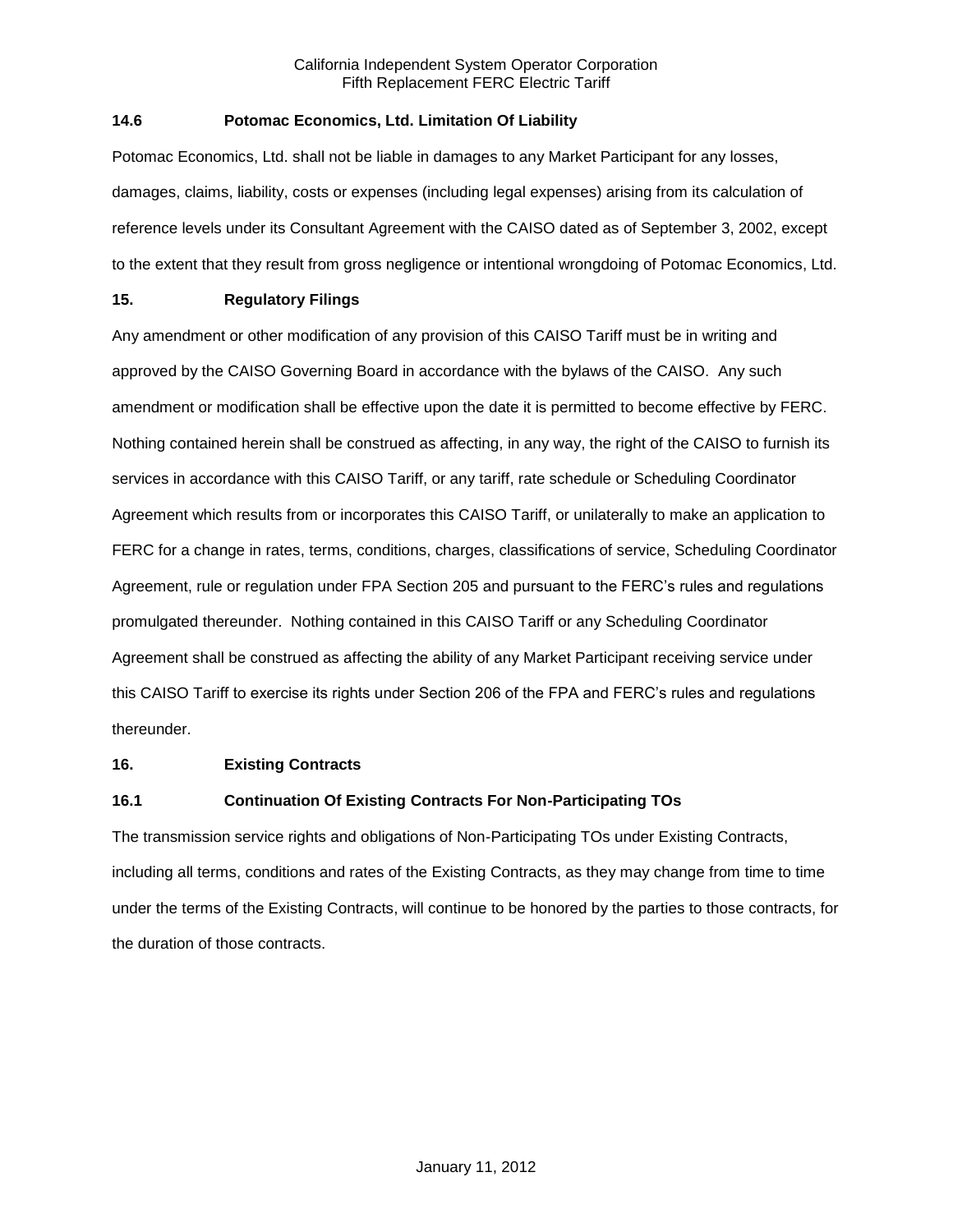# **16.1.1 Participating TO Obligation**

If a Participating TO is a party to an Existing Contract under which Existing Rights are provided, the Participating TO shall attempt to negotiate changes to the Existing Contract to align the contract's scheduling and operating provisions with the CAISO's scheduling and operational procedures, rules and protocols, to align operations under the contract with CAISO operations, and to minimize the contract parties' costs of administering the contract while preserving their financial rights and obligations. In addition, the Participating TO shall attempt to negotiate changes to provisions in the Existing Contract to ensure that whenever transmission services under the Existing Contract are used to deliver power to a Market Participant that is subject to Access Charges under this CAISO Tariff, no duplicative charge for access to the CAISO Controlled Grid will be charged under the Existing Contract. For purposes of such negotiations, there shall be a presumption that any charges in an Existing Contract that were designed to recover the embedded cost of transmission facilities within the CAISO Controlled Grid will be fully recovered through the Access Charges established under Section 26.1.

# **16.1.2 Right To Use And Ownership Of Facilities**

If a Non-Participating TO has an Existing Contract with a Participating TO under which the Non-Participating TO's transmission facilities, or a portion thereof, are subject to use by the Participating TO, the Non-Participating TO's rights to the use and ownership of its facilities shall remain unchanged, regardless of the Participating TO's act of turning over the Participating TO's Entitlement to use the Non-Participating TO's facilities to the extent possible to the Operational Control of the CAISO. The CAISO will accept valid ETC Self-Schedules from a Participating TO that is the Scheduling Coordinator for the holder of Existing Rights, or from holders of Existing Rights that are Scheduling Coordinators, or that are represented by a Scheduling Coordinator other than the Participating TO. ETC Self-Schedules submitted by Scheduling Coordinators to the CAISO, which include the use of Existing Rights, must be submitted in accordance with Section 16.1 and Section 30. The CAISO may refuse to accept ETC Self-Schedules submitted pursuant to Existing Contracts that do not meet the requirements of the principles, protocols and rules referred to in this Section 16.1.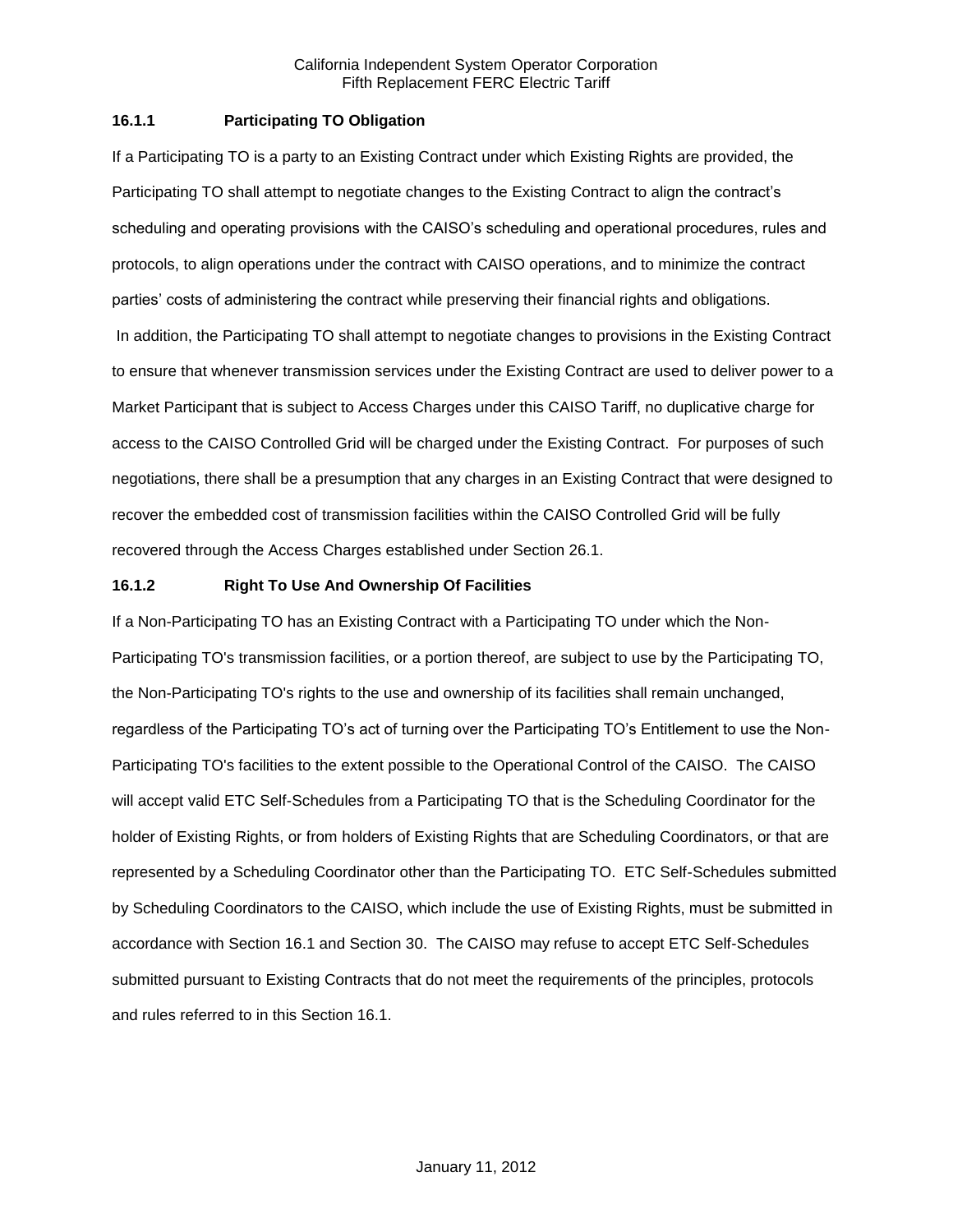# **16.1.3 Existing Contract Dispute Resolution**

The CAISO will, if requested, advise parties to Existing Contracts regarding the operational aspects of any Existing Contract renegotiations that they undertake.

If the parties to an Existing Contract are unable to reach agreement on the changes needed to meet the requirements of this CAISO Tariff, any disputes related thereto shall be addressed using the dispute resolution provisions of the Existing Contract, including any remedies as are provided by law. The rights of the parties to seek changes or to challenge such changes, under the FPA or as otherwise provided by law, are preserved consistent with the terms of the Existing Contract. Unless and until the necessary changes to the Existing Contract are made, all terms and conditions of the Existing Contracts will continue to be honored by the parties to the Existing Contracts.

# **16.1.4 Conversion Of PTOs' Rights Under Existing Contracts**

Parties who are entitled to transmission service rights under Existing Contracts and who choose to become Participating TOs must, at the time of becoming a Participating TO convert those rights to Converted Rights in accordance with Section 4.3.1.6.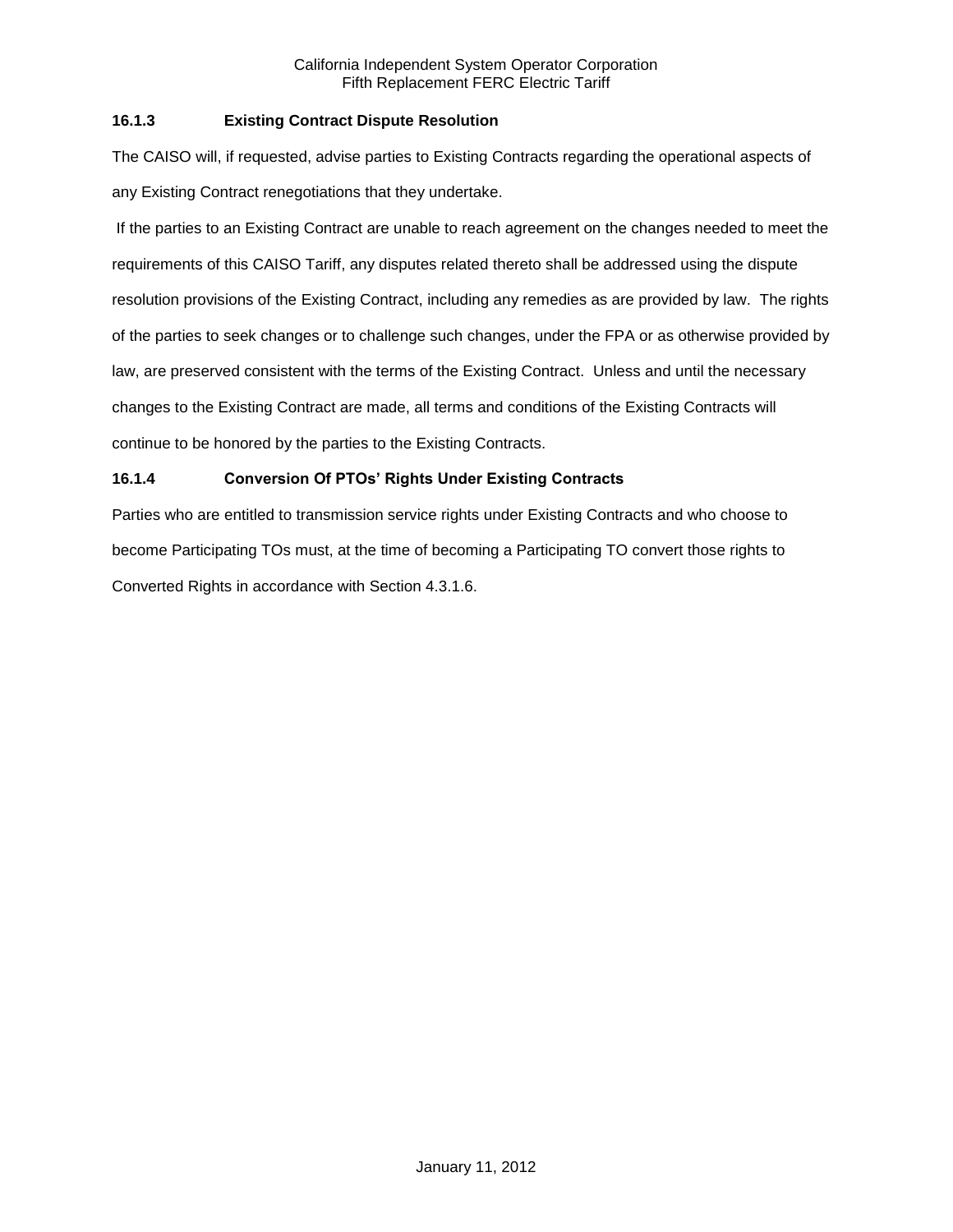- **16.2 [NOT USED]**
- **16.3 [NOT USED]**
- **16.4 TRTC Instructions**

# **16.4.1 Responsibility To Create TRTC Instructions**

Each Participating TO and Existing Rights holder will work with the CAISO to develop the Transmission Rights and Transmission Curtailment (TRTC) Instructions that allow Existing Contracts to be exercised in a way that: (i) maintains the existing scheduling and curtailment priorities under the Existing Contract; (ii) is minimally burdensome to the CAISO (i.e., creates the least impact on the CAISO's preferred operational policies and procedures); (iii) to the extent possible, imposes no additional financial burden on either the Participating TO or the holder of Existing Rights (beyond that in the Existing Contract); (iv) consistent with the terms of the Existing Contracts, makes as much transmission capacity not otherwise utilized by the holder of Existing Rights available as possible to the CAISO for allocation to Market Participants; (v) is minimally burdensome to the Participating TO and the Existing Rights holder from an operational point of view; and (vi) does not require the CAISO to interpret or underwrite the economics of the Existing Contract. The parties to Existing Contracts will attempt to jointly develop and agree on any TRTC Instructions that will be submitted to the CAISO. The parties to an Existing Contract shall also be responsible to submit to the CAISO any other necessary operating instructions based on their contract interpretations needed by the CAISO to enable the CAISO to perform its duties.

## **16.4.2 Responsible PTO Re Multiple PTO Parties To Existing Contract**

To the extent there is more than one Participating TO providing transmission service under an Existing Contract or there is a set of Existing Contracts which are interdependent from the point of view of submitting instructions to the CAISO involving more than one Participating TO, the relevant Participating TOs will designate a single Participating TO as the responsible PTO and will notify the CAISO accordingly. If no such responsible PTO is designated by the relevant Participating TOs or the CAISO is not notified of such designation, the CAISO shall designate one of them as the responsible PTO and notify the relevant Participating TOs accordingly. The responsible PTO designated pursuant to this section shall have the same responsibility as the Participating TO under this Section 16.4.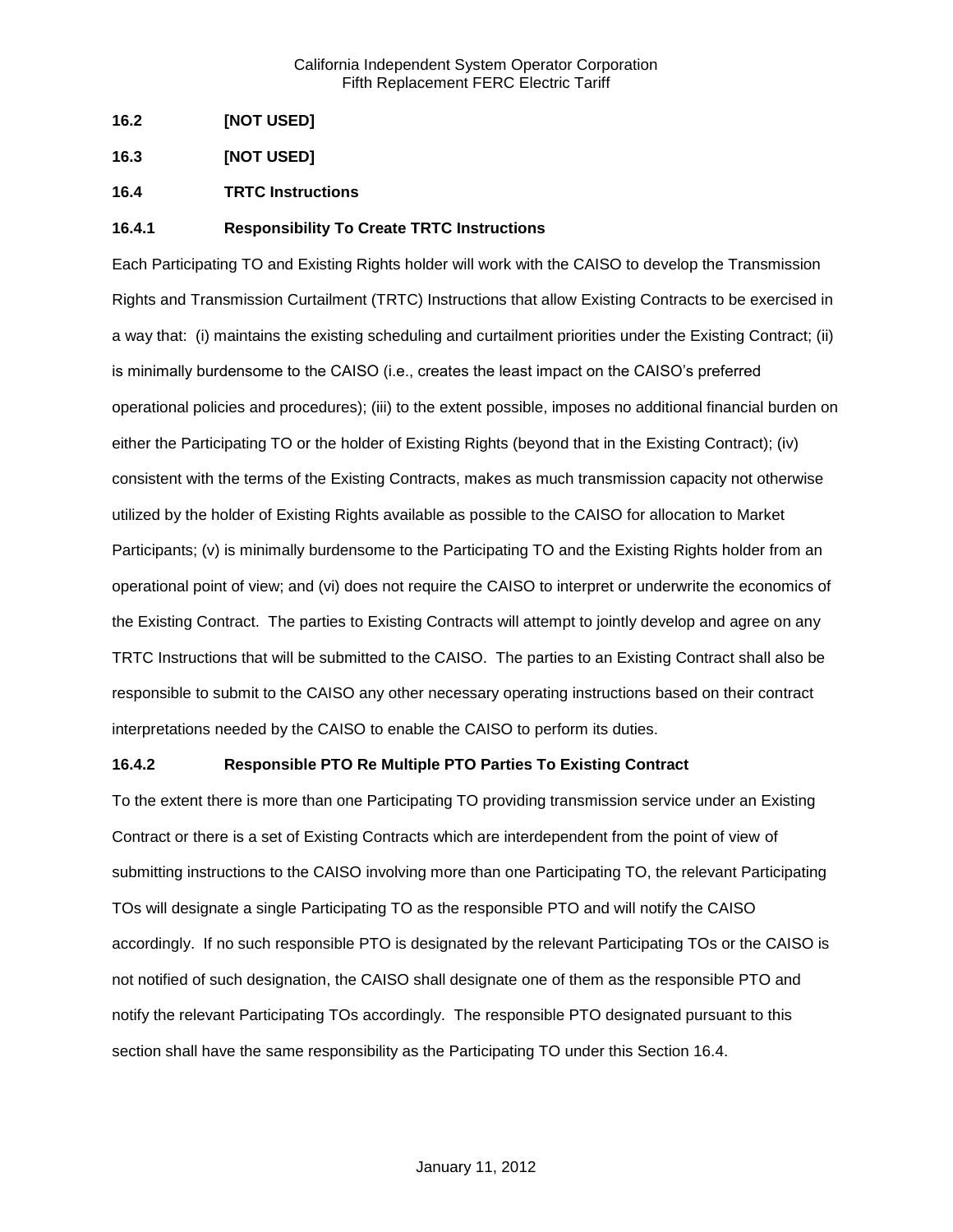# **16.4.3 Scheduling Coordinator Responsibilities**

The Scheduling Coordinator designated by the parties to an Existing Contract as the responsible entity for submitting ETC Self-Schedules for the relevant Existing Contract shall submit ETC Self-Schedules consistent with the terms and conditions specified in the TRTC Instructions.

## **16.4.4 Submission Of TRTC Instructions**

For each Existing Contract, the Participating TO providing transmission service under the Existing Contract (or the Responsible PTO identified in Section 16.4.2) shall be obligated to submit the TRTC Instructions to the CAISO electronically on behalf of the holders of Existing Rights, unless the parties to the Existing Contract agree otherwise. The Participating TO shall notify the CAISO in writing the identity of the responsible party for submission of the TRTC Instructions as decided by the parties to the Existing Contract and the term of such agreement between the parties to the Existing Contract. The Participating TO shall undertake all obligations with respect to the submission of the TRTC Instructions to the CAISO and any subsequent obligations that follow with respect to the creation, management and updates to the TRTC Instructions. The CAISO is responsible for implementing only one set of TRTC Instructions for each Existing Contract and only those TRTC Instructions that have been received and accepted by the CAISO. The Participating TO shall submit the TRTC Instructions to the CAISO associated with Existing Contracts or sets of interdependent Existing Contracts thirty (30) days prior to the date on which the scheduling or curtailment of the use of the Existing Rights is to change or commence.

# **16.4.5 TRTC Instructions Content**

TRTC Instructions will include the following information at a minimum and such other information as the CAISO may reasonably require the Participating TO to provide to enable the CAISO to carry out its functions under the CAISO Tariff, Operating Procedures and Business Practice Manuals:

> (1) A unique Contract Reference Number for each source and sink combination applicable to the Existing Contract (i.e., the CRN that will be assigned by the CAISO and communicated to the Participating TO that references a single Existing Contract or a set of interdependent Existing Contracts for each source and sink combination);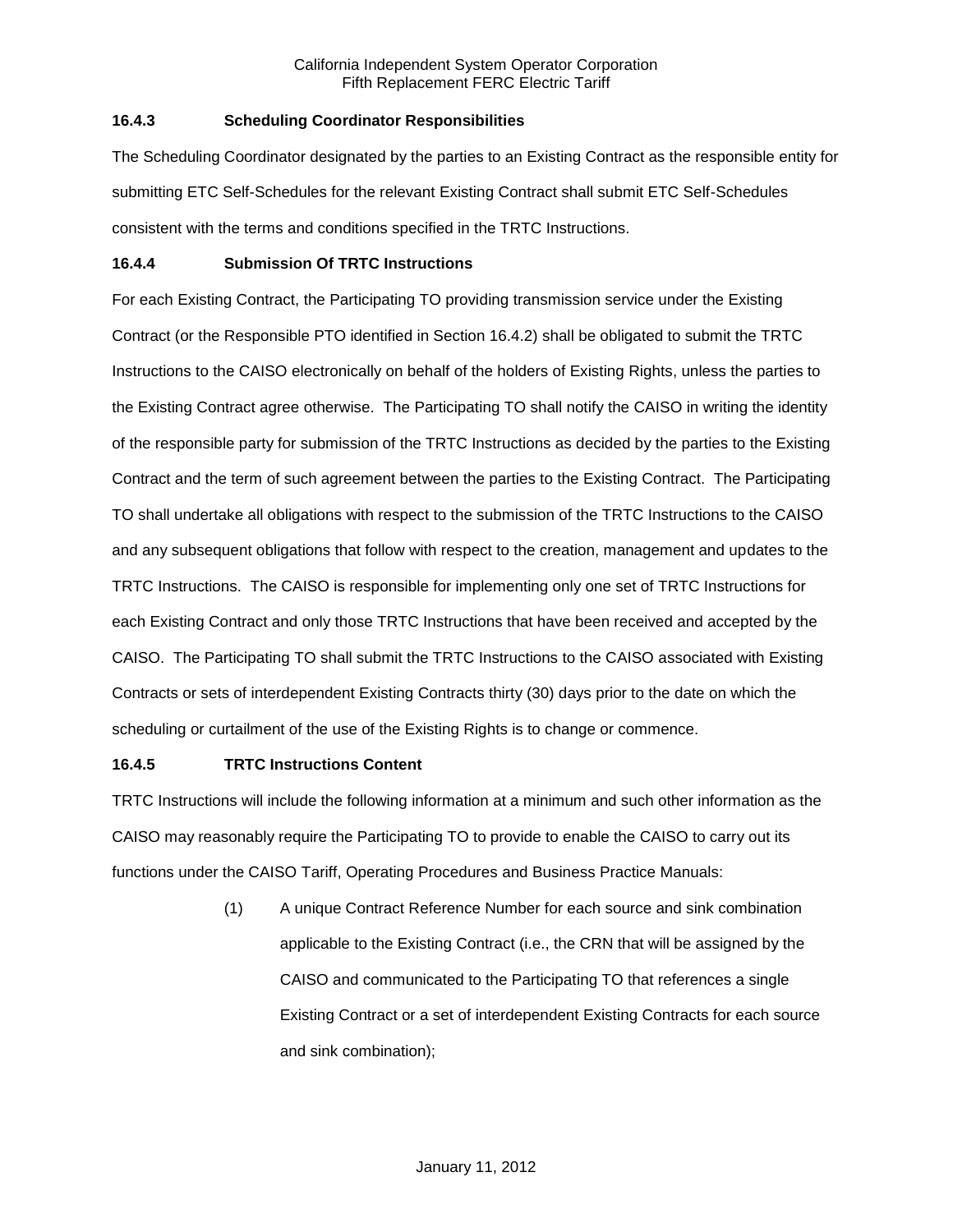- (2) Whether the instruction can be exercised independent of the CAISO's day-to-day involvement ("Yes/No");
- (3) Name of an operational single point of contact for instructions and a 24-hour a day telephone number for the Participating TO contact for Existing Contract issues or the agreed upon party;
- (4) Name(s) and number(s) of Existing Contract(s) that are represented by the unique CRN;
- (5) The following information as stored in the Master File: (a) the applicable Point(s) of Receipt and Point(s) of Delivery); (b) for each Point of Receipt, the resource names for the physical resources as the eligible sources (eligible physical sources include Generating Units and System Resources), and for each Point of Delivery, the resource names for the physical resources as the eligible sinks (eligible physical sinks include Load PNodes, Custom Load Aggregation Points and System Resources); (c) for each physical source or sink, the maximum Existing Rights capacity (MW) that can be scheduled as an Existing Right under the Existing Contract; and (d) for each physical source and sink, the Scheduling Coordinator(s) and their Business Associate Identification (BAID) that is(are) eligible to submit ETC Self-Schedules utilizing these sources and sinks;
- (6) Names of the party(ies) to the Existing Contract(s);
- (7) The Scheduling Coordinator BAID that is entitled to the Settlement of reversal of Congestion Charges;
- (8) Type(s) of service rights by the holder of the Existing Rights, by type of service (firm, conditional firm, or non-firm), with priorities for firm and conditional firm transmission services and maximum amounts of service rights in MW;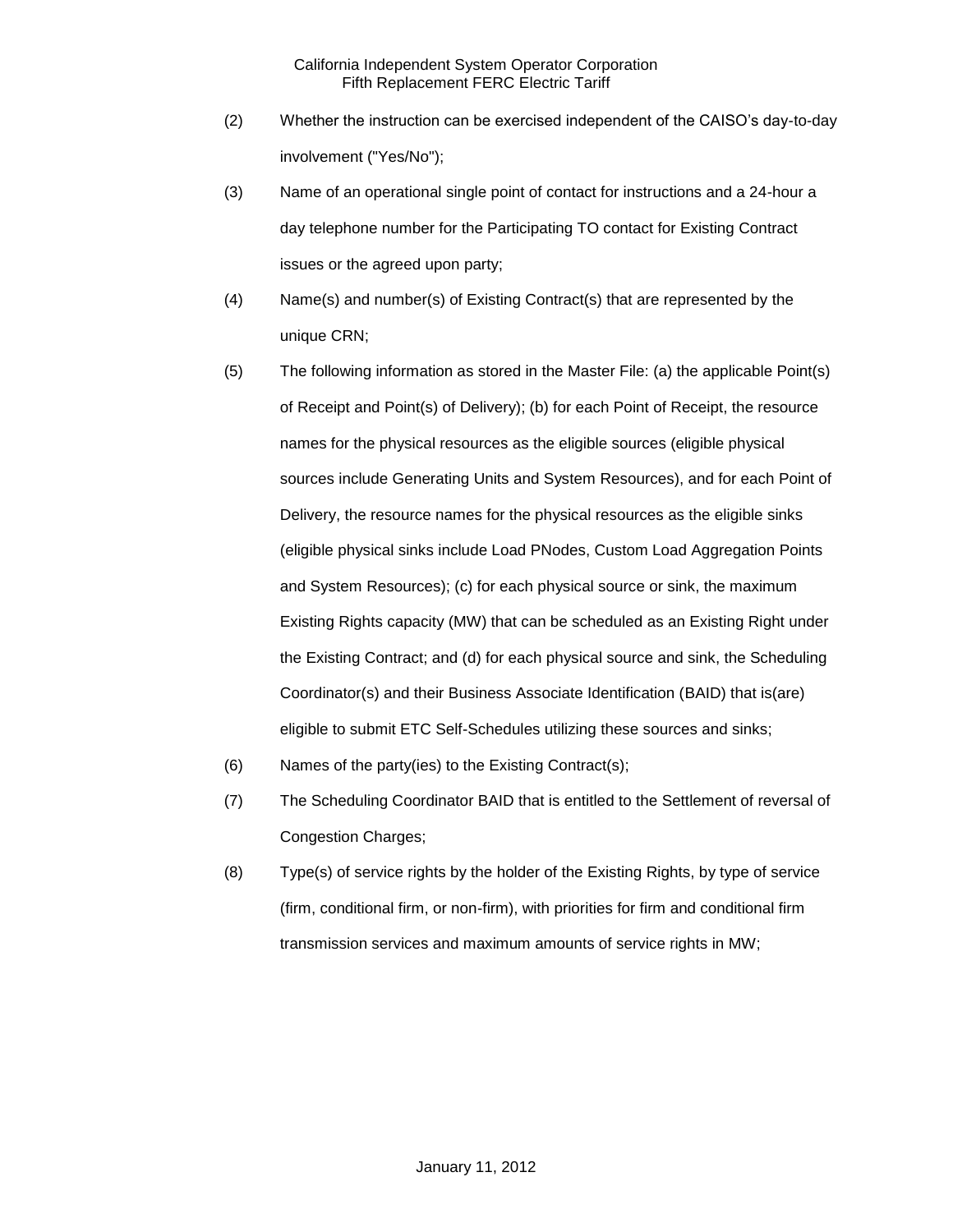- (9) Instructions for the allowable timeframes at which the ETC Self-Schedules and ETC Self-Schedule changes may be submitted to the CAISO, which include whether the Scheduling Coordinator may submit ETC Self-Schedules or ETC Self-Schedule changes: (a) into the DAM; (b) into the HASP and the RTM; (c) after the close of submitting Bids into the HASP and the RTM, but before twenty (20) minutes before the applicable Trading Hour of the Trading Day; and (d) at or after twenty (20) minutes before the applicable Trading Hour of the Trading Day; in addition, the TRTC Instructions may also include any additional comments and restrictions on the submission time of ETC Self-Schedules and ETC Self-Schedule changes;
- (10) Term or service period(s) of the Existing Contract(s);
- (11) Any special procedures that would require the CAISO to implement curtailments in any manner different from pro rata reduction of the transfer capability of the transmission line; any such TRTC Instructions submitted to the CAISO must be clear, unambiguous, and not require the CAISO to make any judgments or interpretations as to the meaning intent, results, or purpose of the curtailment procedures or the Existing Contract and the section of the Existing Contract that provides this right for reference, otherwise, they will not be accepted by the CAISO;
- (12) The forecasted usage patterns for each Existing Contract for the upcoming annual period of the annual CRR release processes as well as for the upcoming monthly period of the monthly CRR release processes, which will consist of hourly MWh data over the whole year for those resources that will use the Existing Contract; this information will be considered by the CAISO in managing its accounting for usage of Existing Rights in the release of CRRs; this information shall not be used by the CAISO to validate ETC Self-Schedules when submitted by Scheduling Coordinators and therefore shall not affect the Existing Rights holder's ability to utilize its rights under the Existing Contract;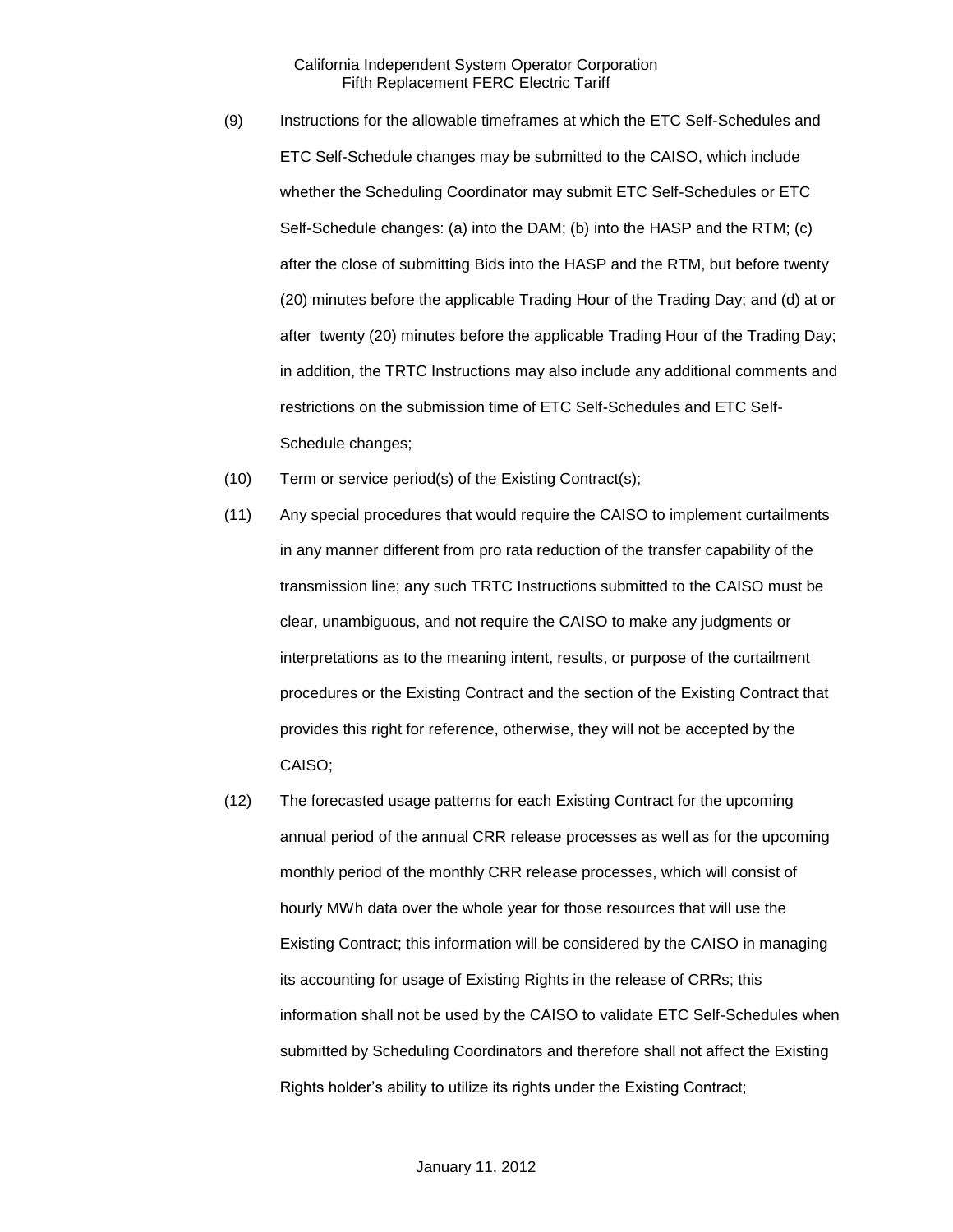- (13) Whether or not the Existing Contract provides for the right to self-provide Ancillary Services; and
- (14) Specification of any contract requirements in the ETC that warrants special consideration in the implementation of the physical rights under the ETC.

## **16.4.6 Changes And Updates To TRTC Instructions**

Updates or changes to the TRTC Instructions must be submitted to the CAISO through a revised set of TRTC Instructions by the Participating TO, on an as needed or as required basis determined by the parties to the Existing Contracts. The CAISO will implement the updated or changed TRTC Instructions as soon as practicable but no later than seven (7) days after receiving clear and unambiguous details of the updated or changed instructions under normal conditions. If the CAISO finds the TRTC Instructions to be inconsistent with the CAISO Tariff, the CAISO will notify the Participating TO within forty-eight (48) hours after receipt of the updated or changed TRTC Instructions indicating the nature of the problem and allowing the Participating TO to resubmit the TRTC Instructions as if they were new, updated or changed TRTC Instructions. If the CAISO finds the updated or changed TRTC Instructions to be acceptable, the CAISO will time-stamp the updated TRTC Instructions as received, confirm such receipt to the Participating TO, and indicate the time at which the updated TRTC Instructions take effect if prior to the seven (7) day deadline referred to above. In the event of a System Emergency, the CAISO will implement such submitted changes to the TRTC Instructions as soon as practical.

## **16.4.7 Treatment Of TRTC Instructions**

# **16.4.7.1 TRTC Instructions Can Be Exercised Independently**

To the extent that the TRTC Instructions can be exercised independently of the CAISO by the parties to the Existing Contract and the results forwarded to the CAISO, the TRTC Instructions shall be exercised by the Participating TOs, and the outcomes shall be forwarded to the CAISO. The determination of whether the TRTC Instructions can be "exercised independently of the CAISO by the parties to the Existing Contract" shall be made using the same procedures described in Section 16.4.8.

## **16.4.7.2 TRTC Instructions Cannot Be Exercised Independently**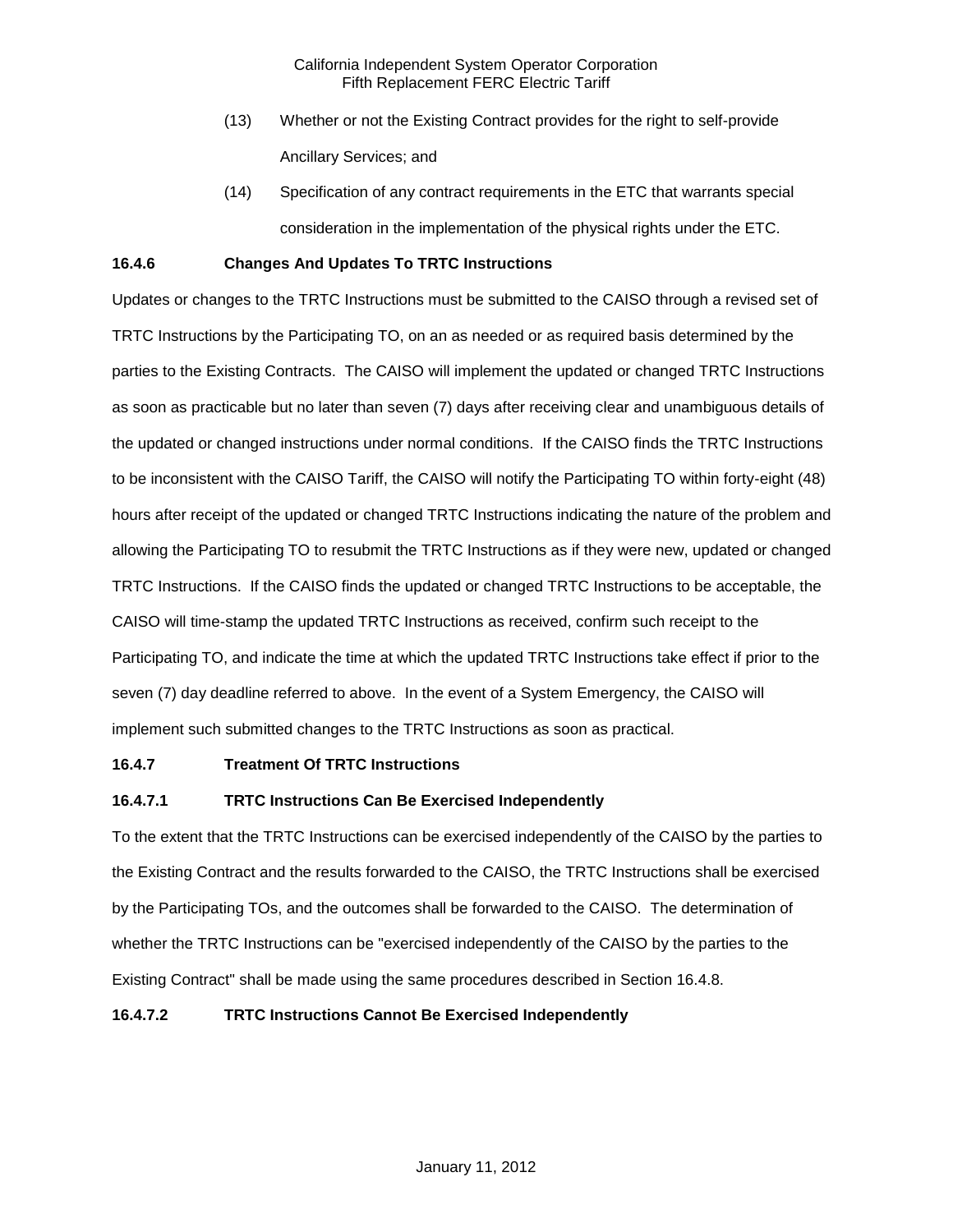To the extent that the TRTC Instructions cannot be exercised independently of the CAISO and the results forwarded to the CAISO (because, for example, they require iteration with the CAISO's Bid submission and scheduling process, would unduly interfere with the CAISO's management of the Real-Time Market, including curtailments, or would unduly interfere with the ability of the holder of rights to exercise its rights), the TRTC Instructions will be provided to the CAISO for day-to-day implementation. The TRTC Instructions will be provided by the Participating TO to the CAISO for implementation unless the parties to the Existing Contracts otherwise agree that the holder of the Existing Rights will do so. For these TRTC Instructions, the Scheduling Coordinators representing the holders of Existing Rights will submit their Bids to the CAISO for implementation in accordance with the TRTC Instructions. In this case, the CAISO shall act as the scheduling agent for the Participating TO with regard to Existing Rights.

# **16.4.8 CAISO Role In Existing Contracts**

The CAISO will have no role in interpreting Existing Contracts. The parties to an Existing Contract will, in the first instance, attempt jointly to agree on any TRTC Instructions that will be submitted to the CAISO. In the event that the parties to the Existing Contract cannot agree upon the TRTC Instructions submitted by the parties to the Existing Contract, the dispute resolution provisions of the Existing Contract, if applicable, shall be used to resolve the dispute; provided that, until the dispute is resolved, and unless the Existing Contract specifies otherwise, the CAISO shall implement the Participating TO's TRTC Instructions. If both parties to an Existing Contract are Participating TOs and the parties cannot agree to the TRTC Instructions submitted by the parties, until the dispute is resolved, and unless the Existing Contract specifies otherwise, the CAISO shall implement the TRTC Instructions of the first Participating TO for which the Existing Contract is an Encumbrance. The CAISO shall not be responsible for resolution of any disputes that arise over the accuracy of the TRTC Instructions consistent with its obligations in Section 16.4.5.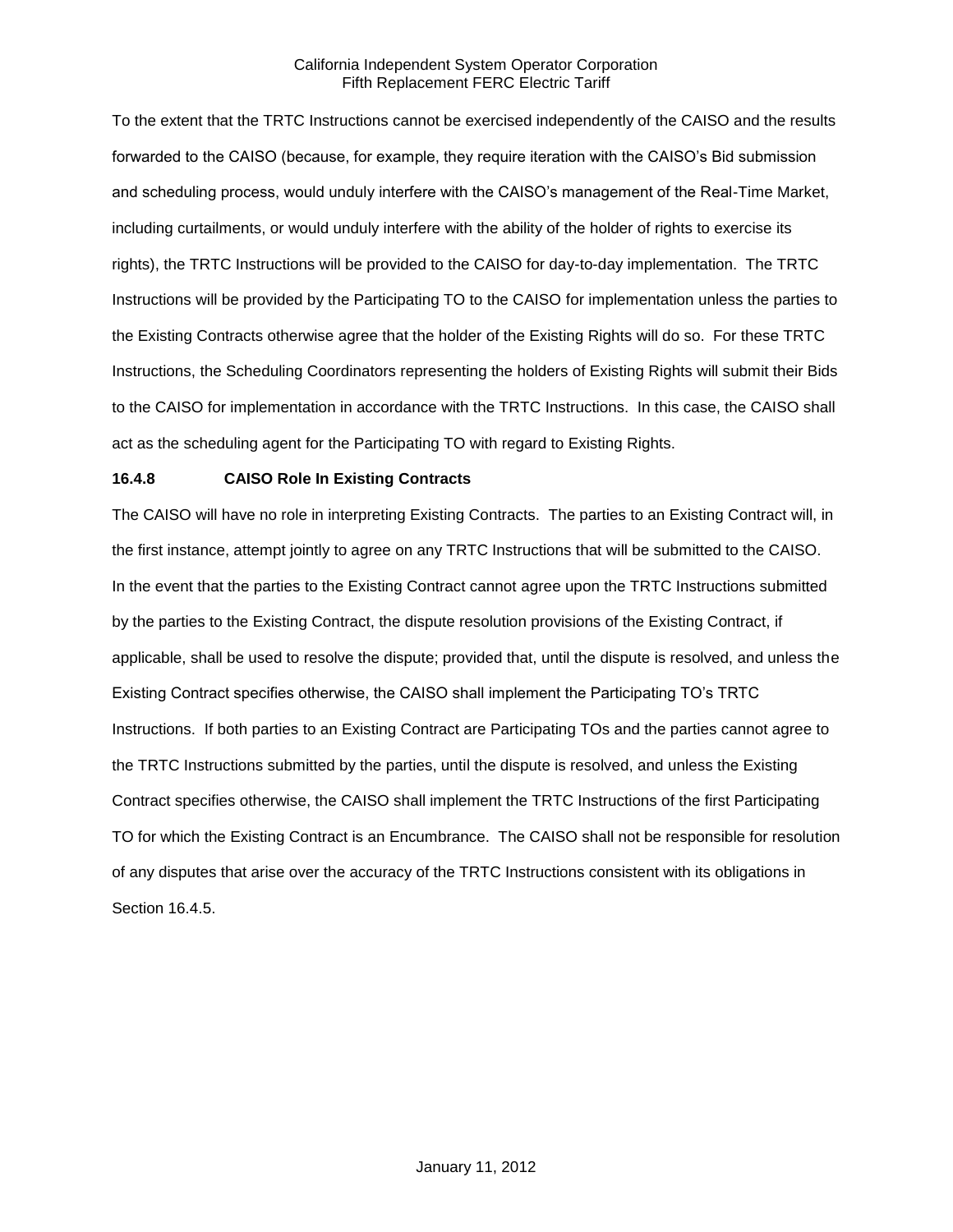### **16.4.9 Implementation Of TRTC Instructions**

The CAISO shall determine, based on the information provided by the Participating TOs under TRTC Instructions, the transmission capacities that (i) must be reserved for firm Existing Rights at Scheduling Points, (ii) may be allocated for use as CAISO transmission service (i.e., new firm uses), (iii) must be reserved by the CAISO for conditional firm Existing Rights, and (iv) remain for any non-firm Existing Rights for which a Participating TO has no discretion over whether or not to provide such non-firm service.

The CAISO shall coordinate the scheduling of Existing Rights with the scheduling of CAISO transmission service, using the CAISO's Bid submission rules. In doing so, the CAISO shall create an automated dayto-day verification process based on parameters provided by the Participating TO for the Existing Contract to serve as the basis for ETC Self-Schedule validation. The Participating TO will be responsible for: (1) the accuracy of the data files against which the CAISO will validate the ETC Self-Schedule; and (2) providing the data file to the holder of Existing Rights as well as the CAISO.

The CAISO shall recognize that the obligations, terms or conditions of Existing Contracts may not be changed without the voluntary consent of all parties to the contract (unless such contract may be changed pursuant to any applicable dispute resolution provisions in the contract or pursuant to Section 205 or Section 206 of the FPA and the FERC's Rules and Regulations or as otherwise provided by law). The parties to Existing Contracts shall remain liable for their performance under the Existing Contracts. The CAISO shall be liable in accordance with the provisions of this CAISO Tariff for any damage or injury caused by its non-compliance with the TRTC Instructions submitted to it pursuant to this Section 16.4. Unless specified otherwise, in the event that the dispute resolution mechanisms prescribed in an Existing Contract, including all recourses legally available under the contract, cannot, in the first instance, result in a resolution of such a dispute, the CAISO ADR Procedures will be used to resolve any disputes between the CAISO and the Participating TO regarding any aspects of the implementation of this Section 16.4, including the reasonableness of a Participating TO's TRTC Instructions or any other decision rules which the Participating TO may submit to the CAISO as part of the TRTC Instructions. The holders of Existing Rights under the Existing Contract shall have standing to participate in the CAISO ADR Procedures.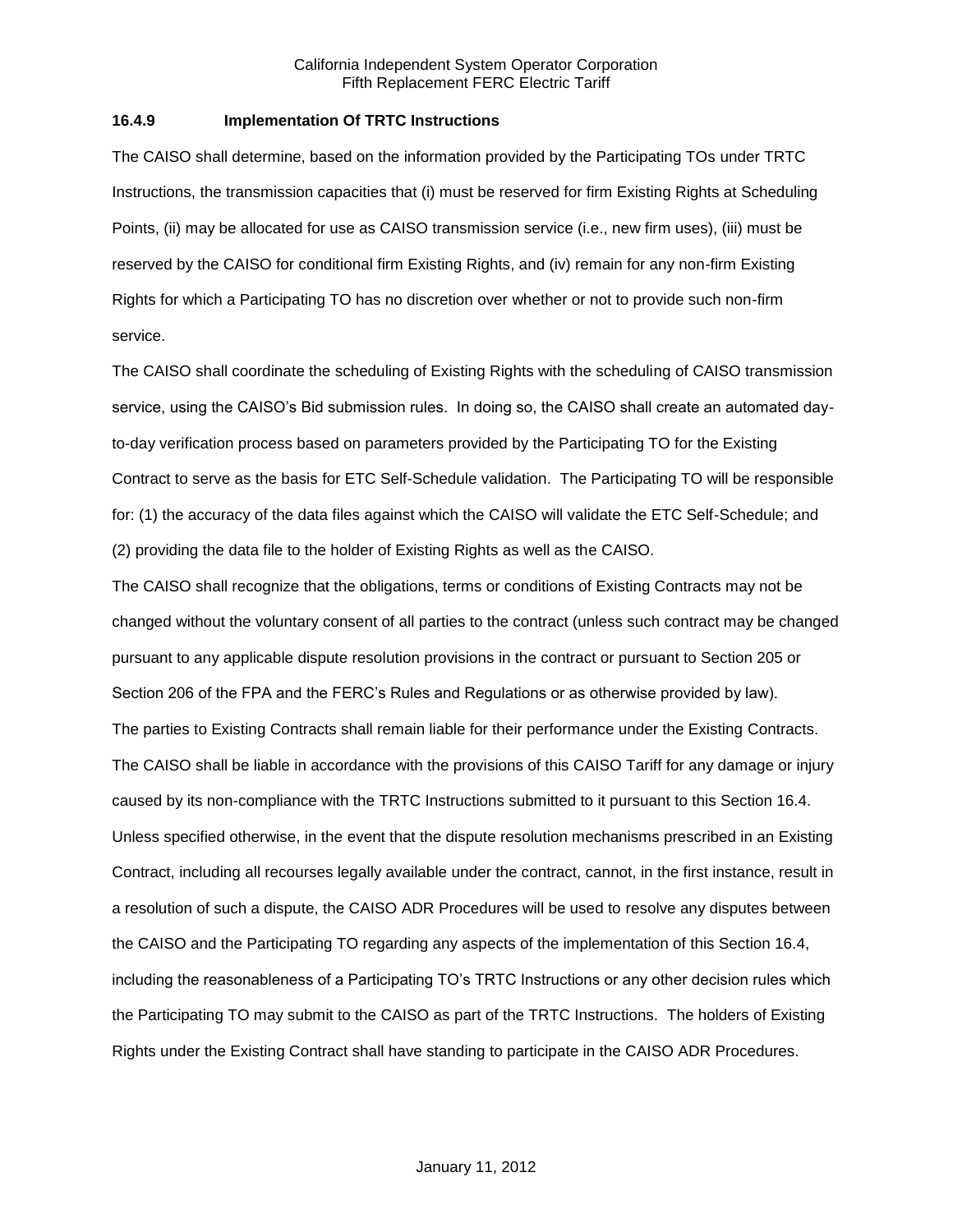# **16.5 Treatment Of Existing Contracts For Transmission Service**

The CAISO will accommodate Existing Rights, so that the holders of Existing Rights will receive the same priorities (in scheduling, curtailment, assignment and other aspects of transmission system usage) to which they are entitled under their Existing Contracts.

In addition, scheduling deadlines and operational procedures associated with Existing Rights will be honored by the CAISO, provided such information is explicitly included in the TRTC Instructions. The CAISO will accommodate and honor Existing Rights as follows:

- (1) For Existing Rights that permit Interchange Schedule changes over Scheduling Points with other Balancing Authority Areas, the CAISO will reserve transmission capacity equal to the Existing Rights transmission capacity and make a corresponding adjustment in its determination of ATC. For Existing Rights that permit Interchange Schedule changes after the Market Close of the Day-Ahead Market, the CAISO will reserve transmission capacity equal to the unscheduled ETC amount of transmission capacity for that Scheduling Point.
- (2) For Existing Rights within the CAISO Balancing Authority Area, the CAISO will not set-aside capacity associated with the Existing Rights transmission capacity.
- (3) In the HASP, the CAISO will give valid ETC Self-Schedules priority over other non-ETC Day-Ahead Schedules and HASP Bids. In the event of a reduction in capacity on the transmission path associated with the Existing Right, the CAISO will honor the Existing Rights priority in accordance with this Section 16.
- (4) When the Existing Contract permits, the CAISO will allow the holder of Existing Rights to make changes to the scheduled amounts of Supply after the submission of HASP ETC Self-Schedules in accordance with the TRTC Instructions established for such changes. The CAISO will, as necessary, redispatch non-ETC resources to accommodate valid ETC Self-Schedule changes in Real-Time.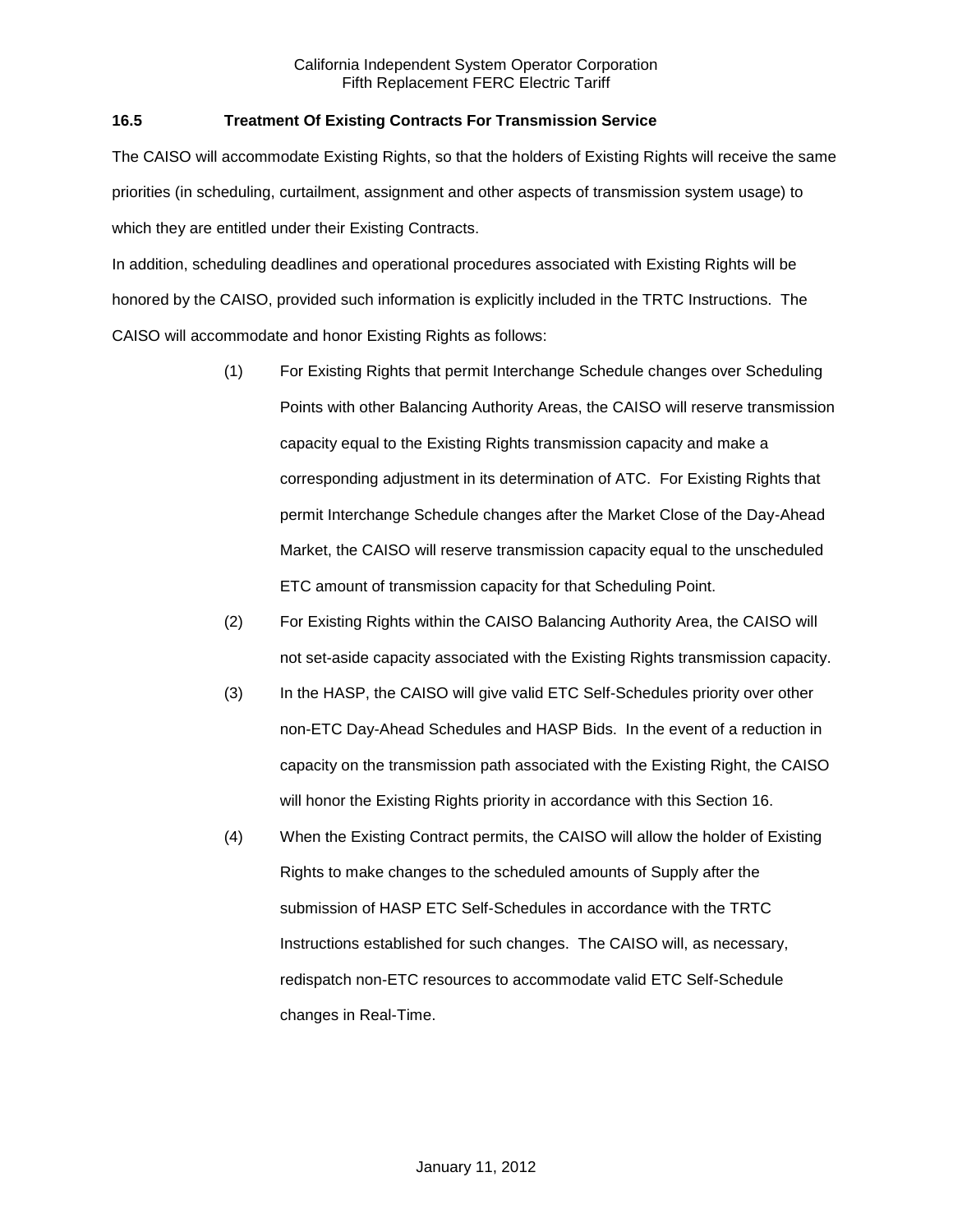(5) All contractual provisions that have been communicated to the CAISO in writing in accordance with this Section 16 by the parties to the Existing Contracts, shall be honored by the CAISO and the parties to the Existing Contracts and shall be implemented by the CAISO in accordance with the terms and conditions of the relevant Existing Contracts so notified.

### **16.5.1 System Emergency Exceptions**

As set forth in Section 4.2.1, all Market Participants, including Scheduling Coordinators, Utility Distribution Companies, Participating TOs, Participating Generators (which includes Pseudo-Ties of Generating Units to the CAISO Balancing Authority Area), Participating Loads, Demand Response Providers, Balancing Authorities (to the extent the agreement between the Balancing Authority and the CAISO so provides), and MSS Operators within the CAISO Balancing Authority Area and all System Resources must comply fully and promptly with CAISO Dispatch Instructions and operating orders, unless such operation would impair public health or safety. The CAISO will honor the terms of Existing Contracts, provided that in a System Emergency and circumstances in which the CAISO considers that a System Emergency is imminent or threatened, holders of Existing Rights must follow CAISO operating orders even if those operating orders directly conflict with the terms of Existing Contracts, unless such operating orders are inconsistent with the terms of an agreement between the CAISO and a Balancing Authority. In the event of a conflict between the CAISO Tariff and an agreement between the CAISO and a Balancing Authority, the agreement will govern. For this purpose CAISO operating orders to shed Load shall not be considered as an impairment to public health or safety. This section does not prohibit a Scheduling Coordinator from modifying its Bid or re-purchasing Energy in the HASP or Real-Time Market.

#### **16.6 Valid ETC Self-Schedules**

The CAISO will accept a valid ETC Self-Schedule from a Scheduling Coordinator. That Scheduling Coordinator shall be either the holder of Existing Rights or its designee, the Participating TO, (in the case that no Scheduling Coordinator has been so identified by the parties to the Existing Contract, the Participating TO shall be the Scheduling Coordinator for the holder of the Existing Contract). ETC Self-Schedules submitted by Scheduling Coordinators to the CAISO, which use Existing Rights, must be submitted in accordance with this CAISO Tariff.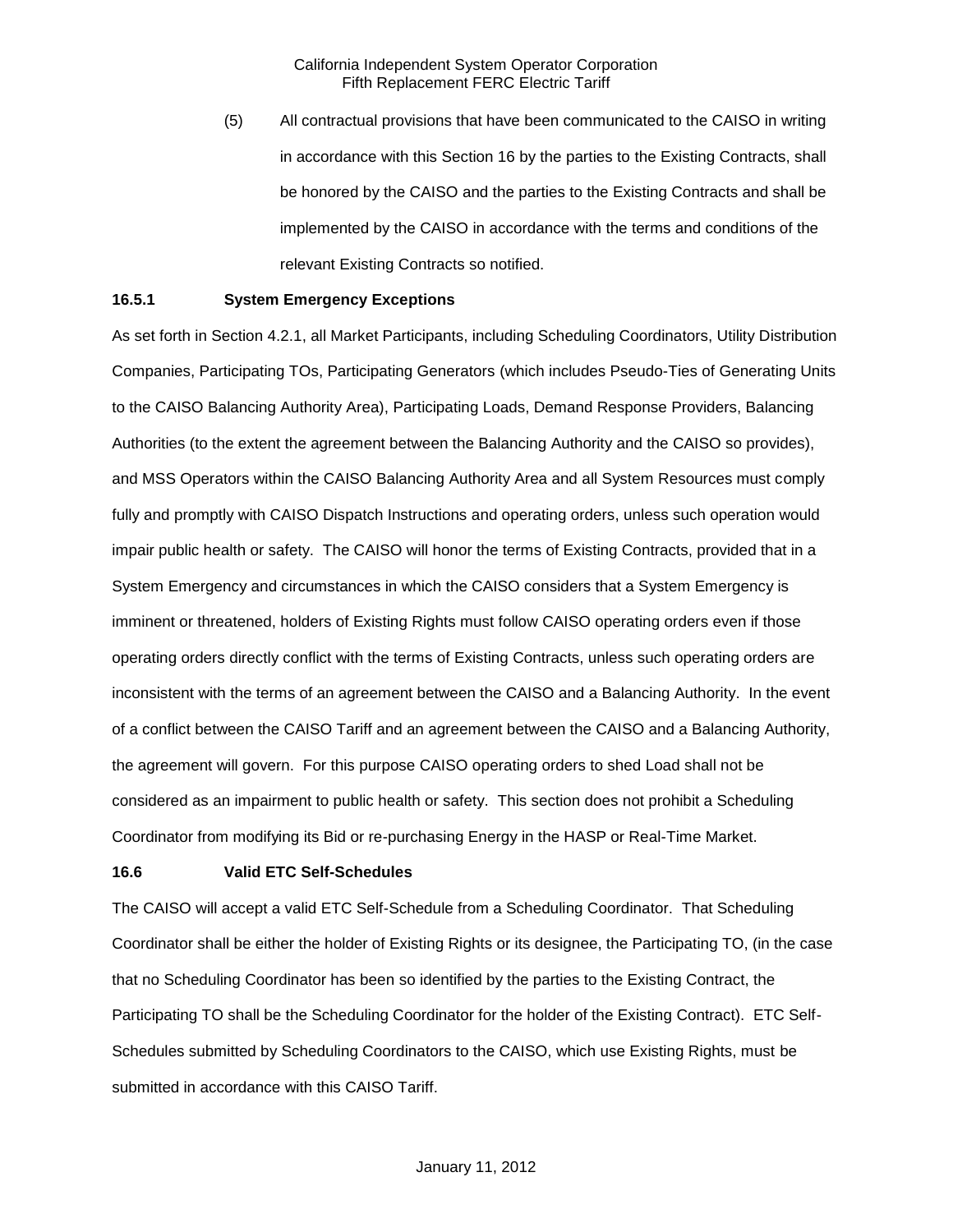# **16.6.1 Validation Of ETC Self-Schedules**

An ETC Self-Schedule is a valid ETC Self-Schedule when the CAISO has determined that the ETC Self-Schedule, submitted to the CAISO pursuant to the requirements for Bids in Sections 30, properly reflects Existing Rights consistent with the TRTC Instructions, is labeled with a unique Existing Contract identifier, and includes balanced sources and sinks, within the ETC's capacity limits.

# **16.6.2 Treatment Of Invalid ETC Self-Schedules**

# **16.6.2.1 Inconsistent with the TRTC Instructions**

Except for the reasons listed below in 16.6.2, if the CAISO finds that the ETC Self-Schedule is not consistent with the TRTC Instructions, the CAISO shall find that the ETC Self-Schedule is not valid. If the CAISO finds the ETC Self-Schedule to be invalid, the CAISO shall notify the Scheduling Coordinator and convert the ETC Self-Schedule to an ordinary Self-Schedule and treat the ETC Self-Schedule as an ordinary Self-Schedule as such for terms of scheduling priority and Settlements. Where multiple ETC, TOR or Converted Rights Self-Schedules are submitted in an ETC, TOR or Converted Rights chain, in order for all ETC, TOR, or Converted Rights Self-Schedules in the chain to continue to remain valid, all individual ETC, TOR, or Converted Rights Self-Schedules links in the chain must remain individually valid, including the simultaneous but separate use of an individual ETC, TOR or Converted Rights Self-Schedule, in order for the chain to remain valid.

# **16.6.2.2 Unbalanced ETC Self-Schedules**

If the ETC Self-Schedule is not balanced, the ETC Self-Schedule will not be a valid ETC Self-Schedule and the CAISO will: (i) remove any scheduling priority for the entire ETC Self-Schedule; (ii) apply the ETC Settlement treatment pursuant to Sections 11.2.1.5 and 11.5.7.1 to the valid balanced portions only; and (iii) assess any charges, and make any payments, consistent with the treatment of ordinary Self-Schedules for the unbalanced portions.

# **16.6.2.3 Exceeds Capacity Limits in Existing Contracts as Reflected in TRTC Instructions**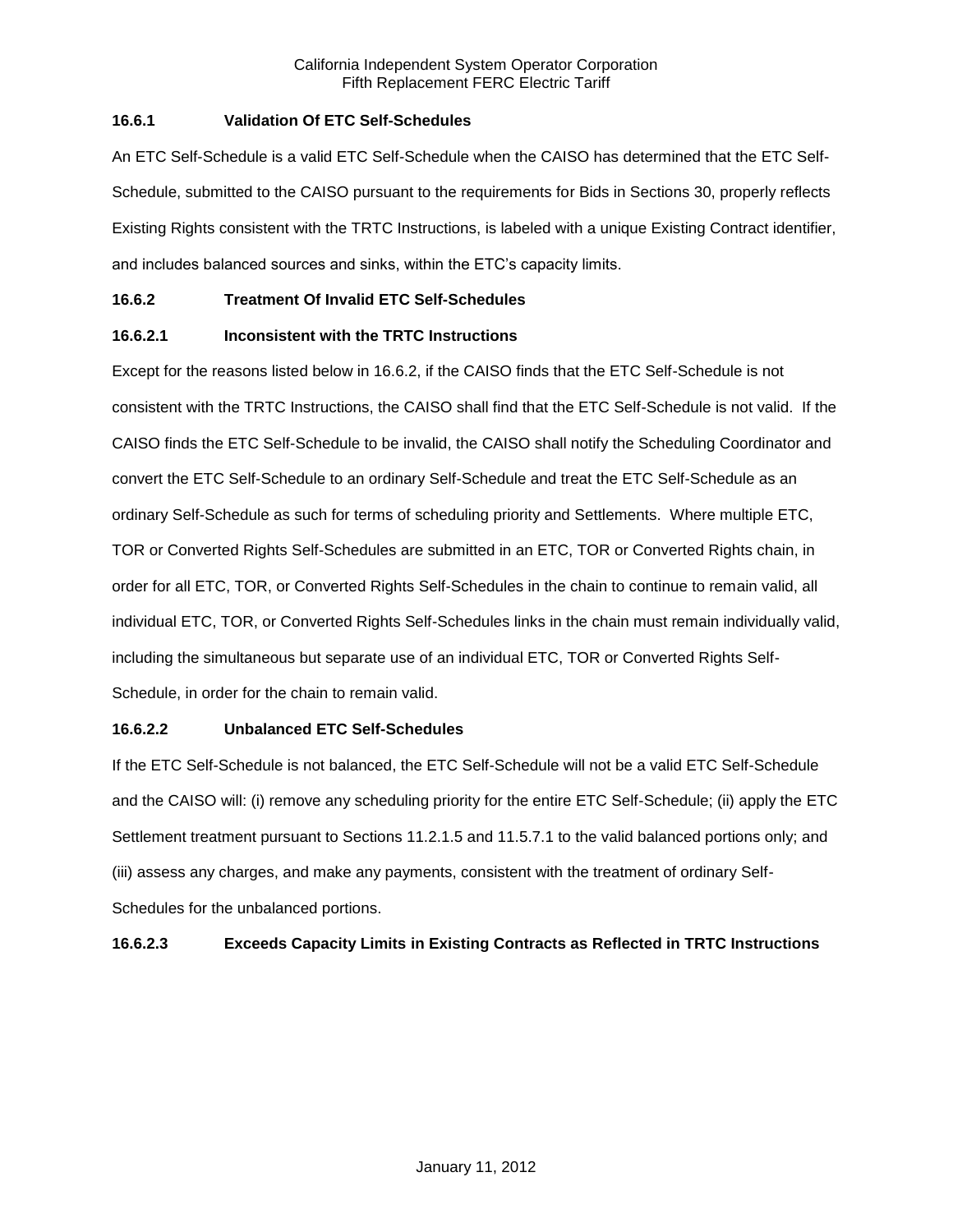If the ETC Self-Schedule exceeds the capacity limits in Existing Contracts as reflected in TRTC Instructions, the ETC Self-Schedule will not be a valid ETC-Self-Schedule and the CAISO will: (i) remove any scheduling priority for the entire ETC Self-Schedule; (ii) apply the ETC Settlement treatment pursuant to Sections 11.2.1.5 and 11.5.7.1 to the valid balanced portions within the capacity limits of the Existing Contract as reflected in the TRTC Instructions; and (iii) assess any charges, and make any payments, consistent with the treatment of ordinary Self-Schedules for the portions in excess of the capacity limits of the Existing Contract as reflected in the TRTC Instructions.

## **16.6.3 Treatment Of Valid ETC Self-Schedules**

The resulting valid ETC Self-Schedules shall have the following Settlement treatment:

- (1) The CAISO will apply the ETC Settlement treatment in Sections 11.2.1.5 and 11.5.7.1.
- (2) The CAISO shall base the Marginal Cost of Losses on LMP differentials at the Existing Contract source(s) and sink(s) identified in the valid ETC Self-Schedule.
- (3) The holders of Existing Rights will not be entitled to an allocation of revenues from the CAISO, including Access Charge revenue related to those Existing Rights.
- (4) Parties with Existing Rights shall continue to pay for Transmission Losses or Ancillary Services requirements in accordance with such Existing Contracts as they may be modified or changed in accordance with the terms of the Existing Contract. The Participating TOs shall continue to provide Transmission Losses and any other Ancillary Services to the holder of the rights under an Existing Contract as may be required by the Existing Contract. The CAISO will charge Scheduling Coordinators submitting the ETC Self-Schedule for Transmission Losses and Ancillary Services in accordance with the CAISO Tariff and any shortfall or surplus between the CAISO charges and the Existing Rights shall be settled bilaterally between the Existing Contract parties or through the relevant TO Tariff. To enable holders of Existing Rights to determine whether the CAISO's calculations result in any associated shortfall or surplus and to enable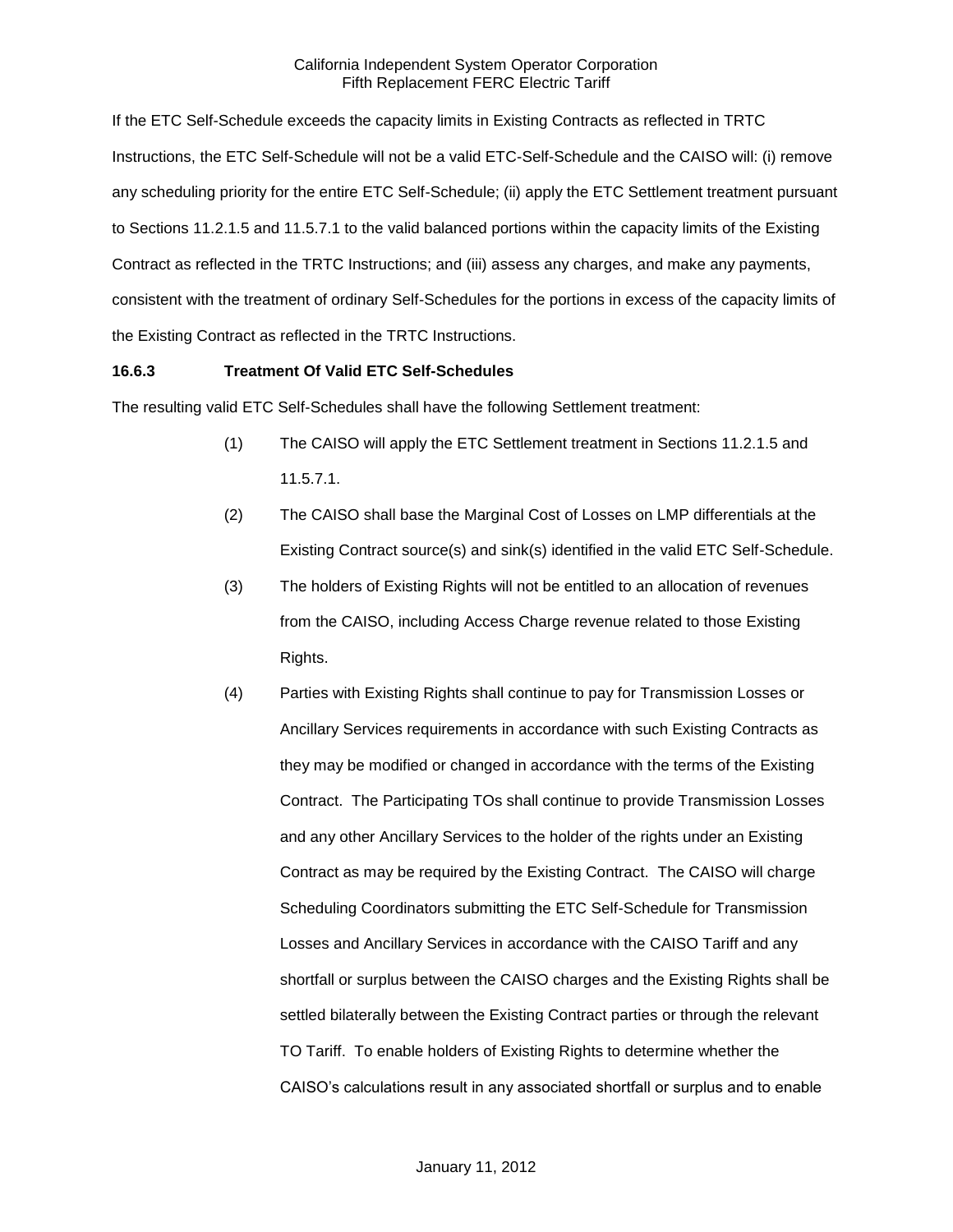the parties to the Existing Contracts to settle the differences bilaterally or through the relevant TO Tariff, the CAISO shall calculate and provide the Scheduling Coordinator's Settlements the amounts paid for the MCL for the amounts of MWh submitted with a valid ETC Self-Schedule. Each Participating TO will be responsible for recovering any deficits or crediting any surpluses associated with differences in Transmission Losses and Transmission Loss requirements and/or Ancillary Services requirements, through its bilateral arrangements or its Transmission Owner Tariff.

## **16.6.4 Notification To SCs Of CAISO Determination**

After performing validation of the ETC Self-Schedule, and prior to taking any action pursuant to Section 16.6.2, the CAISO will make an automated validation notice available to the Scheduling Coordinator indicating whether the ETC Self-Schedule is valid or invalid. If an ETC Self-Schedule involves more than one Scheduling Coordinator, the complete validation of the chain of ETC Self-Schedules will occur when the last Scheduling Coordinator submits its ETC Self-Schedule. At that time, the CAISO will make an automated validation notice available to each Scheduling Coordinator registered as associated with the chain of ETC Self-Schedules. The CAISO can accommodate corrections submitted by a Scheduling Coordinator to an ETC Self-Schedule up to Market Close of the Day-Ahead Market as further described in the applicable Business Practice Manual.

- **16.7 [NOT USED]**
- **16.8 [NOT USED]**

**16.9 The HASP**

## **16.9.1 Scheduling Deadlines**

Those holders of Existing Rights who have Existing Rights as reflected in the TRTC Instructions that allow scheduling after the close of the Day-Ahead Market may submit ETC Self-Schedules for the use of those rights by the deadline for the Market Close for the HASP. Submission of schedule changes beyond the Market Close for the HASP permitted by the ETC will be treated as provided in Section 33.3.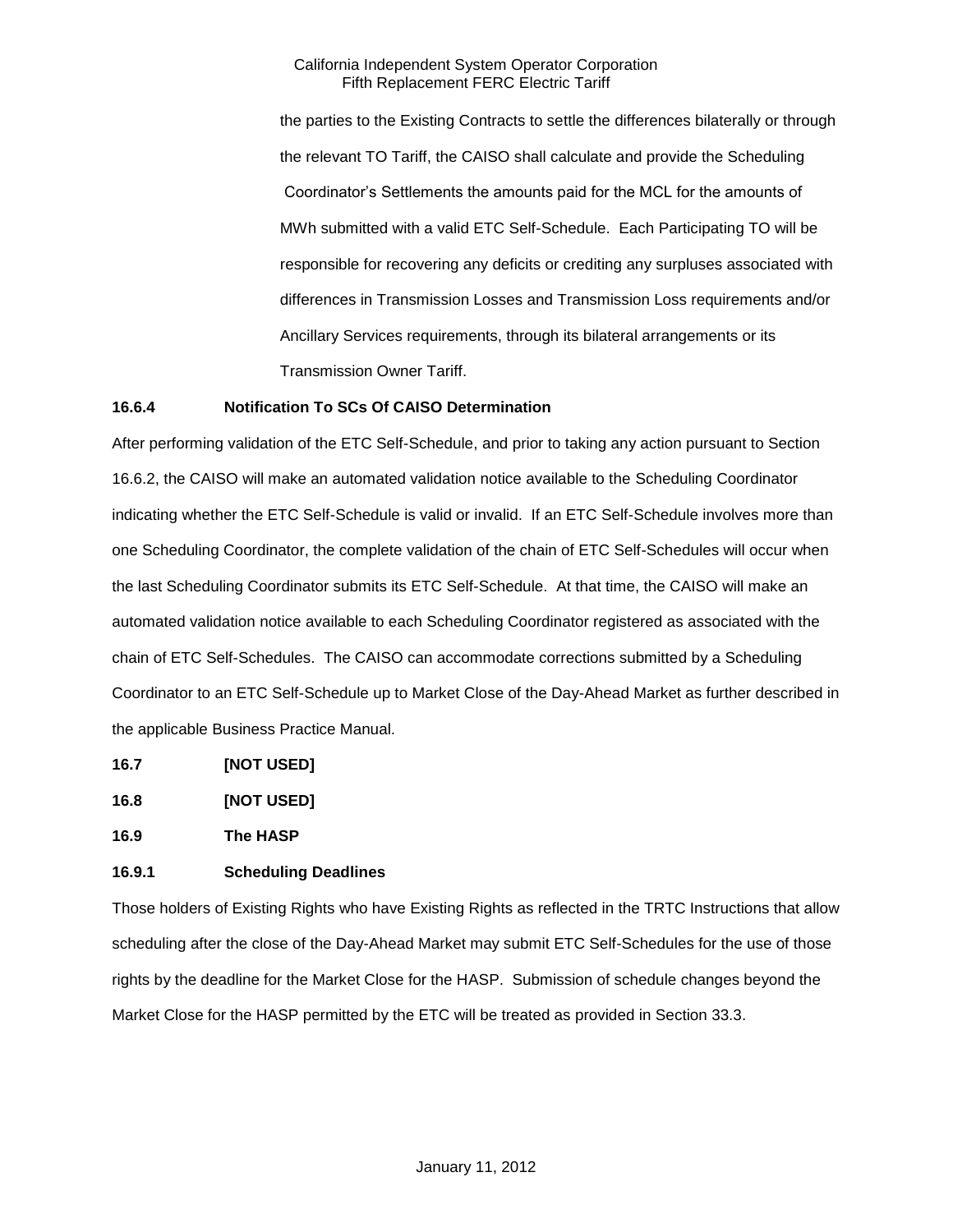## **16.10 The CAISO'S Real-Time Process**

Consistent with this Section 16, the CAISO will honor those scheduling flexibilities that may be exercised by holders of Existing Rights through their respective Scheduling Coordinators during the CAISO's Real-Time Market to the extent that such flexibilities do not interfere with or jeopardize the safe and reliable operation of the CAISO Controlled Grid or Balancing Authority Area operations.

# **16.11 Inter-Balancing Authority Area ETC Self-Schedule Bid Changes**

Changes to ETC Self-Schedules that occur during the CAISO's Real-Time Market that involve changes to CAISO Balancing Authority Area imports or exports with other Balancing Authority Areas (that is, inter-Balancing Authority Area changes to ETC Self-Schedules) will be allowed and will be recorded by the CAISO based upon notification received from the Scheduling Coordinator representing the holder of the Existing Rights. The Scheduling Coordinator representing the holder of the Existing Right must notify the CAISO of any such changes to external import/export in submitted ETC Self-Schedules. The Scheduling Coordinator representing the holder of the Existing Right must notify the CAISO of Real-Time Market changes to external import/export Interchange Schedules in submitted ETC Self-Schedules, by telephone. The timing and content of any such notification must be consistent with the TRTC Instructions previously submitted to the CAISO by the Responsible PTO. The CAISO will manually adjust or update the HASP Intertie Schedule for the Scheduling Coordinator to conform with the other Balancing Authority Area's net ETC Self-Schedule in Real-Time, and the notifying Scheduling Coordinator will be responsible for and manage any resulting Energy imbalance. These Imbalance Energy deviations will be priced and charged to the Scheduling Coordinator representing the holder of Existing Rights in accordance with the Real-Time LMP.

# **16.12 Intra-Balancing Authority Area ETC Self-Schedule Changes**

Changes to ETC Self-Schedules that occur during the CAISO's Real-Time processes that do not involve changes to CAISO Balancing Authority Area imports or exports with other Balancing Authority Areas (that is, intra-Balancing Authority Area changes to Schedules) will be allowed and will give rise to Imbalance Energy deviations. These Imbalance Energy deviations will be priced and charged to the Scheduling Coordinator representing the holder of Existing Rights in accordance with the Real-Time LMP.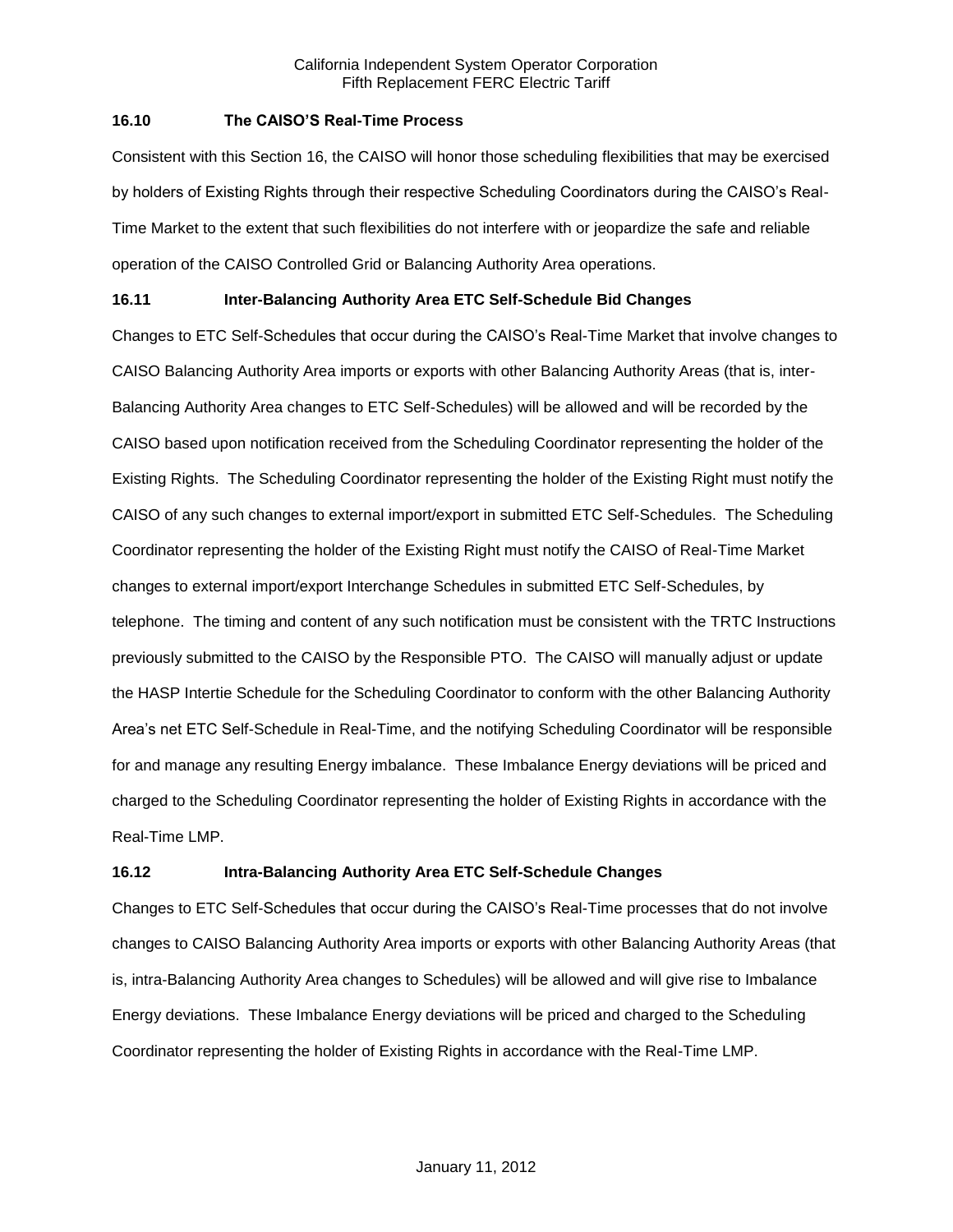# **17. Transmission Ownership Rights (TORs)**

Transmission Ownership Rights represent transmission capacity on facilities that are located within the CAISO Balancing Authority Area that are either wholly or partially owned by an entity that is not a Participating TO. This Section 17 shall apply to the TORs of Non-Participating TOs. In any case in which (i) the CAISO has entered into a bilateral agreement with a Non-Participating TO regarding its TORs or (ii) a Participating TO has entered into a bilateral agreement with a Non-Participating TO regarding its TORs, the provisions of the agreement shall prevail over any conflicting provisions of this Section 17. Where the provisions of this Section 17 do not conflict with the provisions of the agreement, the provisions of this Section 17 shall apply to the subject TORs.

## **17.1 TRTC Instructions**

# **17.1.1 Responsibility To Create TRTC Instructions**

To enable the CAISO to exercise its responsibilities as Balancing Authority in accordance with Applicable Reliability Criteria, each Non-Participating TO holding a TOR must work with the CAISO to develop the TRTC Instructions that allow the TOR to be accommodated in a way that: (i) maintains the existing scheduling and curtailment priorities of the TOR holder; (ii) is minimally burdensome to the CAISO (i.e., creates the least impact on the CAISO's preferred operational policies and procedures); (iii) to the extent possible, imposes no additional financial burden on the TOR holder (beyond that set forth in an applicable Existing Contract or any other contract pertaining to the TOR); (iv) is minimally burdensome to the TOR holder from an operational point of view; and (v) does not require the CAISO to interpret or underwrite the economics of any applicable Existing Contract. To enable the CAISO to exercise its responsibilities as Balancing Authority in accordance with Applicable Reliability Criteria, the parties holding joint ownership interests and Entitlements in facilities including TORs must attempt to jointly develop and agree on any TRTC Instructions that will be submitted to the CAISO, as provided in Section 17.1.6.

## **17.1.2 TOR Scheduling Coordinator Responsibilities**

To enable the CAISO to exercise its responsibilities as Balancing Authority in accordance with Applicable Reliability Criteria, each TOR holder must designate a Scheduling Coordinator as the responsible entity for submitting TOR Self-Schedules for the relevant TOR. The designated Scheduling Coordinator shall submit TOR Self-Schedules consistent with the terms and conditions specified in the TRTC Instructions.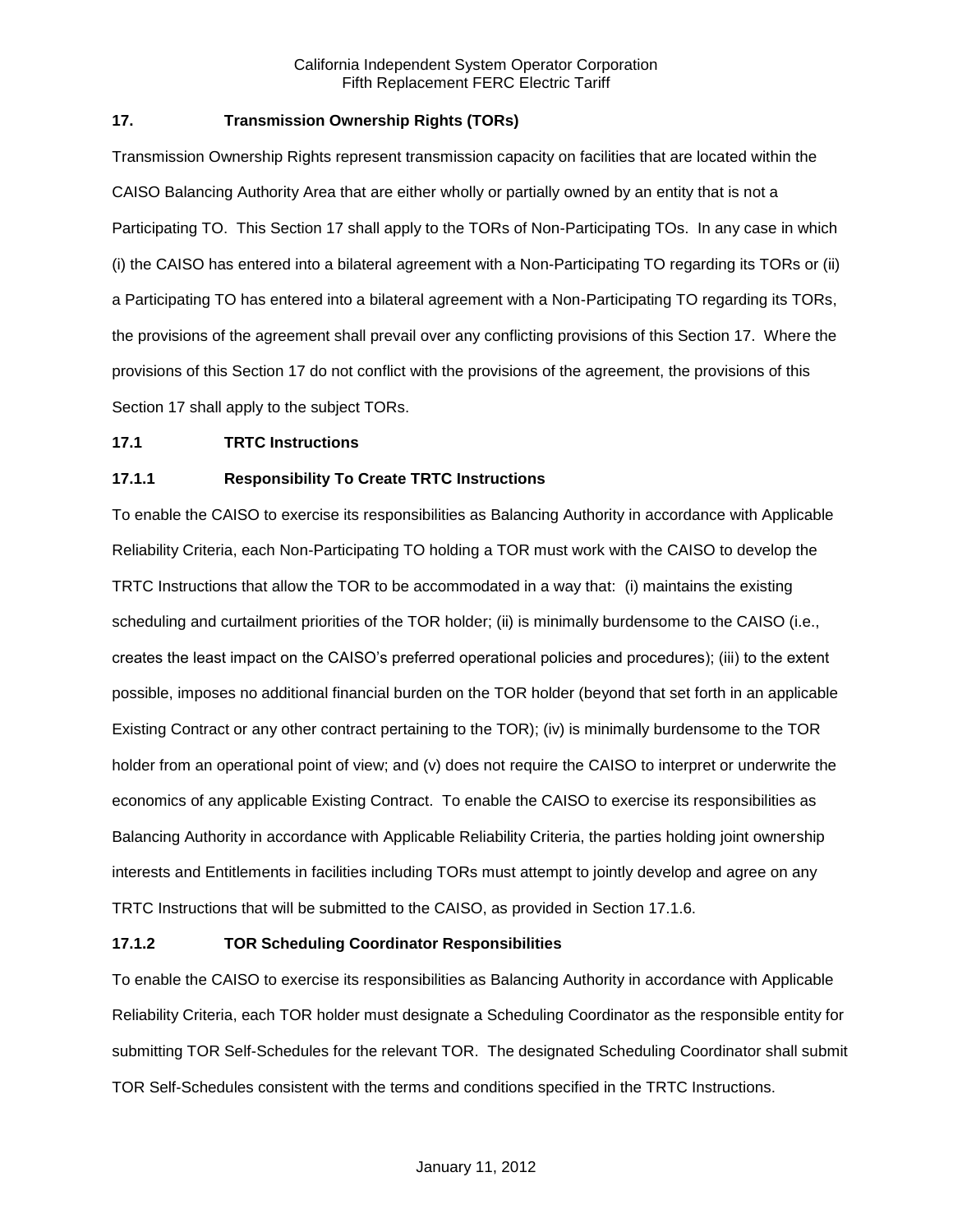# **17.1.3 Submission Of TRTC Instructions**

For each TOR, the Non-Participating TO holding the TOR shall be obligated to submit TRTC Instructions to the CAISO electronically, unless the Non-Participating TO specifies to the CAISO otherwise. The Non-Participating TO shall notify the CAISO in writing the identity of the responsible party for submission of the TRTC Instructions, subject to the terms of any applicable Existing Contract that may specify the responsible party for submission of the TRTC Instructions and the term of such agreement between the parties to the Existing Contract. The Non-Participating TO shall undertake all obligations with respect to the submission of the TRTC Instructions to the CAISO and any subsequent obligations that follow with respect to the creation, management and updates to the TRTC Instructions. The CAISO is responsible for implementing only one set of TRTC Instructions for each TOR and for implementing only those TRTC Instructions that have been received and accepted by the CAISO. The Non-Participating TO shall submit the TRTC Instructions to the CAISO associated with its TORs thirty (30) days prior to the date on which the scheduling or curtailment of the use of the TORs is to change or commence.

# **17.1.4 TRTC Instructions Content**

TRTC Instructions will include the following information at a minimum and such other information as the CAISO may reasonably require the Non-Participating TO holder of a TOR to provide to enable the CAISO to carry out its functions under the CAISO Tariff, Operating Procedures and Business Practice Manuals:

- (1) A unique Contract Reference Number for each source and sink combination applicable to the TOR (i.e., the CRN that will be assigned by the CAISO and communicated to the Non-Participating TO that references a single TOR or a set of interdependent TORs for each source and sink combination);
- (2) Whether the instruction can be exercised independent of the CAISO's day-to-day involvement ("Yes/No");
- (3) Name of an operational single point of contact for instructions and a 24-hour a day telephone number for the Non-Participating TO contact for TOR issues or the agreed upon party;
- (4) Name(s) and number(s) of TOR(s) that are represented by the unique CRN;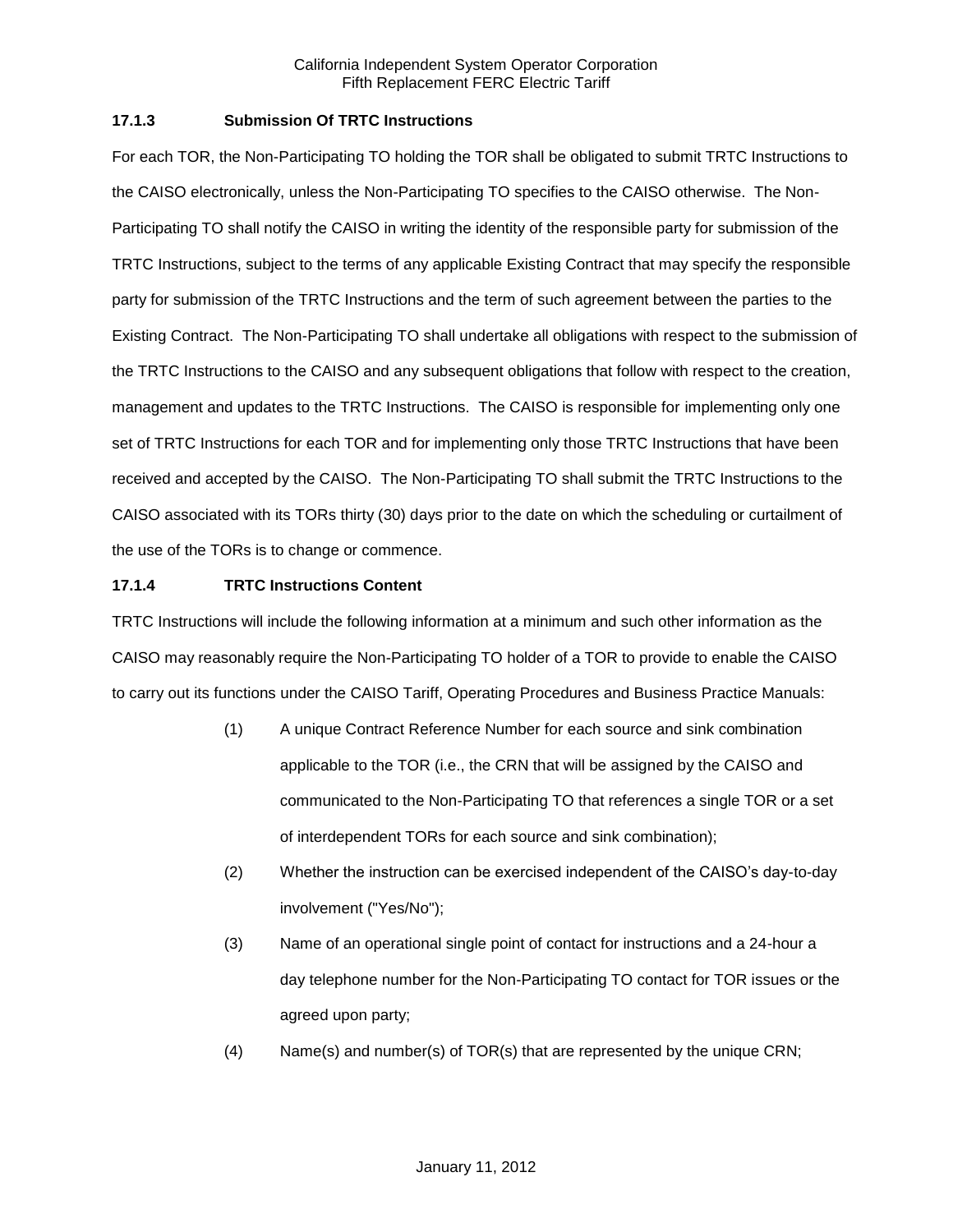- (5) The following information, as stored in the Master File: (a) the applicable Point(s) of Receipt and Point(s) of Delivery); (b) for each Point of Receipt, the resource names for the physical resources as the eligible sources (eligible physical sources include Generating Units and System Resources), and for each Point of Delivery, the resource names for the physical resources as the eligible sinks (eligible physical sinks include Load PNodes, Custom Load Aggregation Points and System Resources); (c) for each physical source or sink, the maximum capacity (MW) that can be scheduled as a TOR; and (d) for each physical source and sink, the Scheduling Coordinator(s) and their Business Associate Identification (BAID) that is (are) eligible to submit TOR Self-Schedules utilizing these sources and sinks;
- (6) Names of the party(ies) holding the TOR(s) and the parties to any agreements applicable to the TORs;
- (7) The Scheduling Coordinator BAID that is entitled to the Settlement of reversal of Congestion Charges;
- (8) Amount of TORs, in maximum MW, that may be utilized under the relevant TRTC Instructions;
- (9) Instructions for the allowable timeframes at which the TOR Self-Schedules and TOR Self-Schedule changes may be submitted to the CAISO, which include whether the Scheduling Coordinator may submit TOR Self-Schedules or TOR Self-Schedule changes: (a) into the DAM; (b) into the HASP and the RTM; (c) after the close of submitting Bids into the HASP and the RTM, but before twenty (20) minutes before the applicable Trading Hour of the Trading Day; and (d) at or after twenty (20) minutes before the applicable Trading Hour of the Trading Day; in addition, the Non-Participating TO may also provide any additional comments and restrictions on the submission time of TOR Self-Schedules and TOR Self-Schedule changes;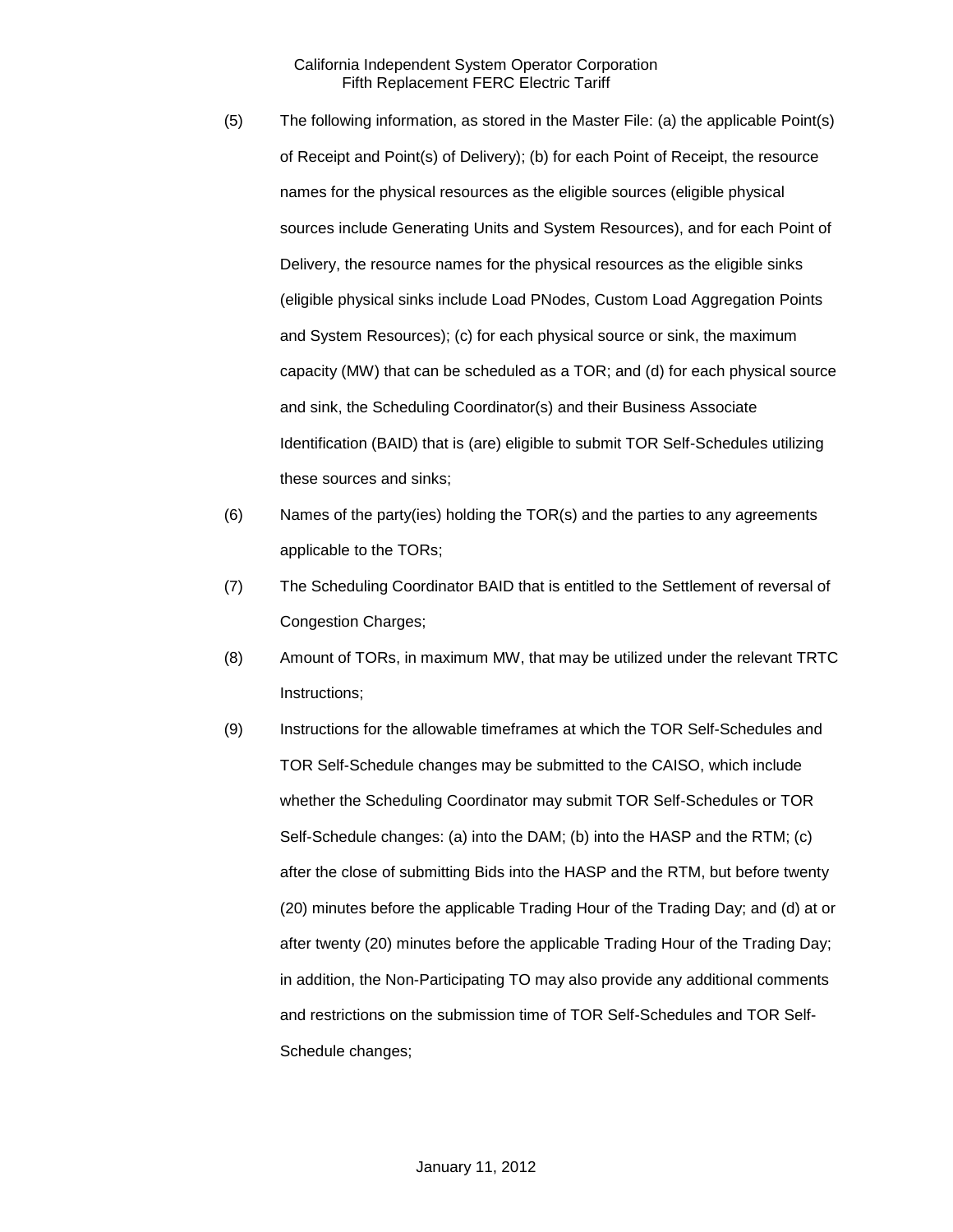- (10) Term of ownership interest in the TOR(s) and of any agreements applicable to the TOR(s);
- (11) Any special procedures that would require the CAISO to implement curtailments in any manner different than pro rata reduction of the transfer capability of the transmission line; any such instructions submitted to the CAISO must be clear, unambiguous, and not require the CAISO to make any judgments or interpretations as to the meaning, intent, results, or purpose of the curtailment procedures or of any applicable Existing Contract, otherwise, they will not be accepted by the CAISO; and
- (12) Whether or not the TOR provides the right to self-provide Ancillary Services.

# **17.1.5 Changes And Updates To TRTC Instructions**

Updates or changes to the TRTC Instructions must be submitted to the CAISO through a revised set of TRTC Instructions by the Non-Participating TO, on an as needed or as required basis. The CAISO will implement the updated or changed TRTC Instructions as soon as practicable but no later than seven (7) days after receiving clear and unambiguous details of the updated or changed instructions under normal conditions. If the CAISO finds the TRTC Instructions to be inconsistent with the CAISO Tariff, the CAISO will notify the Non-Participating TO within forty-eight (48) hours after receipt of the updated or changed TRTC Instructions indicating the nature of the problem and allowing the Non-Participating TO to resubmit the TRTC Instructions as if they were new, updated or changed TRTC Instructions. If the CAISO finds the updated or changed TRTC Instructions to be acceptable, the CAISO will time-stamp the updated TRTC Instructions as received, confirm such receipt to the Non-Participating TO, and indicate the time at which the updated instructions take effect if prior to the seven (7) day deadline referred to above. In the event of a System Emergency, the CAISO will implement such submitted changes to the TRTC Instructions as soon as practical.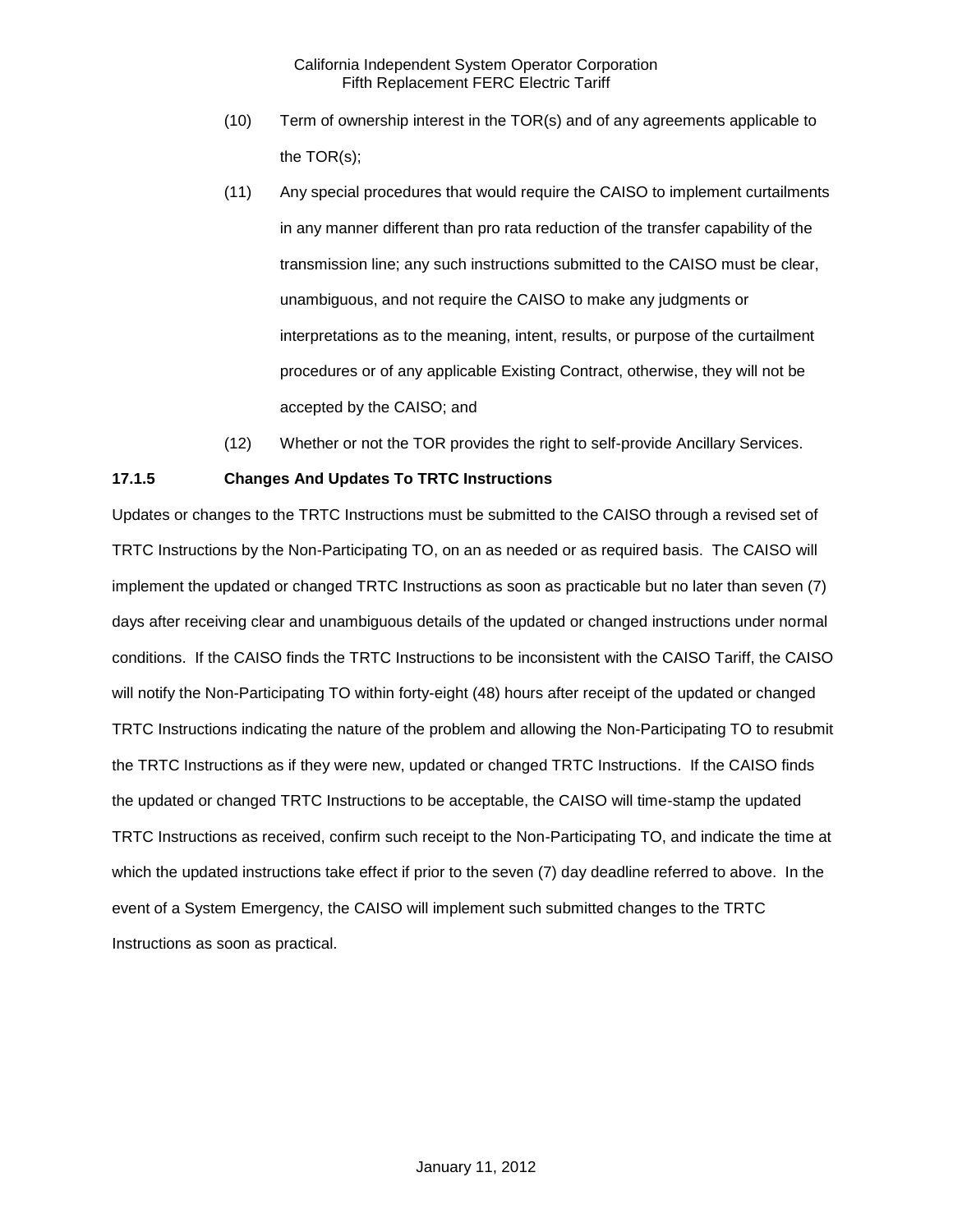# **17.1.6 CAISO Role In Accepting TRTC Instructions**

The parties holding joint ownership interests and Entitlements in a facility including a TOR must, in the first instance, attempt jointly to agree on any TRTC Instructions that will be submitted to the CAISO. In the event that the parties holding joint ownership interests and Entitlements in a facility including a TOR cannot agree upon the TRTC Instructions, the dispute resolution provisions of any applicable Existing Contract shall be used to resolve the dispute; provided that, until the dispute is resolved, and unless the applicable Existing Contract specifies otherwise, the CAISO shall implement the Participating TO's TRTC Instructions, if one of the parties holding a joint ownership interest or an Entitlement in the facility is a Participating TO. If no party holding a joint ownership interest or Entitlement in a facility including a TOR is a Participating TO and the parties cannot agree to the TRTC Instructions to be submitted by the parties, until the dispute is resolved, the CAISO shall implement the TRTC Instructions of the Non-Participating TO with the greatest ownership interest in the TOR. The CAISO shall not be responsible for resolution of any disputes that arise over the accuracy of the TRTC Instructions consistent with its obligations in Section 17.1.4.

# **17.1.7 Implementation Of TRTC Instructions**

The CAISO shall determine, based on the information provided by the Non-Participating TOs under TRTC Instructions, the transmission capacities that must be reserved for TORs at Scheduling Points.

The CAISO shall coordinate the scheduling of TORs with the scheduling of CAISO transmission service, using the CAISO's Bid submission rules. In doing so, the CAISO shall create an automated day-to-day verification process based on parameters provided by the Non-Participating TO for the TOR to serve as the basis for TOR Self-Schedule validation. The Non-Participating TO will be responsible for: (1) the accuracy of the data files against which the CAISO will validate the TOR Self-Schedule; and (2) providing the data file to the CAISO.

The TOR holders shall remain liable for their performance under any applicable Existing Contracts or other agreements pertaining to their TORs. The CAISO shall be liable in accordance with the provisions of this CAISO Tariff for any damage or injury caused by its non-compliance with the TRTC Instructions submitted to it pursuant to this Section 17.1.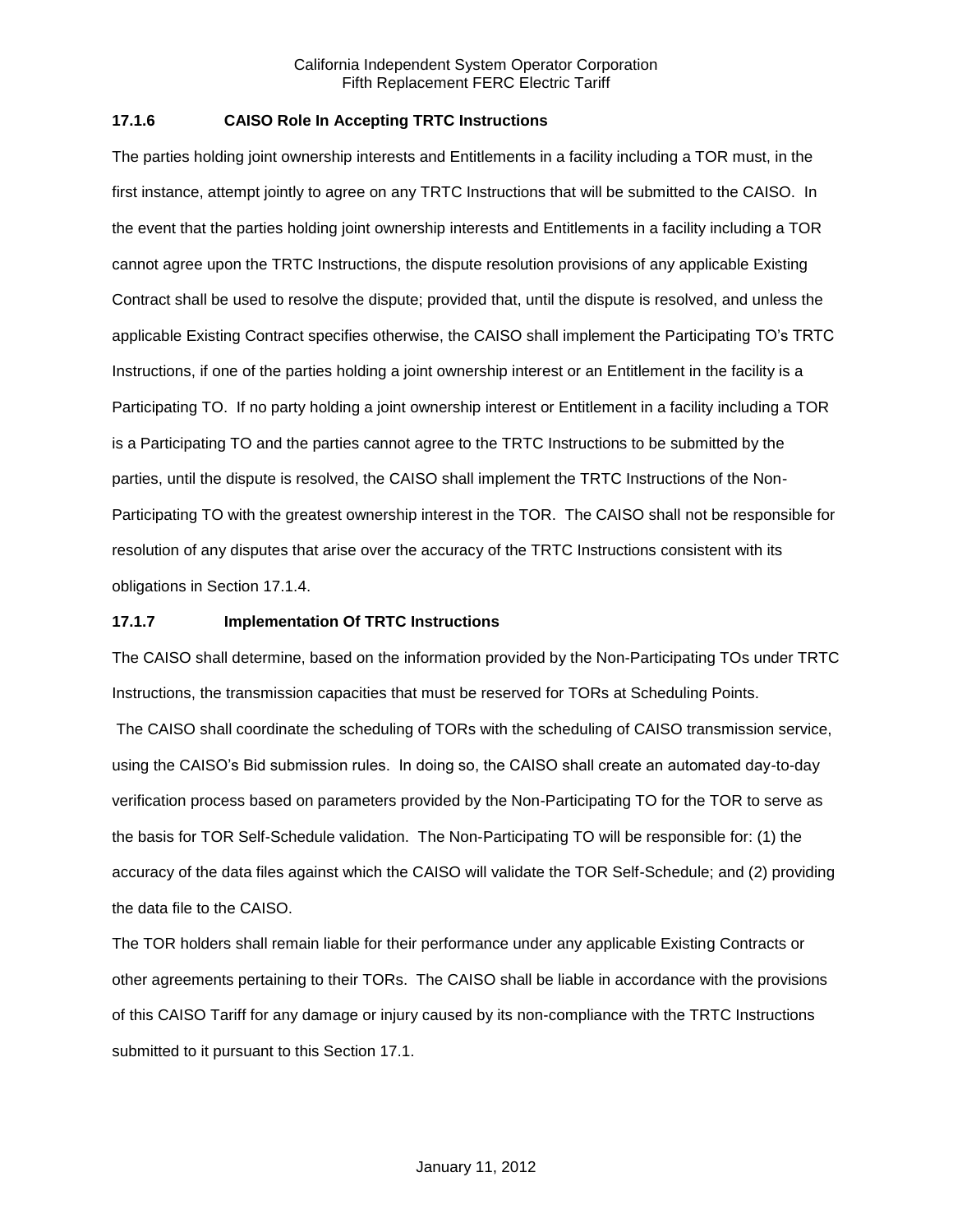Unless specified otherwise, in the event that the dispute resolution mechanisms prescribed in an Existing Contract applicable to a TOR, including all recourses legally available under the contract, cannot, in the first instance, result in a resolution of such a dispute, the CAISO ADR Procedures will be used to resolve any disputes between the CAISO and the Non-Participating TO regarding any aspects of the implementation of this Section 17.1, including the reasonableness of a Non-Participating TO's TRTC Instructions or any other decision rules which the Non-Participating TO may submit to the CAISO as part of the TRTC Instructions. The holders of TORs shall have standing to participate in the CAISO ADR Procedures.

# **17.2 Treatment Of TORs**

The CAISO will accommodate TORs, so that the holders of TORs will receive the same priorities (in scheduling, curtailment, assignment and other aspects of transmission system usage) to which they are entitled under any applicable Existing Contracts or other agreements pertaining to the operation of their TORs.

In addition, scheduling deadlines and operational procedures associated with TORs will be honored by the CAISO, provided such information is explicitly included in the TRTC Instructions. The CAISO will accommodate and honor TORs as follows:

- (1) The CAISO will reserve transmission capacity equal to the TOR transmission capacity and make a corresponding adjustment in its determination of ATC. The CAISO will not limit parallel flow from flowing on TOR transmission capacity consistent with the redispatch provisions of Section 17.2(3), just as the CAISO does not limit TOR Self-Schedules from flowing on non-TOR transmission. There shall be no compensation for parallel flow for either the CAISO or the TOR holder.
- (2) In the HASP, the CAISO will give valid TOR Self-Schedules priority over other non-TOR Day-Ahead Schedules and HASP Bids. In the event of a reduction in capacity on the transmission path associated with the TOR, the CAISO will honor the TOR priority in accordance with this Section 17.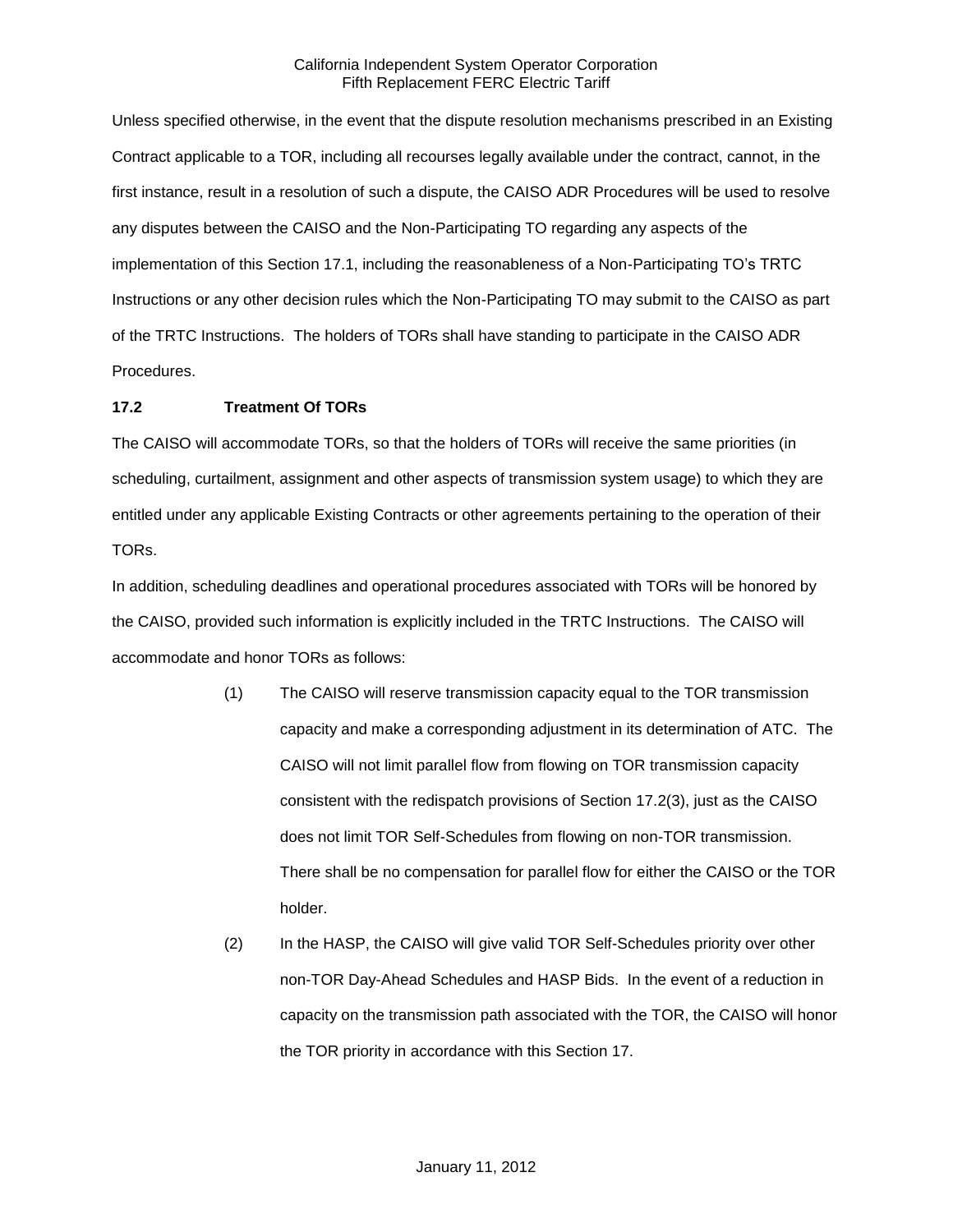- (3) The CAISO will allow the holder of a TOR to make changes to the scheduled amounts of supply after the submission of HASP TOR Self-Schedules in accordance with the TRTC Instructions established for such changes. The CAISO will, as necessary, redispatch non-TOR resources to accommodate valid TOR Self-Schedule changes in Real-Time.
- (4) The CAISO will allow the holder of a TOR to self-provide Ancillary Services, which will include the ability of the holder of a TOR to import Ancillary Services at Scheduling Points with the CAISO.
- (5) The submission of a TOR Self-Schedule change that is authorized pursuant to an applicable existing agreement shall not affect the application of the IFM Congestion Credit or the HASP and RTM Congestion Credit, and the IFM Marginal Cost of Losses Credit for Eligible TOR Self-Schedules or the RTM Marginal Cost of Losses Credit for Eligible TOR Self-Schedules for a TOR Self-Schedule that satisfies the applicable requirements of Sections 17.4.1 and 17.5.

#### **17.2.1 System Emergency Exceptions**

As set forth in Section 4.2.1, all Market Participants, including Scheduling Coordinators, Utility Distribution Companies, Participating TOs, Participating Generators(which includes Pseudo-Ties of Generating Units to the CAISO Balancing Authority Area), Participating Loads, Demand Response Providers, Balancing Authorities (to the extent the agreement between the Balancing Authority and the CAISO so provides), and MSS Operators within the CAISO Balancing Authority Area and all System Resources must comply fully and promptly with the CAISO's Dispatch Instructions and operating orders, unless such operation would impair public health or safety. The CAISO will honor the terms of TORs, provided that in a System Emergency and circumstances in which the CAISO considers that a System Emergency is imminent or threatened, to enable the CAISO to exercise its responsibilities as Balancing Authority in accordance with Applicable Reliability Criteria, holders of TORs must follow CAISO operating orders even if those operating orders directly conflict with the terms of applicable Existing Contracts or any other contracts pertaining to the TORs, unless such operating orders are inconsistent with the terms of an agreement between the CAISO and a Balancing Authority. In the event of a conflict between the CAISO Tariff and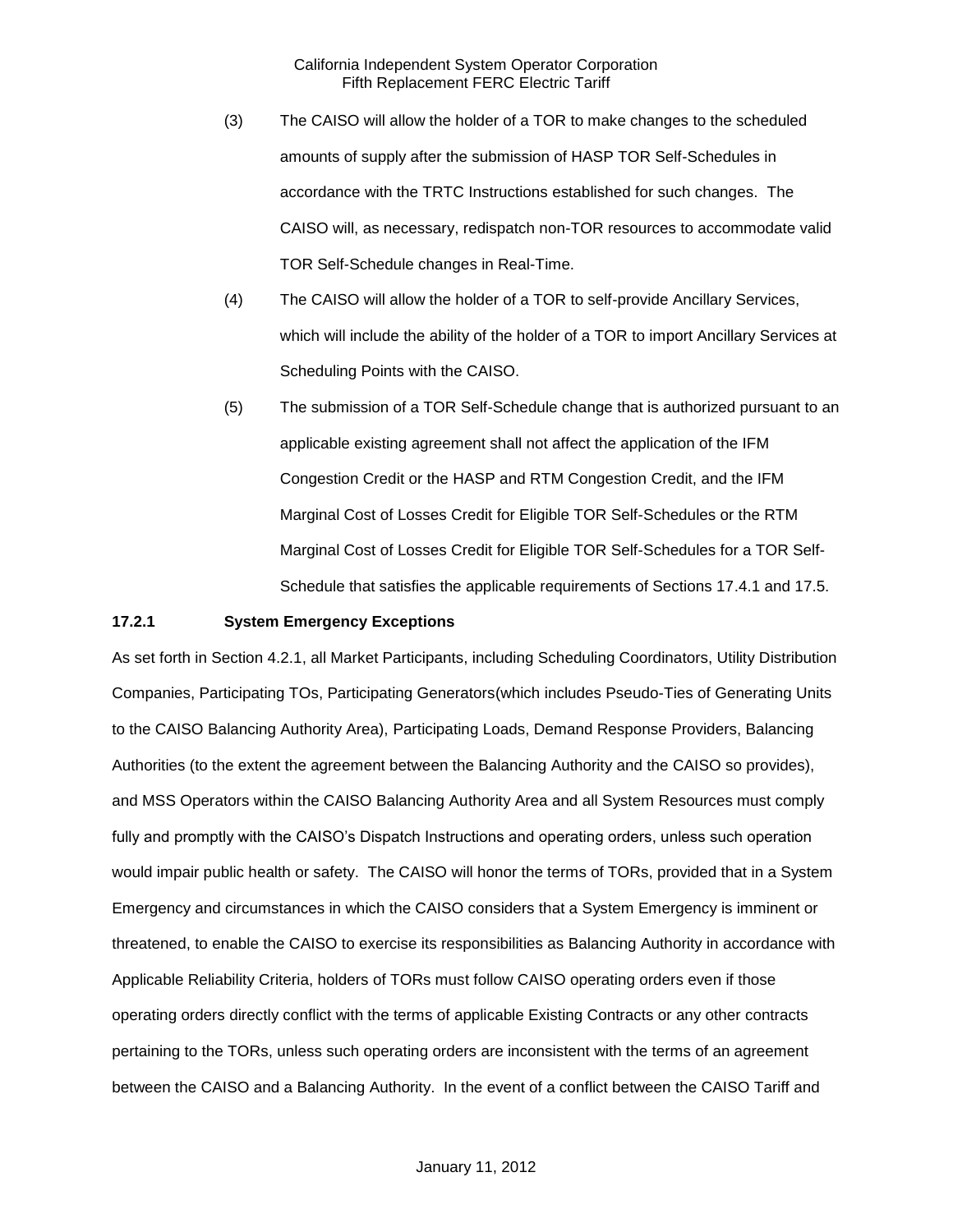an agreement between the CAISO and a Balancing Authority, the agreement will govern. For this purpose CAISO operating orders to shed Load shall not be considered as an impairment to public health or safety. This section does not prohibit a Scheduling Coordinator from modifying its Bid or re-purchasing Energy in the HASP or RTM.

# **17.3 Valid TOR Self-Schedules**

The CAISO will accept a valid TOR Self-Schedule from a Scheduling Coordinator. That Scheduling Coordinator shall be either the holder of the TOR or its designee. TOR Self-Schedules submitted by Scheduling Coordinators to the CAISO must be submitted in accordance with this CAISO Tariff.

# **17.3.1 Validation Of TOR Self-Schedules**

A TOR Self-Schedule is a valid TOR Self-Schedule when the CAISO has determined that the TOR Self-Schedule, submitted to the CAISO pursuant to the requirements for Bids in Section 30, properly reflects TORs consistent with the TRTC Instructions, is labeled with a unique TOR identifier, and includes balanced sources and sinks, within the TOR capacity limits.

# **17.3.2 Treatment Of Invalid TOR Self-Schedules**

# **17.3.2.1 Inconsistent with the TRTC Instructions**

Except for the reasons listed below in 17.3.2, if the CAISO finds that the TOR Self-Schedule is not consistent with the TRTC Instructions, the CAISO shall find that the TOR Self-Schedule is not valid. If the CAISO finds the TOR Self-Schedule to be invalid, the CAISO shall notify the Scheduling Coordinator and convert the TOR Self-Schedule to an ordinary Self-Schedule and treat the TOR Self-Schedule as an ordinary Self-Schedule as such for terms of scheduling priority and Settlements. Where multiple ETC, TOR or Converted Rights Self-Schedules are submitted in an ETC, TOR or Converted Rights chain, in order for all ETC, TOR, or Converted Rights Self-Schedules in the chain to continue to remain valid, all individual ETC, TOR, or Converted Rights Self-Schedules links in the chain must remain individually valid, including the simultaneous but separate use of an individual ETC, TOR or Converted Rights Self-Schedule, in order for the chain to remain valid.

# **17.3.2.2 Unbalanced TOR Self-Schedules**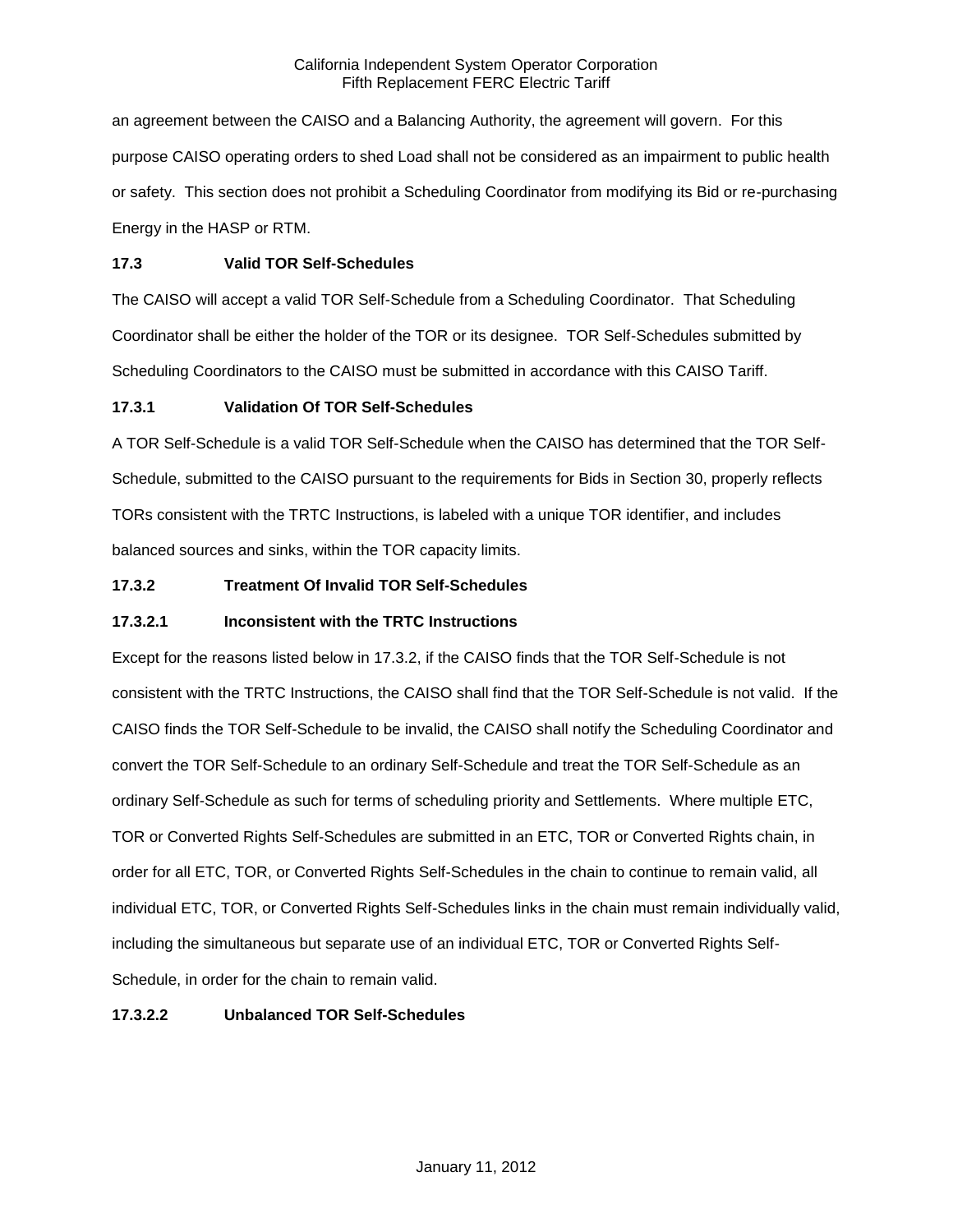If the TOR Self-Schedule is not balanced, the TOR Self-Schedule will not be a valid TOR Self-Schedule and the CAISO will: (i) remove any scheduling priority for the entire TOR Self-Schedule; (ii) apply the TOR Settlement treatment pursuant to Sections 11.2.1.5 and 11.5.7.1 to the valid balanced portions only; and (iii) assess any charges and make any payments consistent with the treatment of ordinary Self-Schedules for the unbalanced portions.

# **17.3.2.3 Exceeds Capacity Limits for TORs as Reflected in TRTC Instructions**

If the TOR Self-Schedule exceeds the capacity limits of the TOR as reflected in TRTC Instructions, the TOR Self-Schedule will not be a valid TOR-Self-Schedule and the CAISO will: (i) remove any scheduling priority for the entire TOR Self-Schedule; (ii) apply the TOR Settlement treatment pursuant to Sections 11.2.1.5 and 11.5.7.1 to the valid balanced portions within the capacity limits of the TOR as reflected in the TRTC Instructions; and (iii) assess any charges and make any payments consistent with the treatment of ordinary Self-Schedules for the portions in excess of the capacity limits of the TOR as reflected in the TRTC Instructions.

## **17.3.3 Settlement Treatment Of Valid TOR Self-Schedules**

The resulting valid TOR Self-Schedules shall have the following Settlement treatment:

- (1) The CAISO will apply the TOR Settlement treatment in Sections 11.2.1.5 and 11.5.7.
- (2) The CAISO shall base the Marginal Cost of Losses on LMP differentials at the Points of Receipt and Points of Delivery identified in the valid TOR Self-Schedule; provided, however, that if a specific loss percentage exists in an applicable agreement between the TOR holder and the CAISO or an existing agreement between the TOR holder and a Participating TO, the CAISO will apply the IFM and RTM Marginal Cost of Losses Credit as provided in Sections 11.2.1.7 and 11.5.7.2. In any case in which the TOR holder has an existing agreement regarding its TORs with either the CAISO or a Participating TO, the provisions of the agreement shall prevail over any conflicting provisions of this Section 17.3.3(2). Where the provisions of this Section 17.3.3(2) do not conflict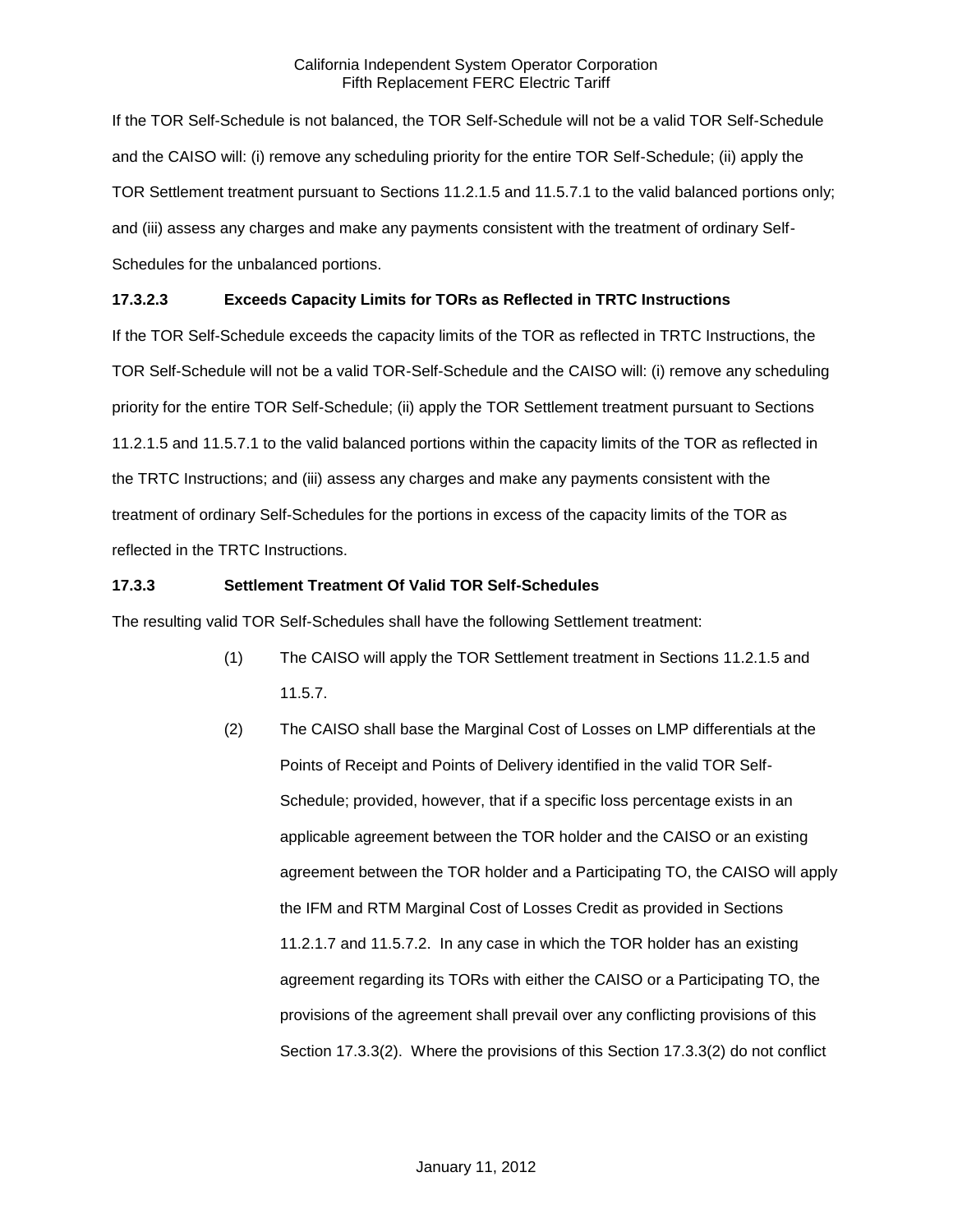with the provisions of the agreement, the provisions of this Section 17.3.3(2) shall apply to the subject TORs.

- (3) The CAISO will assess only charges applicable to Ancillary Services, Imbalance Energy, Transmission Losses, and Grid Management Charges for the use of a TOR and will not assess charges for neutrality, UFE, transmission Access Charges, Minimum Load Costs, or other charges that might otherwise be applicable to the Demand or exports served solely over the TOR. The CAISO will assess charges applicable to Ancillary Services for the use of a TOR only to the extent that the CAISO must procure Ancillary Services for the TOR holder because Ancillary Services are not self-provided by the TOR holder. The CAISO will assess charges applicable to Imbalance Energy for the use of a TOR only if the CAISO must procure Imbalance Energy for the TOR holder. The CAISO will assess Grid Management Charges for the use of a TOR only in accordance with the provisions of Section 11.22 and Appendix F, Schedule 1.
- (4) The holders of TORs will not be entitled to an allocation of revenues from the CAISO, including Access Charge revenues; provided that the Scheduling Coordinator for the TOR holder shall be allocated the applicable amount of IFM Marginal Losses Surplus Credit in accordance with the provisions of Section 11.2.1.6, except for any TOR Self-Schedule that received the IFM Marginal Cost of Losses Credit.
- (5) Parties with TORs shall continue to pay for Transmission Losses or Ancillary Services requirements in accordance with any Existing Contracts applicable to those TORs as they may be modified or changed in accordance with the terms of the Existing Contract. Any affected Participating TOs shall continue to provide Transmission Losses and any other Ancillary Services to the holder of a TOR subject to an Existing Contract as may be required by the Existing Contract. As described in Section 17.3.3(3) above, the CAISO will charge Scheduling Coordinators submitting the TOR Self-Schedule the charges applicable to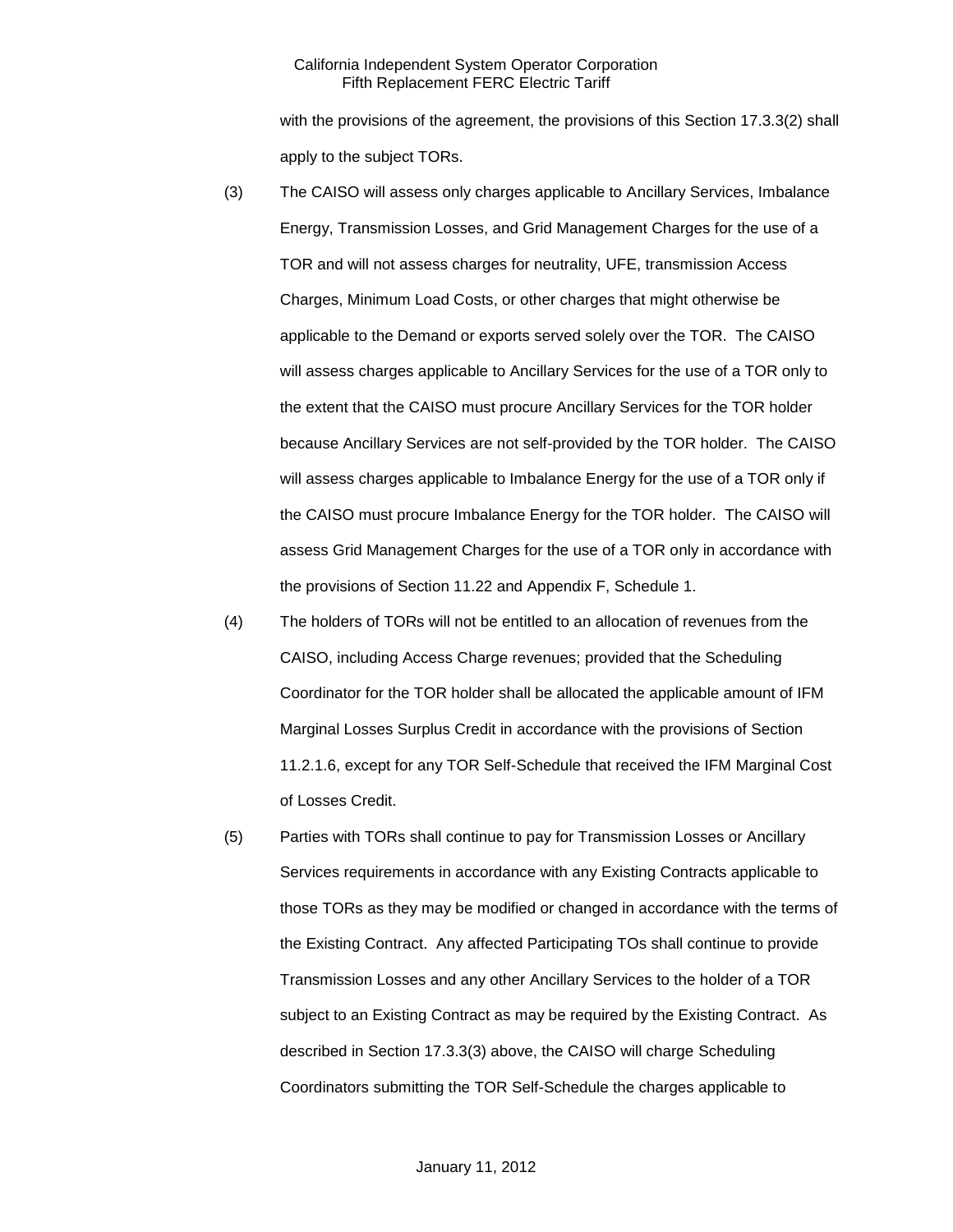Transmission Losses, Ancillary Services, and Imbalance Energy in accordance with the CAISO Tariff (e.g., the Transmission Losses Charge based on the Marginal Cost of Losses), and any shortfall or surplus between the CAISO charges and the provisions of any applicable Existing Contract shall be settled bilaterally between the Existing Contract parties or through the relevant TO Tariff. To enable holders of TORs to determine whether the CAISO's calculations result in any associated shortfall or surplus and to enable the parties to the Existing Contracts to settle the differences bilaterally or through the relevant TO Tariff, the CAISO shall calculate and provide the Scheduling Coordinator's Settlements the amounts paid for the MCL for the amounts of MWh submitted with a valid TOR Self-Schedule. Each Participating TO will be responsible for recovering any deficits or crediting any surpluses associated with differences in Transmission Losses and Transmission Loss requirements and/or Ancillary Services requirements, through its bilateral arrangements or its Transmission Owner Tariff.

## **17.3.4 Notification To SCs Of CAISO Determination**

After performing validation of the TOR Self-Schedule, and prior to taking any action pursuant to 17.6.2, the CAISO will make an automated validation notice available to the Scheduling Coordinator indicating whether the TOR Self-Schedule is valid or invalid. If a TOR Self-Schedule involves more than one Scheduling Coordinator, the complete validation of the chain of TOR Self-Schedules will occur when the last Scheduling Coordinator submits its TOR Self-Schedule. At that time, the CAISO will make an automated validation notice available to each Scheduling Coordinator registered as associated with the chain of TOR Self-Schedules. The CAISO can accommodate corrections submitted by a Scheduling Coordinator to a TOR Self-Schedule up to Market Close of the Day-Ahead Market as further described in the applicable Business Practice Manual.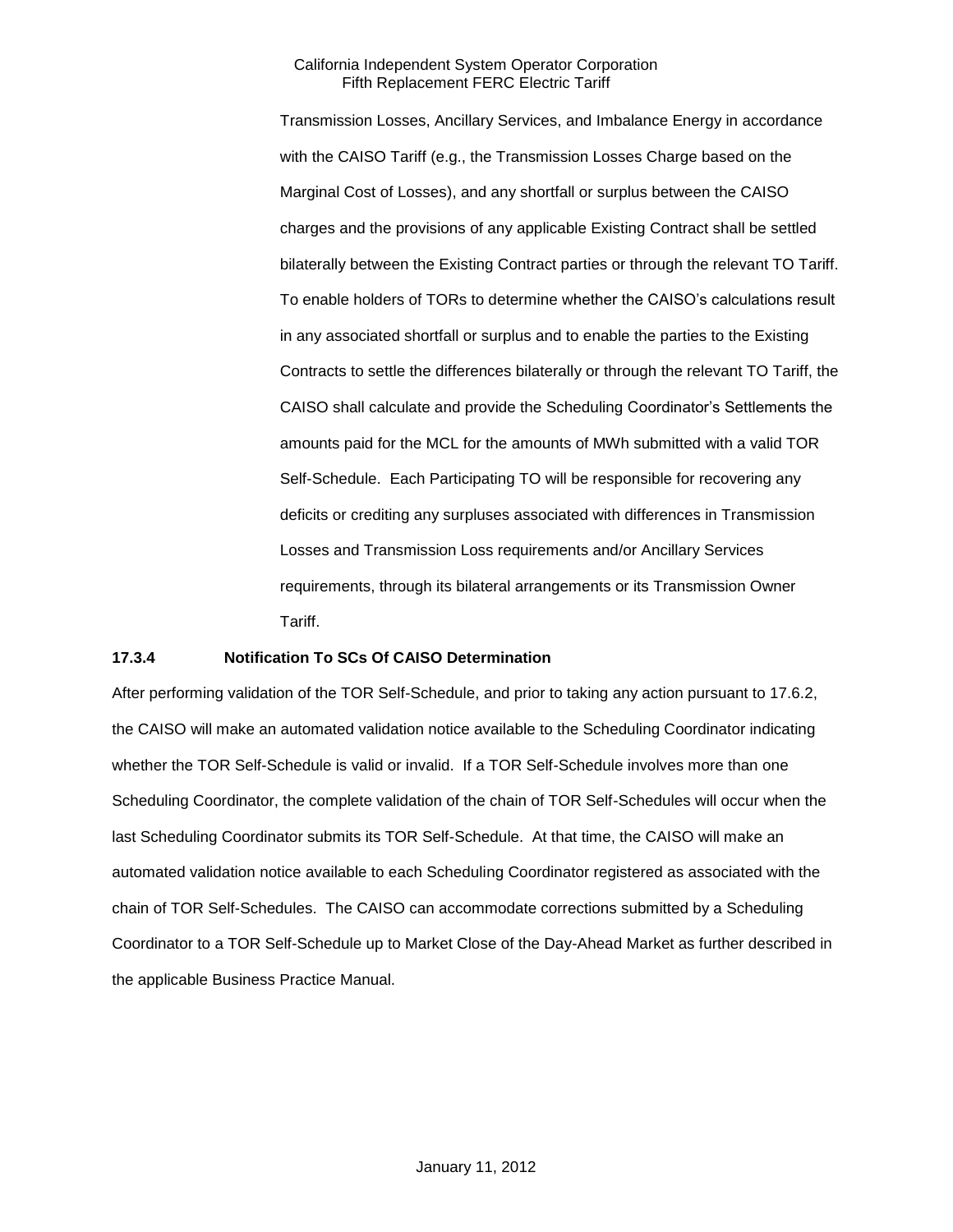# **17.4 The HASP**

# **17.4.1 Scheduling Deadlines**

Holders of TORs may submit TOR Self-Schedules for the use of those rights by the deadline for the Market Close for the HASP.

# **17.5 The CAISO'S Real-Time Process**

Consistent with this Section 17, the CAISO will honor those scheduling flexibilities that may be exercised by holders of TORs through their respective Scheduling Coordinators during the CAISO's Real-Time Market to the extent that such flexibilities do not interfere with or jeopardize the safe and reliable operation of the CAISO Controlled Grid or Balancing Authority Area operations.

# **17.6 Inter-Balancing Authority Area TOR Self-Schedule Bid Changes**

Changes to TOR Self-Schedules that occur during the CAISO's Real-Time Market that involve changes to CAISO Balancing Authority Area imports or exports with other Balancing Authority Areas (that is, inter-Balancing Authority Area changes to TOR Self-Schedules) will be allowed and will be recorded by the CAISO based upon notification received from the Scheduling Coordinator representing the holder of the TOR. The Scheduling Coordinator representing the holder of the TOR must notify the CAISO of any such changes to external import/export in submitted TOR Self-Schedules. The Scheduling Coordinator representing the holder of the TOR must notify the CAISO of Real-Time Market changes to external import/export Interchange Schedules in submitted TOR Self-Schedules, by telephone. The timing and content of any such notification must be consistent with the TRTC Instructions previously submitted to the CAISO by the Non-Participating TO. The CAISO will manually adjust or update the HASP Intertie Schedule for the Scheduling Coordinator to conform with the other Balancing Authority Area's net TOR Self-Schedule in Real-Time, and the notifying Scheduling Coordinator will be responsible for and manage any resulting Energy imbalance. These Imbalance Energy deviations will be priced and charged to the Scheduling Coordinator representing the holder of the TOR in accordance with the Real-Time LMP.

# **17.7 Intra-Balancing Authority Area TOR Self-Schedule Changes**

Changes to TOR Self-Schedules that occur during the CAISO's Real-Time processes that do not involve changes to CAISO Balancing Authority Area imports or exports with other Balancing Authority Areas (that is, intra-Balancing Authority Area changes to Schedules) will be allowed and will give rise to Imbalance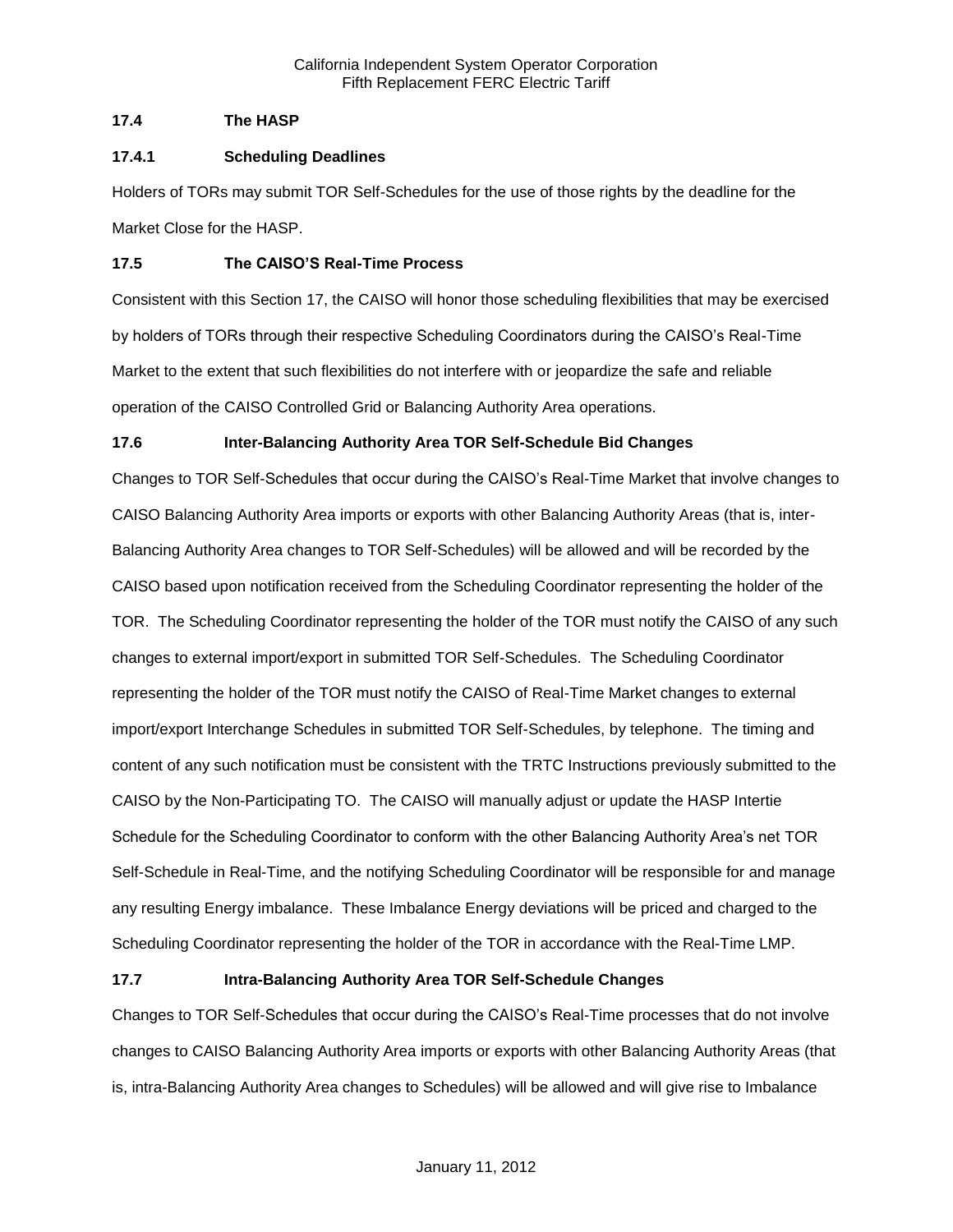Energy deviations. These Imbalance Energy deviations will be priced and charged to the Scheduling Coordinator representing the holder of the TOR in accordance with the Real-Time LMP.

# **17.8 Existing Contracts Re TORs For Non-Participating TOs**

Continuation of Rights and Obligations of Non-Participating TOs Regarding TORs and Under Existing

Contracts Applicable to TORs.

The transmission service rights and obligations of Non-Participating TOs under Existing Contracts applicable to their TORs, including all terms, conditions and rates of the Existing Contracts, as they may change from time to time under the terms of the Existing Contracts, will continue to be honored by the parties to those contracts, for the duration of those contracts.

# **17.8.1 Participating TO Obligation**

If a Participating TO is a party to an Existing Contract with provisions applicable to a TOR of a Non-Participating TO, the Participating TO shall attempt to negotiate changes to the Existing Contract to align the contract's scheduling and operating provisions with the CAISO's scheduling and operational procedures, rules and protocols, to align operations under the contract with CAISO operations, and to minimize the contract parties' costs of administering the contract while preserving their financial rights and obligations.

# **17.8.2 Right To Use And Ownership Of TORs**

If a Non-Participating TO has an Existing Contract with a Participating TO under which the Non-Participating TO's TORs, or a portion thereof, are subject to use by the Participating TO, the Non-Participating TO's rights to the use and ownership of its TORs shall remain unchanged, regardless of the Participating TO's act of turning over the Participating TO's Entitlement to use the Non-Participating TO's TORs to the extent possible to the Operational Control of the CAISO.

The CAISO will accept valid TOR Self-Schedules from holders of TORs that are Scheduling Coordinators or that are represented by a Scheduling Coordinator. TOR Self-Schedules submitted by Scheduling Coordinators to the CAISO must be submitted in accordance with Sections 17 and 30. The CAISO may refuse to accept TOR Self-Schedules that do not meet the requirements of the principles, protocols and rules referred to in this Section 17.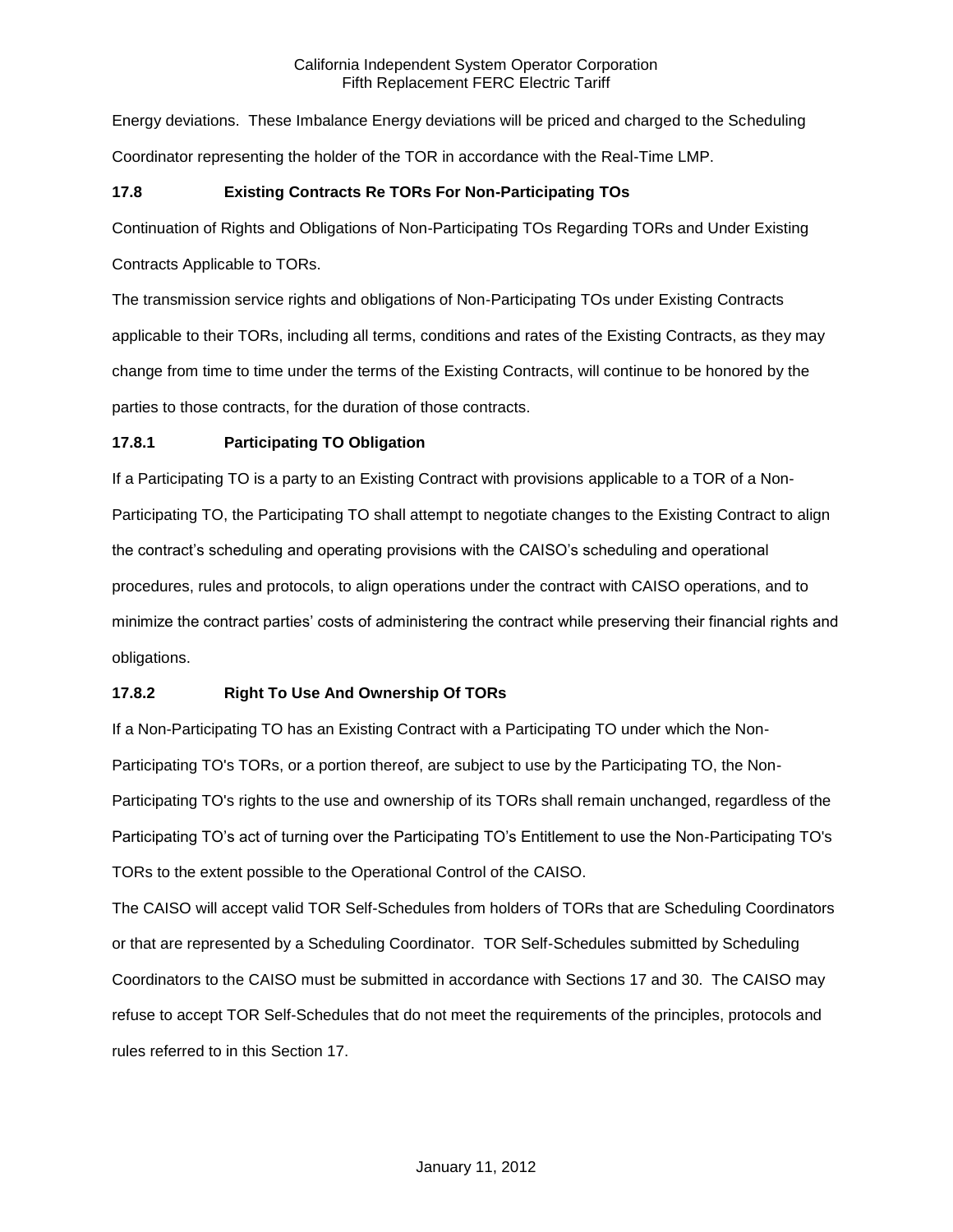# **17.8.3 Dispute Resolution For Existing Contracts Applicable To TORs**

The CAISO will, if requested, advise parties to Existing Contracts applicable to TORs regarding the operational aspects of any Existing Contract renegotiations that they undertake.

If the parties to an Existing Contract applicable to a TOR are unable to reach agreement on the changes needed to meet the requirements of this CAISO Tariff, any disputes related thereto shall be addressed using the dispute resolution provisions of the Existing Contract, including any remedies as are provided by law. The rights of the parties to seek changes or to challenge such changes, under the FPA or as otherwise provided by law, are preserved consistent with the terms of the Existing Contract. Unless and until the necessary changes to the Existing Contract are made, all terms and conditions of the Existing Contracts will continue to be honored by the parties to the Existing Contracts.

# **17.9 Conversion Of PTOs' Rights Under Existing Contracts Re TORs**

Non-Participating TOs holding TORs and who choose to become Participating TOs must, at the time of becoming a Participating TO, turn over Operational Control of those TORs to the CAISO in accordance with Section 4.3.1 and convert any Existing Contract rights associated with those TORs to Converted Rights in accordance with Section 4.3.1.6.

### **17.10 TOR Operational Obligations**

To enable the CAISO to exercise its responsibilities as Balancing Authority in accordance with Applicable Reliability Criteria, each Non-Participating TO must operate its ownership interests in facilities in which it holds a TOR in accordance with Good Utility Practice and Applicable Reliability Criteria.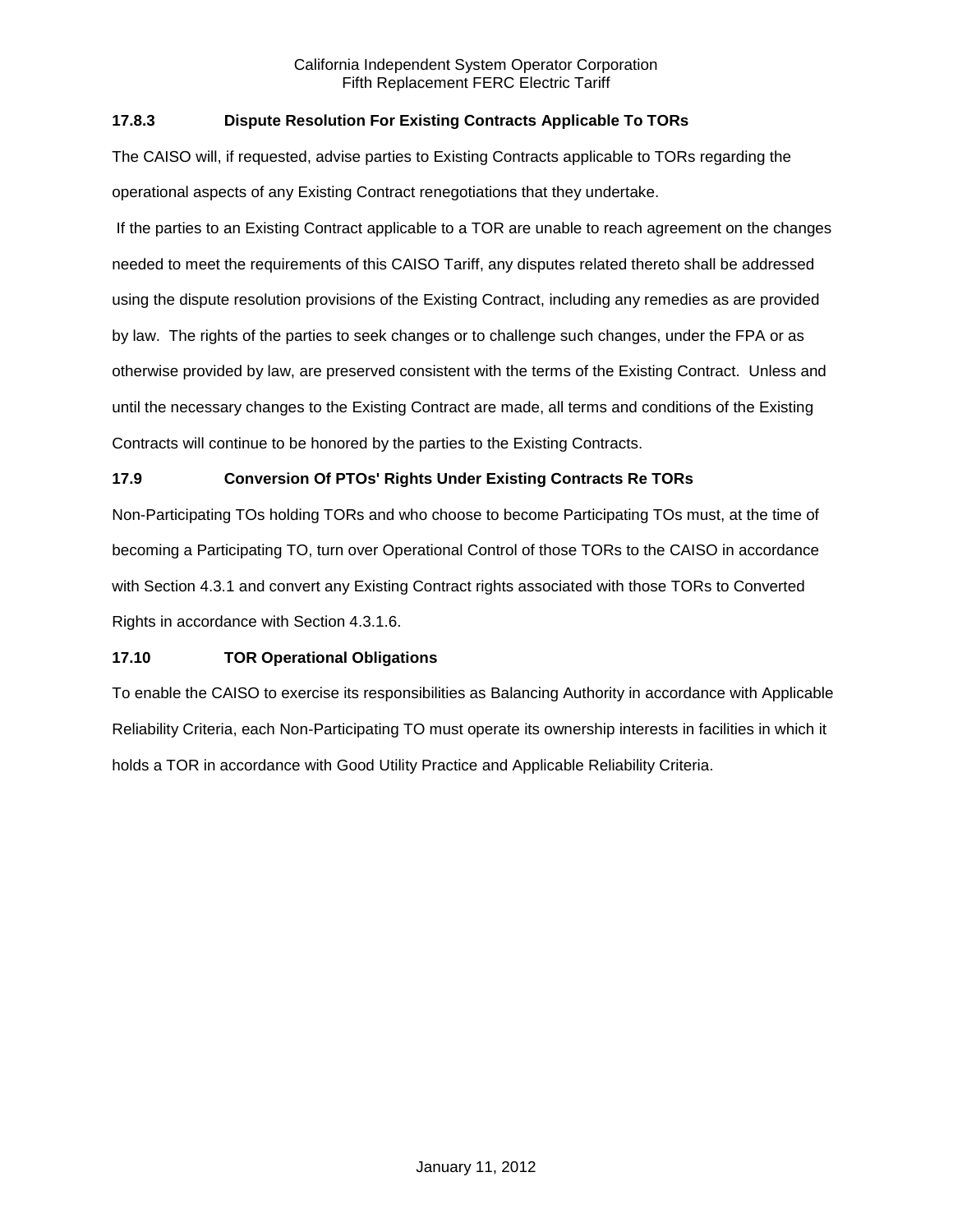| 18.    | [NOT USED]        |
|--------|-------------------|
| 19.    | <b>[NOT USED]</b> |
| 19.1   | [NOT USED]        |
| 19.1.1 | <b>[NOT USED]</b> |
| 19.1.2 | [[NOT USED]       |
| 19.1.3 | <b>[NOT USED]</b> |
| 19.2   | [NOT USED]        |
| 20.    | Confidentiality   |
| 20.1   | <b>CAISO</b>      |

The CAISO shall maintain the confidentiality of all of the documents, data and information provided to it by any Market Participant that are treated as confidential or commercially sensitive under Section 20.2; provided, however, that the CAISO need not keep confidential: (1) information that is explicitly subject to public data exchange pursuant to Section 6; (2) information that the CAISO or the Market Participant providing the information is required to disclose pursuant to this CAISO Tariff, or applicable regulatory requirements (provided that the CAISO shall comply with any applicable limits on such disclosure); or (3) information that becomes available to the public on a non-confidential basis (other than as a result of the CAISO's breach of this CAISO Tariff).

# **20.2 Confidential Information**

The following information provided to the CAISO shall be treated by the CAISO as confidential:

- (a) individual Bids;
- (b) CRR bids and other CRR Allocation nomination information;
- (c) transactions between Scheduling Coordinators, including Inter-SC Trades;
- (d) individual Generator Outage programs unless a Generator makes a change to its Generator Outage program which causes Congestion in the short term (i.e. one month or less), in which case, the CAISO may publish the identity of that Generator; and
- (e) The following information related to the resource adequacy program in accordance with Section 40: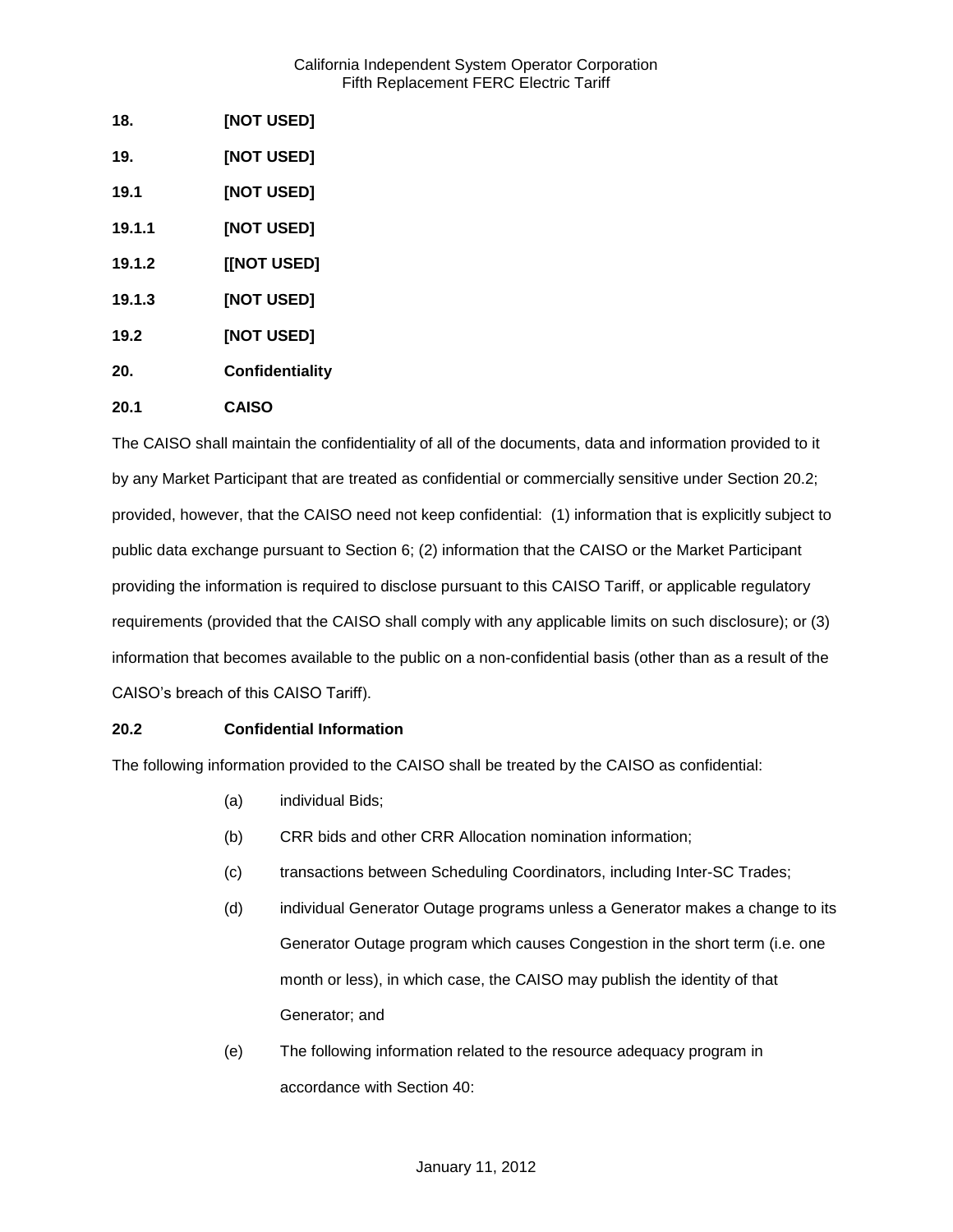- (i) Annual and monthly Resource Adequacy Plans and Supply Plans;
- (ii) Demand Forecasts; and
- (iii) Information on existing import contracts.
- (f) The following information related to the Transmission Planning Process in accordance with Section 24:
	- (i) Information received under Sections 24.2.3.2 and 24.2.3.3 to the extent such information has been designated as confidential in accordance with the Business Practice Manual;
	- (ii) Information deemed confidential by DMM, per Section 8.6 of Appendix P;
	- (iii) Information received by the CAISO pursuant to agreements and contracts, executed prior to December 21, 2007, that preclude the release of the information;
	- (iv) Information that involves proprietary analytical tools, computer codes, or any other material that is protected by intellectual property rights held by the CAISO, Project Sponsor, Market Participant or other third-party; and
	- (v) Critical Energy Infrastructure Information.

However, composite documents, data, and other information that may be developed based on confidential information under this Section shall not be deemed confidential if the composite documents, data, and other information do not disclose any confidential information of any individual Scheduling Coordinator, Market Participant, or other third-party or Critical Energy Infrastructure Information.

### **20.3 Other Parties**

No Market Participant shall have the right hereunder to receive from the CAISO or to review any documents, data or other information of another Market Participant to the extent such documents, data or information is to be treated as in accordance with Section 20.2; provided, however, a Market Participant may receive and review any composite documents, data, and other information that may be developed based upon such confidential documents, data, or information, if the composite document does not disclose such confidential data or information relating to an individual Market Participant and provided, however, that the CAISO may disclose information as provided for in its bylaws.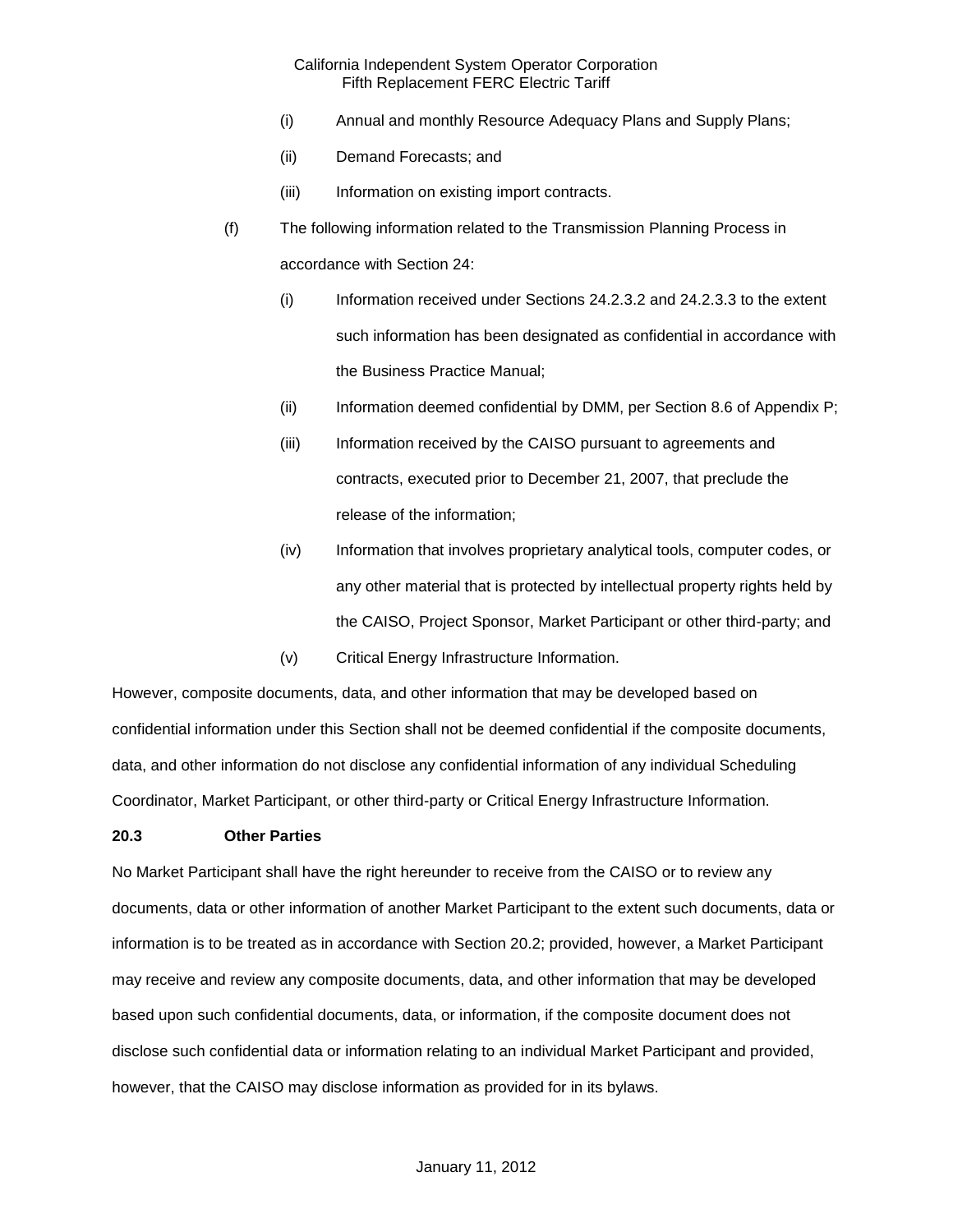#### **20.4 Disclosure**

Notwithstanding anything in this Section 20 to the contrary,

- (a) The CAISO: (i) shall publish individual bids ninety (90) days after the Trading Day with respect to which the bid was submitted and in a manner that does not reveal the specific resource or the name of the Scheduling Coordinator submitting the bid, but that allows the bidding behavior of individual, unidentified resources and Scheduling Coordinators to be tracked over time; and (ii) may publish data sets analyzed in any public report issued by the CAISO or by the MSC, provided that such data sets shall be published no sooner than six (6) months after the latest Trading Day to which data in the data set apply, and in a manner that does not reveal any specific resource or the name of any Scheduling Coordinator submitting bids included in such data sets.
- (b) If the CAISO is required by applicable laws or regulations, or in the course of administrative or judicial proceedings, to disclose information that is otherwise required to be maintained in confidence pursuant to this Section 20, the CAISO may disclose such information; provided, however, that as soon as the CAISO learns of the disclosure requirement and prior to making such disclosure, the CAISO shall notify any affected Market Participant of the requirement and the terms thereof. The Market Participant may, at its sole discretion and own cost, direct any challenge to or defense against the disclosure requirement and the CAISO shall cooperate with such affected Market Participant to the maximum extent practicable to minimize the disclosure of the information consistent with applicable law. The CAISO shall cooperate with the affected Market Participant to obtain proprietary or confidential treatment of confidential information by the person to whom such information is disclosed prior to any such disclosure.
- (c) The CAISO may disclose confidential or commercially sensitive information, without notice to an affected Market Participant, in the following circumstances: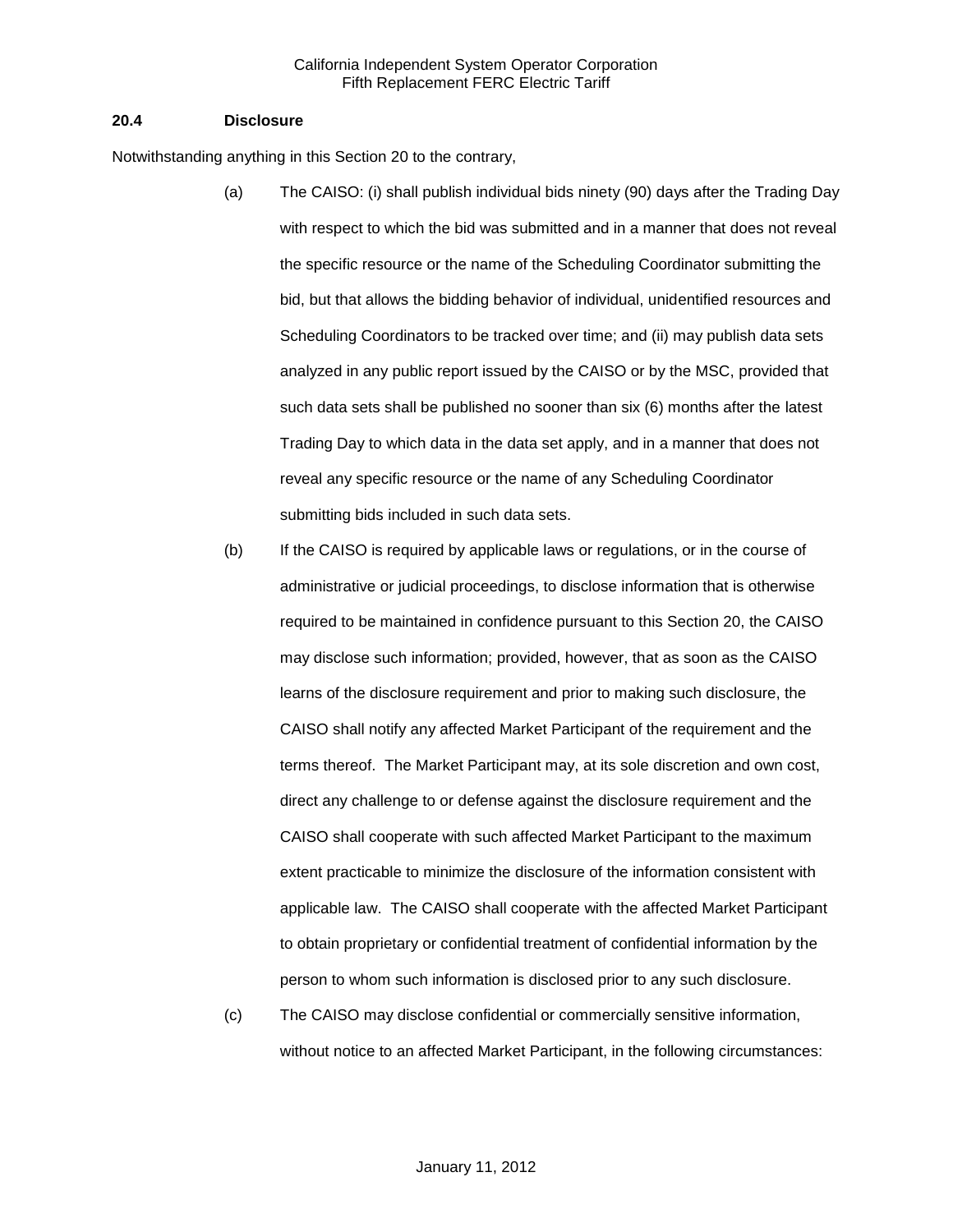- (i) If the FERC, or its staff, during the course of an investigation or otherwise, requests information that is confidential or commercially sensitive. In providing the information to FERC or its staff, the CAISO shall take action consistent with 18 C.F.R. §§ 1b.20 and 388.112, and request that the information be treated as confidential and non-public by the FERC and its staff and that the information be withheld from public disclosure. The CAISO shall provide the requested information to the FERC or its staff within the time provided for in the request for information. The CAISO shall notify an affected Market Participant within a reasonable time after the CAISO is notified by FERC or its staff that a request for disclosure of, or decision to disclose, the confidential or commercially sensitive information has been received, at which time the CAISO and the affected Market Participant may respond before such information would be made public; or
- (ii) In order to maintain reliable operation of the CAISO Balancing Authority Area, the CAISO may share critical operating information, system models, and planning data with the WECC Reliability Coordinator that has executed the Western Electricity Coordinating Council Confidentiality Agreement for Electric System Data, or is subject to similar confidentiality requirements; or
- (iii) In order to maintain reliable operation of the CAISO Balancing Authority Area, the CAISO may share individual Generating Unit Outage information with the operations engineering and the outage coordination division(s) of other Balancing Authorities, Participating TOs, MSS Operators and other transmission system operators engaged in the operation and maintenance of the electric supply system whose system is significantly affected by the Generating Unit and who have executed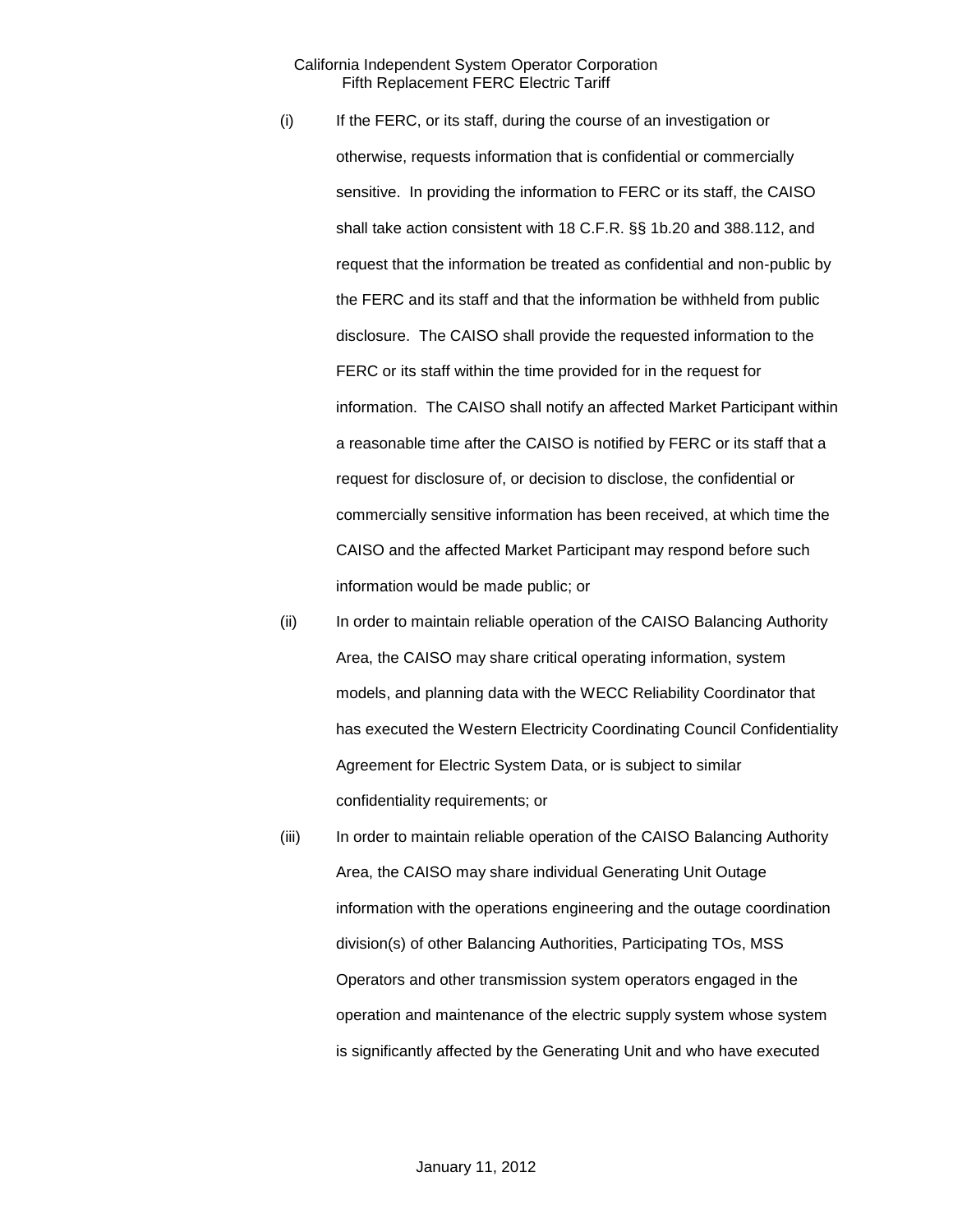the Western Electricity Coordinating Council Confidentiality Agreement for Electric System Data.

- (iv) In order to maintain reliable operation of the CAISO Balancing Authority Area, the CAISO may share information regarding Maintenance Outages and Forced Outages of natural gas-fired generation resources and Maintenance Outages and Forced Outages of elements of the ISO Controlled Grid with natural gas transmission and distribution utilities operating inter-state and/or intra-state natural gas pipelines that serve natural gas-fired generation resources within the CAISO Balancing Authority Area. The CAISO may share information necessary for day-today coordination and longer term planning of gas transmission and pipeline outages which information includes, but is not limited to, the identity of individual natural gas-fired generation resources that are needed to support reliability of the ISO Balancing Authority Area in the event of natural gas shortage, natural gas pipeline testing and maintenance, or other curtailment of natural gas supplies. The information will be shared only pursuant to a non-disclosure agreement and non-disclosure statement included as part of the Business Practice Manual.
- (d) Notwithstanding the provisions of Section 20.2(e), information submitted through Resource Adequacy Plans and Supply Plans in accordance with Section 40 may be provided to:
	- (i) the Scheduling Coordinator(s) and/or Market Participant(s) involved in a dispute or discrepancy as to whether a resource is properly identified in a Resource Adequacy Plan or a Supply Plan only to the limited extent necessary to identify the disputed transaction and the relevant counterparty or counterparties.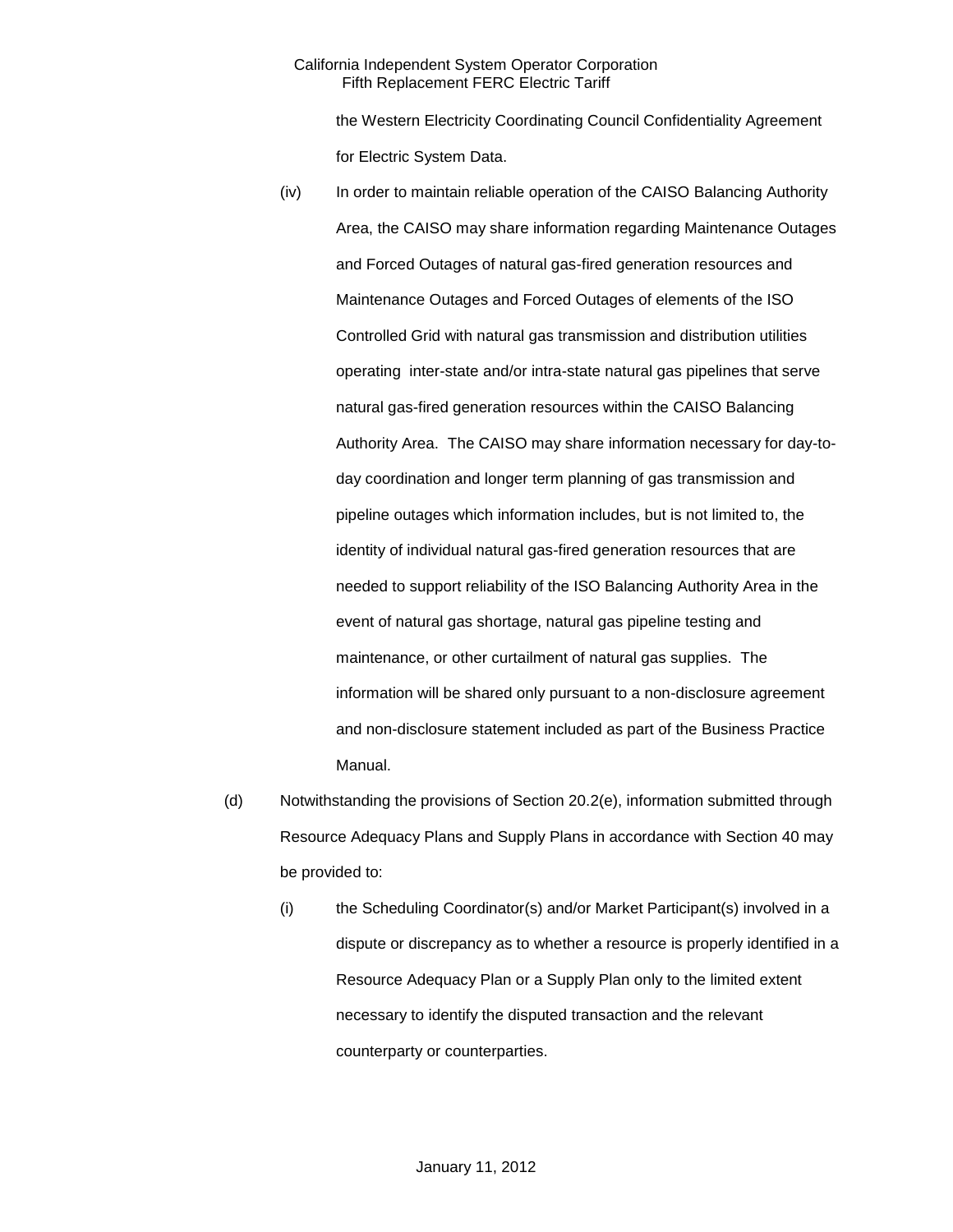- (ii) the regulatory entity, whether the CPUC, other Local Regulatory Authority, or federal agency, with jurisdiction over a Load Serving Entity involved in a dispute or discrepancy as to whether a resource is properly identified in a Resource Adequacy Plan or the Supply Plan, or otherwise identified by the CAISO as exhibiting a potential deficiency in demonstrating compliance with resource adequacy requirements adopted by the CPUC, other Local Regulatory Authority, or federal agency, as applicable. The information provided shall be limited to the particular dispute, discrepancy, or deficiency.
- (iii) the California Energy Commission with respect to Demand Forecast information provided to the CAISO under Sections 40.2.2.3 and 40.2.3.3(b) to the extent the CAISO seeks, and the California Energy Commission grants, confidential treatment of such information pursuant to California Public Resources Code Section 25322 and related regulations.
- (e) Notwithstanding the provisions of Section 20.2(f), information submitted through the Transmission Planning Process shall be disclosed as follows:
	- (i) Critical Energy Infrastructure Information may be provided to a requestor where such person is employed or designated to receive CEII by: (a) a Market Participant; (b) an electric utility regulatory agency within California; (c) an Interconnection Customer that has submitted an Interconnection Request to the CAISO under the CAISO's Large Generator Interconnection Procedure or Small Generator Interconnection Procedure (LGIP or SGIP); (d) a developer having a pending or potential proposal for development of a Generating Facility or transmission addition, upgrade or facility and that is performing studies in contemplation of filing an Interconnection Request or submitting a transmission infrastructure project through the CAISO Transmission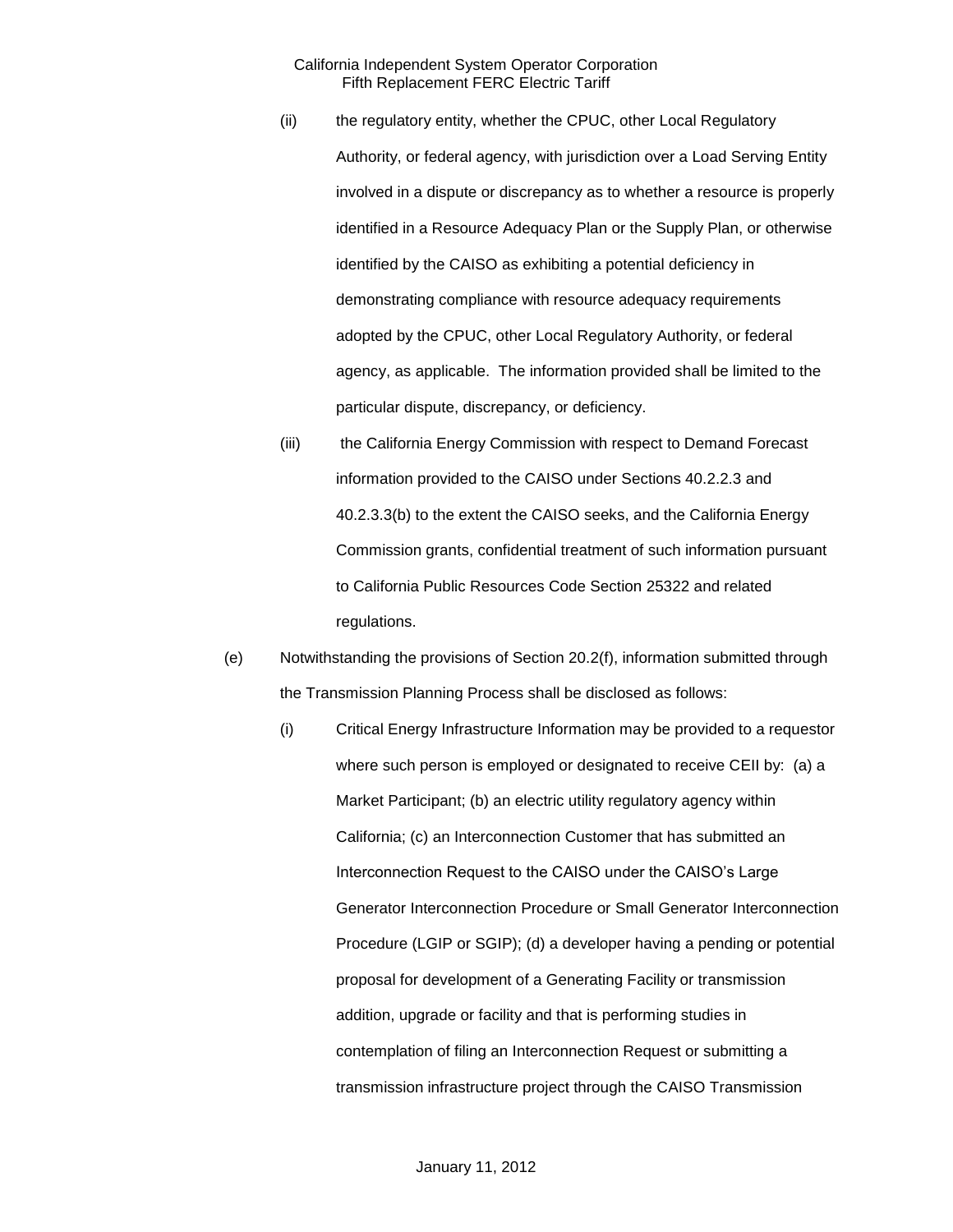Planning Process; or (e) a not-for-profit organization representing consumer regulatory or environmental interests before a Local Regulatory Authority or federal regulatory agency. To obtain Critical Energy Infrastructure Information, the requestor must submit a statement as to the need for the CEII, and must execute and return to the CAISO the form of the non-disclosure agreement and non-disclosure statement included as part of the Business Practice Manual. The CAISO may, at its sole discretion, reject a request for CEII and upon such rejection, the requestor will be directed to utilize the FERC procedures for access to the requested CEII.

- (ii) Information that is confidential under Section  $20.2(f)(i)$  or  $20.2(f)(ii)$  may be disclosed to any individual designated by a Market Participant, electric utility regulatory agency within California, or other stakeholder that signs and returns to the CAISO the form of the non-disclosure agreement, nondisclosure statement and certification that the individual is a non-Market Participant, which is any person or entity not involved in a marketing, sales, or brokering function as market, sales, or brokering are defined in FERC's Standards of Conduct for Transmission Providers (18 C.F.R. § 358 et seq.), included as part of the Business Practice Manual; provided, however, that information obtained pursuant to this 20.4(e)(ii) will be provided only in composite form so that information related to individual Load Serving Entities or Scheduling Coordinators will not be disclosed.
- (iii) Data base and other transmission planning information obtained from the WECC, or its successor, may be disclosed to individuals designated by a Market Participant, electric utility regulatory agency within California, or other stakeholder in accordance with the procedures set forth in the Business Practice Manual.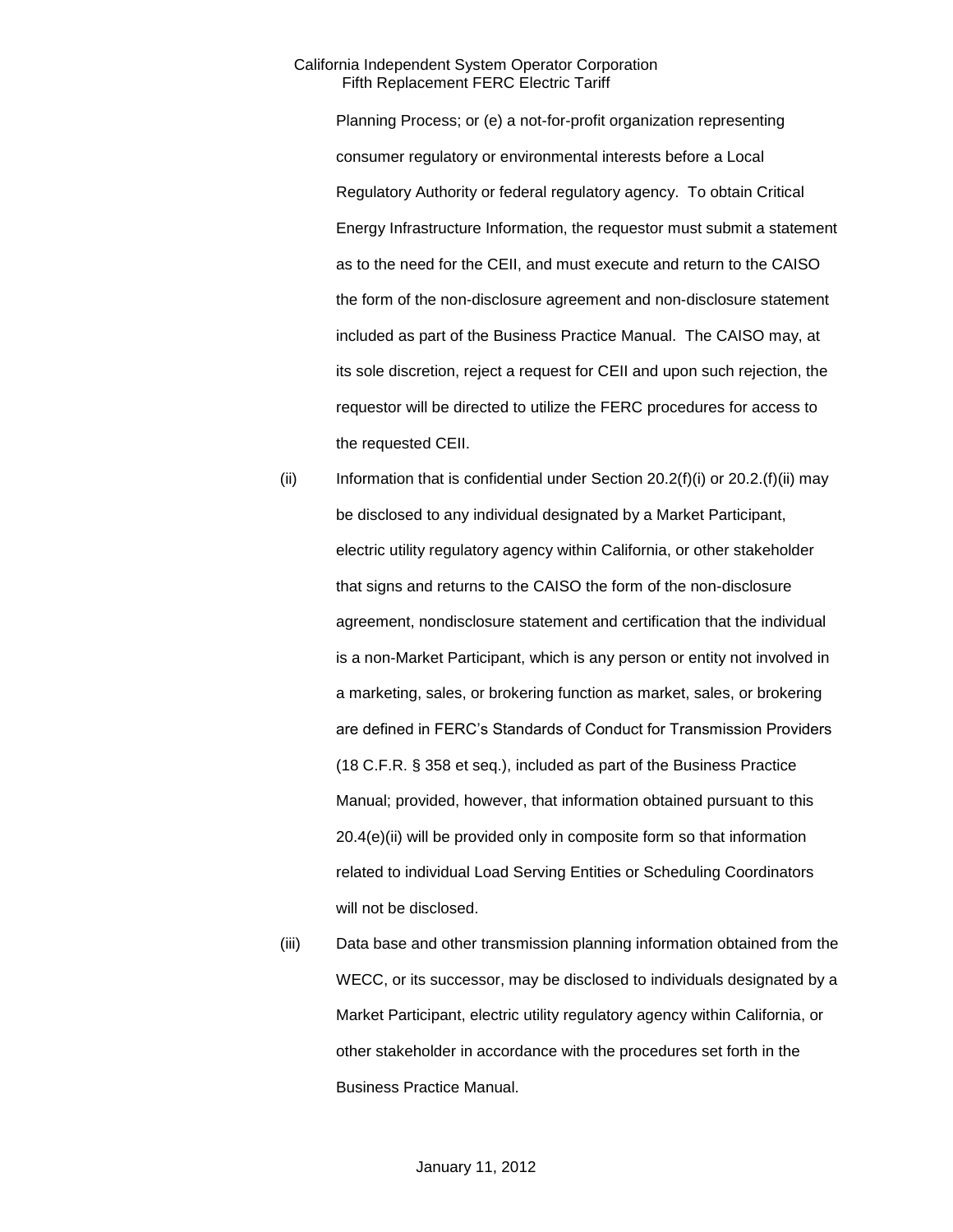Nothing in this Section 20 shall limit the ability of the CAISO to aggregate data for public release about the adequacy of supply.

# **20.5 Confidentiality**

The CAISO shall implement and maintain a system of communications with Scheduling Coordinators that includes the strict use of passwords for access to data to ensure compliance with Section 20. Access within the CAISO to such data on CAISO's communications systems, including databases and backup files, shall be strictly limited to authorized CAISO personnel through the use of passwords and other appropriate means.

- **21. [NOT USED]**
- **22. Miscellaneous**
- **22.1 Audits**

# **22.1.1 Materials Subject To Audit**

The CAISO's financial books, cost statements, accounting records and all documentation pertaining to its operation as a state chartered independent institution which controls the operation of the CAISO Controlled Grid to ensure open, non-discriminatory transmission access to all Market Participants and promotes the efficient use and reliable operation of the CAISO Controlled Grid in accordance with this CAISO Tariff, are subject to audit in the manner prescribed below:

# **22.1.2 CAISO Audit Committee**

The CAISO Governing Board shall have overall audit responsibility for the CAISO. The CAISO Audit Committee shall make recommendations to the CAISO Governing Board in relation to the approval, initiation and scheduling of the following audits:

# **22.1.2.1 Certified Financial Statement Audit**

Each year, an audit by an external independent certified public accounting firm shall be performed. This audit will be conducted in accordance with generally accepted auditing standards to verify that the CAISO's financial statements are in compliance with generally accepted accounting principles and fairly present, in all material respects, the financial position, results of operation and cash flows for the audit period. The audit report will be addressed to the CAISO Governing Board, copies will be provided to the CAISO Audit Committee, and, upon request, to Market Participants.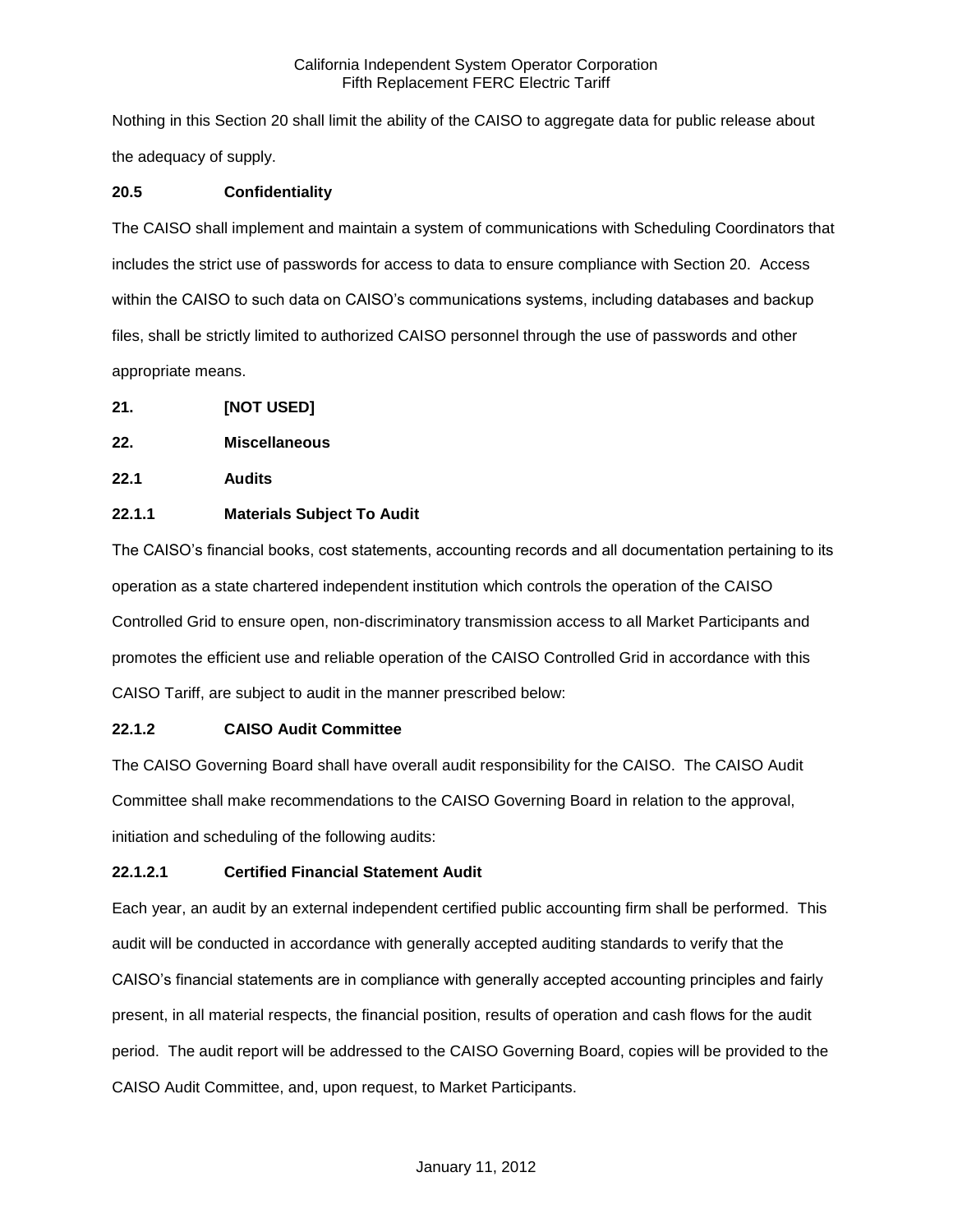# **22.1.2.2 Review of Compliance with Operations Policies and Procedures**

Each year, an independent review shall be conducted of the CAISO management's compliance with its operations policies and procedures. The CAISO Audit Committee will appoint an independent party to perform this review. This review may also include material issues raised by Market Participants and approved by the CAISO Audit Committee for inclusion in the review. The report will be addressed to the CAISO Governing Board, copies provided to the CAISO Audit Committee, and upon request, to Market Participants.

# **22.1.2.3 Code of Conduct Audits**

On a periodic basis, but not less than once a year, an independent accounting firm shall conduct a management review of governors, officers, employees, substantially full-time consultants, or contractors of the CAISO for compliance with the CAISO Code of Conduct to ensure adherence to the highest standards of lawful and ethical conduct in their activities. The audit report shall be addressed to the CAISO Audit Committee with copies provided to the CAISO Governing Board and, upon request, to Market Participants.

### **22.1.2.4 Interim Audits**

At such other intervals agreed upon by a majority of the CAISO Audit Committee members, audits may be undertaken for specific issues and concerns of Market Participants that the CAISO Audit Committee believes, at its sole discretion, to be of significant and critical magnitude to the CAISO. Such audits will be conducted by an independent accounting firm. The costs of such an audit will be borne by the requesting Market Participant(s), unless the CAISO Audit Committee determines otherwise. Interim audits will be conducted during normal business hours, after reasonable notice has been given to the CAISO, and in accordance with the guidelines to be established by the CAISO Audit Committee.

### **22.1.3 Audit Results**

Exceptions identified as a result of an audit will be reviewed with the CAISO Audit Committee. The results of the audits and actions to be taken by the CAISO as a result of the audit shall be mailed to Market Participants upon request.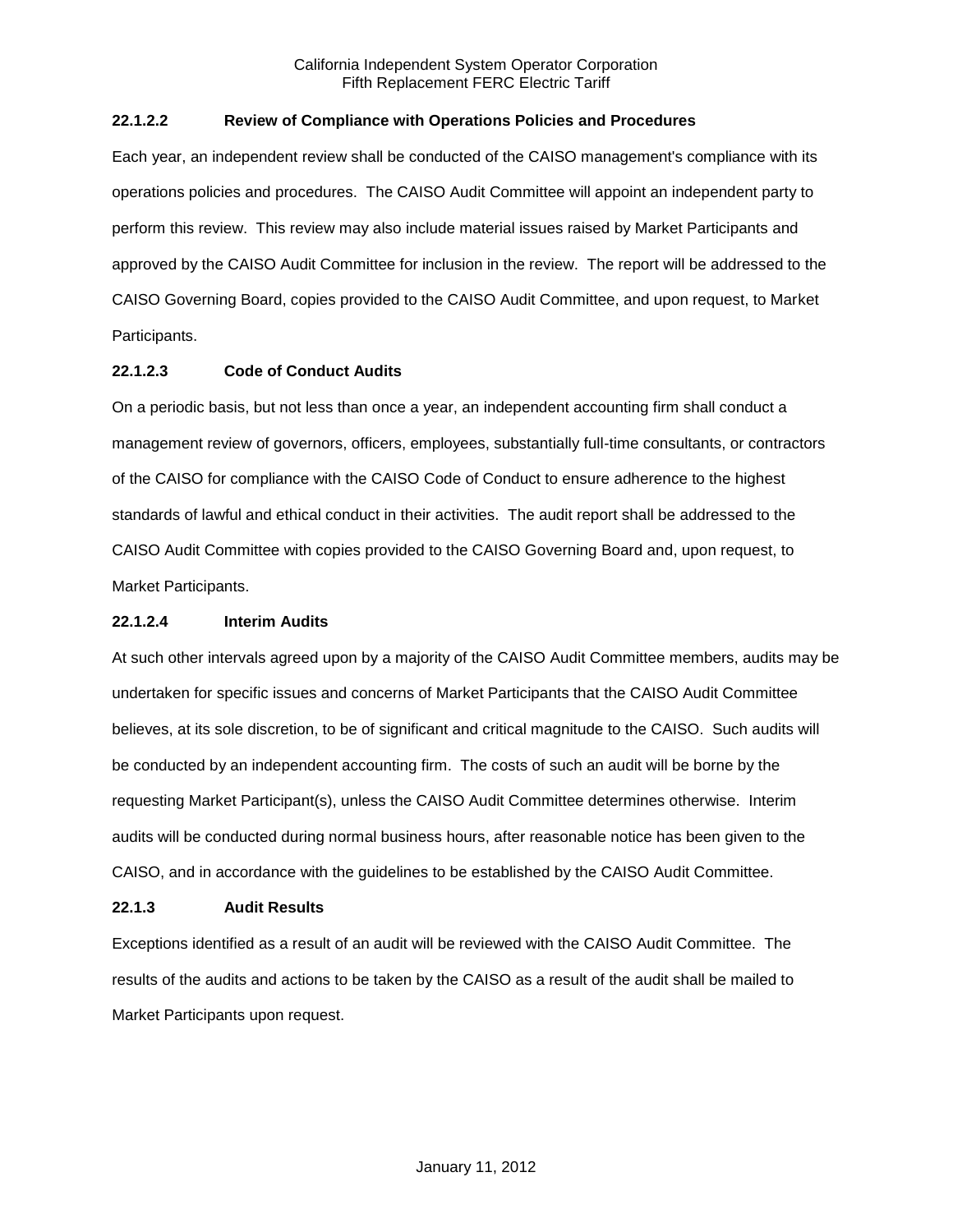# **22.1.4 Availability Of Records**

The CAISO will provide full and complete access to all financial books, cost statements, accounting records, and all documentation pertaining to the requirements of the specific audits being performed. Records relating to audits will be retained until the records retention requirements of the CAISO are satisfied or until the audit issues are fully resolved, whichever is the later. The right of access to records does not require the creation of new records, reports, studies, or evaluations not already available.

# **22.1.5 Confidentiality Of Information**

All proprietary information obtained through any audits will remain strictly confidential. All auditors shall sign a confidentiality agreement prior to being accepted as auditors by the CAISO Audit Committee.

### **22.1.6 Payments**

Any payments agreed to between Market Participants and the CAISO as a result of an audit, or directed by FERC, or disclosed by the CAISO in reviews of its own books and records shall include Interest computed at the rate calculated in accordance with the methodology specified for interest on refunds in FERC's regulations at 18 C.F.R. § 35.19a(a)(2)(iii) (as amended from time to time) from the due date to the date such adjustments are due.

### **22.2 Assignment**

Obligations and liabilities under this CAISO Tariff and any Scheduling Coordinator Agreement or other agreements giving contractual effect to this CAISO Tariff shall be binding on the successors and assigns of the parties to such agreements. No assignment of any Scheduling Coordinator Agreement or other agreements giving contractual effect to this CAISO Tariff shall relieve the original party from its obligations or liabilities to the CAISO under this CAISO Tariff or any such agreement arising or accruing due prior to the date of assignment.

### **22.3 Term And Termination**

### **22.3.1 Effective Date Of CAISO Tariff**

This CAISO Tariff shall become effective on the date it is permitted to become effective by the FERC.

### **22.3.2 Termination Of CAISO Tariff With Board And FERC Approval**

This CAISO Tariff shall terminate upon approval of termination by the CAISO Governing Board in accordance with the bylaws of the CAISO and receipt of any necessary regulatory approval from FERC.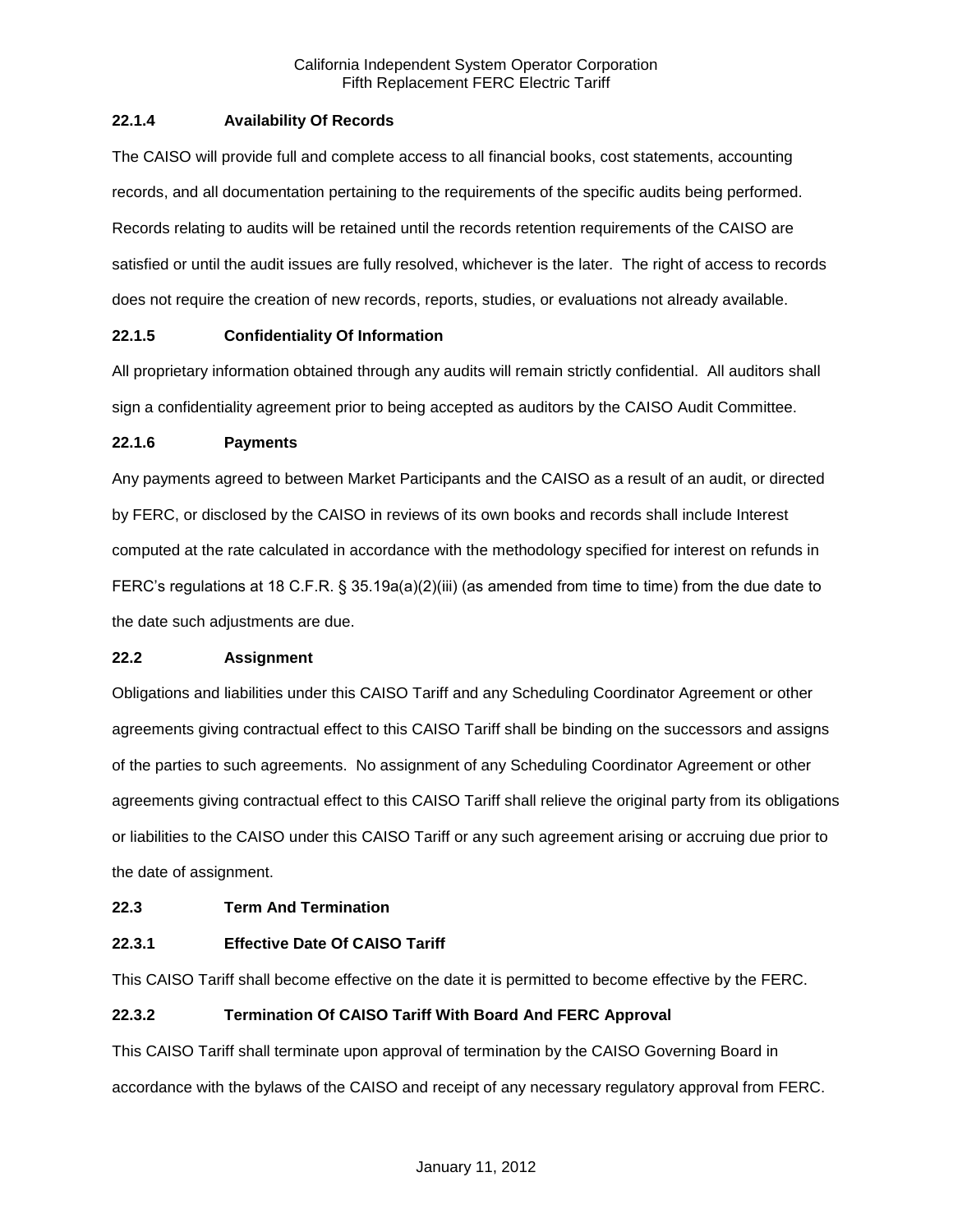# **22.4 Notice**

# **22.4.1 Effectiveness**

Any notice, demand, or request in accordance with this CAISO Tariff, unless otherwise provided in this CAISO Tariff, shall be in writing and shall be deemed properly served, given, or made: (a) upon delivery if delivered in person, (b) five (5) days after deposit in the mail if sent by first class United States mail, postage prepaid, (c) upon receipt of confirmation by return facsimile if sent by facsimile, (d) upon receipt of confirmation by return e-mail if sent by e-mail, or (e) upon delivery if delivered by prepaid commercial courier service.

# **22.4.2 Addresses**

Notices to the CAISO shall be sent to such address as shall be notified by the CAISO to Market Participants from time to time. Notices issued by the CAISO to any Scheduling Coordinator shall be delivered to the address of the representative designated to receive notices for the Scheduling Coordinator included in the Scheduling Coordinator Agreement. Notices to any Market Participant other than a Scheduling Coordinator shall be delivered by the CAISO to the address given to it by the Market Participant. The CAISO and any Market Participant may at any time change their address for notice by notifying the other party in writing.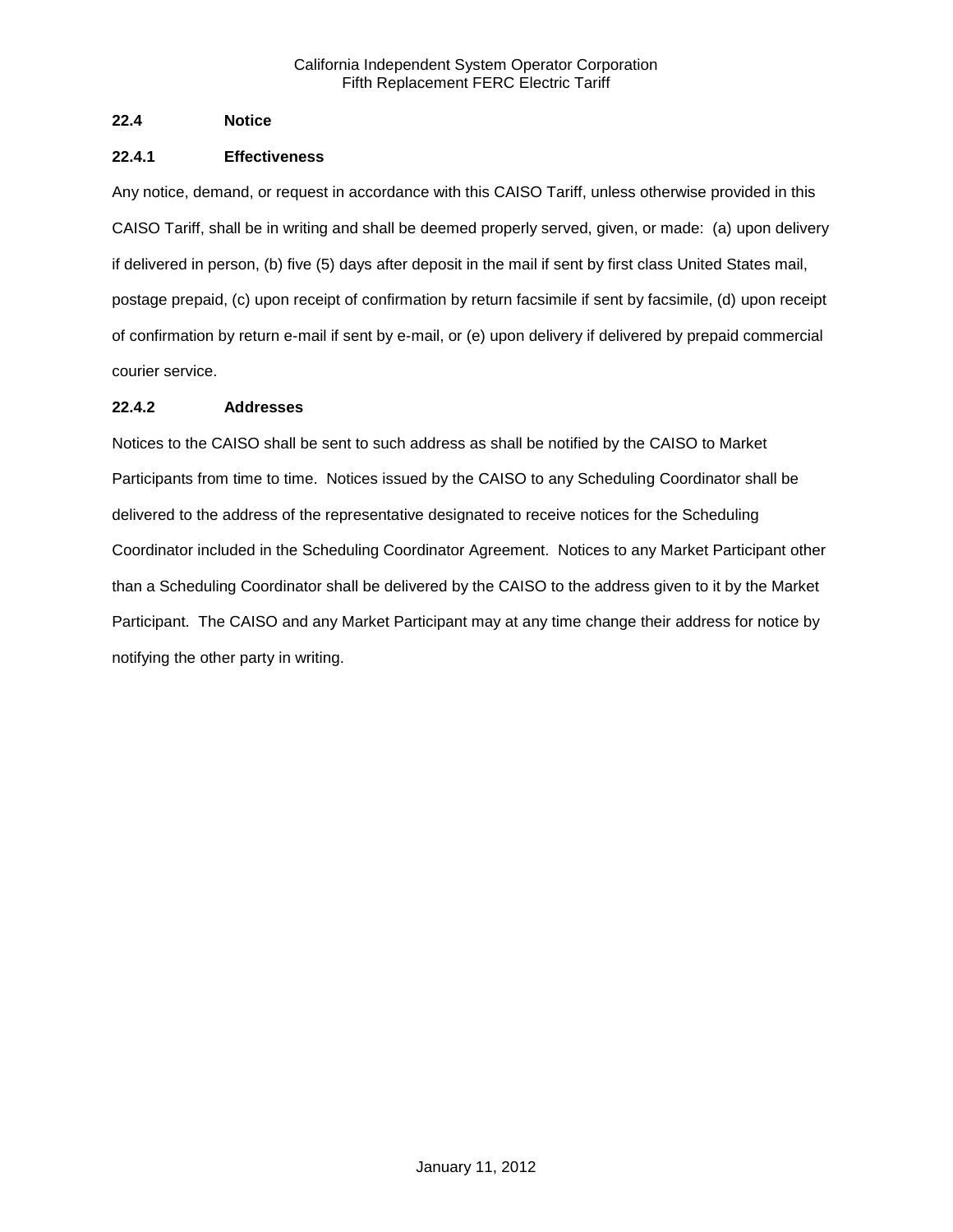### **22.4.3 Notice Of Changes In Operating Procedures And BPMs**

The CAISO will issue notice of any changes to any Operating Procedure or proposed changes to any Business Practice Manual. The effective date of any change or proposed change in any Business Practice Manual shall be established as part of the change management process set forth in Section 22.11 but will be no earlier than at least thirty (30) days from the date of publication of a Market Notice describing the change or proposed change, unless: (1) a different notice period is specified by state or federal law, (2) the change falls within Category A of Section 22.11.1.4(a) in which case the provisions of that section shall apply; (3) the change is reasonably required to address an emergency affecting the CAISO Controlled Grid or its operations, or (4) the change is to a provision of a Business Practice Manual that is necessitated by emergency circumstances specific to that Business Practice Manual. Such circumstances include, but are not limited to, any change necessary to ensure that the Business Practice Manual is consistent with the CAISO Tariff or any applicable law, regulation, NERC or WECC operating policies, guidelines and standards, or FERC order, in which case the CAISO shall give Market Participants as much notice as is reasonably practicable. Any notices issued under this provision shall be issued in accordance with the procedures set out in Section 22.11.

#### **22.5 Waiver**

Any waiver at any time by the CAISO or any Market Participant of its rights with respect to any default under this CAISO Tariff, or with respect to any other matter arising in connection with this CAISO Tariff, shall not constitute or be deemed a waiver with respect to any subsequent default or other matter arising in connection with this CAISO Tariff. Any delay short of the statutory period of limitations in asserting or enforcing any right shall not constitute or be deemed a waiver.

### **22.6 Staffing And Training To Meet Obligations**

The CAISO shall engage sufficient staff to perform its obligations under this CAISO Tariff in a satisfactory manner consistent with Good Utility Practice. The CAISO shall make its own arrangements for the engagement of all staff and labor necessary to perform its obligations hereunder and for their payment. The CAISO shall employ (or cause to be employed) only persons who are appropriately qualified, skilled and experienced in their respective trades or occupations. CAISO employees and contractors shall abide by the CAISO Code of Conduct for employees contained in the CAISO bylaws and approved by FERC.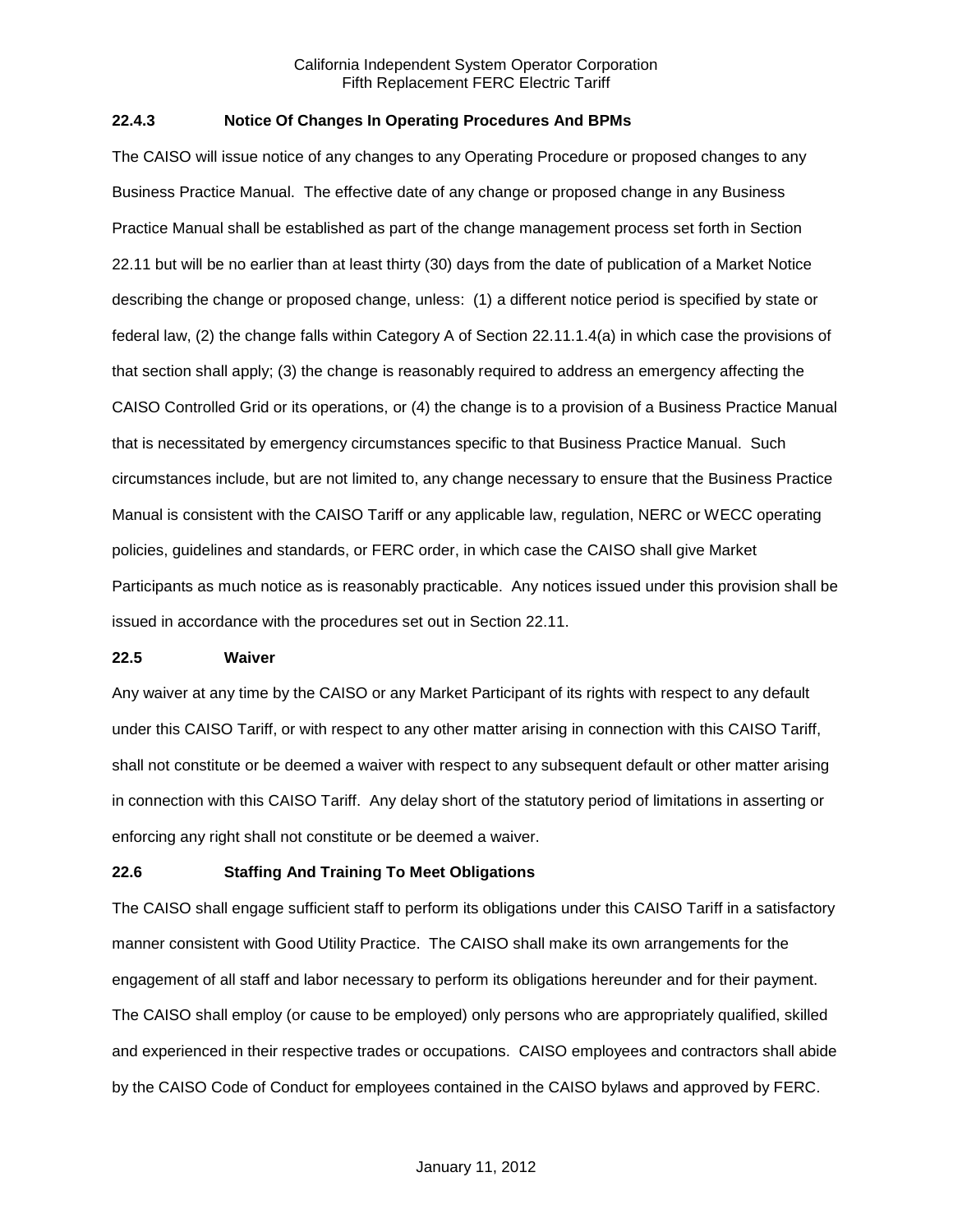### **22.7 Accounts And Reports**

The CAISO shall notify Market Participants of any significant change in the accounting treatment or methodology of any costs or any change in the accounting procedures, which is expected to result in a significant cost increase to any Market Participant. Such notice shall be given at the earliest possible time, but no later than, sixty (60) days before implementation of such change.

# **22.8 Applicable Law And Forum**

This CAISO Tariff shall be governed by and construed in accordance with the laws of the State of California, except its conflict of laws provisions. Market Participants irrevocably consent that any legal action or proceeding arising under or relating to this CAISO Tariff to which the CAISO ADR Procedures do not apply, shall be brought in any court of the State of California or any federal court of the United States of America located in the State of California. Market Participants irrevocably waive any objection that they may have now or in the future to said courts in the State of California as the proper and exclusive forum for any legal action or proceeding arising under or related to this CAISO Tariff.

# **22.9 Consistency With Federal Laws And Regulations**

(a) Nothing in the CAISO Tariff shall compel any person or federal entity to: (1) violate federal statutes or regulations; or (2) in the case of a federal agency, to exceed its statutory authority, as defined by any applicable federal statutes, regulations, or orders lawfully promulgated thereunder. If any provision of this CAISO Tariff is inconsistent with any obligation imposed on any person or federal entity by federal law or regulation to that extent, it shall be inapplicable to that person or federal entity. No person or federal entity shall incur any liability by failing to comply with a CAISO Tariff provision that is inapplicable to it by reason of being inconsistent with any federal statutes, regulations, or orders lawfully promulgated thereunder; provided, however, that such person or federal entity shall use its best efforts to comply with the CAISO Tariff to the extent that applicable federal laws, regulations, and orders lawfully promulgated thereunder permit it to do so.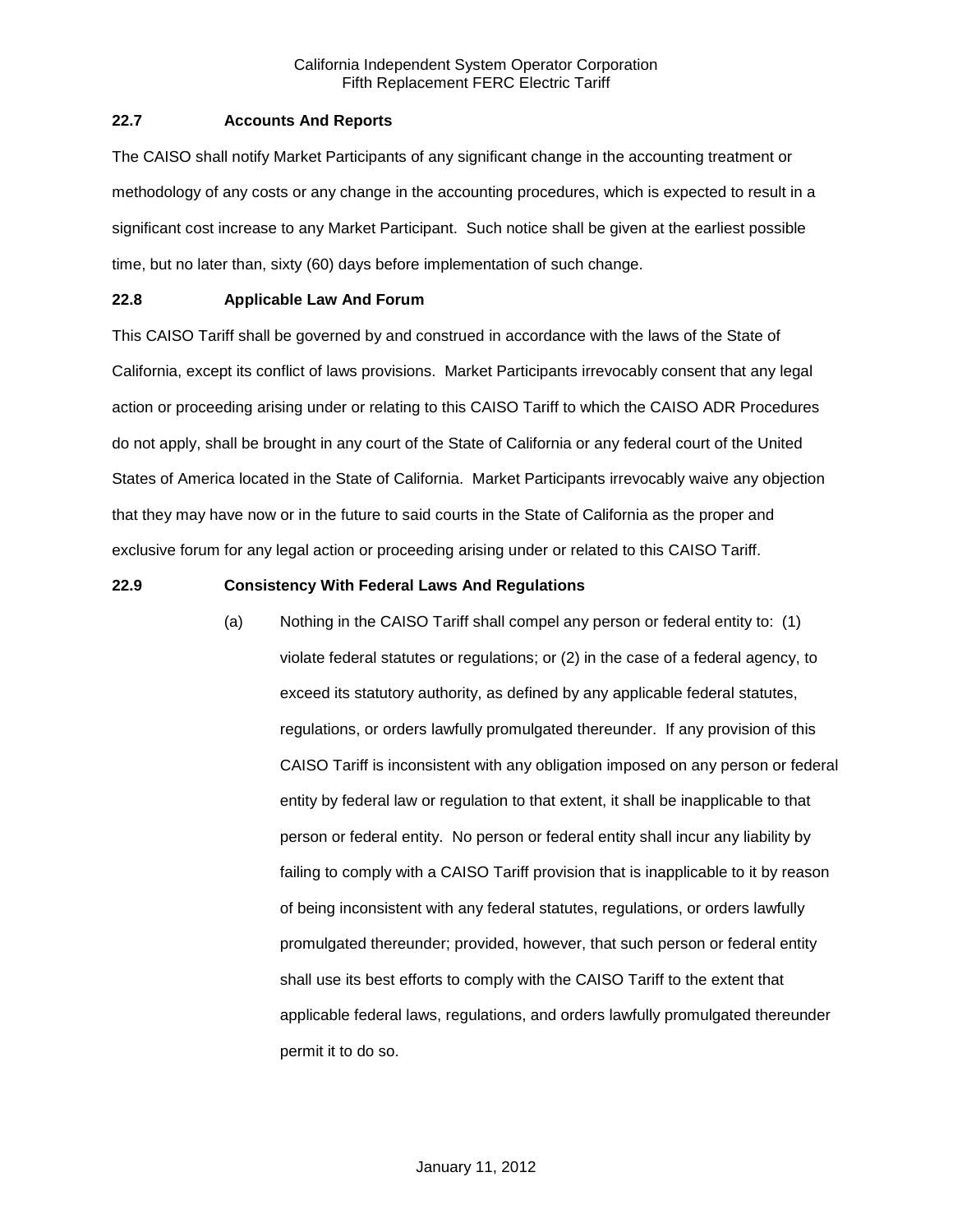- (b) If any provision of this CAISO Tariff requiring any person or federal entity to give an indemnity or impose a sanction on any person is unenforceable against a federal entity, the CAISO shall submit to the Secretary of Energy or other appropriate Departmental Secretary a report of any circumstances that would, but for this provision, have rendered a federal entity liable to indemnify any person or incur a sanction and may request the Secretary of Energy or other appropriate Departmental Secretary to take such steps as are necessary to give effect to any provisions of this CAISO Tariff that are not enforceable against the federal entity.
- (c) To the extent that the CAISO suffers any loss as a result of being unable to enforce any indemnity as a result of such enforcement being in violation of federal laws or regulations to which it is entitled under the CAISO Tariff under this Section or otherwise, it shall be entitled to recover such loss through the Grid Management Charge.

### **22.10 [NOT USED]**

#### **22.11 Operating Procedures And BPM Development And Amendment**

The CAISO shall prepare, maintain, promulgate and update the Operating Procedures and Business Practice Manuals. The Operating Procedures and Business Practice Manuals shall be consistent with the CAISO Tariff, and any NERC or WECC operating policies, guidelines and standards, and shall be available on the CAISO Website, provided that the CAISO shall not make available on the CAISO Website any portions of CAISO Operating Procedures that are confidential. The CAISO shall establish a stakeholder process as set forth in Section 22.11.1 and in a Business Practice Manual for BPM change management in order to ensure that all affected parties have an opportunity to comment on and shape the proposed nature of any proposed changes to any Business Practice Manual. Under that process, the CAISO and stakeholders shall consider whether any amendments to the CAISO Tariff are necessary in order to ensure the consistency of the CAISO Tariff and the Business Practice Manuals.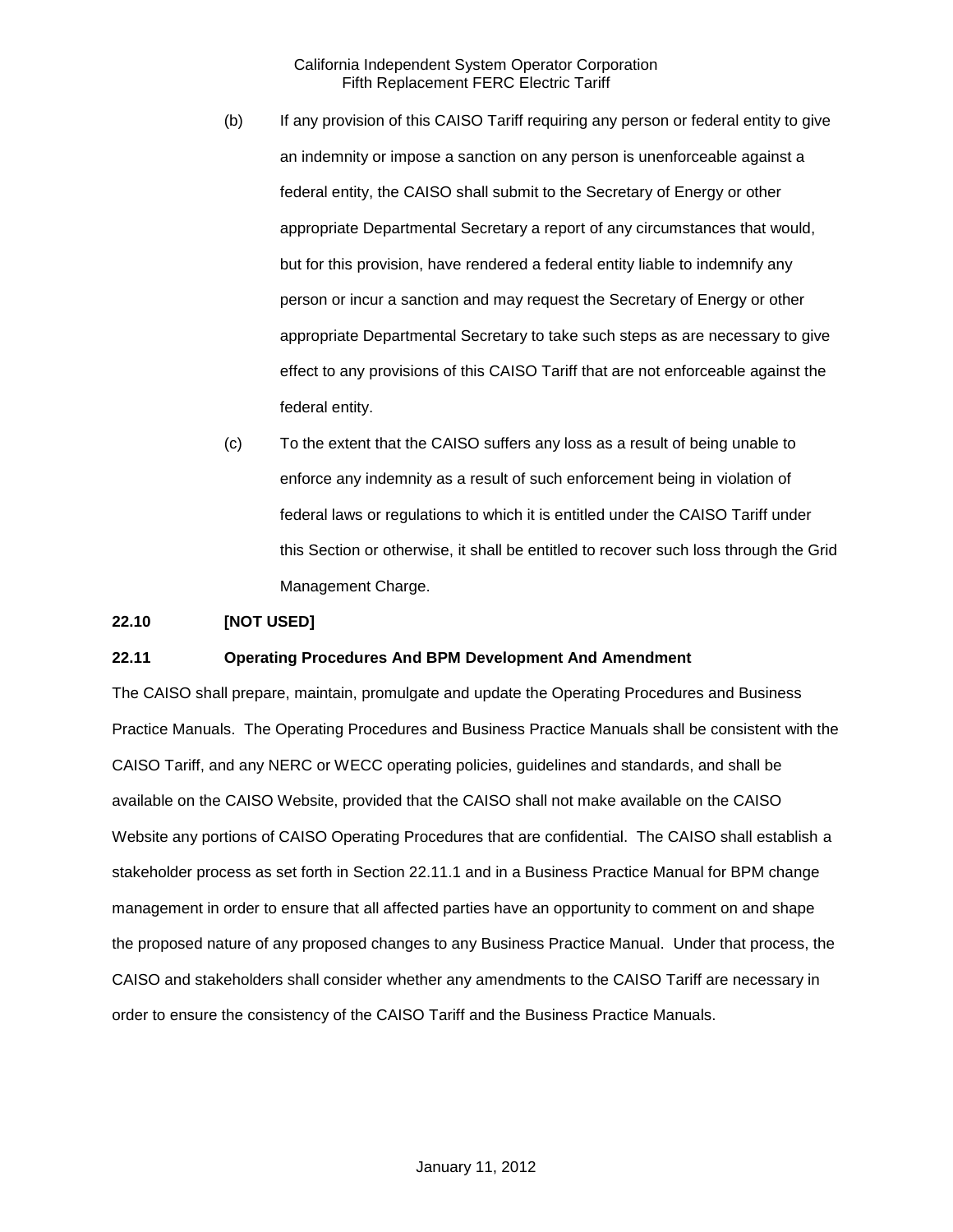# **22.11.1 Process For Revisions Of Business Practice Manuals**

Revisions of Business Practice Manuals shall be made in accordance with the process set forth in this Section 22.11.1, provided that the details and procedures for submittal and consideration of a BPM Proposed Revision Request (PRR) and other elements of the BPM change management process shall be set forth in a separate Business Practice Manual for BPM change management.

# **22.11.1.1 BPM Proposed Revision Request Submittal**

A request to make any change to a BPM, including any attachments thereto that are incorporated by

reference, and any changes to the BPM PRR must be initiated through a submittal of a BPM PRR, except

as provided in Section 22.4.3 or 22.11.1.2.

The following entities may submit a BPM PRR:

- (1) Any Market Participant;
- (2) Local Regulatory Authority;
- (3) CAISO management; and
- (4) Any other entity that meets the following qualifications:
	- (a) The entity must represent a Market Participant in dealings with the CAISO or operate in the CAISO Markets, and
	- (b) The entity must demonstrate that the entity (or those it represents) is affected by the subject section(s) of the BPM.

BPM PRRs shall be submitted electronically to the CAISO in the form and manner described in the Business Practice Manual for BPM change management. The BPM PRR shall include a description of the requested revision, the reason for the suggested change, the impacts and benefits of the suggested change (including any impact on the CAISO Market structure, CAISO operations and Market Participants, to the extent the submitter may know this information), a list of affected BPM sections and subsections, general administrative information, suggested language for the requested revision, and for BPM PRRs submitted by CAISO management, a BPM PRR impact analysis.

# **22.11.1.2 BPM Proposed Revision Request Processing**

The CAISO shall review the BPM PRR for completeness and shall notify the submitter if the BPM PRR is incomplete, including the reasons for its determination, based upon the timelines provided in the BPM for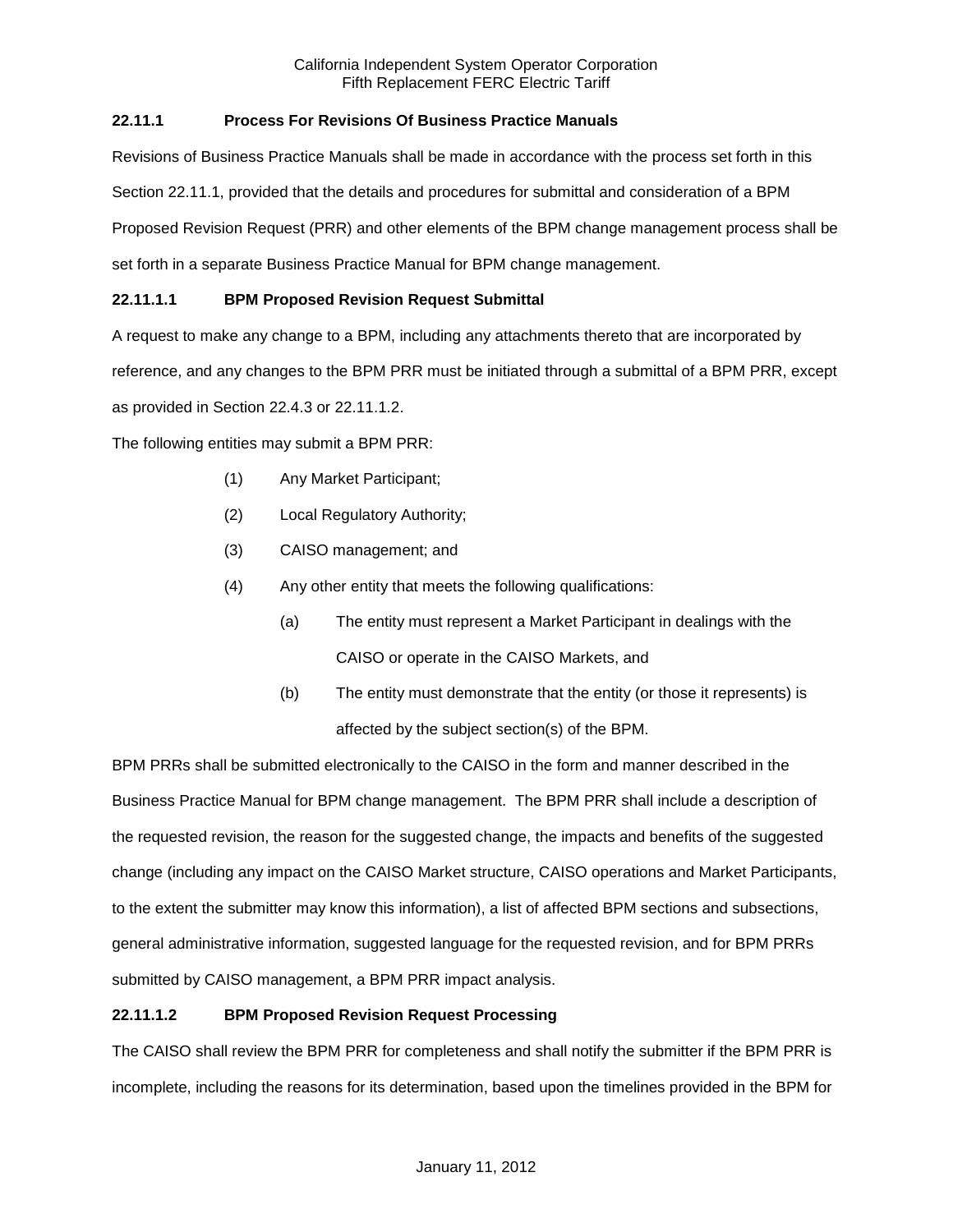BPM change management. An incomplete BPM PRR shall not receive further consideration until it is completed. In order to pursue the revision requested, a submitter must submit a completed version of the BPM PRR with the deficiencies corrected. If a submitted BPM PRR is complete or once a BPM PRR is corrected, the CAISO shall post the completed or corrected BPM PRR to the CAISO Website and publish a Market Notice of such posting.

### **22.11.1.3 BPM PRR Coordinator**

The consideration and disposition of BPM PRRs shall be led by a BPM change management coordinator. The BPM change management coordinator shall be an identified employee of the CAISO with responsibility for ensuring that BPM PRRs are processed and reviewed in accordance with the provisions of the Business Practice Manual for BPM change management. The BPM change management coordinator shall also be responsible for submitting a report to the CAISO Governing Board at each regularly scheduled CAISO Governing Board meeting that includes (1) the status of pending BPM PRRs, (2) a summary of proposed revisions that have been accepted, and (3) a summary of proposed revisions that have been rejected and the reason(s) that the proposed revisions have been rejected, including the positions of stakeholders, and any decision on appeal as provided in Section 22.11.1.6.

### **22.11.1.4 Types and Treatment of BPM PRRs**

Each BPM PRR shall be preliminarily classified by the BPM change management coordinator as either a Category A revision or a Category B or C revision. After further consultation with internal CAISO business units, the submitter (if not the CAISO), and representatives from potentially affected stakeholders in the BPM PRR review process, the BPM change management coordinator may reclassify the BPM PRR as appropriate. Types of BPM PRRs include:

> (a) Category A – Clarifications of existing BPM language, grammatical errors, and revisions with minor significance.

In the event the CAISO receives no comments or no adverse comments within the specified time frame, the CAISO may incorporate the proposed changes into the BPM, if reasonably acceptable to the CAISO, before the next BPM change management meeting. These changes may be placed into effect at any time after the comment period expires.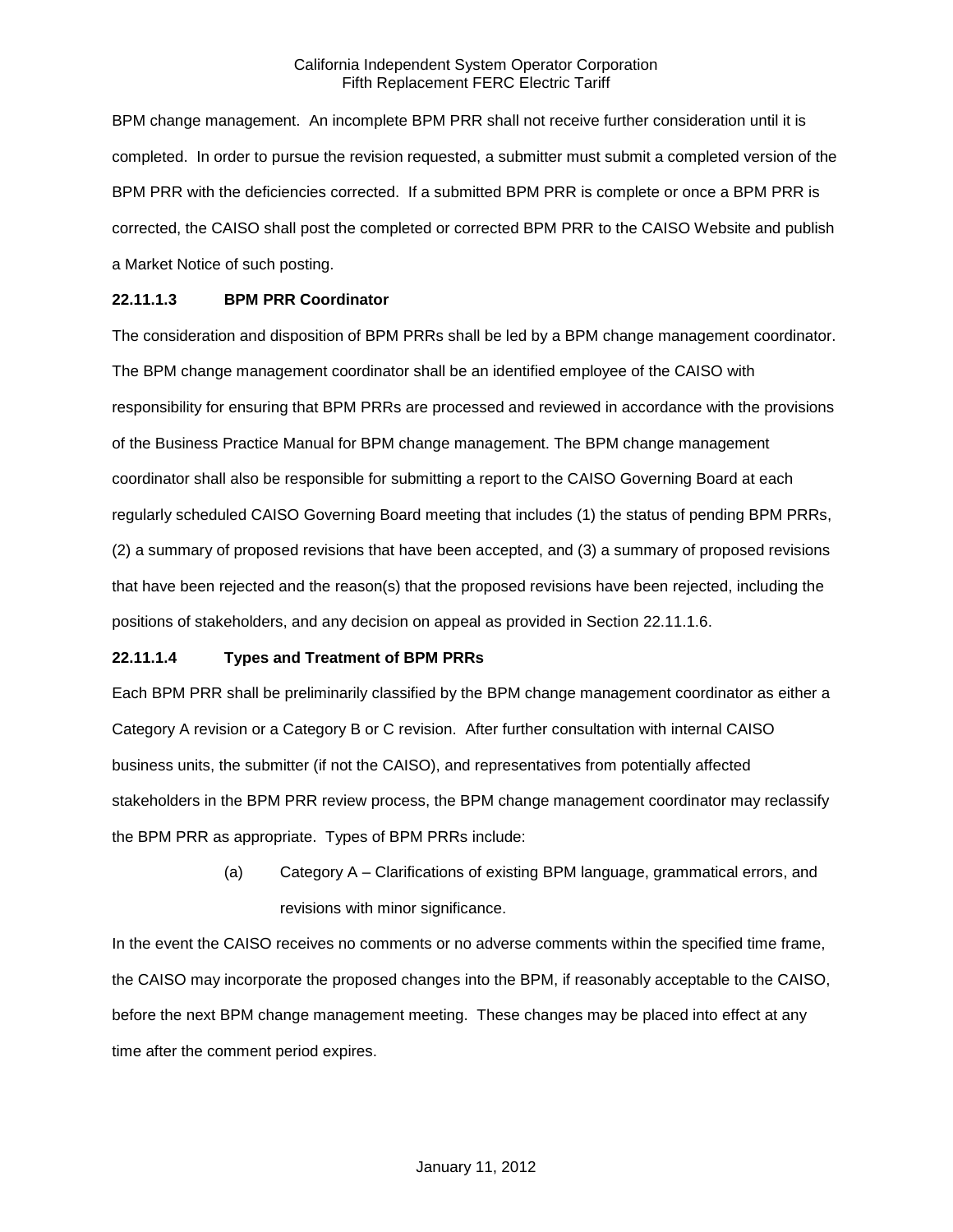(b) Category B – Revisions of substantial significance or revisions that require changes to CAISO or Market Participants' systems.

For proposals falling in this category, the CAISO will, unless urgent or emergency circumstances exist, delay implementation until after the next regularly scheduled BPM change management meeting even if no comments or no adverse comments are received. In the case of a proposed change affecting the CAISO's systems, the CAISO will prepare a BPM PRR impact analysis, if not already prepared, in accordance with the procedures set forth in the Business Practice Manual. The CAISO shall post the completed BPM PRR impact analysis to the CAISO Website and publish a Market Notice of such posting. Comments may be filed concerning the BPM PRR impact analysis. The comments must be delivered electronically to the CAISO within ten (10) Business Days or otherwise as specified in a Market Notice. Comments shall be posted to the CAISO Website.

> (c) Category C – Revisions implementing significant new CAISO policies and/or potentially requiring revisions to the CAISO Tariff.

Proposed revisions implementing significant new CAISO policies may have implications outside the scope of a proposed change to a BPM and may require alternative treatment. For proposals falling in this category, the CAISO will, unless urgent or emergency circumstances exist, delay implementation until after the next regularly scheduled BPM change management meeting. If the CAISO concludes that a Category C BPM PRR cannot be implemented without an amendment to the CAISO Tariff, the CAISO will provide a written explanation and indicate its support for or opposition to the need or appropriateness of a tariff amendment. The written explanation shall also indicate a lead department or business unit within the CAISO that would have responsibility for leading any stakeholder process necessary for the tariff amendment.

### **22.11.1.5 BPM PRR Review and Action**

Any interested stakeholder or CAISO management may comment on a posted BPM PRR in accordance with the process set forth in the Business Practice Manual for BPM change management. To receive consideration, comments must be delivered electronically to the CAISO within ten (10) Business Days, or within any shorter period determined to be necessary or appropriate pursuant to the provisions of either Sections 22.11.1.7 or 22.11.1.8. Comments shall be posted to the CAISO Website and BPM PRRs shall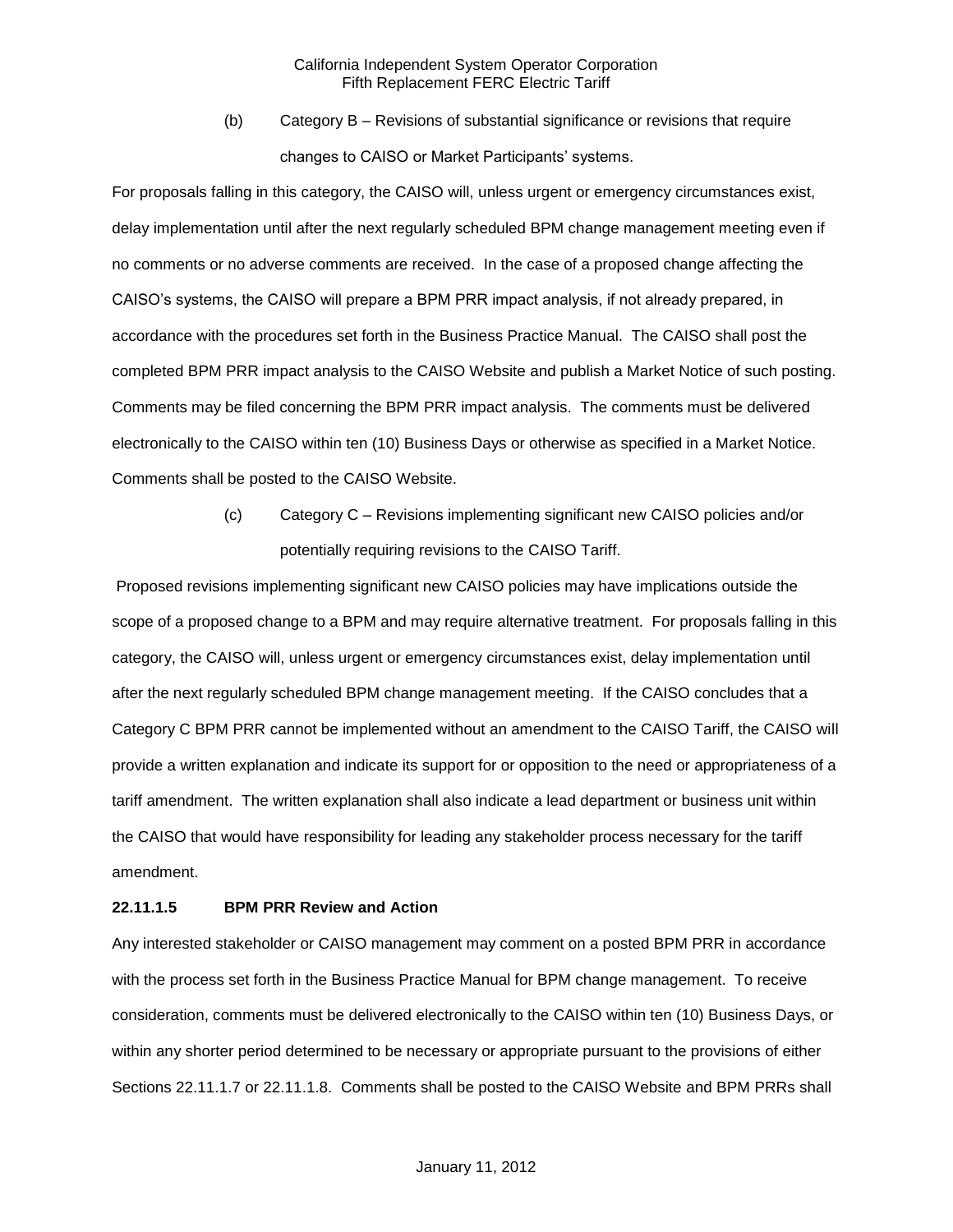be considered by the CAISO at a regularly established monthly public meeting or specially-noticed meeting dedicated to that purpose. Following any meeting to consider pending BPM PRRs and subject to the standards set forth in Section 22.11.1.4, the BPM change management coordinator shall issue a recommendation for action on each pending BPM PRR and shall publish for public comment a report on the recommendation in accordance with the procedures set forth in the Business Practice Manual for BPM change management. The report shall be sufficiently detailed and shall be published in a timeframe that allows interested stakeholders a meaningful opportunity to provide written comment. The BPM change management coordinator shall publish a final decision on any BPM PRR after considering stakeholder comments and all relevant impacts on their business needs and after the PRR recommendation report and comments concerning it have been discussed at a BPM change management meeting, in accordance with procedures set forth in the Business Practice Manual for BPM change management.

### **22.11.1.6 Right to Appeal to CAISO**

Any entity eligible to submit a BPM PRR under Section 22.11.1.1 may, within ten (10) Business Days, appeal in writing the outcome of any BPM PRR to a committee comprising at least three CAISO executives established in accordance with procedures set forth in the Business Practice Manual for BPM change management. The CAISO will establish a standing meeting time for the BPM appeals committee to be used if needed and will establish the composition of the BPM appeals committee, including alternates in the case of schedule or other conflicts. Standing meeting dates and the BPM appeals committee composition will be established at least three months in advance. The CAISO may change the meeting time with ten (10) Business Days notice if required to accommodate schedules of the members of the BPM appeals committee. The executive sponsor of a BPM PRR may not sit in review of any appeal of a final decision regarding that same BPM PRR but may participate in and be present during the public discussion of any appeal. The CAISO committee will review the appeal and publish its decision to the appealing party and to the CAISO Website. If not satisfied with the decision on appeal, the appellant may raise concerns it may have with the CAISO Governing Board at the next regularly scheduled board meeting through the public comment period or through prior letter to the CAISO Governing Board.

#### **22.11.1.7 CAISO Expedited Action in Emergency Circumstances**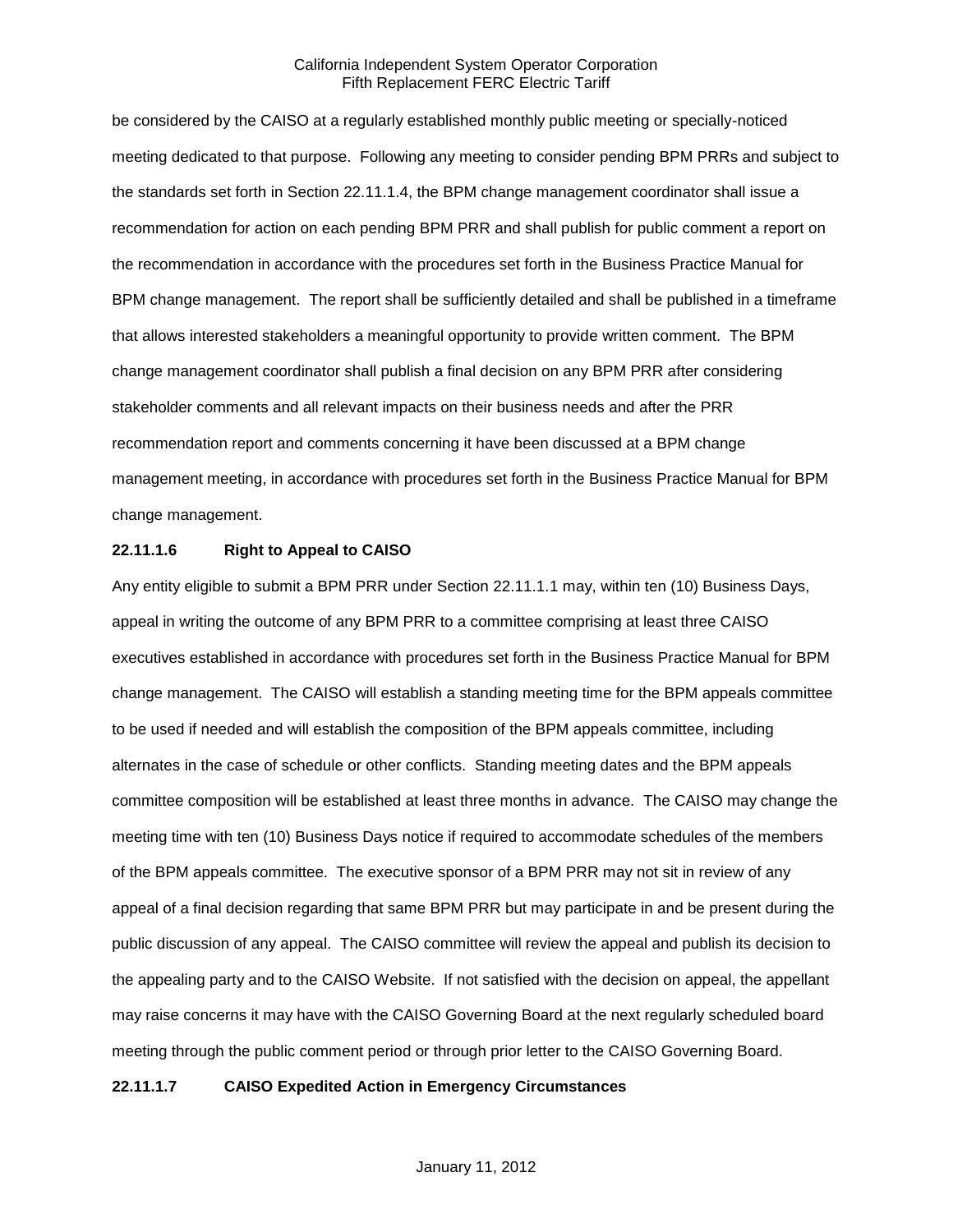Notwithstanding the provisions of Section 22.11.1.1, the CAISO may take expedited action to change or clarify a provision of a BPM under emergency circumstances. In addition to the circumstances identified in Section 22.4.3, emergency circumstances exist whenever the CAISO determines in good faith that (i) failure to implement a change or clarification to a BPM on an expedited basis would substantially and adversely affect System Reliability or security or the competitiveness of the CAISO Markets, and (ii) there is insufficient time to comply with the BPM PRR procedures set forth in Section 22.11.1. The CAISO shall take reasonable steps to communicate with Market Participants and any other directly-affected entities prior to taking expedited action if practicable. If the CAISO takes expedited action to change or clarify a provision of a BPM in emergency circumstances, the CAISO shall promptly issue a Market Notice and submit a BPM PRR to examine the necessity of the change and its impacts.

# **22.11.1.8 Urgent Requests by Entities for BPM Revisions**

An entity submitting a BPM PRR may request that the BPM PRR be considered on an urgent basis and may be required to show reasonable necessity for such an urgent request. The BPM change management coordinator may designate a BPM PRR for urgent consideration if the BPM change management coordinator determines that such BPM PRR (1) requires immediate attention due to (i) serious concerns about CAISO System Reliability or market operations under the unmodified language or (ii) the crucial nature of Settlement activity conducted pursuant to any Settlement formula, and (2) is of a nature that allows for rapid implementation without negative consequences to the reliability and integrity of the CAISO's system or market operations. The BPM change management coordinator shall consider the urgent BPM PRR at its next regularly scheduled meeting, or at a special meeting called by the BPM change management coordinator to consider the urgent BPM PRR. Any revisions to a BPM that take effect pursuant to an urgent BPM PRR shall be subject to a BPM PRR impact analysis.

### **22.11.2 Changes To BPM For BPM Change Management**

Any changes to the Business Practice Manual for BPM change management shall require CAISO Governing Board approval.

### **22.11.3 Requests For And Access To Nonpublic Operating Procedures**

Non-public Operating Procedures contain information that is either market sensitive, system security sensitive, or proprietary to third parties. The CAISO may limit access to these non-public Operating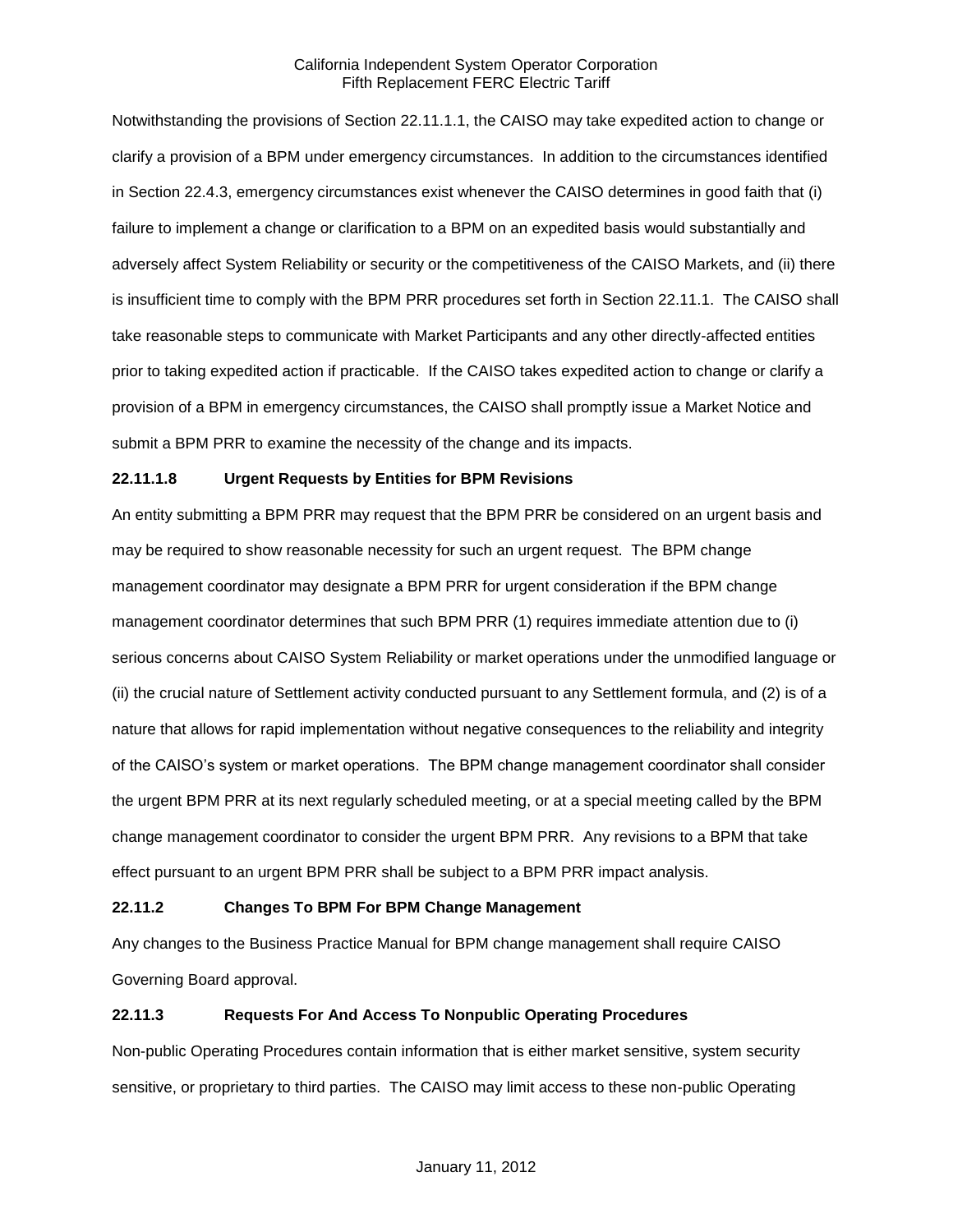Procedures. Subject to agreed upon controls, the CAISO will make non-public CAISO Operating Procedures or portions thereof available to entities that are operationally affected by implementation of the Operating Procedure or any proposed changes to the Operating Procedure. Such controls may include execution of a nondisclosure agreement or other measures to limit access, disclosure and use of any non-public information. Subject to agreed upon controls, the CAISO will provide access to employees or representatives acting as agents of the requesting entity. For purposes of this tariff section an entity is "operationally affected" if (1) the entity is a party to the Transmission Control Agreement, a neighboring Balancing Authority or a Market Participant and (2) the Operating Procedure, if implemented, would require a change outside of the CAISO Markets in the operation of that entity's facilities that are part of or interconnected to the CAISO Controlled Grid. An entity that may merely be affected economically or financially by implementation or revision of a non-public Operating Procedure or portion thereof is not entitled to access to that Operating Procedure or portion thereof pursuant to this Section 22.11.3.

Any entity that believes it is operationally affected by a non-public CAISO Operating Procedure may seek access to that Operating Procedure by providing a written request to the CAISO. Any such request must identify the specific Operating Procedure to which the entity seeks access, the name and position of the employees and representatives of the entity that seek to review the non-public Operating Procedure, a representation that each employee or representative needs to review the non-public Operating Procedure or portion thereof to perform their employment responsibilities and a representation that each employee or representative does not perform a market function on behalf of the requesting entity. The CAISO shall respond in writing to a request for access to a non-public Operating Procedure or portion thereof within ten (10) Business Days after receipt of the request. The CAISO will state whether it will allow access to review the non-public Operating Procedure and under what set of proposed controls. The CAISO will determine whether to provide access to review the non-public Operating Procedure based on whether the entity is operationally affected as a result of implementation of the Operating Procedure or a portion thereof. If the CAISO determines that the entity is operationally affected by the Operating Procedure or portion thereof, the CAISO will, subject to agreed-upon controls, provide access to the non-public Operating Procedure within thirty (30) days of the entity's written request. If the CAISO determines that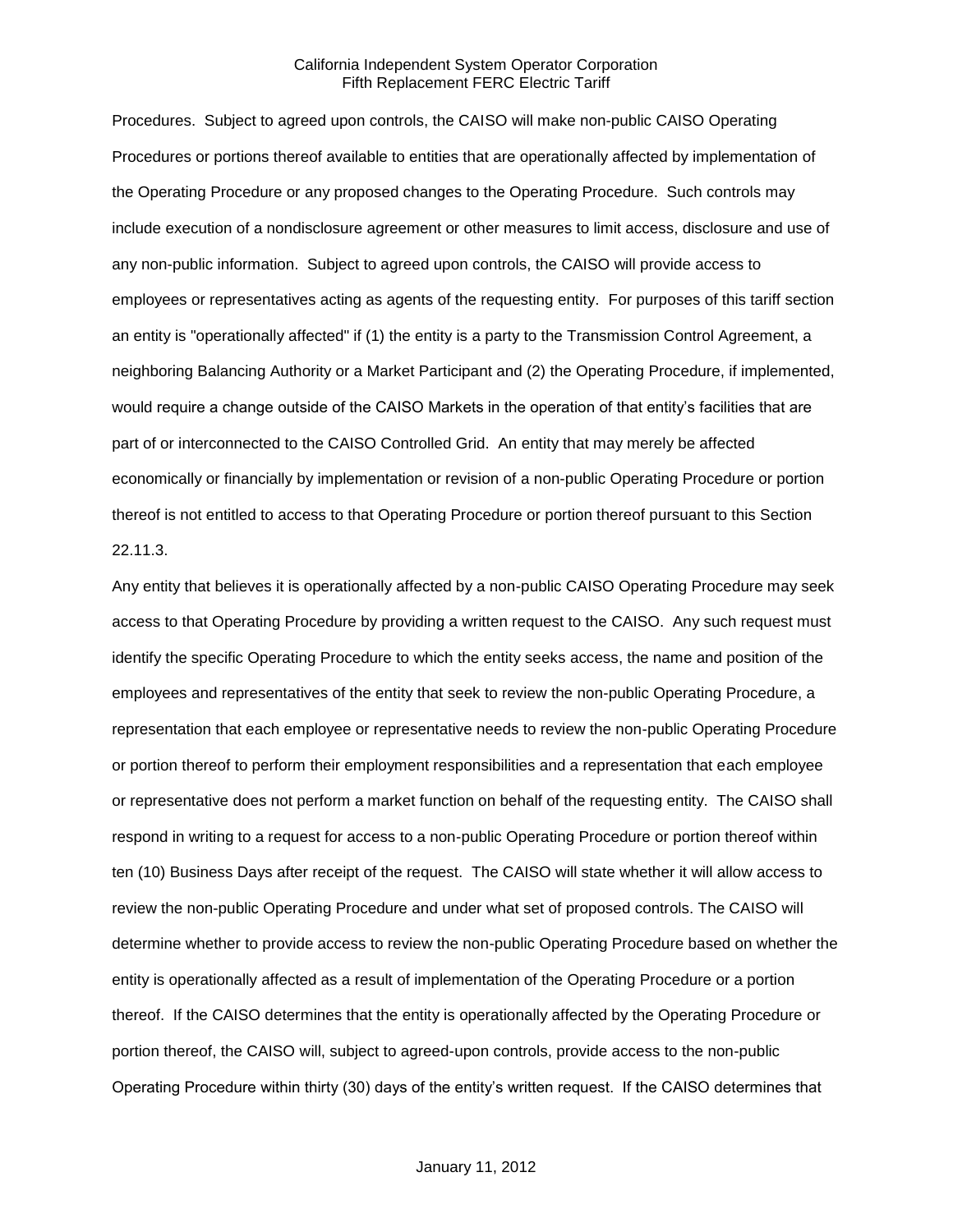the entity is not operationally affected by the Operating Procedure or portion thereof, the CAISO will explain the reason for its determination in its written response. If the CAISO denies a request for access to a non-public Operating Procedure or portion thereof, the requesting entity shall have the right to invoke the CAISO ADR Procedures in Section 13.

### **22.12 [NOT USED]**

#### **22.13 Scheduling Responsibilities And Obligations**

Nothing in this CAISO Tariff is intended to permit or require the violation of federal or California law concerning hydro-generation and Dispatch, including but not limited to fish release requirements, minimum and maximum dam reservoir levels for flood control purposes, and in-stream flow levels. In carrying out its functions, the CAISO will comply with and will have the necessary authority to give instructions to Participating TOs and Market Participants to enable it to comply with requirements of environmental legislation and environmental agencies having authority over the CAISO in relation to Environmental Dispatch and will expect that submitted Bids, including Self-Schedules will support compliance with the requirements of environmental legislation and environmental agencies having authority over Generators in relation to Environmental Dispatch. In contracting for Ancillary Services and Imbalance Energy the CAISO will not act as principal but as agent for and on behalf of the relevant Scheduling Coordinators.

#### **23. Categories Of Transmission Capacity**

References to new firm uses shall mean any use of CAISO transmission service, except for uses associated with Existing Rights or TORs. Prior to the start of the Day-Ahead Market, for each Balancing Authority Area Transmission Interface, the CAISO will allocate the forecasted Total Transfer Capability of the Transmission Interface to four categories. This allocation will represent the CAISO's best estimates at the time, and is not intended to affect any rights provided under Existing Contracts or TORs. The CAISO's forecast of Total Transfer Capability for each Balancing Authority Area Transmission Interface will depend on prevailing conditions for the relevant Trading Day, including, but not limited to, the effects of parallel path (unscheduled) flows and/or other limiting operational conditions. This information will be posted on OASIS in accordance with this CAISO Tariff. The four categories are as follows:

(a) transmission capacity that must be reserved for firm Existing Rights;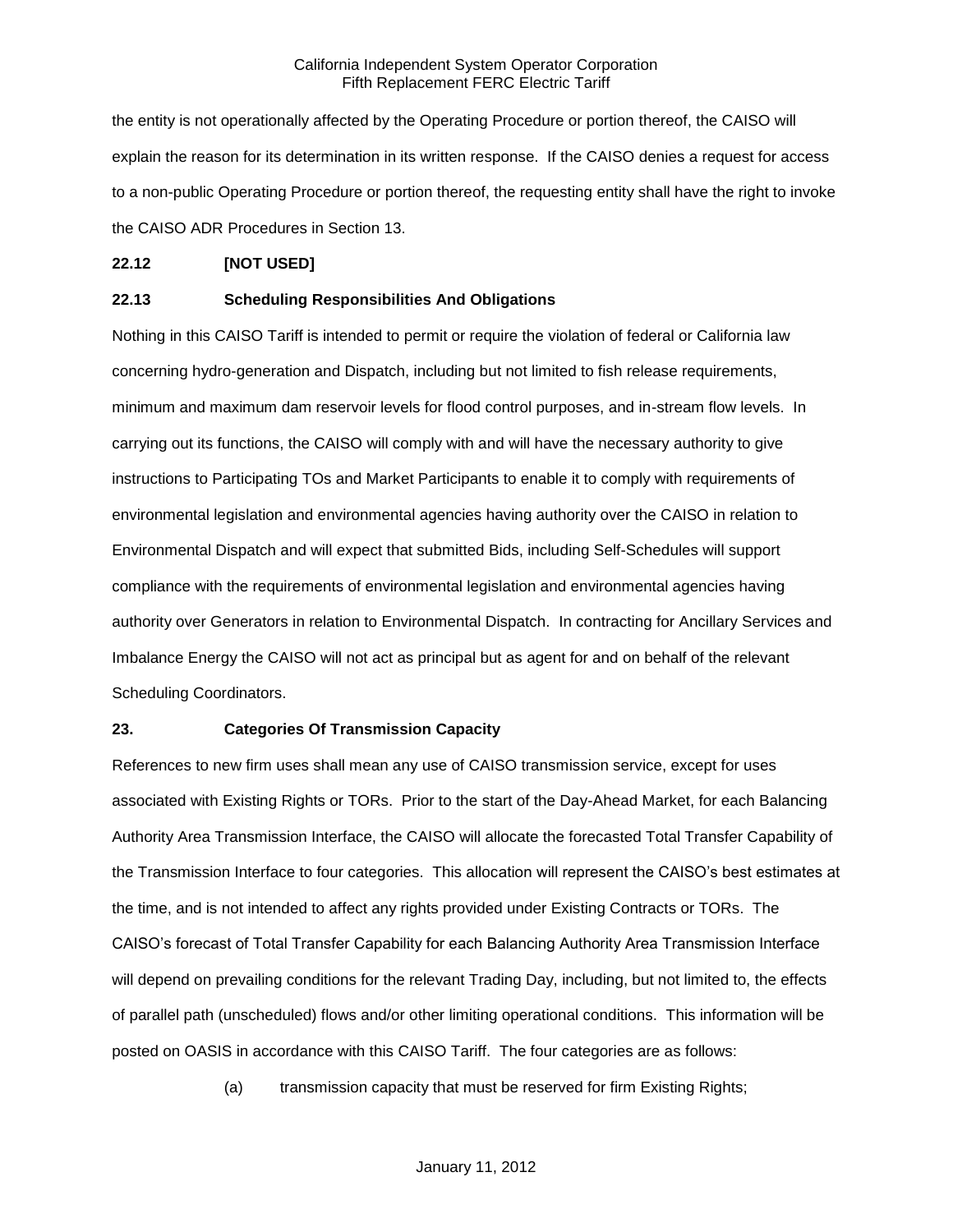- (b) transmission capacity that may be allocated for use as CAISO transmission service (i.e., "new firm uses");
- (c) transmission capacity that may be allocated by the CAISO for conditional firm Existing Rights; and
- (d) transmission capacity that may remain for any other uses, such as non-firm Existing Rights for which the Responsible PTO has no discretion over whether or not to provide such non-firm service.

# **24. Comprehensive Transmission Planning Process**

### **24.1 Overview**

The CAISO will develop a comprehensive Transmission Plan and approve transmission upgrades or additions using the Transmission Planning Process set forth in this Section 24. The CAISO will analyze the need for transmission upgrades and additions in accordance with the methodologies and criteria set forth in this Section 24, the Transmission Control Agreement, and the applicable Business Practice Manuals. The comprehensive Transmission Plan will identify transmission upgrade or addition projects associated with Approved Project Sponsors that are Merchant Transmission Facilities or are needed: (1) to maintain System Reliability; (2) to satisfy the requirements of a Location Constrained Resource Interconnection Facility; (3) to maintain the simultaneous feasibility of allocated Long-Term CRRs; and (4) as LGIP Network Upgrades identified pursuant to Section 24.4.6.5. The comprehensive Transmission Plan will identify transmission addition and upgrade elements with no approved Project Sponsors needed to (1) meet state and federal policy requirements and directives that are not inconsistent with the Federal Power Act, including renewable portfolio standards policies; and (2) reduce congestion costs, production supply costs, transmission losses, or other electric supply costs resulting from improved access to costeffective resources. For purposes of this Section 24, the term "the year X/(X+1) planning cycle" will refer to the Transmission Planning Process initiated during year X to complete a comprehensive Transmission Plan in year X+1.

- **24.1.1 [NOT USED]**
- **24.1.2 [NOT USED]**
- **24.1.3 [NOT USED]**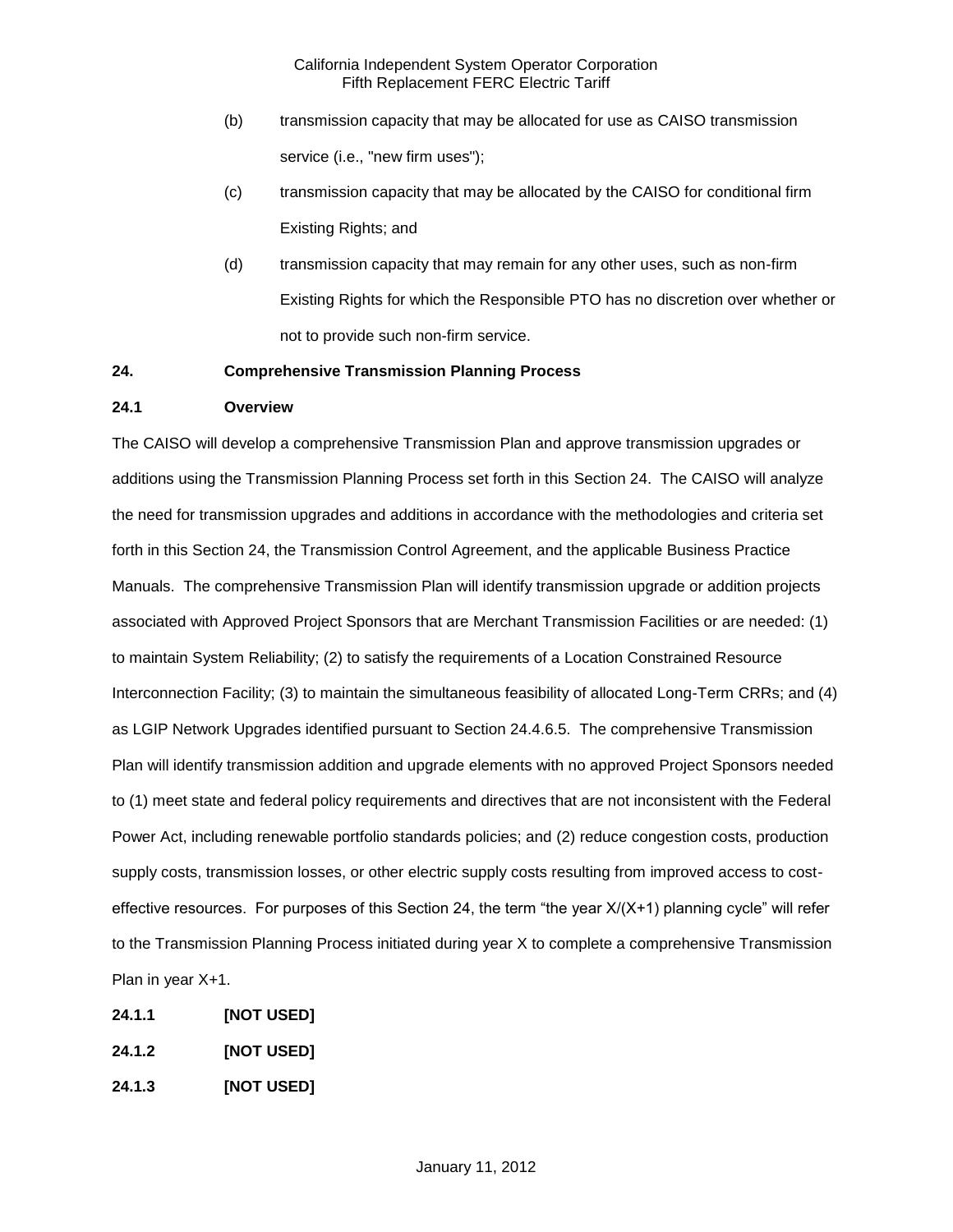# **24.1.4 [NOT USED]**

#### **24.2 Nature of the Transmission Planning Process**

The CAISO will develop the annual comprehensive Transmission Plan and approve transmission upgrades or additions using a shall perform the CAISO's Transmission Planning Process with three (3) phases. In Phase 1, the CAISO will develop and complete the Unified Planning Assumptions and Study Plan and, in parallel, begin development of a conceptual statewide plan. In Phase 2, the CAISO will complete the comprehensive Transmission Plan. In Phase 3, the CAISO will evaluate proposals to construct and own specific transmission upgrade or addition elements specified in the comprehensive Transmission Plan on an annual cycle in accordance with the terms of this CAISO Tariff, the Transmission Control Agreement, and the Business Practice Manual. The Transmission Planning Process shall, at a minimum:

- (a) Coordinate and consolidate in a single plan the transmission needs of the CAISO Balancing Authority Area for into a single plan, which will be assessed on the basis of maintaining the reliability of the CAISO Controlled Grid in accordance with Applicable Reliability Criteria and CAISO Planning Standards, in a manner that promotes the economic efficiency of the CAISO Controlled Grid and considers federal and state environmental and other policies affecting the provision of Energy.
- (b) Reflect a planning horizon covering a minimum of ten (10) years that considers previously approved transmission upgrades and additions transmission enhancements and expansions, Demand Forecasts, Demand-side management, and capacity forecasts relating to generation technology type, additions and retirements, and such other factors as the CAISO determines are relevant.
- (c) Seek to avoid unnecessary duplication of facilities and ensure the simultaneous feasibility of the CAISO Transmission Plan and the transmission plans of interconnected Balancing Authority Areas, and otherwise coordinate with regional and sub-regional transmission planning processes and entities, including interconnected Balancing Authority Areas. in accordance with Section 24.8.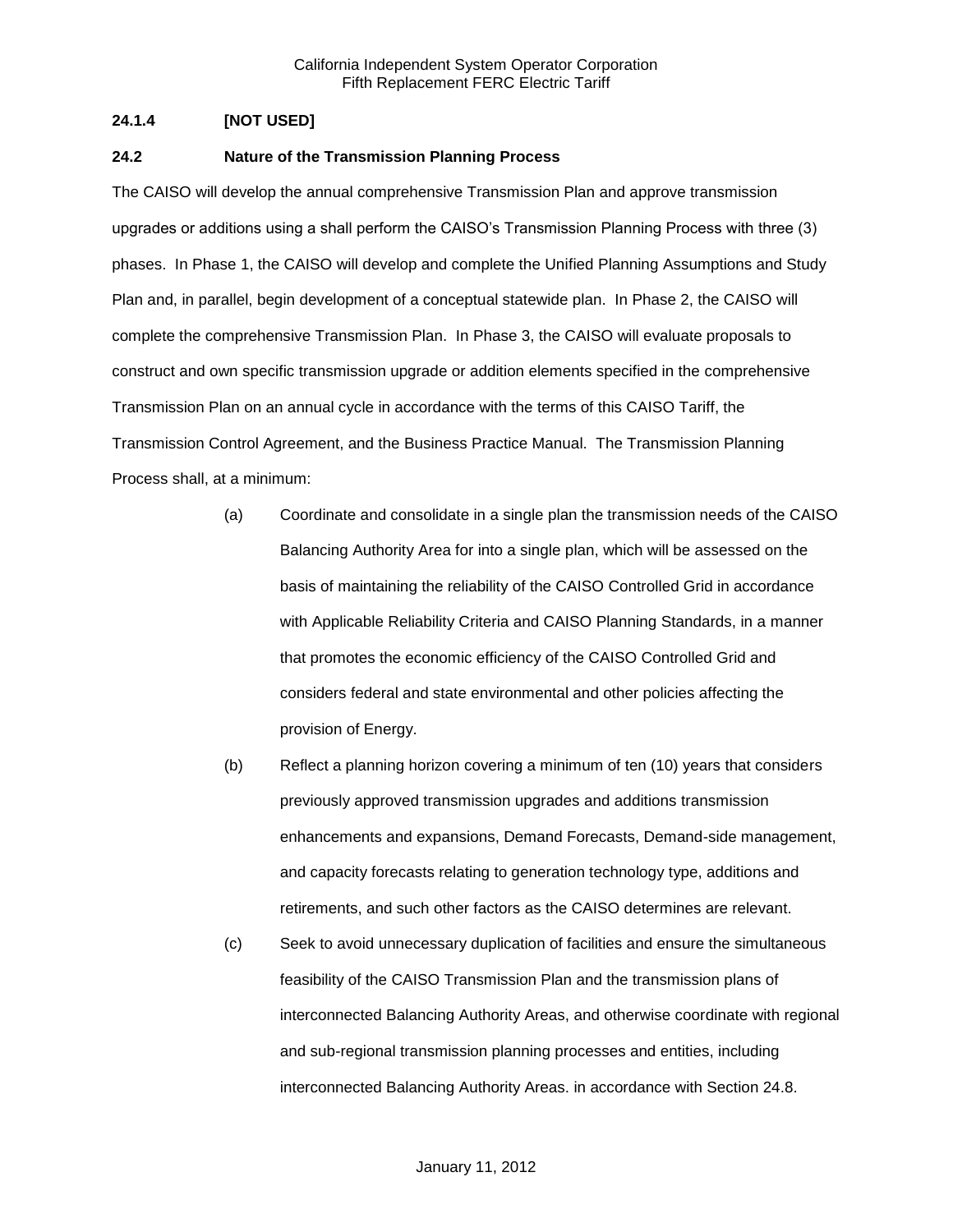- (d) Identify existing and projected limitations of the CAISO Controlled Grid's physical, economic or operational capability or performance and identify transmission upgrades and additions, including alternatives thereto, deemed needed in accordance with Section 24.1 to address the existing and projected limitations.
- (e) Account for any effects on the CAISO Controlled Grid of the interconnection of Generating Units on the Distribution System under the Wholesale Distribution Access Tariffs of the Participating TOs, including an assessment of the deliverability of such Generating Units in a manner consistent with CAISO interconnection procedures. on a basis comparable to the Deliverability Assessment performed under Appendix U or Appendix Y, as applicable
- **24.2.1 [NOT USED]**
- **24.2.2 [NOT USED]**
- **24.2.3 [NOT USED]**
- **24.2.4 [NOT USED]**
- **24.2.5 [NOT USED]**

### **24.3 Transmission Planning Process Phase 1**

Phase 1 consists of two (2) parallel processes: (1) the development of the Unified Planning Assumptions and Study Plan; and, (2) initiation of the development of the statewide conceptual transmission plan, as discussed in Section 24.4.4.

### **24.3.1 Inputs to the Unified Planning Assumptions and Study Plan**

The CAISO will develop Unified Planning Assumptions and a Study Plan using information and data from the approved Transmission Plan developed in the previous planning cycle. The CAISO will consider the following in the development of the Unified Planning Assumptions and Study Plan:

- (a) WECC base cases, as may be modified for the relevant planning horizon;
- (b) Transmission upgrades and additions approved by the CAISO in past

Transmission Planning Process cycles, including upgrades and additions which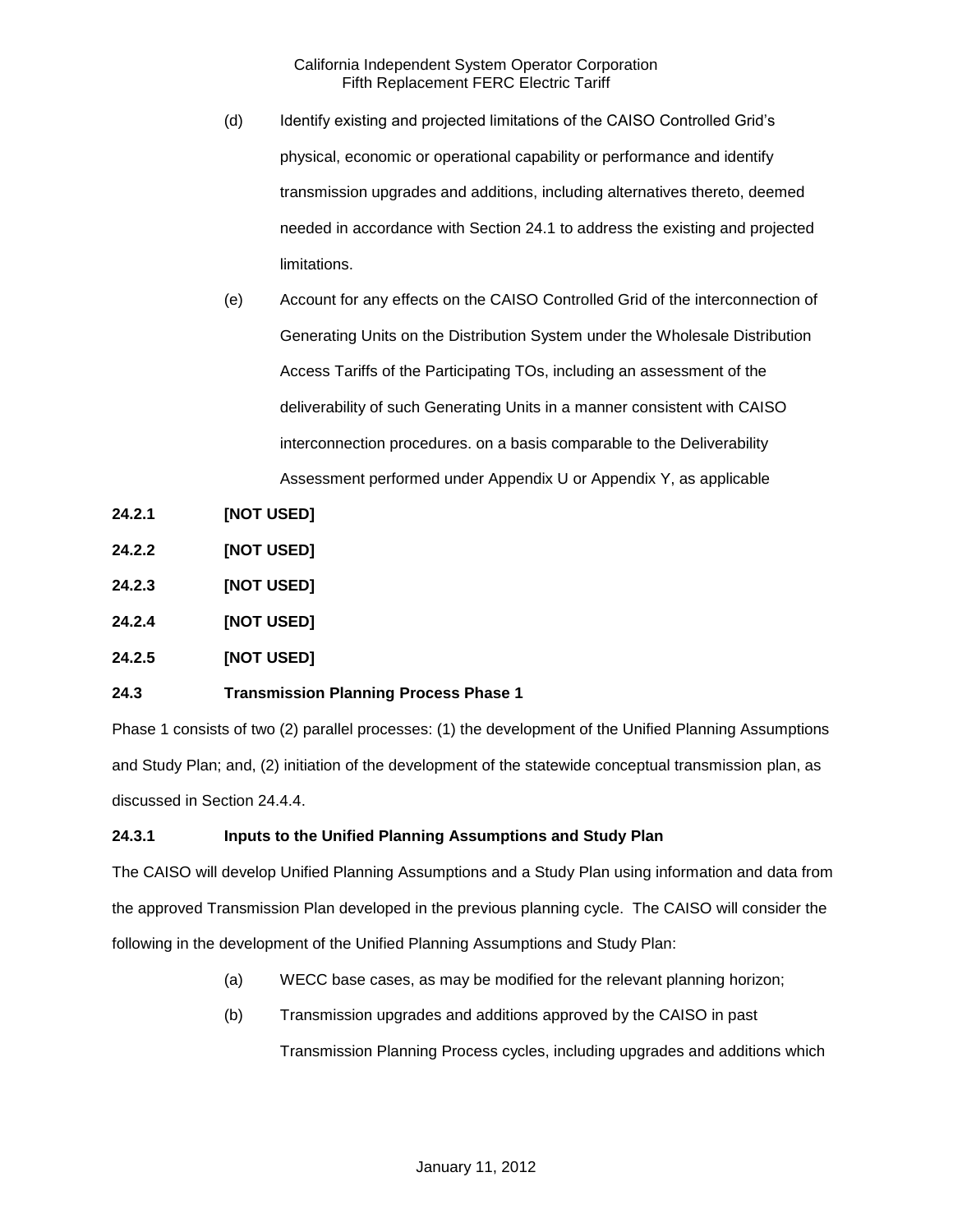the CAISO has determined address transmission elements in comprehensive

Transmission Plan developed in the previous planning cycle;

- (c) Category 2 policy-driven transmission upgrade and addition elements from a prior planning cycle as described in Section 24.4.6.6;
- (d) Location Constrained Resource Interconnection Facilities conditionally approved under Section 24.4.6.3;
- (e) Network Upgrades identified pursuant to Section 25, Appendix U, Appendix V, Appendix Y or Appendix Z relating to the CAISO's Large Generator Interconnection Procedures and Appendices S and T relating to the CAISO's Small Generator Interconnection Procedures that were not otherwise included in the comprehensive Transmission Plan from the previous annual cycle;
- (f) Operational solutions validated by the CAISO in the Local Capacity Technical Study under Section 40.3.1;
- (g) Policy requirements and directives, as appropriate, including programs initiated by state and federal regulatory agencies;
- (h) Energy Resource Areas or similar resource areas identified by Local Regulatory Authorities;
- (i) Demand response programs that are proposed for inclusion in the base case or assumptions for the comprehensive Transmission Plan;
- (j) Generation and other non-transmission projects that are proposed for inclusion in long-term planning studies as alternatives to transmission additions or upgrades;
- (k) Beginning with the 2011/2012 planning cycle, Economic Planning Study requests submitted in comments on the draft Unified Planning Assumptions and Study.
- (l) Planned facilities in interconnected Balancing Authority Areas.

# **24.3.2 Contents of the Unified Planning Assumptions and Study Plan**

The Unified Planning Assumptions and Study Plan shall, at a minimum, provide:

(a) The planning data and assumptions to be used in the Transmission Planning Process cycle, including, but not limited to, those related to Demand Forecasts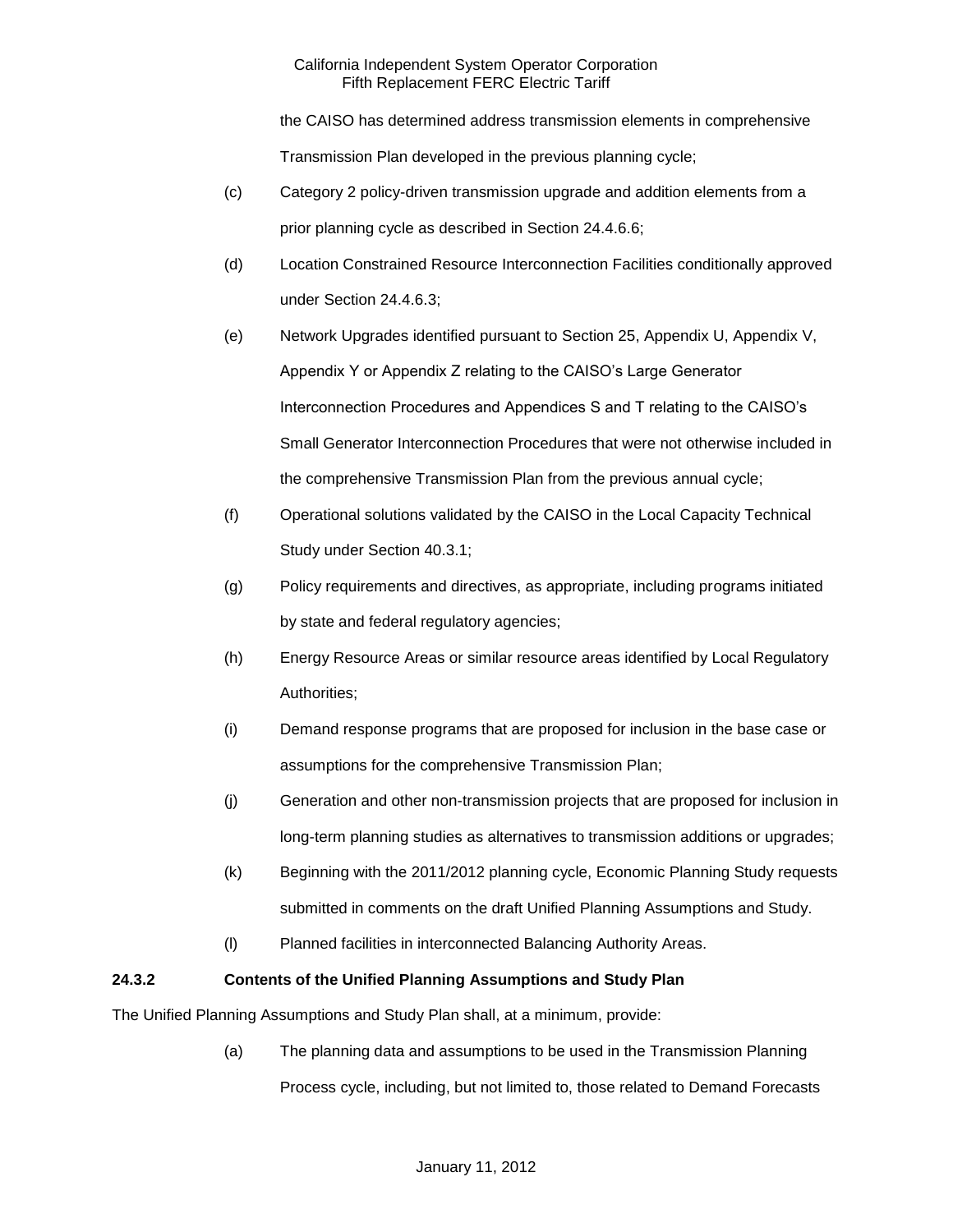and distribution, potential generation capacity additions and retirements, and transmission system modifications;

- (b) A description of the computer models, methodology and other criteria used in each technical study performed in the Transmission Planning Process cycle;
- (c) A list of each technical study to be performed in the Transmission Planning Process cycle and a summary of each technical study's objective or purpose;
- (d) A description of significant modifications to the planning data and assumptions as allowed by Section 24.3.1(a) and consistent with Section 24.3.2;
- (e) The identification of any entities directed to perform a particular technical study or portions of a technical study;
- (f) A proposed schedule for all stakeholder meetings to be held as part of the Transmission Planning Process cycle and the means for notification of any changes thereto, the location on the CAISO Website of information relating to the technical studies performed in the Transmission Planning Process cycle, and the name of a contact person at the CAISO for each technical study performed in the Transmission Planning Process cycle;
- (g) To the maximum extent practicable, and where applicable, appropriate sensitivity analyses, including project or solution alternatives, to be performed as part of technical studies;
- (h) Descriptions of the High Priority Economic Planning Studies as determined by the CAISO under section 24.3.5; and
- (i) Identification of state or federal requirements or directives that the CAISO will utilize, pursuant to Section 24.4.6.6, to identify policy-driven transmission elements.

# **24.3.3 Stakeholder Input - Unified Planning Assumptions/Study Plan**

(a) Beginning with the 2011/2012 planning cycle and in accordance with the schedule set forth in the Business Practice Manual, the CAISO will provide a comment period during which Market Participants, electric utility regulatory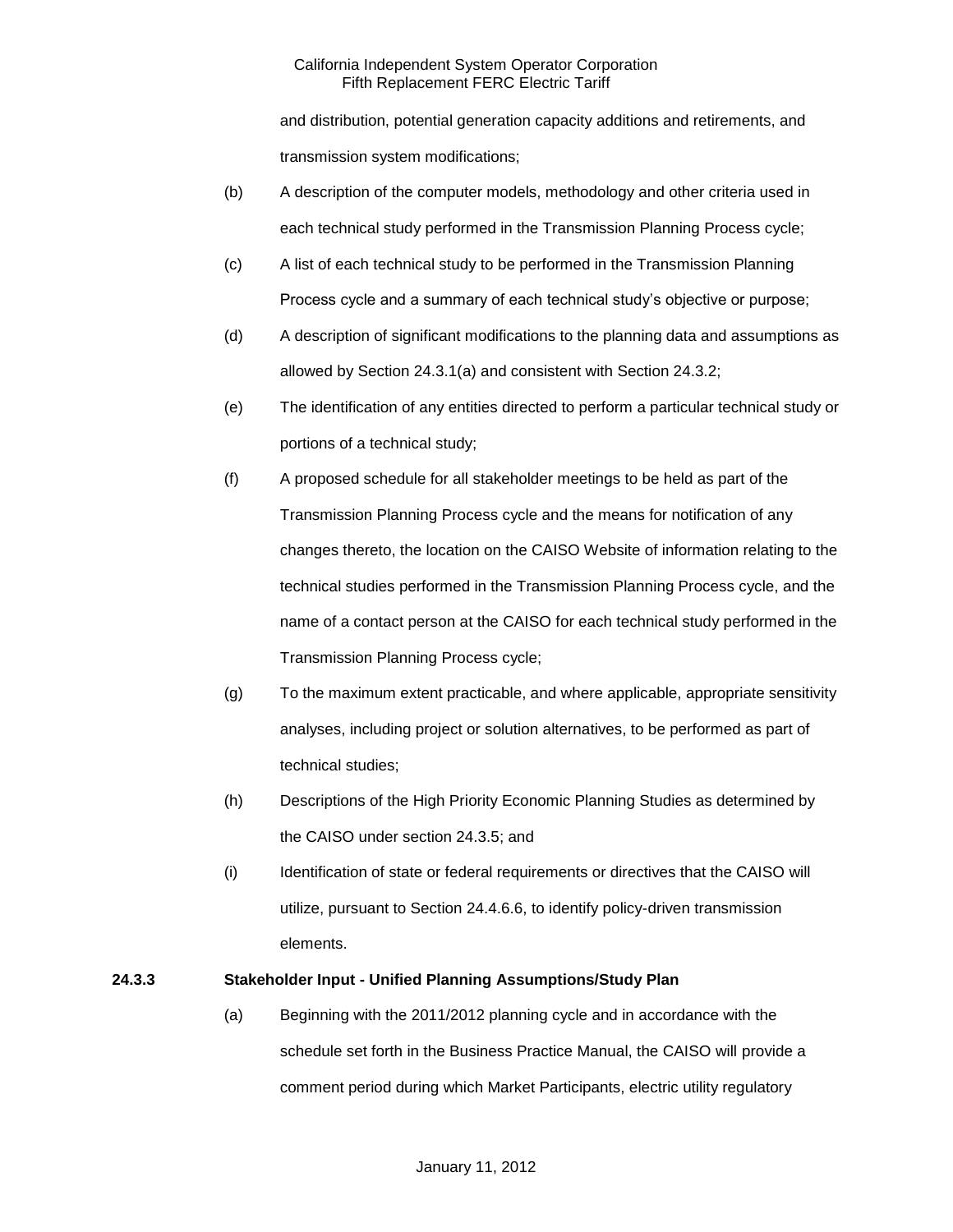agencies and all other interested parties may submit the following proposals for consideration in the development of the draft Unified Planning Assumptions and Study Plan:

- (i) Demand response programs for inclusion in the base case or assumptions; and
- (ii) Generation and other non-transmission alternatives, consistent with Section 24.3.2(a) proposed as alternatives to transmission additions or upgrades.
- (b) Following review of relevant information, including stakeholder comments submitted pursuant to Section 24.3.3(a), the CAISO will prepare and post on the CAISO Website a draft of the Unified Planning Assumptions and Study Plan. The CAISO will issue a Market Notice announcing the availability of such draft, soliciting comments, and scheduling a public conference(s) as required by Section 24.3.3(c).
- (c) No less than one (1) week subsequent to the posting of the draft Unified Planning Assumptions and Study Plan, the CAISO will conduct a minimum of one (1) public meeting open to Market Participants, electric utility regulatory agencies, and other interested parties to review, discuss, and recommend modifications to the draft Unified Planning Assumptions and Study Plan. Additional meetings, web conferences, or teleconferences may be scheduled as needed. All stakeholder meetings, web conferences, or teleconferences shall be noticed by Market Notice.
- (d) Interested parties will be provided a minimum of two (2) weeks following the first public meeting to provide comments on the draft Unified Planning Assumptions and Study Plan. Such comments may include Economic Planning Study requests based on the comprehensive Transmission Plan from the prior cycle. All comments on the draft Unified Planning Assumptions and the Study Plan will be posted by the CAISO to the CAISO Website.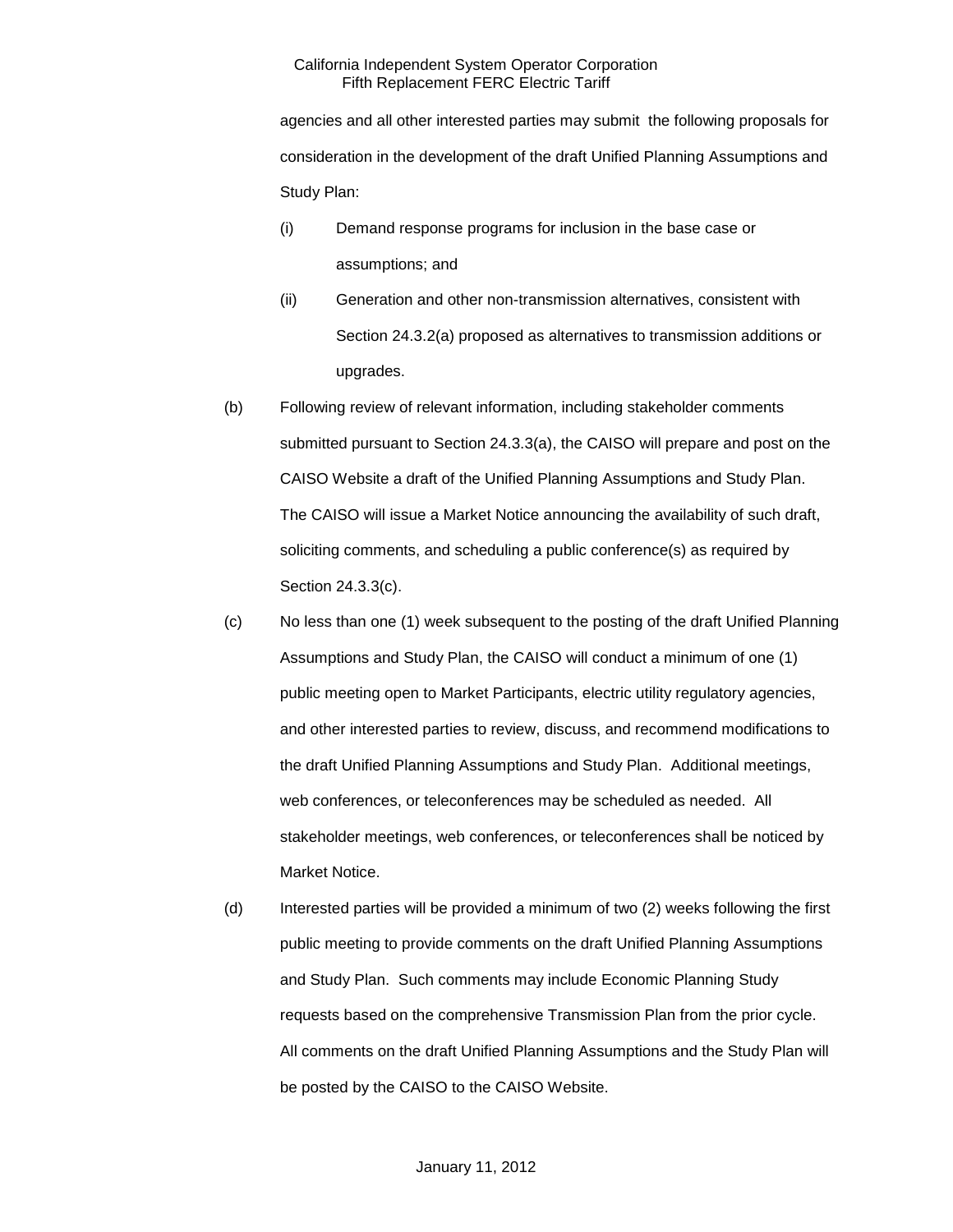(e) Following the public conference(s), and under the schedule set forth in the Business Practice Manual, the CAISO will determine and publish to the CAISO Website the final Unified Planning Assumptions and Study Plan in accordance with the procedures set forth in the Business Practice Manual. The CAISO will post the base cases to be used in the technical studies to its secured website as soon as possible after the final Unified Planning Assumptions and Study Plan have been published.

# **24.3.4 Economic Planning Studies**

### **24.3.4.1 CAISO Assessment of Requests for Economic Planning Studies**

Following the submittal of a request for an Economic Planning Study, the CAISO will determine whether the request shall be designated as a High Priority Economic Planning Study for consideration in the development of the comprehensive Transmission Plan. In making the determination, the CAISO will consider:

- (a) Whether the requested Economic Planning Study seeks to assess Congestion not identified or identified and not mitigated by the CAISO in previous Transmission Planning Process cycles;
- (b) Whether the requested Economic Planning Study addresses delivery of Generation from Location Constrained Resource Interconnection Generators or network transmission facilities intended to access Generation from an Energy Resource Area or similar resource area assigned a high priority by the CPUC or CEC;
- (c) Whether the requested Economic Planning Study is intended to address Local Capacity Area Resource requirements;
- (d) Whether resource and Demand information indicates that Congestion described in the Economic Planning Study request is projected to increase over the planning horizon used in the Transmission Planning Process and the magnitude of that Congestion; or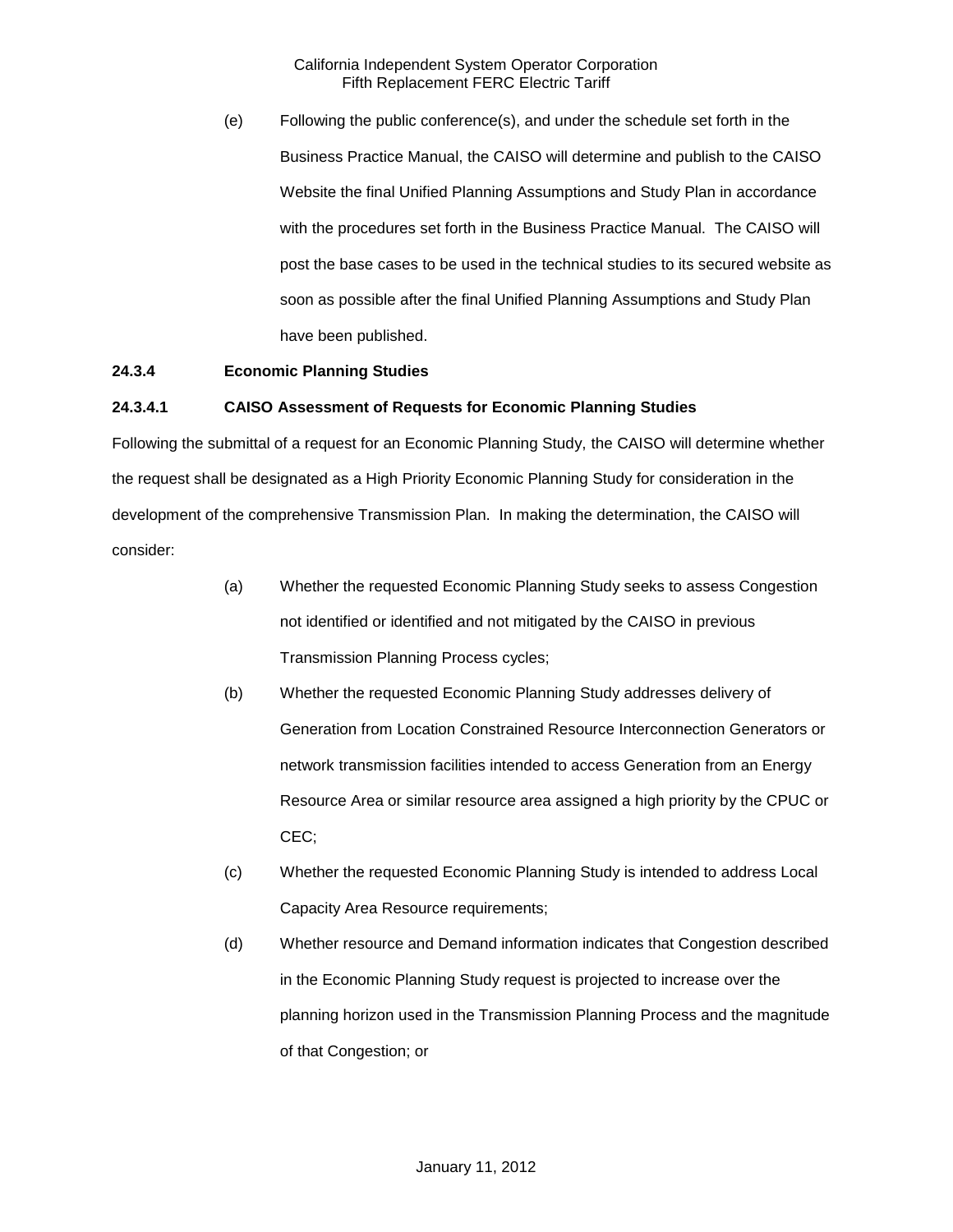(e) Whether the Economic Planning Study is intended to encompass the upgrades necessary to integrate new generation resources or loads on an aggregated or regional basis.

### **24.3.4.2 Selection of High Priority Economic Planning Studies**

In accordance with the schedule and procedures set forth in the Business Practice Manual, the CAISO will post to the CAISO Website the list of selected High Priority Economic Planning Studies to be included in the draft Unified Planning Assumptions and Study Plan. The CAISO may assess requests for Economic Planning Studies individually or in combination where such requests may have common or complementary effects on the CAISO Controlled Grid. As appropriate, the CAISO will perform requested High Priority Economic Planning Studies, up to five (5); however, the CAISO retains discretion to perform more than five (5) High Priority Economic Planning Studies should stakeholder requests or patterns of Congestion or anticipated Congestion so warrant. Market Participants may, consistent with Section 24.3.1 and 24.3.2, conduct Economic Planning Studies that have not been designated as High Priority Economic Planning Studies at their own expense and may submit such studies for consideration in the development of the comprehensive Transmission Plan.

#### **24.4 Transmission Planning Process Phase 2**

#### **24.4.1 Conducting Technical Studies**

(a) In accordance with the Unified Planning Assumptions and Study Plan and with the procedures and deadlines in the Business Practice Manual, the CAISO will perform, or direct the performance by third parties of, technical studies and other assessments necessary to develop the comprehensive Transmission Plan, including such technical studies and other assessments as are necessary in order to determine whether and how to include elements from the conceptual statewide transmission plan or other alternative elements identified by the CAISO during the Phase 2 studies in the comprehensive Transmission Plan. According to the schedule set forth in the applicable Business Practice Manual, the CAISO will post the preliminary results of its technical studies and proposed mitigation solutions on the CAISO Website. The CAISO's technical study results and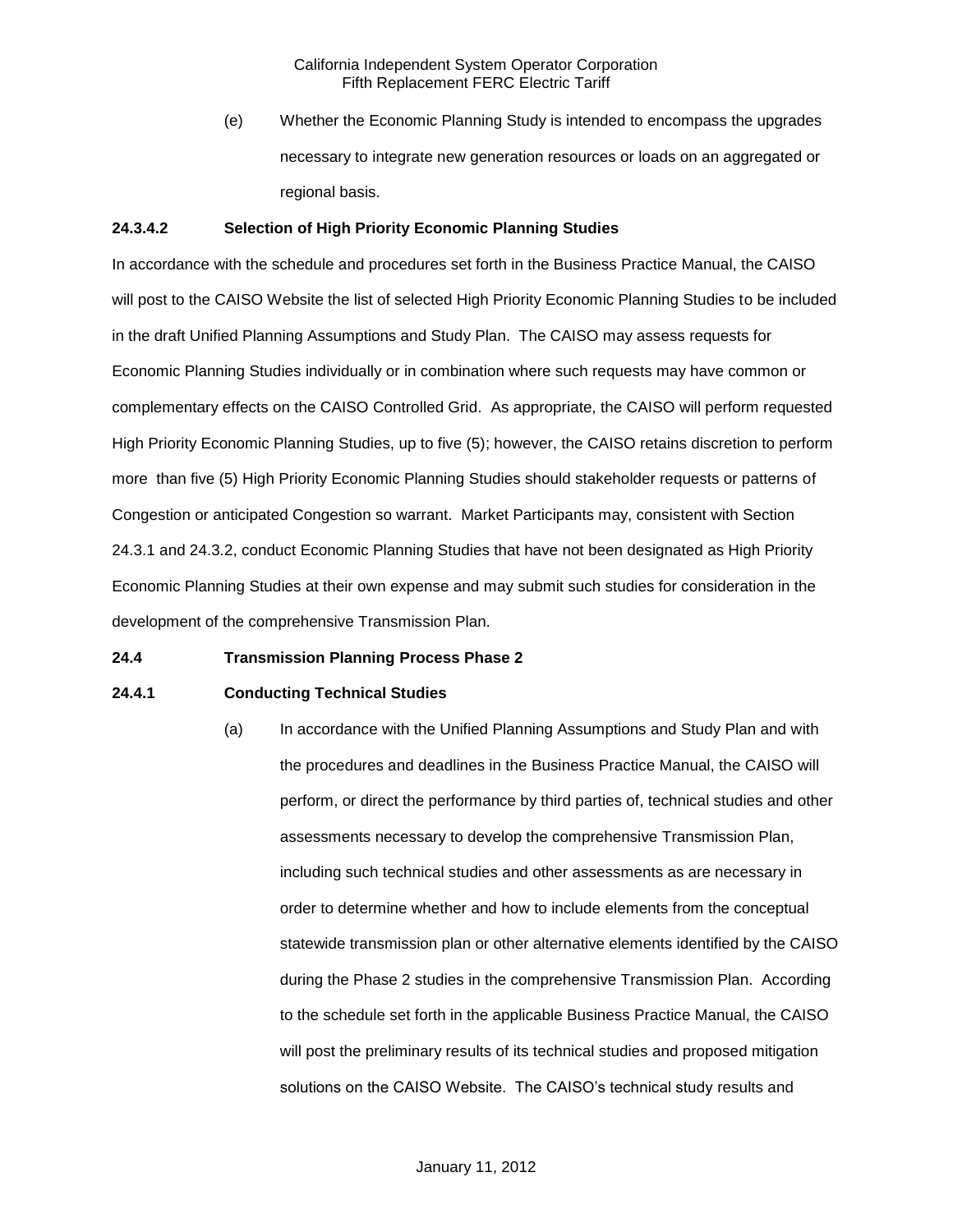mitigation solutions shall be posted not less than one-hundred and twenty (120) days after the final Unified Planning Assumptions and Study Plan are published, along with the results of the technical studies conducted by Participating TOs or other third parties at the direction of the CAISO.

- (b) All technical studies, whether performed by the CAISO, the Participating TOs or other third parties under the direction of the CAISO, must utilize the Unified Planning Assumptions for the particular technical study to the maximum extent practical, and deviations from the Unified Planning Assumptions for the particular technical study must be documented in results of each technical study. The CAISO will measure the results of the studies against Applicable Reliability Criteria, the CAISO Planning Standards, and other criteria established by the Business Practice Manual. After consideration of the comments received on the preliminary results, the CAISO will complete, or direct the completion of, the technical studies and post the final study results on the CAISO Website.
- (c) The CAISO technical study results will identify needs and proposed solutions to meet Applicable Reliability Criteria, CAISO planning standards, and other applicable planning standards. The CAISO and Participating TOs shall coordinate their respective transmission planning responsibilities required for compliance with the NERC Reliability Standards and for the purposes of developing the annual Transmission Plan according to the requirements and time schedules set forth in the Business Practice Manual.

#### **24.4.2 Submission of Reliability Driven Projects**

Pursuant to the schedule described in the Business Practice Manual and based on the technical study results, the CAISO*,* CEC, CPUC, and other interested parties may propose any transmission upgrades or additions deemed necessary to ensure System Reliability consistent with Applicable Reliability Criteria and CAISO Planning Standards through the Phase 2 Request Window. Participating TOs will submit such project proposals through the Phase 2 Request Window within thirty (30) days after the CAISO posts its preliminary technical study results. The substantive description of reliability driven projects is set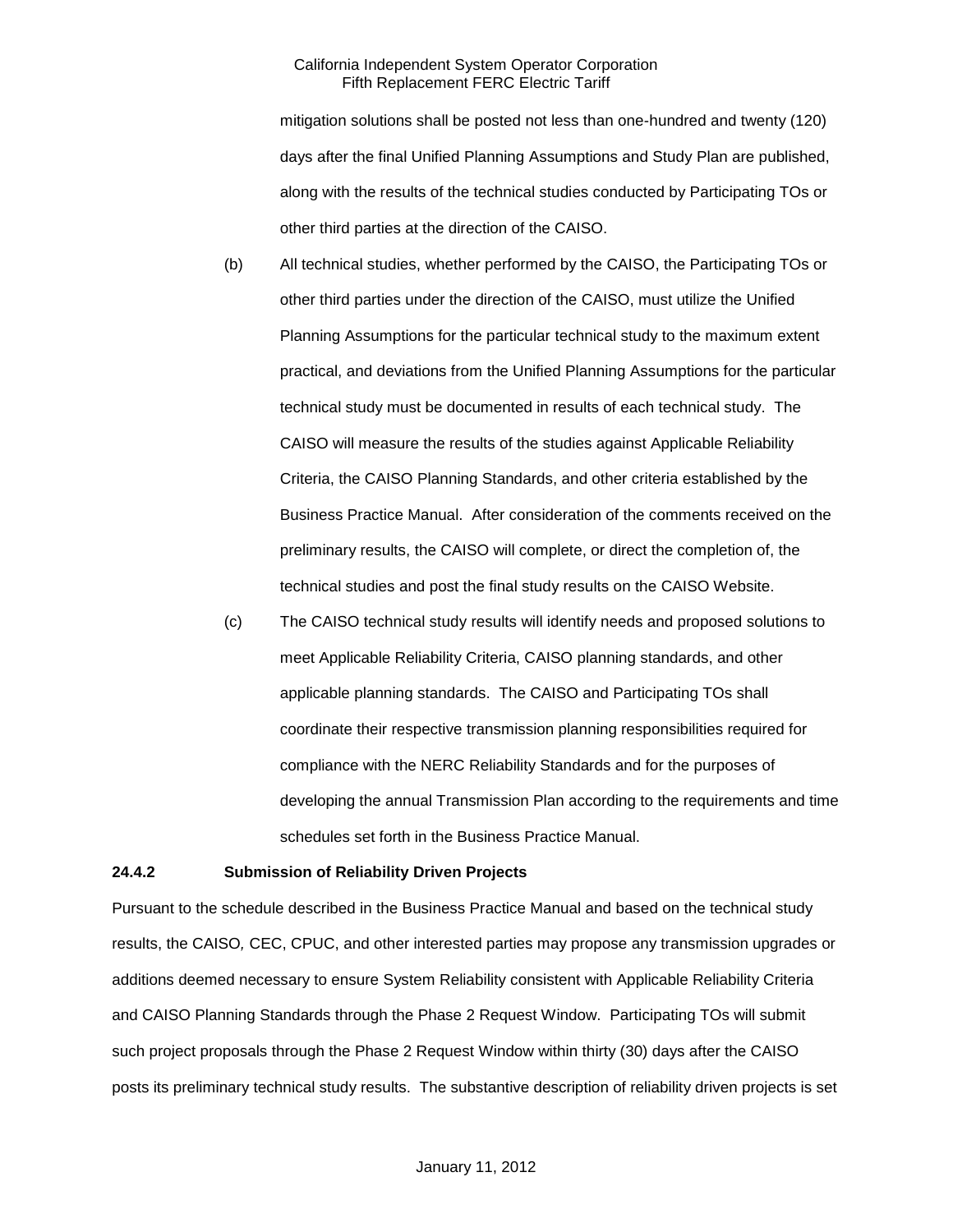forth in Section 24.4.6.2.

#### **24.4.3 Phase 2 Request Window**

- (a) Following publication of the results of the technical studies, and in accordance with the schedule set forth in the Business Practice Manual, the CAISO will open a Request Window during Phase 2 for the submission of proposals for reliabilitydriven projects, Location Constrained Resource Interconnection Facility projects, demand response or generation proposals proposed as alternatives to transmission additions or upgrades to meet reliability needs, and proposals for Merchant Transmission Facility projects and projects needed to maintain the feasibility of long-term CRRs.
- (b) All facilities proposed during the Request Window must use the forms and satisfy the information and technical requirements set forth in the Business Practice Manual. Proposals for these transmission additions or upgrades must be within or connect to the CAISO Balancing Authority Area or CAISO Controlled Grid. The CAISO will determine whether each of these proposals will be considered in the development of the comprehensive Transmission Plan. In accordance with the schedule and procedures set forth in the Business Practice Manual, the CAISO will notify the party submitting the proposal of any deficiencies in the proposal and provide the party an opportunity to correct the deficiencies. A proposal can only be considered in the development of the comprehensive Transmission Plan if the CAISO determines that:
	- (i) the proposal satisfies the information requirements for the particular type of project submitted as set forth in templates included in the Business Practice Manual;
	- (ii) the proposal is not functionally duplicative of transmission upgrades or additions that have previously been approved by the CAISO; and
	- (iii) the proposal, if a sub-regional or regional project that affects other interconnected Balancing Authority Areas, has been reviewed by the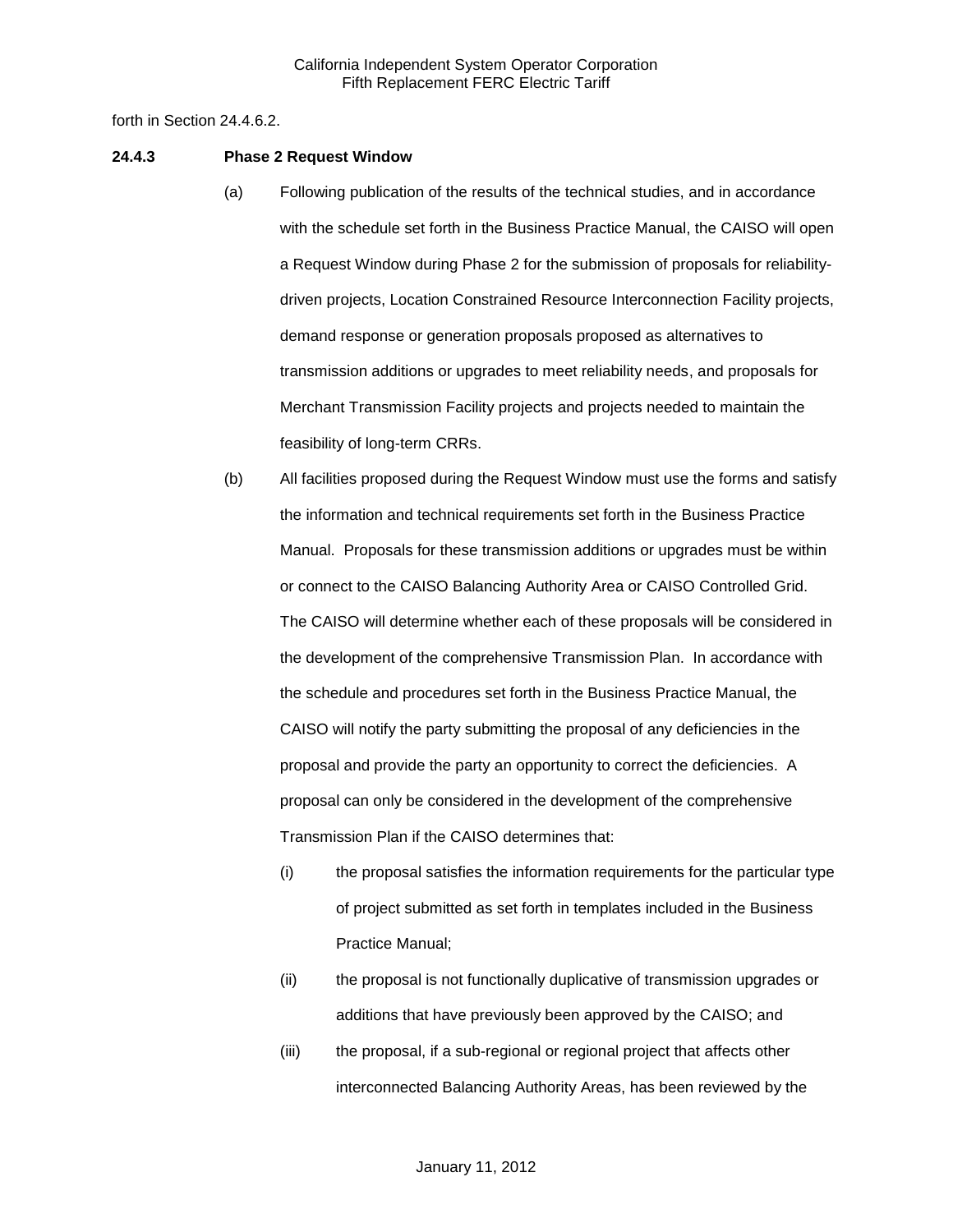appropriate sub-regional or regional planning entity, is not inconsistent with such sub-regional or regional planning entity's preferred solution or project, and has been determined to be appropriate for inclusion in the CAISO Study Plan, rather than, or in addition to, being included in or deferred to the planning process of the sub-regional or regional planning entity.

(c) The duration of the Request Window will be set forth in the Business Practice Manual.

### **24.4.4 Comment Period of Conceptual Statewide Plan**

Beginning in Phase 1, the CAISO will develop, or, in coordination with other regional or sub-regional transmission planning groups or entities, including interconnected Balancing Authority Areas, will participate in the development of a conceptual statewide transmission plan that, among other things, may identify potential transmission upgrade or addition elements needed to meet state and federal policy requirements and directives. The conceptual statewide transmission plan will be an input into the CAISO's Transmission Planning Process. The CAISO will post the conceptual statewide transmission plan to the CAISO Website and will issue a Market Notice providing notice of the availability of such plan. In the month immediately following the publication of the conceptual statewide transmission plan, the CAISO will provide an opportunity for interested parties to submit comments and recommend modifications to the conceptual statewide transmission plan and alternative transmission elements, including potential interstate transmission lines and proposals for access to resources located in areas not identified in the conceptual statewide transmission plan, and non-transmission elements.

#### **24.4.5 Determination of Needed Transmission Projects and Elements**

To determine which projects and additional elements should be included in the comprehensive Transmission Plan, the CAISO will evaluate the conceptual transmission elements identified in the statewide conceptual transmission plan or other alternative elements identified by the CAISO during the Phase 2 studies, reliability project proposals, LCRIF projects proposals, project proposals required to maintain the feasibility of long term CRRs, proposed Network Upgrades pursuant to Section 24.4.6.5 and the results of Economic Planning Studies or other economic studies the CAISO has performed and will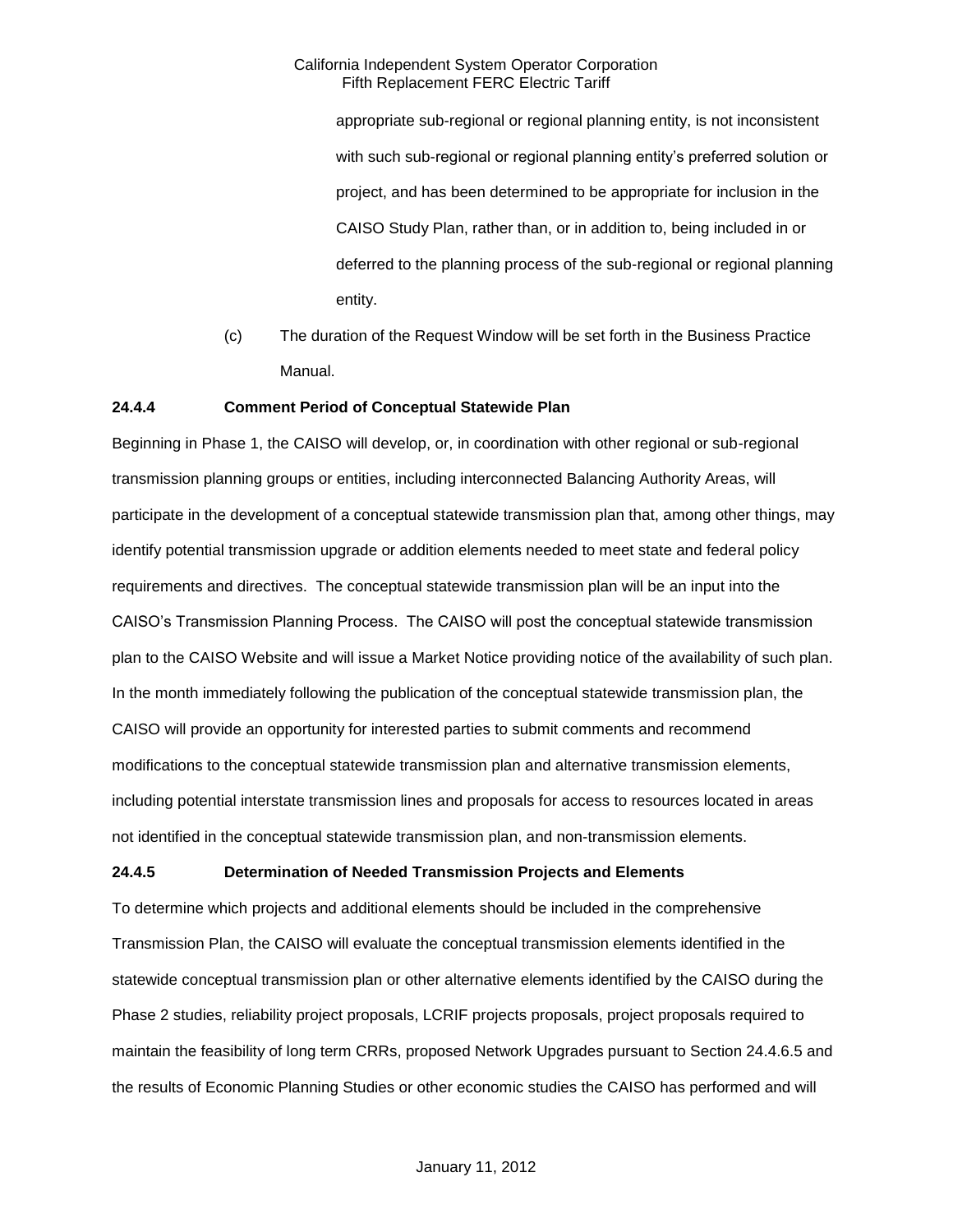consider potential alternative transmission upgrade and addition elements and non-transmission or generation solutions proposed by interested parties. In determining which projects and additional elements should be included in the comprehensive Transmission Plan, the CAISO will not give undue weight or preference to the conceptual statewide plan or any other input in its planning process.

#### **24.4.6 Categories of Transmission Projects**

### **24.4.6.1 Merchant Transmission Project Proposals**

The CAISO may include a transmission addition or upgrade in the comprehensive Transmission Plan if a Project Sponsor proposes a Merchant Transmission Facility and demonstrates to the CAISO the financial capability to pay the full cost of construction and operation of the Merchant Transmission Facility. The Merchant Transmission Facility must mitigate all operational concerns identified by the CAISO to the satisfaction of the CAISO, in consultation with the Participating TO(s) in whose PTO Service Territory the Merchant Transmission Facility will be located, and ensure the continuing feasibility of allocated Long Term CRRs over the length of their terms. To ensure that the Project Sponsor is financially able to pay the construction and operating costs of the Merchant Transmission Facility, and where the Participating TO is not the Project Sponsor and is to construct the Merchant Transmission Facility under Section 24.4.1, the CAISO in cooperation with the Participating TO may require (1) a demonstration of creditworthiness (e.g., an appropriate credit rating), or (2) sufficient security in the form of an unconditional and irrevocable letter of credit or other similar security sufficient to meet its responsibilities and obligations for the full costs of the transmission addition or upgrade.

#### **24.4.6.2 Reliability Driven Projects**

The CAISO, in coordination with each Participating TO with a PTO Service Territory will, as part of the Transmission Planning Process and consistent with the procedures set forth in the Business Practice Manual, identify the need for any transmission additions or upgrades required to ensure System Reliability consistent with all Applicable Reliability Criteria and CAISO Planning Standards. In making this determination, the CAISO, in coordination with each Participating TO with a PTO Service Territory and other Market Participants, shall consider lower cost alternatives to the construction of transmission additions or upgrades, such as acceleration or expansion of existing projects, Demand-side management, Remedial Action Schemes, appropriate Generation, interruptible Loads or reactive support. The CAISO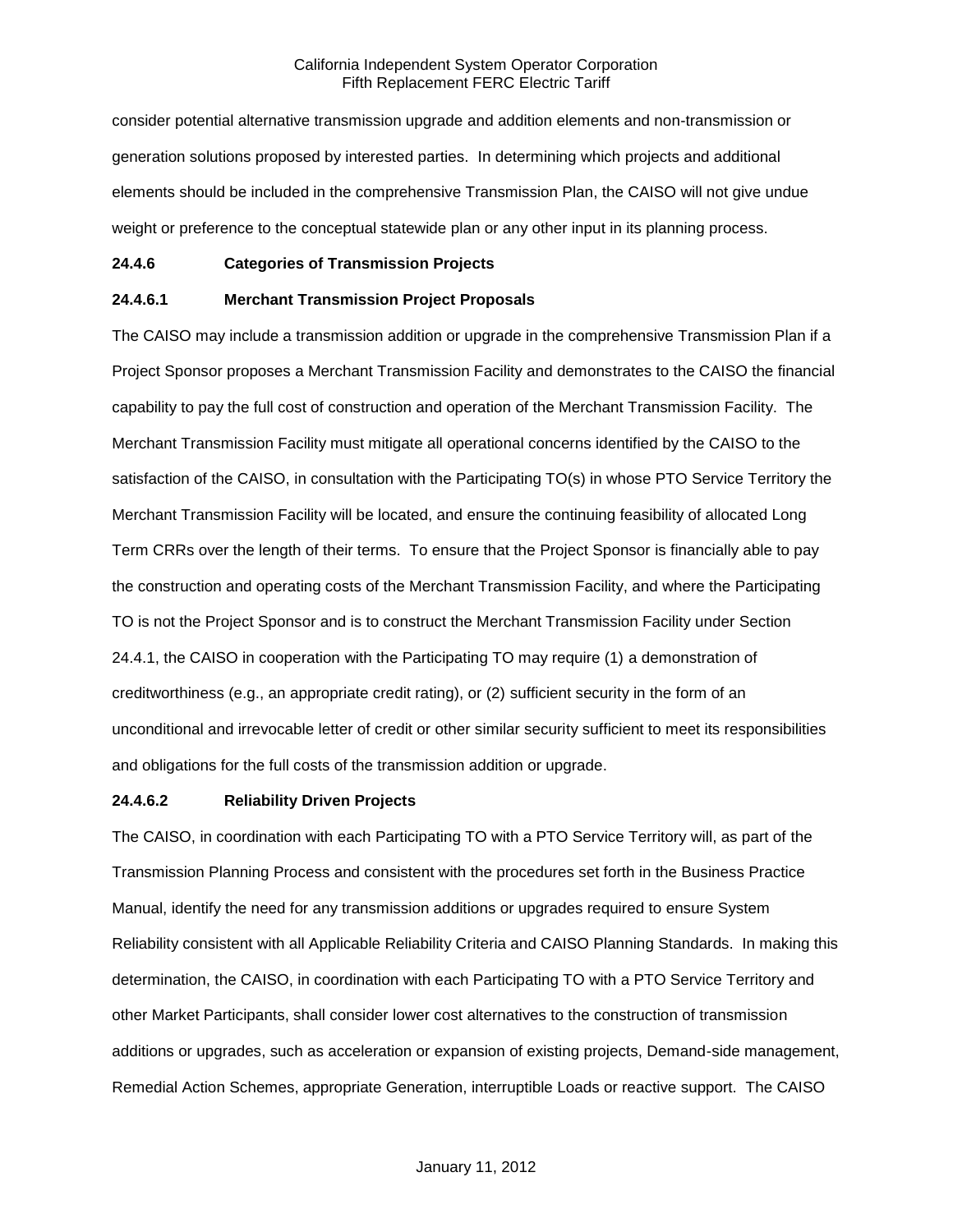shall direct each Participating TO with a PTO Service Area, as a registered Transmission Planner with NERC, to perform the necessary studies, based on the Unified Planning Assumptions and Study Plan and any applicable Interconnection Study, and in accordance with the Business Practice Manual, to determine the facilities needed to meet all Applicable Reliability Criteria and CAISO Planning Standards. The Participating TO with a PTO Service Area shall provide the CAISO and other Market Participants with all information relating to the studies performed under this Section, subject to any limitation provided in Section 20.2 or the applicable LGIP. The Participating TO with a PTO Service Territory in which the transmission upgrade or addition deemed needed under this Section 24 will have the responsibility to construct, own and finance, and maintain such transmission upgrade or addition.

### **24.4.6.3 LCRIF Projects**

### **24.4.6.3.1 Proposals for LCRIFs**

The CAISO, CPUC, CEC, a Participating TO, or any other interested parties may propose a transmission addition as a Location Constrained Resource Interconnection Facility. A proposal shall include the following information, to the extent available:

- (a) Information showing that the proposal meets the requirements of Section 24.4.6.3.2; and
- (b) A description of the proposed facility, including the following information:
	- (1) Transmission studies demonstrating that the proposed facility satisfies Applicable Reliability Criteria and CAISO Planning Standards;
	- (2) Identification of the most feasible and cost-effective alternative transmission additions, which may include network upgrades, that would accomplish the objective of the proposal;
	- (3) A planning level cost estimate for the proposed facility and all proposed alternatives;
	- (4) An assessment of the potential for the future connection of further transmission additions that would convert the proposed facility into a network transmission facility, including conceptual plans;
	- (5) The estimated in-service date of the proposed facility; and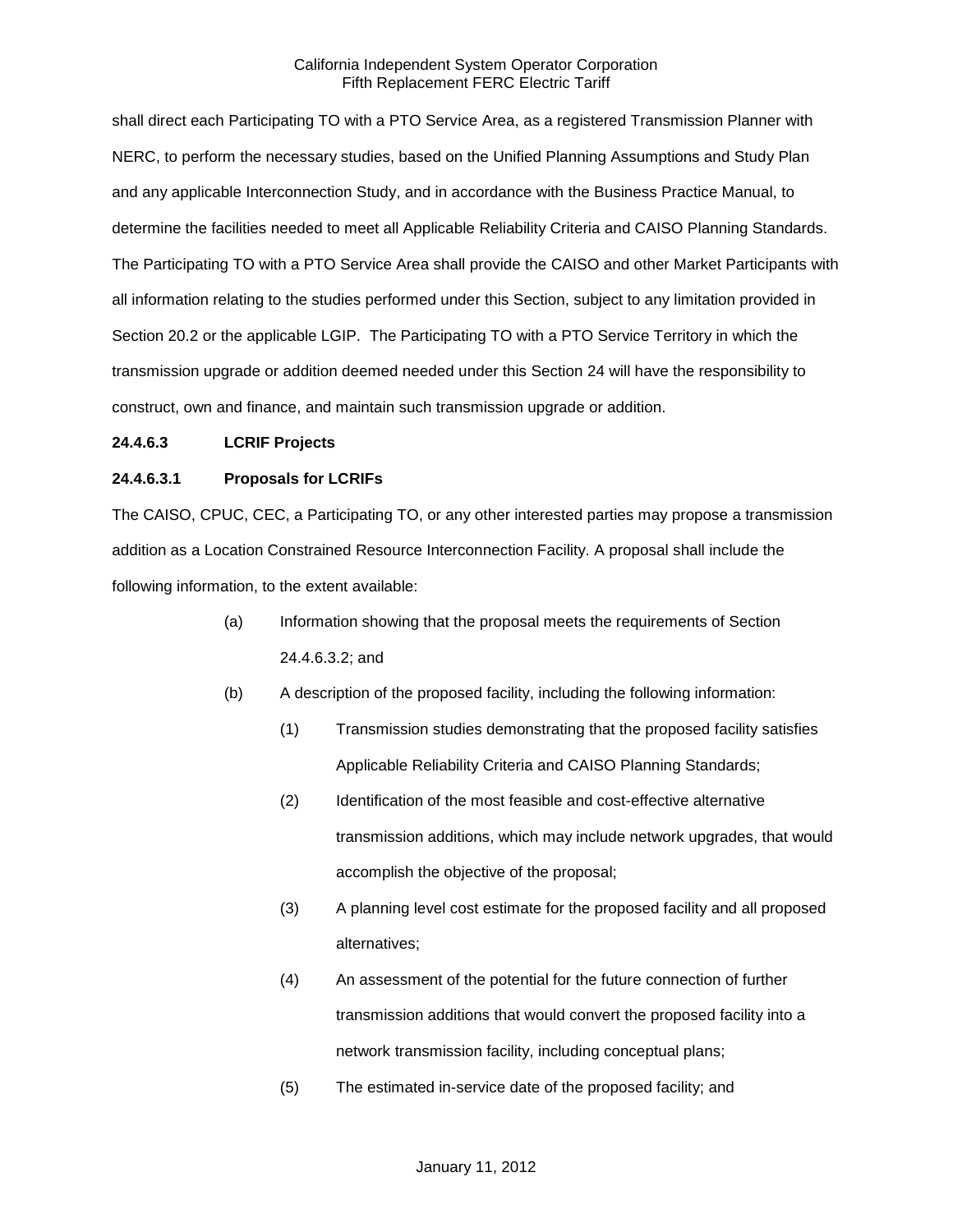(6) A conceptual plan for connecting potential LCRIGs, if known, to the proposed facility.

#### **24.4.6.3.2 Criteria for Qualification as a LCRIF**

- (a) The CAISO shall conditionally approve a facility as a Location Constrained Resource Interconnection Facility if it determines that the facility is needed and all of the following requirements are met:
	- (1) The facility is to be constructed for the primary purpose of connecting to the CAISO Controlled Grid two (2) or more Location Constrained Resource Interconnection Generators in an Energy Resource Area, and at least one of the Location Constrained Resource Interconnection Generators is to be owned by an entity(ies) that is not an Affiliate of the owner(s) of another Location Constrained Resource Interconnection Generator in that Energy Resource Area;
	- (2) The facility will be a High Voltage Transmission Facility;
	- (3) At the time of its in-service date, the facility will not be a network facility and would not be eligible for inclusion in a Participating TO's TRR other than as an LCRIF; and
	- (4) The facility meets Applicable Reliability Criteria and CAISO Planning Standards.
- (b) The proponent of a facility that has been determined by the CAISO to meet the requirements of Section 24.4.6.3.2(a) shall provide the CAISO with information concerning the requirements of this subsection not less than ninety (90) days prior to the planned commencement of construction, and the facility shall qualify as a Location Constrained Resource Interconnection Facility if the CAISO determines that both of the following requirements are met:
	- (1) The addition of the capital cost of the facility to the High Voltage TRR of a Participating TO will not cause the aggregate of the net investment of all LCRIFs (net of the amount of the capital costs of LCRIFs to be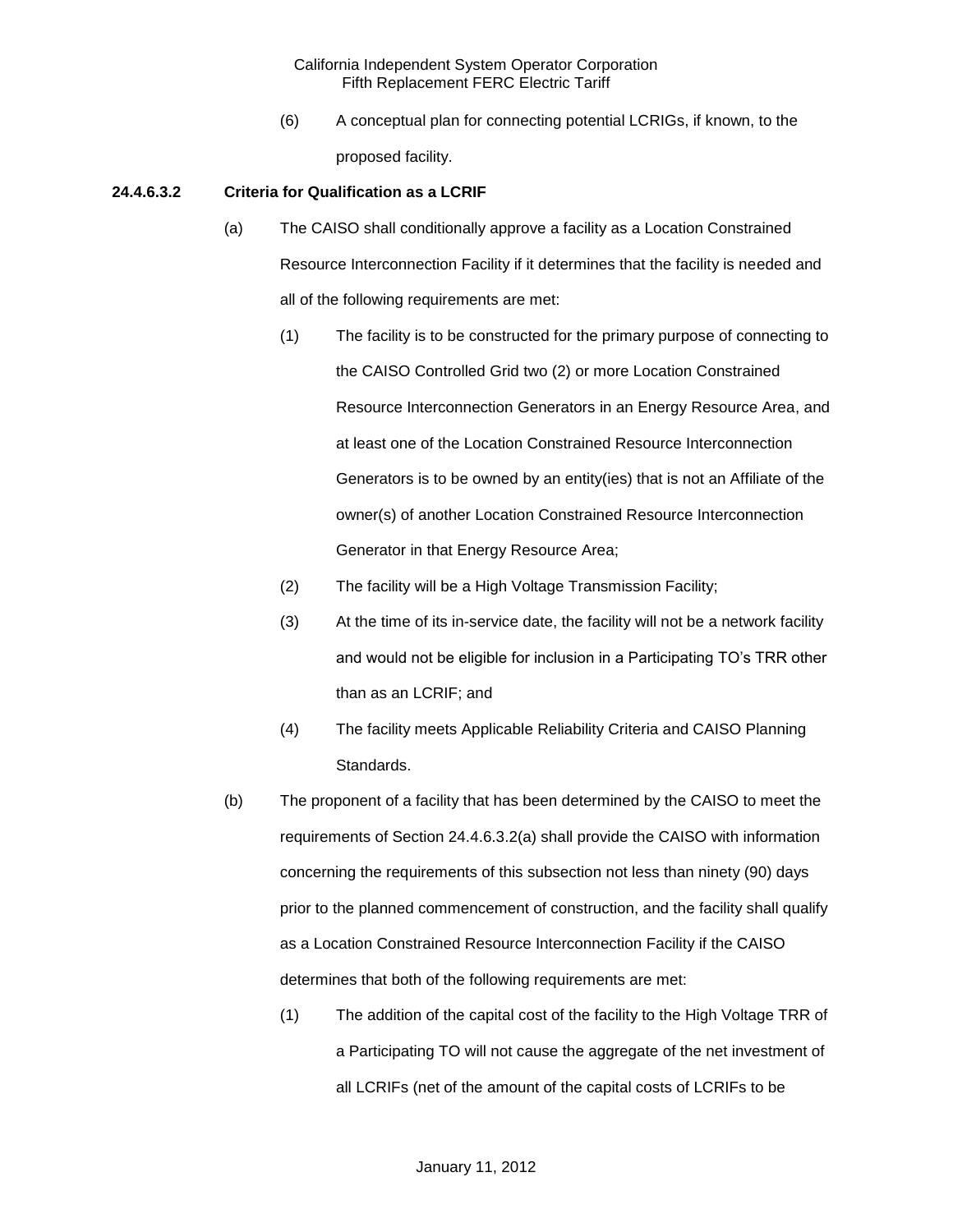recovered from LCRIGs pursuant to Section 26.6) included in the High Voltage TRRs of all Participating TOs to exceed fifteen (15) percent of the aggregate of the net investment of all Participating TOs in all High Voltage Transmission Facilities reflected in their High Voltage TRRs (net of the amount of the capital costs of LCRIFs to be recovered from LCRIGs pursuant to Section 26.6) in effect at the time of the CAISO's evaluation of the facility; and

(2) Existing or prospective owners of LCRIGs have demonstrated their interest in connecting LCRIGs to the facility consistent with the requirements of Section 24.4.6.3.4, which establishes the necessary demonstration of interest.

### **24.4.6.3.3 Responsibilities of Participating Transmission Owner**

Each Participating TO shall report annually to the CAISO the amount of its net investment in LCRIFs (net of the amount of the capital costs of LCRIFs to be recovered from LCRIGs pursuant to Section 26.6), and its net investment in High Voltage Transmission Facilities reflected in its High Voltage TRR (net of the amount of the capital costs of LCRIFs to be recovered from LCRIGs pursuant to Section 26.6), to enable the CAISO to make the determination required under Section 24.4.6.3.2(b)(1).

### **24.4.6.3.4 Demonstration of Interest in a LCRIF**

A proponent of an LCRIF must demonstrate interest in the LCRIF equal to sixty (60) percent or more of the capacity of the facility in the following manner:

- (a) the proponent's demonstration must include a showing that LCRIGs that would connect to the facility and would have a combined capacity equal to at least twenty-five (25) percent of the capacity of the facility have executed Large Generator Interconnection Agreements or Small Generator Interconnection Agreements, as applicable; and
- (b) to the extent the showing pursuant to Section 24.4.6.3.4(a) does not constitute sixty (60) percent of the capacity of the LCRIF, the proponent's demonstration of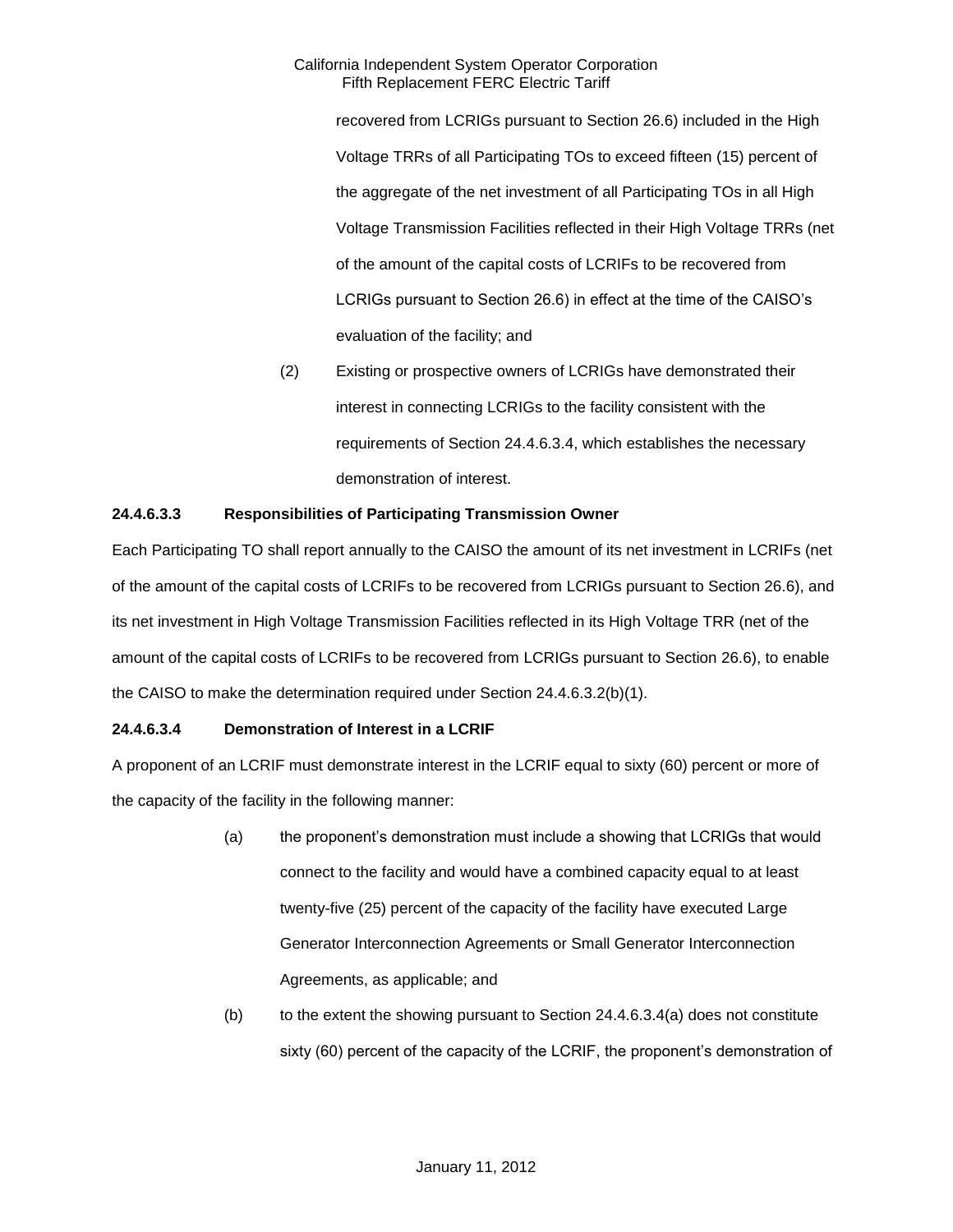the remainder of the required minimum level of interest must include a showing that additional LCRIGs:

- (1) in the case of Large Generating Facilities subject to the LGIP set forth in Appendix Y, have obtained Site Exclusivity or paid the Site Exclusivity Deposit in lieu of Site Exclusivity, provided that any Site Exclusivity Deposit paid pursuant to Section 3.5 of the LGIP set forth in Appendix Y shall satisfy this requirement, or, in the case of Large Generating Facilities subject to the LGIP set forth in Appendix U and Small Generating Facilities, have obtained control over their site or paid a deposit to the CAISO in the amount of \$250,000, which deposit shall be refundable if the LCRIF is not approved or is withdrawn by the proponent; and
- (2) have demonstrated interest in the LCRIF by one of the following methods:
	- (i) executing a firm power sales agreement for the output of the LCRIG for a period of five (5) years or longer; or
	- (ii) in the case of Large Generating Facilities subject to the LGIP set forth in Appendix Y, filing an Interconnection Request and paying the Interconnection Study Deposit required by Section 3.5 of the LGIP set forth in Appendix Y; or
	- (iii) in the case of Large Generating Facilities subject to the LGIP set forth in Appendix U and Small Generating Facilities, being in the CAISO's interconnection queue and paying a deposit to the CAISO equal to the sum of the minimum deposits required of an Interconnection Customer for all studies performed in accordance with the Large Generator Interconnection Procedures (Appendix U) or Small Generator Interconnection Procedures (Appendix S), as applicable to the LCRIG, less the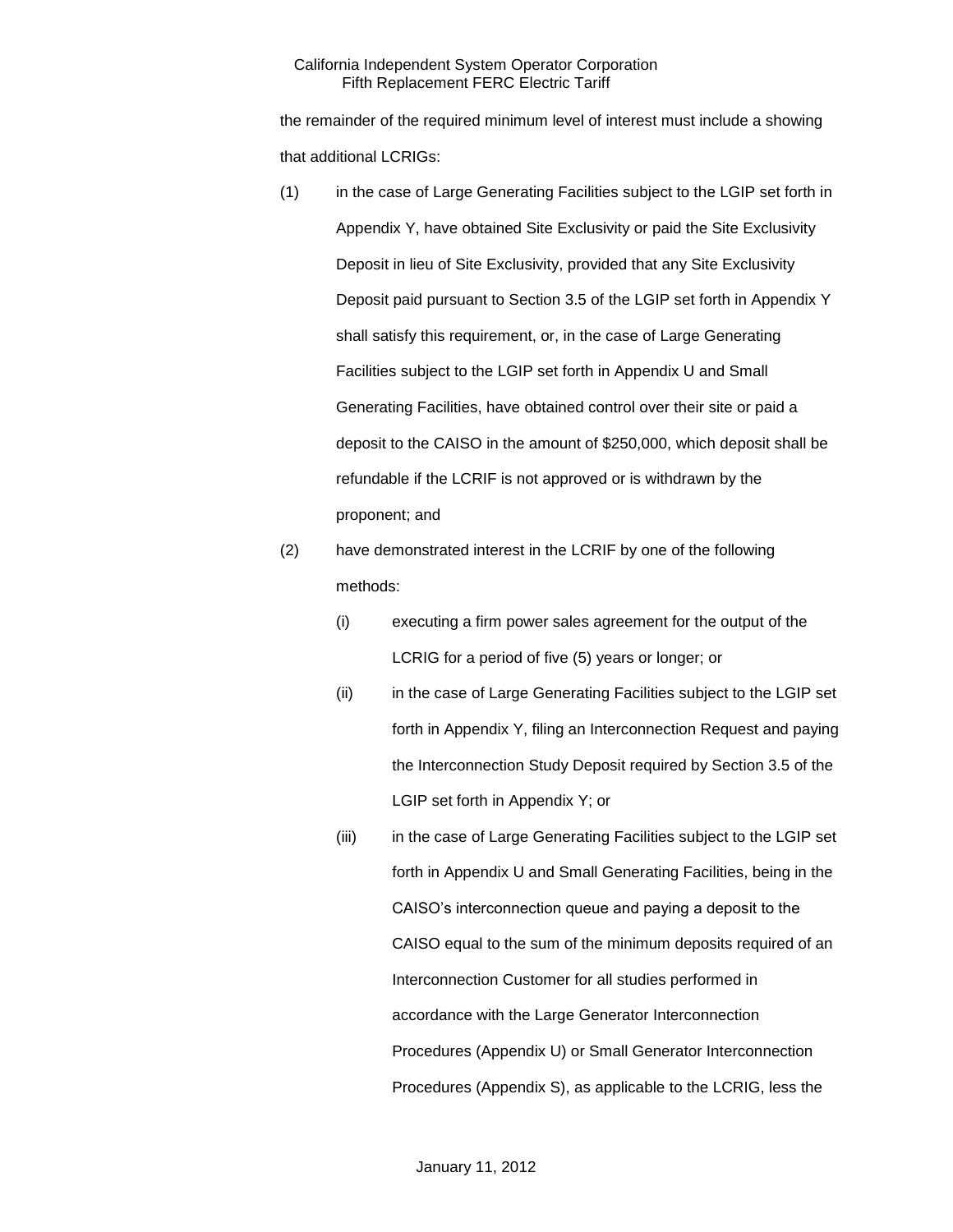amount of any deposits actually paid by the LCRIG for such studies. The deposit shall be credited toward such study costs. If the LCRIF is not approved or is withdrawn by the proponent, any deposit paid under this provision shall be refundable to the extent it exceeds costs incurred by the CAISO for such studies; or

(iv) paying a deposit to the CAISO equal to five (5) percent of the LCRIG's pro rata share of the capital costs of a proposed LCRIF. The deposit shall be credited toward costs of Interconnection Studies performed in connection with the Large Generator Interconnection Procedures (Appendix U or Appendix Y, as applicable) or Small Generator Interconnection Procedures (Appendix S), whichever is applicable. If the LCRIF is not approved or is withdrawn by the proponent, any deposit paid under this provision shall be refundable to the extent it exceeds the costs incurred by the CAISO for such studies.

# **24.4.6.3.5 Coordination With Non-Participating TOs**

In the event that a facility proposed as an LCRIF would connect to LCRIGs in an Energy Resource Area that would also be connected by a transmission facility that is in existence or is proposed to be constructed by an entity that is not a Participating TO and that does not intend to place that facility under the Operational Control of the CAISO, the CAISO shall coordinate with the entity owning or proposing that transmission facility through any regional planning process to avoid the unnecessary construction of duplicative transmission additions to connect the same LCRIGs to the CAISO Controlled Grid.

### **24.4.6.3.6 Evaluation of LCRIFs**

In evaluating whether a proposed LCRIF that meets the requirements of Section 24.4.6.3.2 is needed, and for purposes of ranking and prioritizing LCRIF projects, the CAISO will consider the following factors: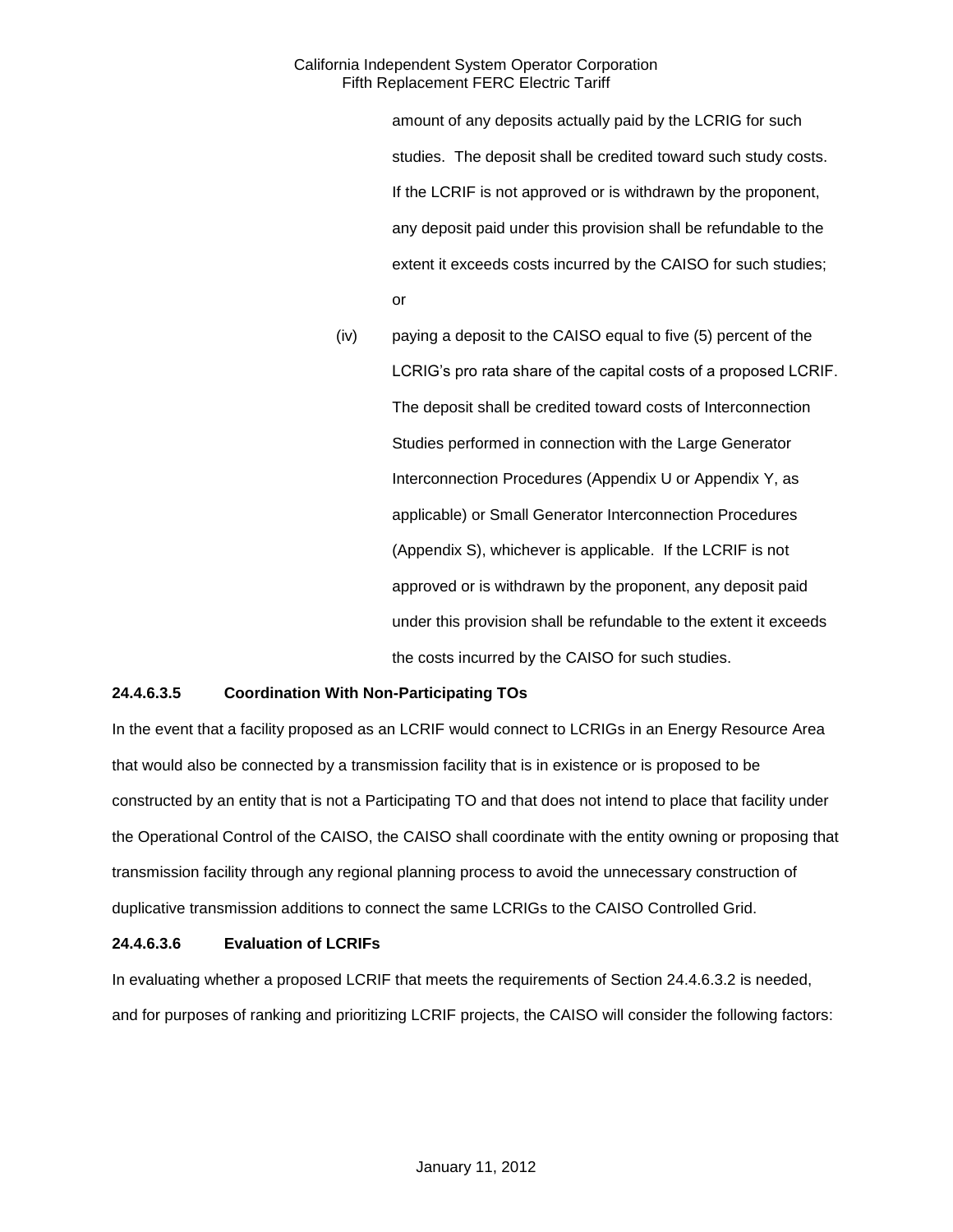- (a) Whether, and if so, the extent to which, the facility meets or exceeds applicable CAISO Planning Standards, including standards that are Applicable Reliability Criteria.
- (b) Whether, and if so, the extent to which, the facility has the capability and flexibility both to interconnect potential LCRIGs in the Energy Resource Area and to be converted in the future to a network transmission facility.
- (c) Whether the projected cost of the facility is reasonable in light of its projected benefits, in comparison to the costs and benefits of other alternatives for connecting Generating Units or otherwise meeting a need identified in the CAISO Transmission Planning Process, including alternatives that are not LCRIFs. In making this determination, the CAISO shall take into account, among other factors, the following:
	- (1) The potential capacity of LCRIGs and the potential Energy that could be produced by LCRIGs in each Energy Resource Area;
	- (2) The capacity of LCRIGs in the CAISO's interconnection process for each Energy Resource Area;
	- (3) The projected cost and in-service date of the facility in comparison with other transmission facilities that could connect LCRIGs to the CAISO Controlled Grid;
	- (4) Whether, and if so, the extent to which, the facility would provide additional reliability or economic benefits to the CAISO Controlled Grid; and
	- (5) Whether, and if so, the extent to which, the facility would create a risk of stranded costs.

# **24.4.6.4 Projects to Maintain the Feasibility of Long Term CRRs**

The CAISO is obligated to ensure the continuing feasibility of Long Term CRRs that are allocated by the CAISO over the length of their terms. In furtherance of this requirement the CAISO shall, as part of its annual Transmission Planning Process cycle, test and evaluate the simultaneous feasibility of allocated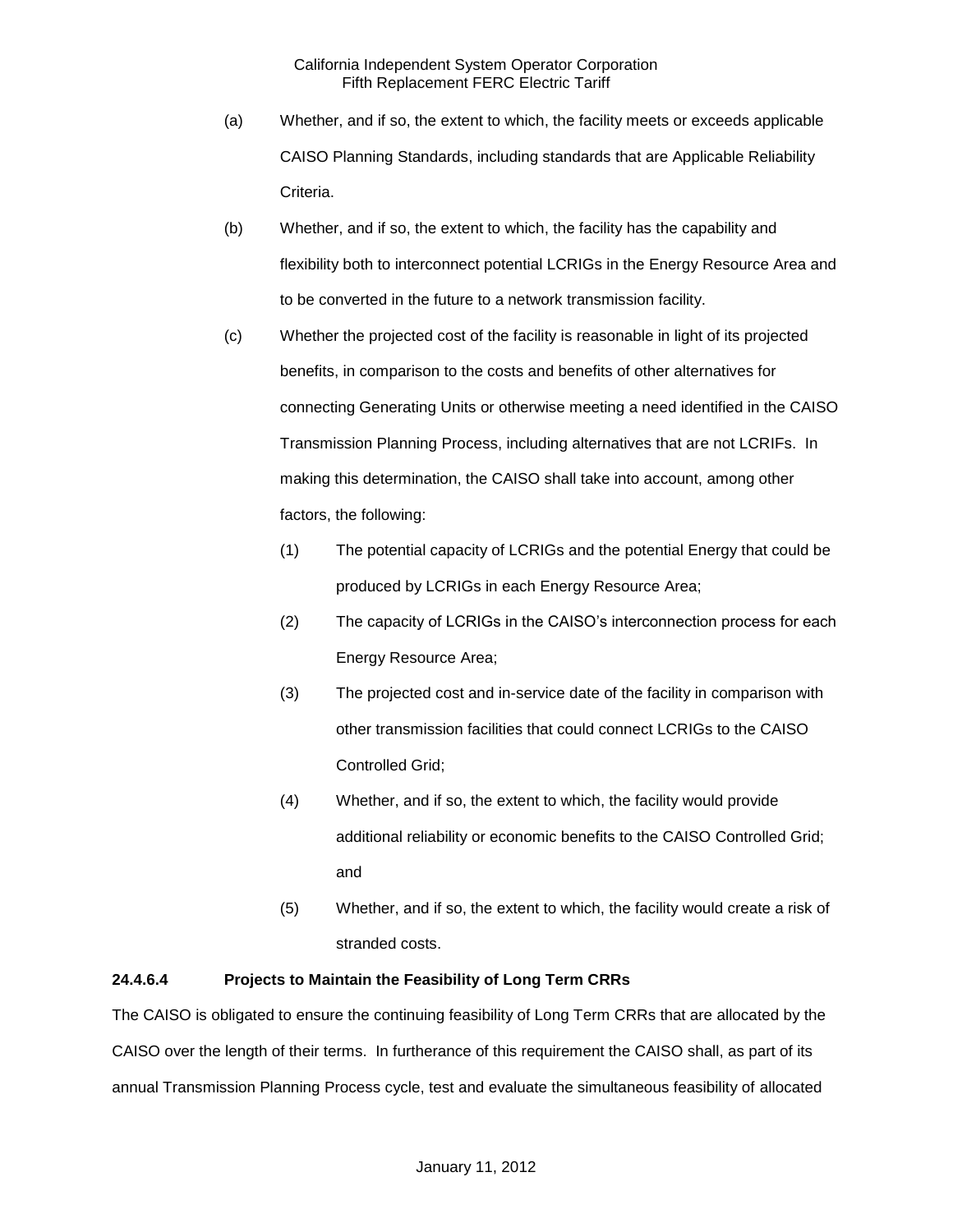Long Term CRRs, including, but not limited to, when acting on the following types of projects: (a) planned or proposed transmission projects; (b) Generating Unit or transmission retirements; (c) Generating Unit interconnections; and (d) the interconnection of new Load. Pursuant to such evaluations, the CAISO shall identify the need for any transmission additions or upgrades required to ensure the continuing feasibility of allocated Long Term CRRs over the length of their terms and shall publish Congestion Data Summary along with the results of the CAISO technical studies. In assessing the need for transmission additions or upgrades to maintain the feasibility of allocated Long Term CRRs, the CAISO, in coordination with the Participating TOs and other Market Participants, shall consider lower cost alternatives to the construction of transmission additions or upgrades, such as acceleration or expansion of existing projects; Demand-side management; Remedial Action Schemes; constrained-on Generation; interruptible Loads; reactive support; or in cases where the infeasible Long Term CRRs involve a small magnitude of megawatts, ensuring against the risk of any potential revenue shortfall using the CRR Balancing Account and uplift mechanism in Section 11.2.4. As part of the CAISO's Transmission Planning Process, the Participating TOs and Market Participants shall provide the necessary assistance and information to the CAISO to allow it to assess and identify transmission additions or upgrades that may be necessary under Section 24.4.6.4. To the extent a transmission upgrade or addition is deemed needed to maintain the feasibility of allocated Long Term CRRs in accordance with this Section and included in the CAISO's annual Transmission Plan, the CAISO will designate the Participating TO(s) with a PTO Service Territory in which the transmission upgrade or addition is to be located as the Project Sponsor(s), responsible to construct, own and finance, and maintain such transmission upgrade or addition.

#### **24.4.6.5 LGIP Network Upgrades**

Beginning with the 2011/2012 planning cycle, Network Upgrades originally identified during the Phase II Interconnection Study or Interconnection Facilities Study Process of the Large Generation Interconnection Process as set forth in Section 7 of Appendix Y that are not already included in a signed LGIA may be assessed as part of the comprehensive Transmission Plan if these Network Upgrades satisfy the following criteria:

> (a) The Network Upgrades consist of new transmission lines 200 kV or above, and have capital costs of \$100 million or greater;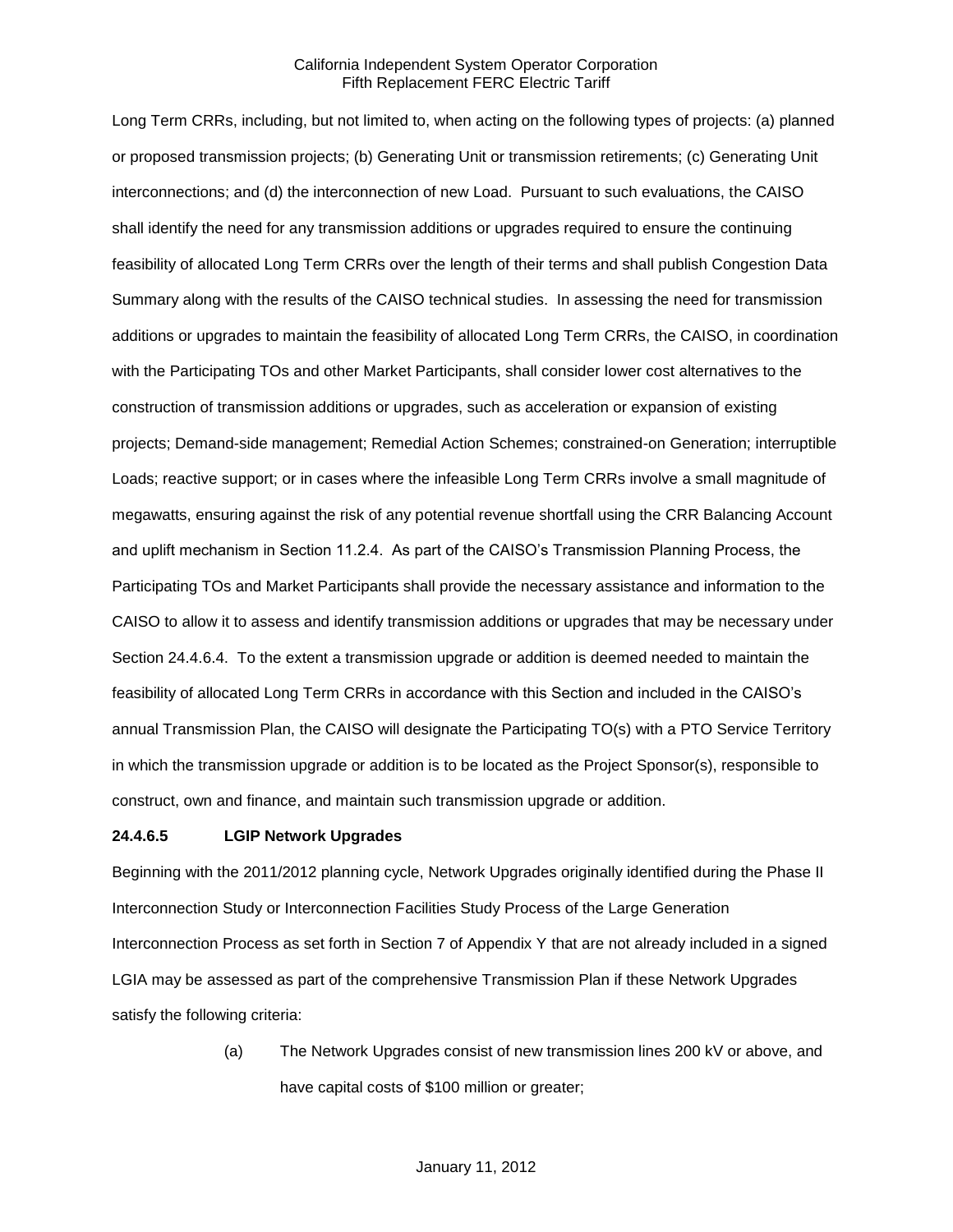- (b) The Network Upgrade is a new 500 kV substation that has capital costs of \$100 million or greater; or,
- (c) The Network Upgrades have a capital cost of \$200 million or more.

The CAISO will post a list of the Network Upgrades eligible for assessment in the Transmission Planning Process in accordance with the schedule set forth in the applicable Business Practice Manual. Network Upgrades included in the comprehensive Transmission Plan may include additional components not included in the Network Upgrades originally identified during the Phase II Interconnection Study or may be expansions of the Network Upgrades originally identified during the Phase II Interconnection Study if the CAISO determines during the Transmission Planning Process that such components or expansions are needed as additional elements under section 24.1. Network Upgrades identified in the LGIP Phase II studies but not assessed in the Transmission Planning Process will be included in Large Generator Interconnection Agreements, as appropriate. Network Upgrades assessed in the Transmission Planning Process but not modified or replaced will be included in Large Generator Interconnection Agreements, as appropriate. Construction and ownership of Network Upgrades specified in the comprehensive Transmission Plan under this section, including any needed additional components or expansions, will be the responsibility of the Participating TO if the Phase II studies identified the original upgrade as needed and such upgrade has not yet been set forth in an executed Large Generator Interconnection Agreement. If, through the Transmission Planning Process, the CAISO identifies any additional components or expansions of Network Upgrades that result in the need for other upgrades or additions, the responsibility to build and own such additions or upgrades will be determined by this Section 24, according to the category of those other upgrades or additions. Any decision in the Transmission Planning Process to modify Network Upgrades identified in the Large Generator Interconnection Process will not increase the cost responsibility of the Interconnection Customer as described in Appendix Y, Section 7. Category 1 policy-driven elements identified under Section 24.4.6.7 could supplant the need for LGIP Network Upgrades that would be developed in subsequent Generator Interconnection Process cycles. To the extent that a Category 1 policy-driven element eliminates or downsizes the need for a Network Upgrade, the Interconnection Customer's cost responsibility for such Network Upgrade shall be eliminated or reduced. Any financial security posting shall be adjusted accordingly.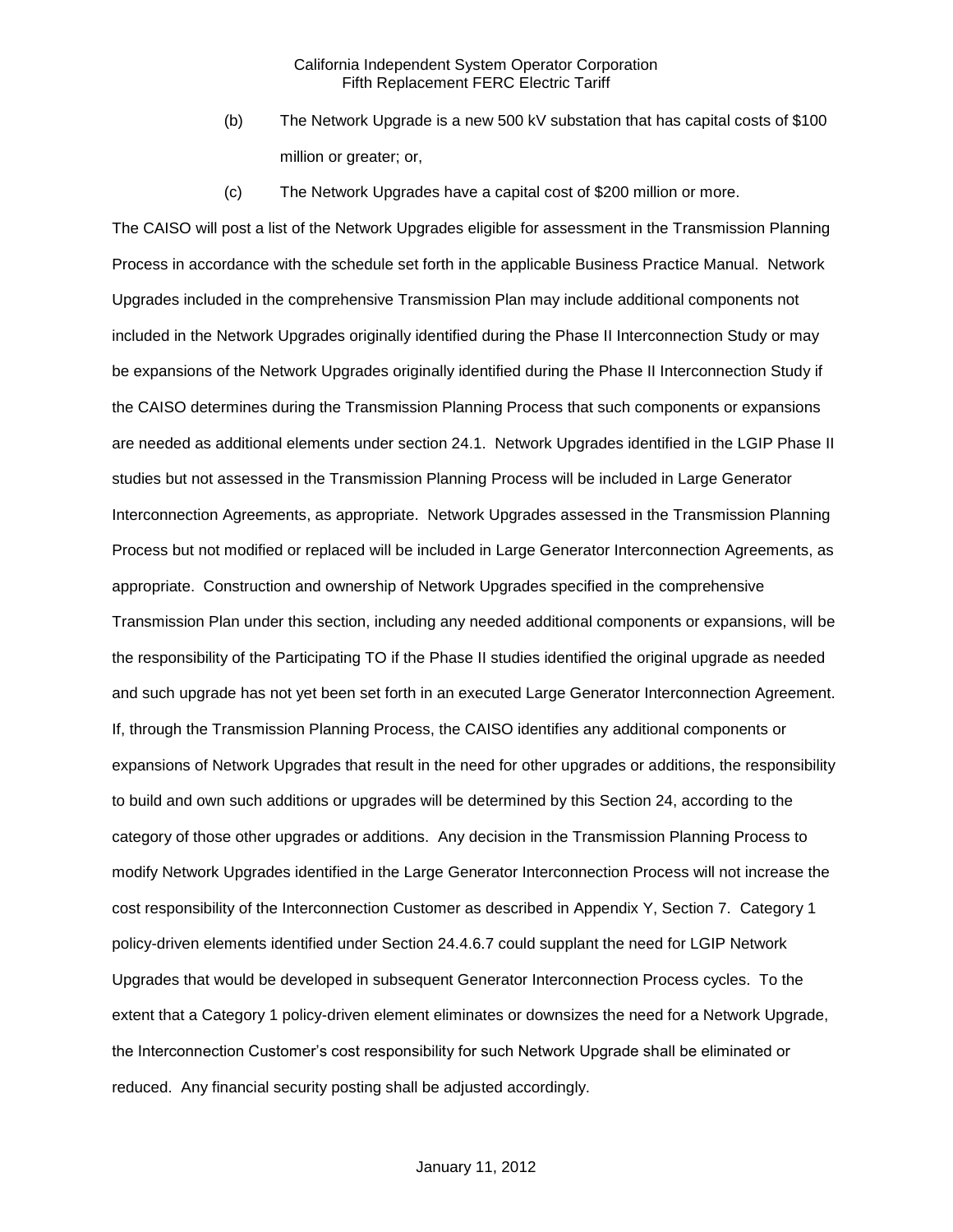#### **24.4.6.6 Policy-Driven Elements**

Once the CAISO has identified projects needed to maintain reliability, LCRIF projects eligible for conditional or final approval, projects needed to maintain long-term CRR feasibility, qualified Merchant Transmission Facility projects, and needed LGIP Network Upgrades as described in Section 24.4.6.5, the CAISO may evaluate transmission upgrade and addition elements needed to meet state or federal policy requirements or directives as specified in the Study Plan pursuant to Section 24.3.2(i). Policy-driven transmission upgrade or addition elements will be either Category 1 or Category 2. Category 1 are those elements which under the criteria of this section are found to be needed elements and are recommended for approval as part of the comprehensive Transmission Plan in the current cycle. Category 2 are those elements that could be needed to achieve state or federal policy requirements or directives but have not been found to be needed in the current planning cycle based on the criteria set forth in this section. Elements identified in this section and not identified in Section 24.4.6.5 as the responsibility of the Participating TO to build will be open for Project Sponsor solicitation during Phase 3. The CAISO will determine the need for, and identify such policy-driven transmission upgrade or addition elements that efficiently and effectively meet applicable policies under alternative resource location and integration assumptions and scenarios, while mitigating the risk of stranded investment. The CAISO will create a baseline scenario reflecting the assumptions about resource locations that are most likely to occur and one or more reasonable stress scenarios that will be compared to the baseline scenario. Any transmission upgrade or addition elements that are included in the baseline scenario and at least a significant percentage of the stress scenarios may be Category 1 elements. Transmission upgrades or additions that are included in the base case, but which are not included in any of the stress scenarios or are included in an insignificant percentage of the stress scenarios, generally will be Category 2 elements, unless the CAISO finds that sufficient analytic justification exists to designate them as Category 1. In such cases, the ISO will make public the analysis upon which it based its justification for designating such facilities as Category 1 rather than Category 2. In this process, the CAISO will consider the following criteria:

> (a) commercial interest in the resources in the applicable geographic area (including renewable energy zones) accessed by potential transmission elements as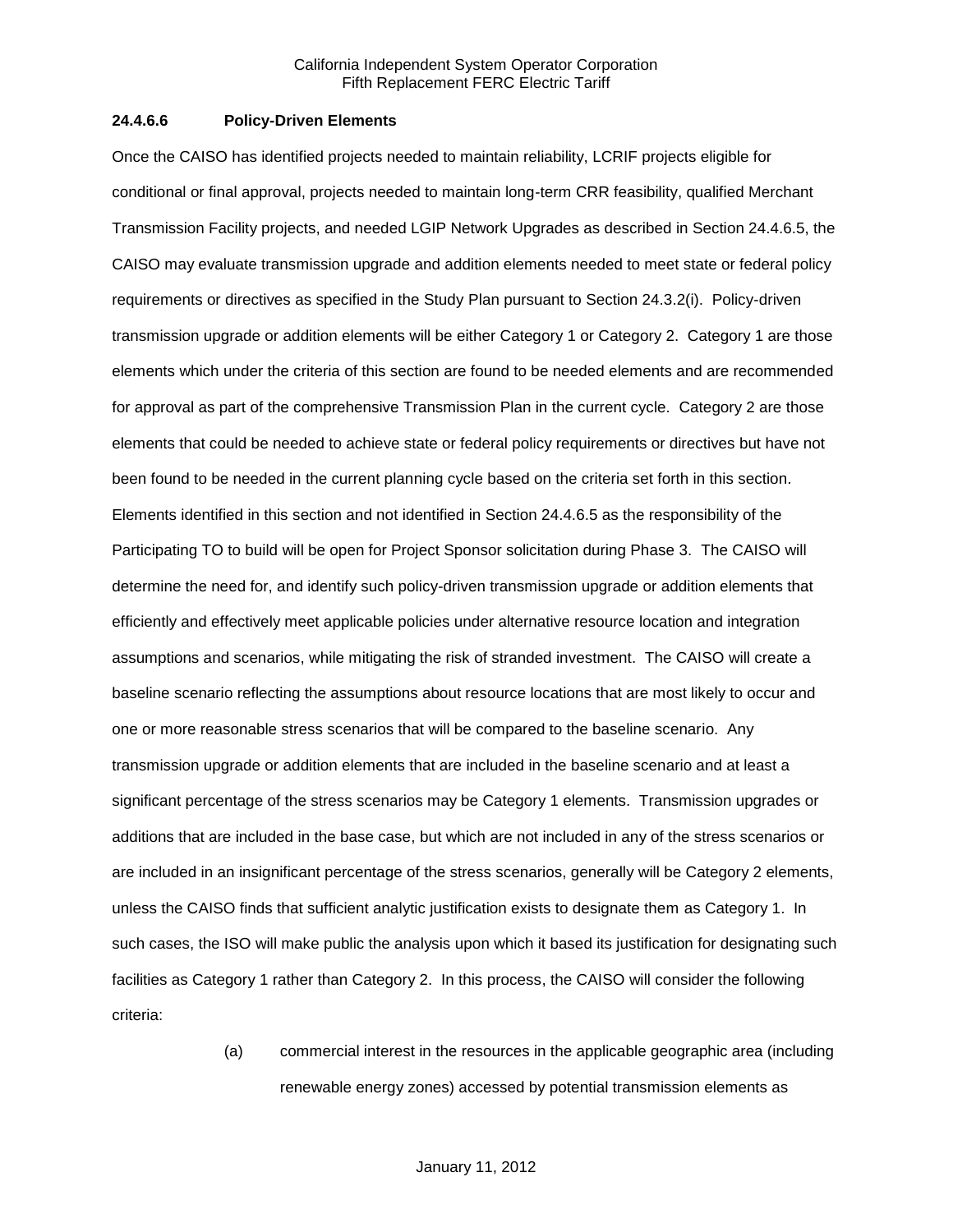evidenced by signed and approved power purchase agreements and interconnection agreements;

- (b) the results and identified priorities of the California Public Utilities Commission's or California Local Regulatory Authorities' resource planning processes;
- (c) the expected planning level cost of the transmission element as compared to the potential planning level costs of other alternative transmission elements;
- (d) the potential capacity (MW) value and energy (MWh) value of resources in particular zones that will meet the policy requirements, as well as the cost supply function of the resources in such zones;
- (e) the environmental evaluation, using best available public data, of the zones that the transmission is interconnecting as well as analysis of the environmental impacts of the transmission elements themselves; the extent to which the transmission element will be needed to meet Applicable Reliability Criteria or to provide additional reliability or economic benefits to the ISO grid;
- (f) potential future connections to other resource areas and transmission elements;
- (g) resource integration requirements and the costs associated with these requirements in particular resource areas designated pursuant to policy initiatives;
- (h) the potential for a particular transmission element to provide access to resources needed for integration, such as pumped storage in the case of renewable resources;
- (i) the effect of uncertainty associated with the above criteria, and any other considerations, that could affect the risk of stranded investment; and
- (j) the effects of other additions or upgrades being considered for approval during the planning process.

# **24.4.6.7 Economic Studies and Mitigation Solutions**

Once the CAISO has identified projects needed to maintain reliability, LCRIF projects eligible for conditional or final approval, qualified merchant transmission projects and policy driven elements, the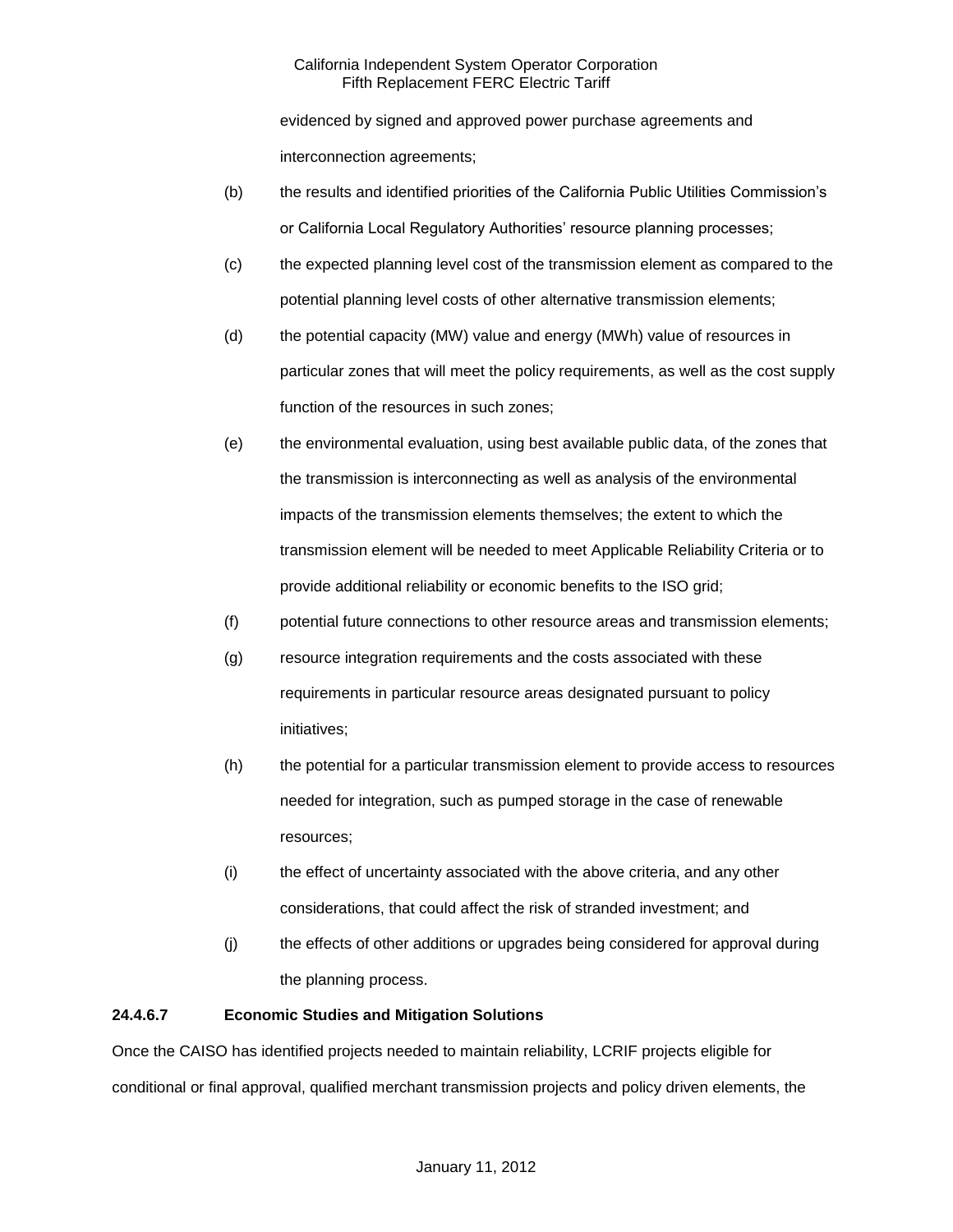CAISO will conduct the High Priority Economic Planning Studies selected under Section 24.4.4 and any other studies that the CAISO concludes are necessary to determine whether additional transmission upgrades and additions, or modifications to identified transmission projects or elements, are necessary to address:

- (a) Congestion identified by the CAISO in the Congestion Data Summary published for the applicable Transmission Planning Process cycle and the magnitude, duration, and frequency of that Congestion;
- (b) Local Capacity Area Resource requirements;
- (c) Congestion projected to increase over the planning horizon used in the Transmission Planning Process and the magnitude of that Congestion; or
- (d) Integration of new generation resources or loads on an aggregated or regional basis.

In determining whether additional elements are needed, the CAISO shall consider the degree to which, if any, the benefits of the solutions outweigh the costs, in accordance with the procedures set forth in the Business Practice Manual. The benefits of the mitigation solutions may include a calculation of any reduction in production costs, Congestion costs, Transmission Losses, capacity or other electric supply costs resulting from improved access to cost-efficient resources. The cost of the mitigation solution must consider any estimated costs identified under Section 24.4.6.4 to maintain the simultaneous feasibility of allocated Long Term CRRs for the length of their term. The CAISO, in determining whether a particular solution is needed, shall also consider the comparative costs and benefits of viable alternatives to the particular transmission element, including: (1) other potential transmission upgrades or additions, including those being considered or proposed during the Transmission Planning Process; (2) acceleration or expansion of any transmission upgrade or addition already approved by the CAISO Governing Board or included in any CAISO annual Transmission Plan, and (3) non-transmission alternatives, including demand-side management. Transmission upgrades and addition elements that are identified under this Section 24.4.6.7, other than reliability-driven projects, LCRIF projects eligible for conditional or final approval and qualified Merchant Transmission Facility projects, will be open for bid and Project Sponsor solicitation in Phase 3.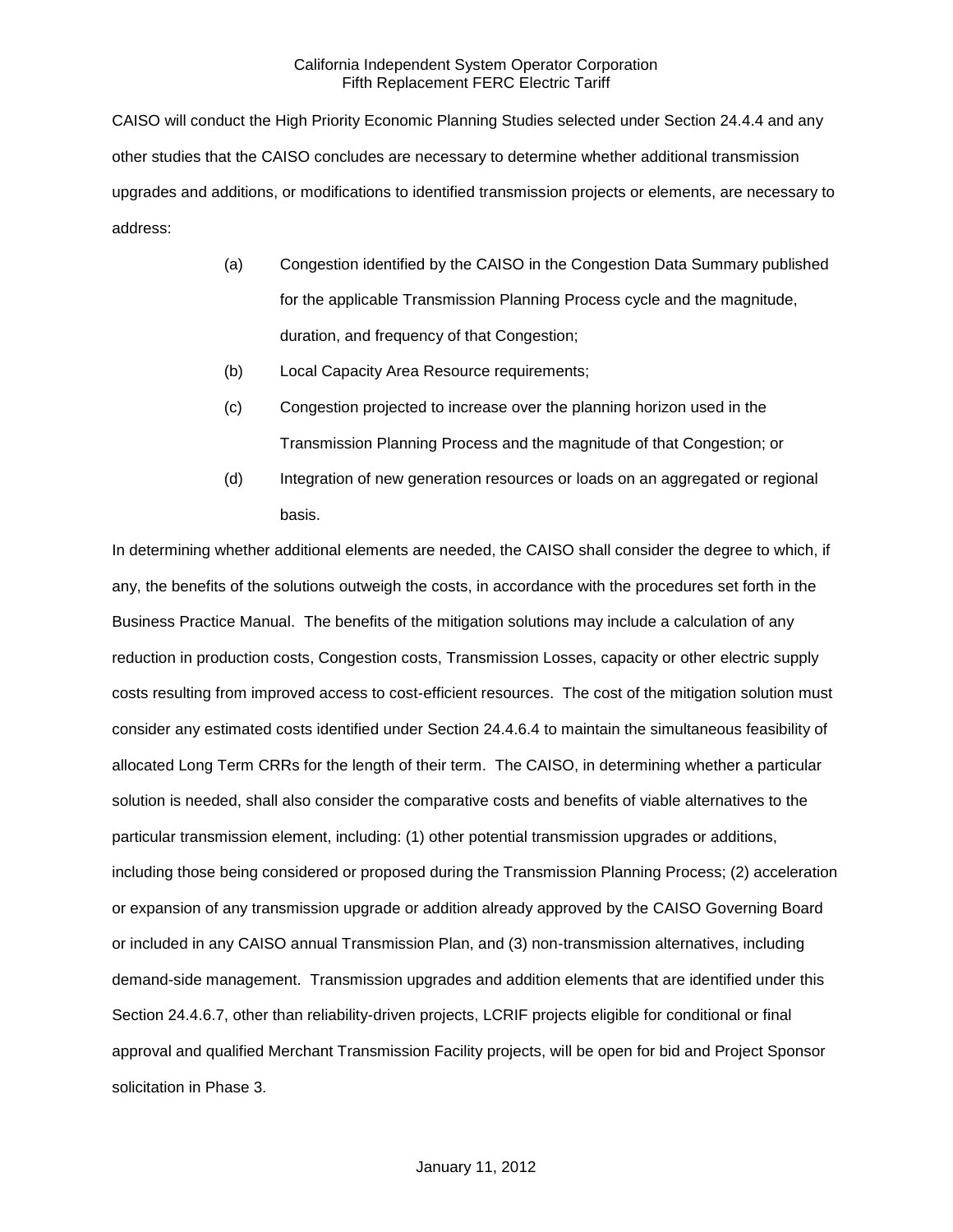### **24.4.6.8 Projects Submitted in Prior Request Windows**

During Phase 2 of the 2010/2011 Transmission Planning Cycle, the CAISO will evaluate the specific project proposals submitted during the 2008 and 2009 request windows. If any of these 2008 or 2009 request window proposals is found by the CAISO to be needed as a Category 1 policy-driven or economically-driven element, using the criteria for approval of transmission elements under sections 24.4.6.6 or 24.4.6.7, the project will be included in the comprehensive 2010/2011 Transmission Plan. Upon Board approval of the Transmission Plan, the Project Sponsor that submitted the proposal will be approved to finance, own and construct the approved additions and upgrades provided that Project Sponsor meets the criterion specified in Section 24.5.2.1(c). If a 2008 or 2009 request window proposal is found to be needed as a Category 2 policy-driven element in the 2010-2011 Transmission Planning Cycle, and that Category 2 policy-driven element is reclassified as a Category 1 policy-driven element in the 2011-2012 Transmission Planning Cycle, the Project Sponsor that submitted the proposal will be approved to finance, own and construct the element, provided that Project Sponsor meets the criterion specified in Section 24.5.2.1(c). If competing projects have been submitted by multiple Project Sponsors in the 2008 and 2009 request windows for the same elements in the 2010/2011 comprehensive Transmission Plan, the CAISO will approve one of those Project Sponsors to build and own the project based on the criteria specified in Section 24.5.2.3. To the extent that competing project proposals for the same policy-driven or economically-driven element were submitted in both the 2008 and 2009 request windows, the CAISO will give priority to the proiect proposals submitted in the 2008 request window.

#### **24.4.7 Description of Transmission Elements**

The transmission elements identified in the draft and final comprehensive Transmission Plan will provide sufficient engineering detail to permit Project Sponsors to submit complete proposals, under section 24.5.1 to build certain transmission elements. As further described in the Business Practice Manual, such details may include, but are not limited to:

- (a) Minimum Conductor Ampacity;
- (b) Approximate Line impedance required;
- (c) Approximate Series compensation levels;
- (d) Substation bus and breaker configuration;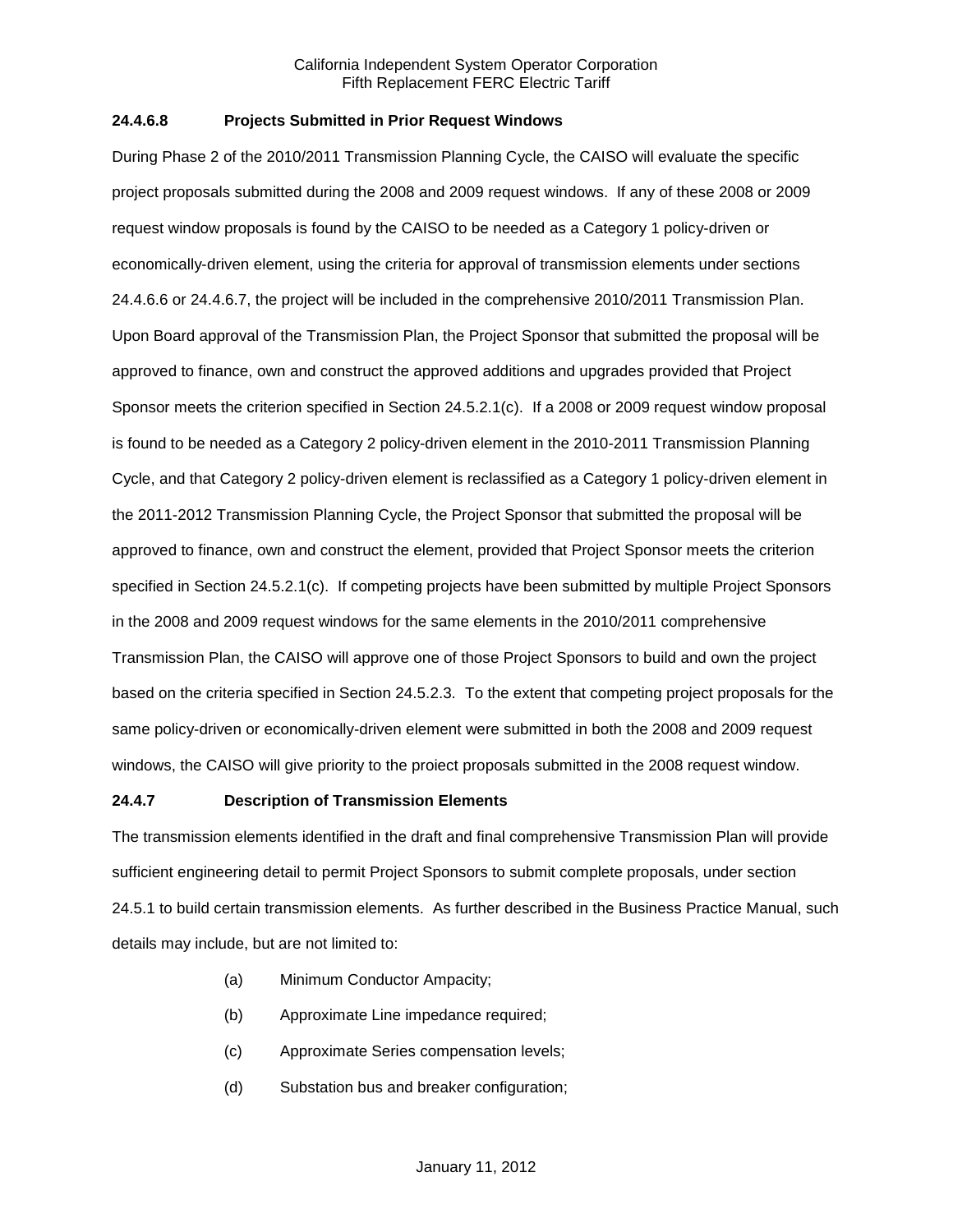- (e) Breaker clearing times;
- (f) Transformer characteristics (capacity, impedance, tap range);
- (g) Minimum Shunt capacitor and reactor sizes;
- (h) Minimum FACTS device specifications;
- (i) SPS requirements;
- (j) Planning level cost estimates;
- (k) Projected in-service date.

### **24.4.8 Additional Contents of Comprehensive Transmission Plan**

In addition to the detailed descriptions of specific needed addition and upgrade projects and elements, the draft and final comprehensive Transmission Plan may include: (1) the results of technical studies performed under the Study Plan; (2) determinations and recommendations regarding the need for identified transmission upgrade and addition projects and elements; (3) assessments of transmission upgrades and additions submitted as alternatives to the potential solutions to transmission needs identified by the CAISO and studied during the Transmission Planning Process cycle; (4) results of Economic Planning Studies (except for the 2010/2011 cycle); (5) an update on the status of transmission upgrades or additions previously approved by the CAISO, including identification of mitigation plans, if necessary, to address any potential delay in the anticipated completion of an approved transmission upgrade or addition; and (6) a description of transmission addition and upgrade projects with an estimated capital investment of \$50 million or more submitted through the Request Window and for which additional studies are required before being presented to the CAISO Governing Board for approval following completion of the studies; and (7) a description of Category 2 transmission upgrade or addition elements recommended for consideration in future planning cycles.

### **24.4.9 Phase 2 Stakeholder Process**

(a) According to the schedule and procedures set forth in the Business Practice Manual, the CAISO will schedule one (1) public meeting after the CAISO technical study results have been posted and Participating TOs have submitted (i) the results of technical studies conducted at the direction of the CAISO (if applicable); and (ii) reliability-driven projects and mitigation solutions. All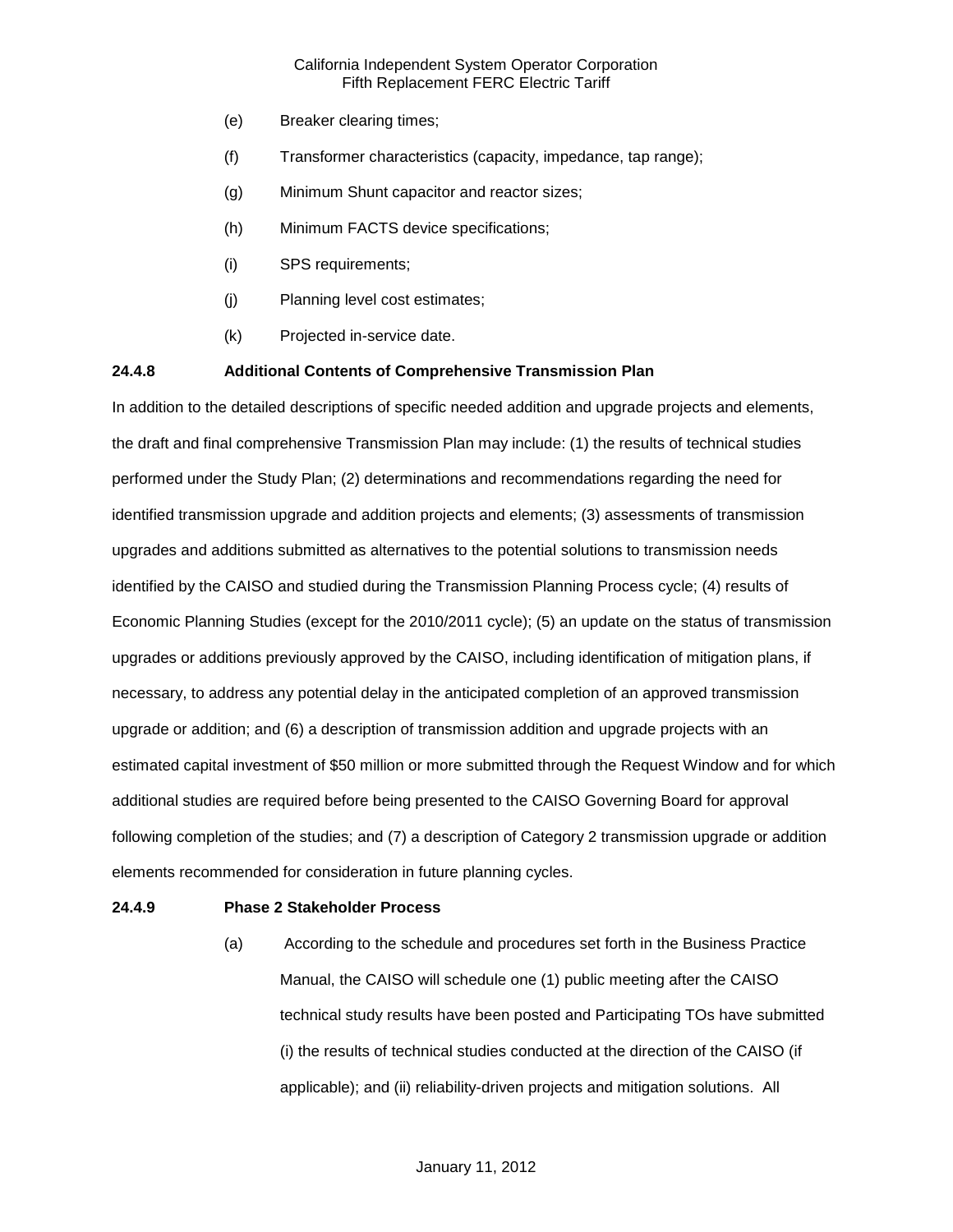stakeholder meetings, web conferences, or teleconferences shall be noticed by Market Notice. Interested parties will be provided a minimum two (2) week period to provide written comments regarding the technical study results and the proposals submitted by the Participating TOs.

- (b) The CAISO will schedule at least one (1) other public meeting before the draft comprehensive Transmission Plan is posted to provide information about any policy-driven element evaluations or economic planning studies that have been completed since the prior public meeting was held, as well as updated information about any studies or evaluations that are still in progress. Notice of such meeting, web conference or teleconference will be provided to stakeholders via Market Notice.
- (c) In accordance with the schedule and procedures in the Business Practice Manual, but not less than one-hundred and twenty (120) days after the results of the CAISO's technical studies are posted and not less than six (6) weeks after the Request Window closes, the CAISO will post a draft comprehensive Transmission Plan. The CAISO will subsequently conduct a public conference regarding the draft comprehensive Transmission Plan and solicit comments, consistent with the timelines and procedures set forth in the Business Practice Manual. Additional meetings, web conferences, or teleconferences may be scheduled as needed. All stakeholder meetings, web conferences, or teleconferences shall be noticed by Market Notice and such notice shall be posted to the CAISO Website. After consideration of comments, the CAISO will post the revised draft comprehensive Transmission Plan to the CAISO Website.

#### **24.4.10 Transmission Plan Approval Process**

The revised draft comprehensive Transmission Plan, along with the stakeholder comments, will be presented to the CAISO Governing Board for consideration and approval. Upon approval of the plan, all needed transmission addition and upgrade projects and elements, net of all transmission and nontransmission alternatives considered in developing the comprehensive Transmission Plan, will be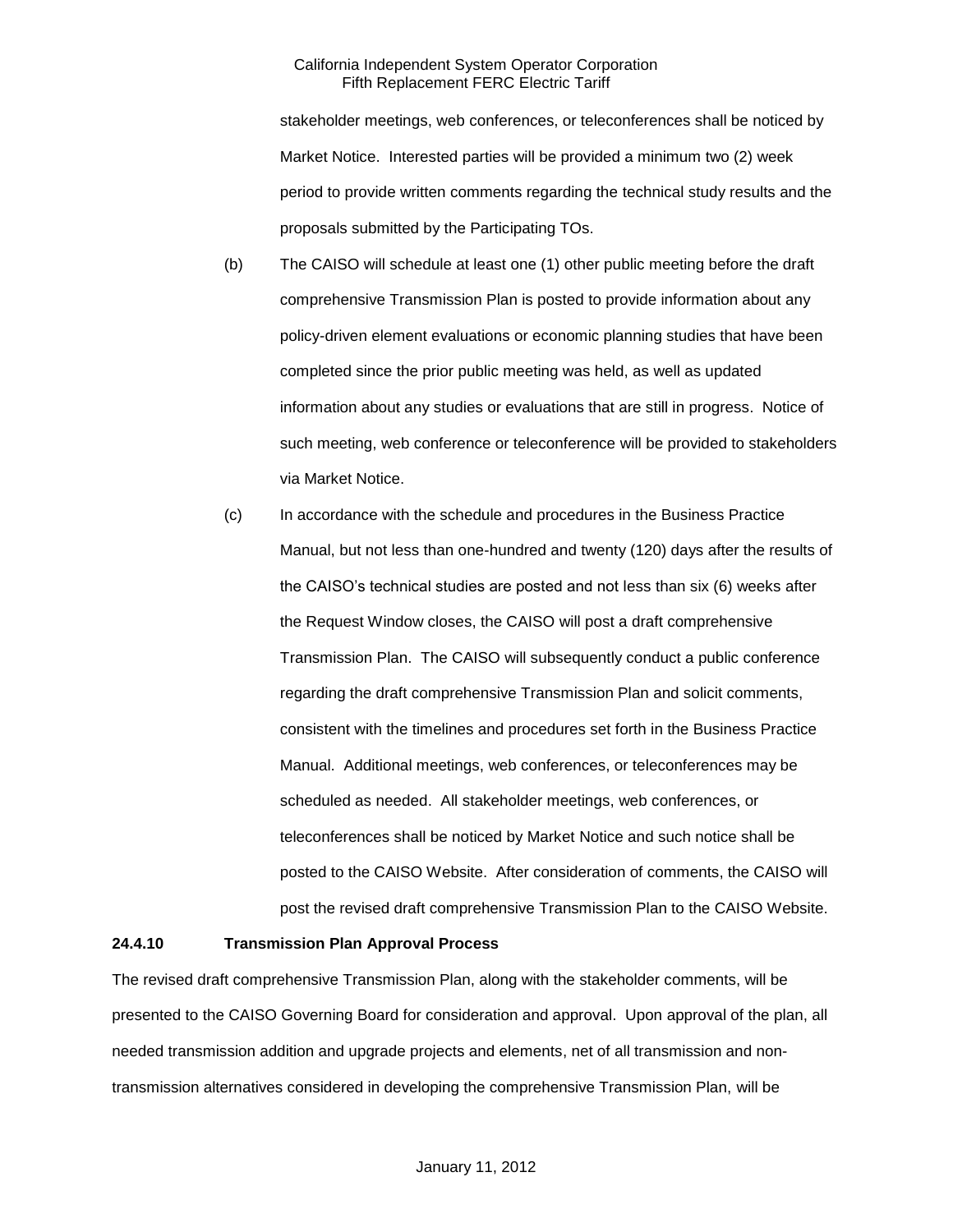deemed approved by the CAISO Governing Board. Transmission upgrade and addition projects with capital costs of \$50 million or less can be approved by CAISO management and may proceed to permitting and construction prior to Governing Board approval of the plan. Following Governing Board approval, the CAISO will post the final comprehensive Transmission Plan to the CAISO website.

### **24.5 Transmission Planning Process Phase 3**

## **24.5.1 Project Submissions**

According to the schedule set forth in the Business Practice Manual, in the month following CAISO Governing Board approval of the comprehensive Transmission Plan, the CAISO will initiate a period of at least two (2) months that will provide an opportunity for Project Sponsors to submit specific transmission project proposals to finance, own, and construct the transmission elements identified in the comprehensive Transmission Plan. Such project proposals must include plan of service details and supporting information as set forth in the Business Practice Manual sufficient to enable the CAISO to determine whether the proposal meets the criteria specified in section 24.5.2.1 and 24.5.2.4. The project proposal will identify the authorized governmental body from which the Project Sponsor will seek siting approval for the project.

### **24.5.2 Project Selection**

At the end of the project submission period, the CAISO will post a list of proposed projects and Project Sponsors to its Website, subject to the confidentiality provisions set forth in Tariff section 20 and as further described in the Business Practice Manual, and will select projects and Approved Project Sponsors pursuant to this section 24.5.2. If the selected project involves an upgrade to or addition on an existing Participating TO facility, the construction or ownership of facilities on a Participating TO's right-ofway, or the construction or ownership of facilities within an existing Participating TO substation, the Participating TO will construct and own such upgrade or addition facilities unless the Project Sponsor and the Participating TO agree to a different arrangement.

### **24.5.2.1 Project Sponsor Qualification**

The CAISO will evaluate the proposals to finance, own and construct policy-driven transmission elements or transmission elements that are included in the comprehensive Transmission Plan based on the results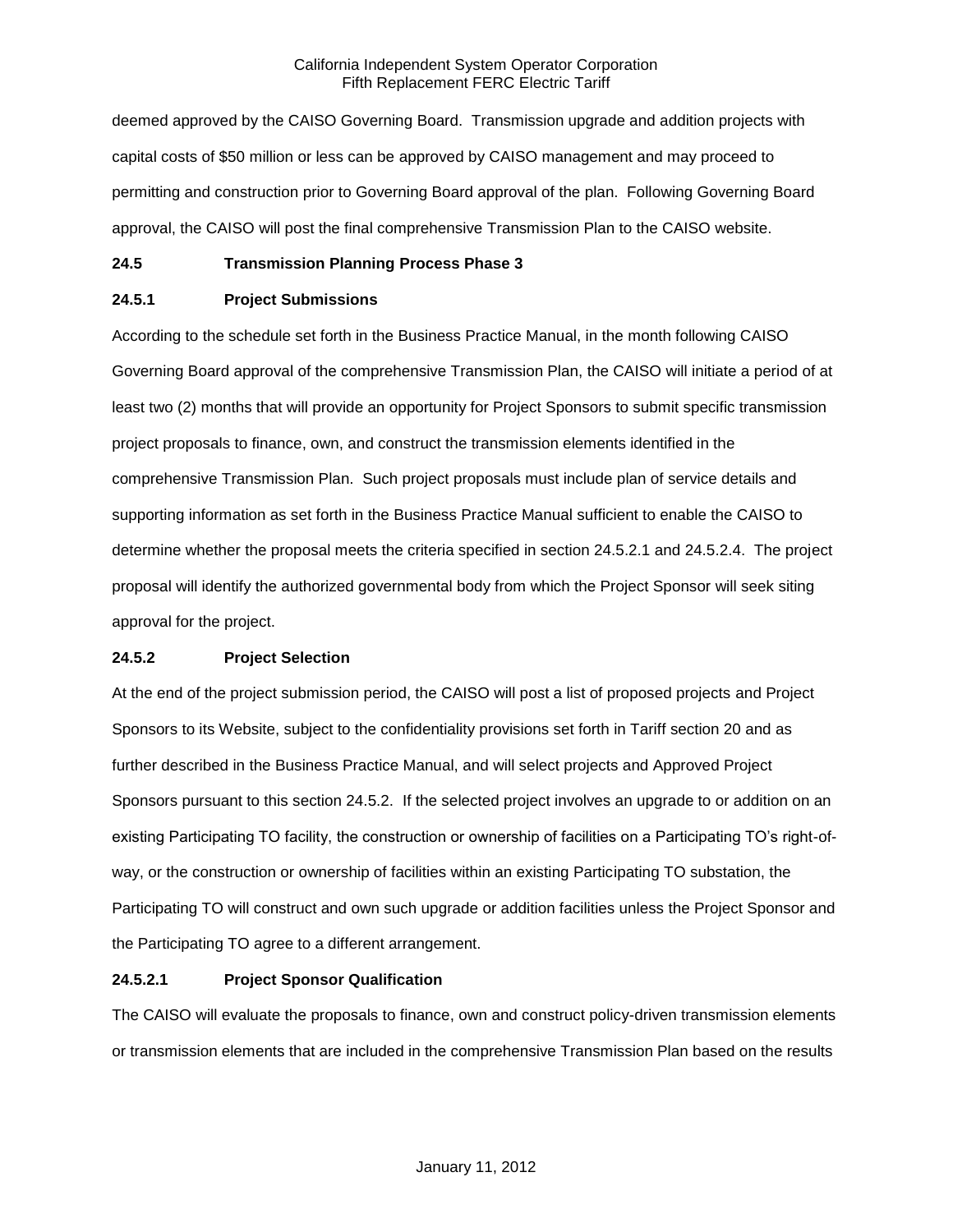of Economic Planning Studies or other economic studies conducted by the CAISO under section 24.4.6.7 to determine:

- (a) whether the proposed project is consistent with needed transmission elements identified in the comprehensive Transmission Plan;
- (b) whether the proposed project satisfies Applicable Reliability Criteria and CAISO Planning Standards; and
- (c) whether the Project Sponsor and its team is physically, technically, and financially capable of (i) completing the project in a timely and competent manner; and (ii) operating and maintaining the facilities consistent with Good Utility Practice and applicable reliability criteria for the life of the project.

On the CAISO's request, the Project Sponsor will provide additional information that the CAISO reasonably determines is necessary to conduct its evaluation.

# **24.5.2.2 Single Project Sponsor**

If only one (1) Project Sponsor submits a proposal to finance, own, and construct transmission elements under section 24.5.1, and the CAISO determines that the Project Sponsor is qualified to own and construct the project under the criteria set forth in section 24.5.2.1, the Project Sponsor must seek siting approval, and any other necessary approvals, from the appropriate authority or authorities within onehundred twenty (120) days of CAISO approval.

### **24.5.2.3 Multiple Project Sponsors**

(a) If two (2) or more Project Sponsors submit proposals to own and construct the same transmission element or elements under section 24.5.1 and the CAISO determines that the two (2) or more Project Sponsors are qualified to own and construct the project under the criteria set forth in section 24.5.2.1, the CAISO will, upon request, facilitate an opportunity for the Project Sponsors to collaborate with each other to propose a single project to meet such need. If joint projects are proposed following the collaboration period, the CAISO will revise the list of potential renewable transmission upgrades or additions eligible for selection.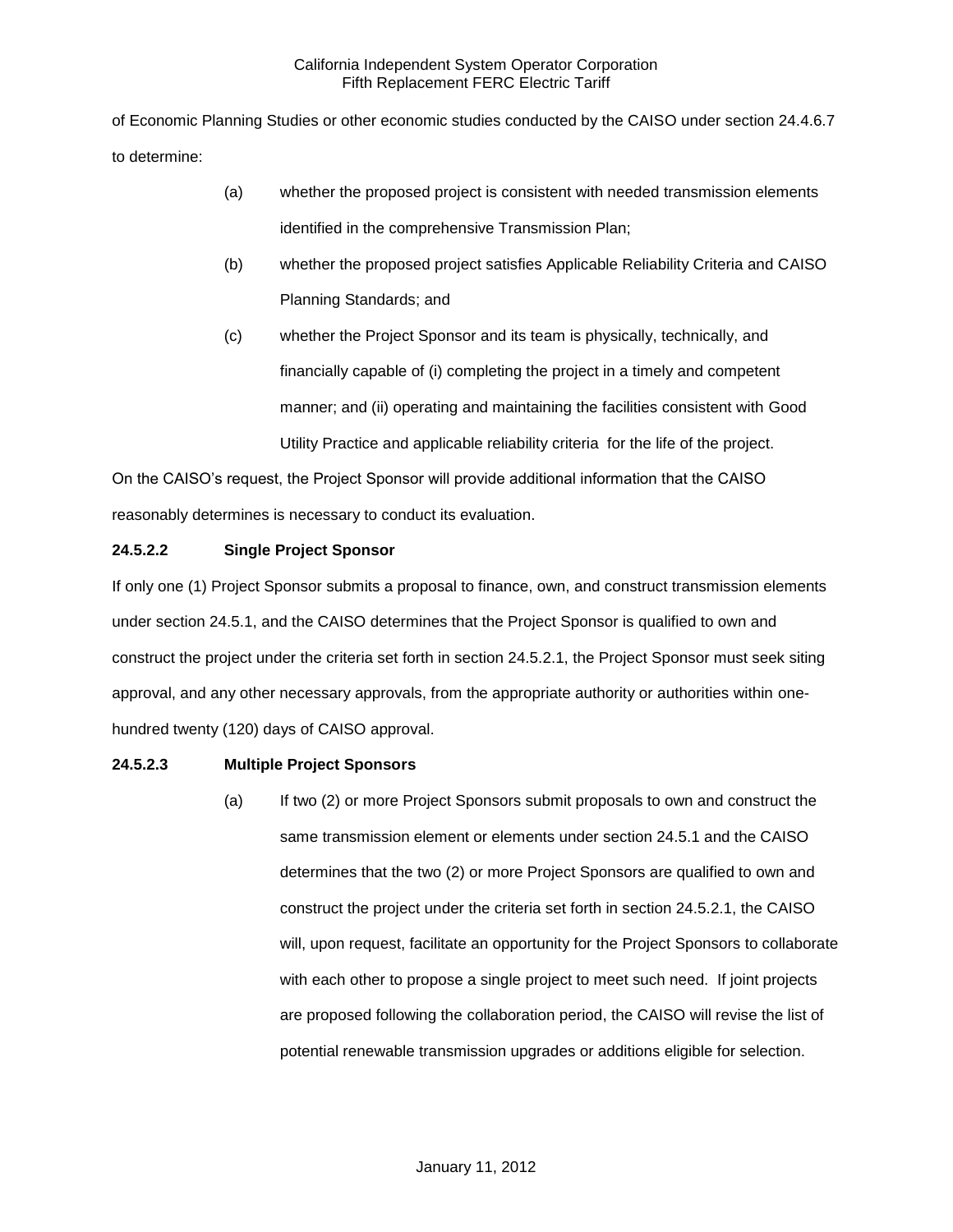- (b) If the qualified Project Sponsors are unable to collaborate on a joint project and are applying to the same authorized governmental body to approve the project siting, the qualified Project Sponsors must seek siting approval within sixty (60) days and the CAISO will accept the Project Sponsor determination by that authorized governmental authority.
- (c) If the qualified Project Sponsors are unable to collaborate on a joint project and are applying to different authorized governmental bodies for project siting approval, the CAISO will select one approved Project Sponsor based on a comparative analysis of the degree to which each Project Sponsor meets the criteria set forth in sections 24.5.2.1 and a consideration of the factors set forth in 24.5.2.4. The CAISO will engage an expert consultant to assist with the selection of the approved Project Sponsor. Thereafter, the approved Project Sponsor must seek siting approval, and any other necessary approvals, from the appropriate authority or authorities within one-hundred twenty (120) days of CAISO approval.

### **24.5.2.4 Project Sponsor Selection Factors**

In selecting an approved Project Sponsor from among multiple project sponsors, as described in section 24.5.2.3(c), the CAISO shall consider the following criteria, in addition to the criteria set forth in section  $24.5.2:$ 

- (a) the current and expected capabilities of the Project Sponsor and its team to finance, license, and construct the facility and operate and maintain it for the life of the project;
- (b) the Project Sponsor's existing rights of way and substations that would contribute to the project in question;
- (c) the experience of the Project Sponsor and its team in acquiring rights of way, and the authority to acquire rights of way by eminent domain, if necessary, that would facilitate approval and construction;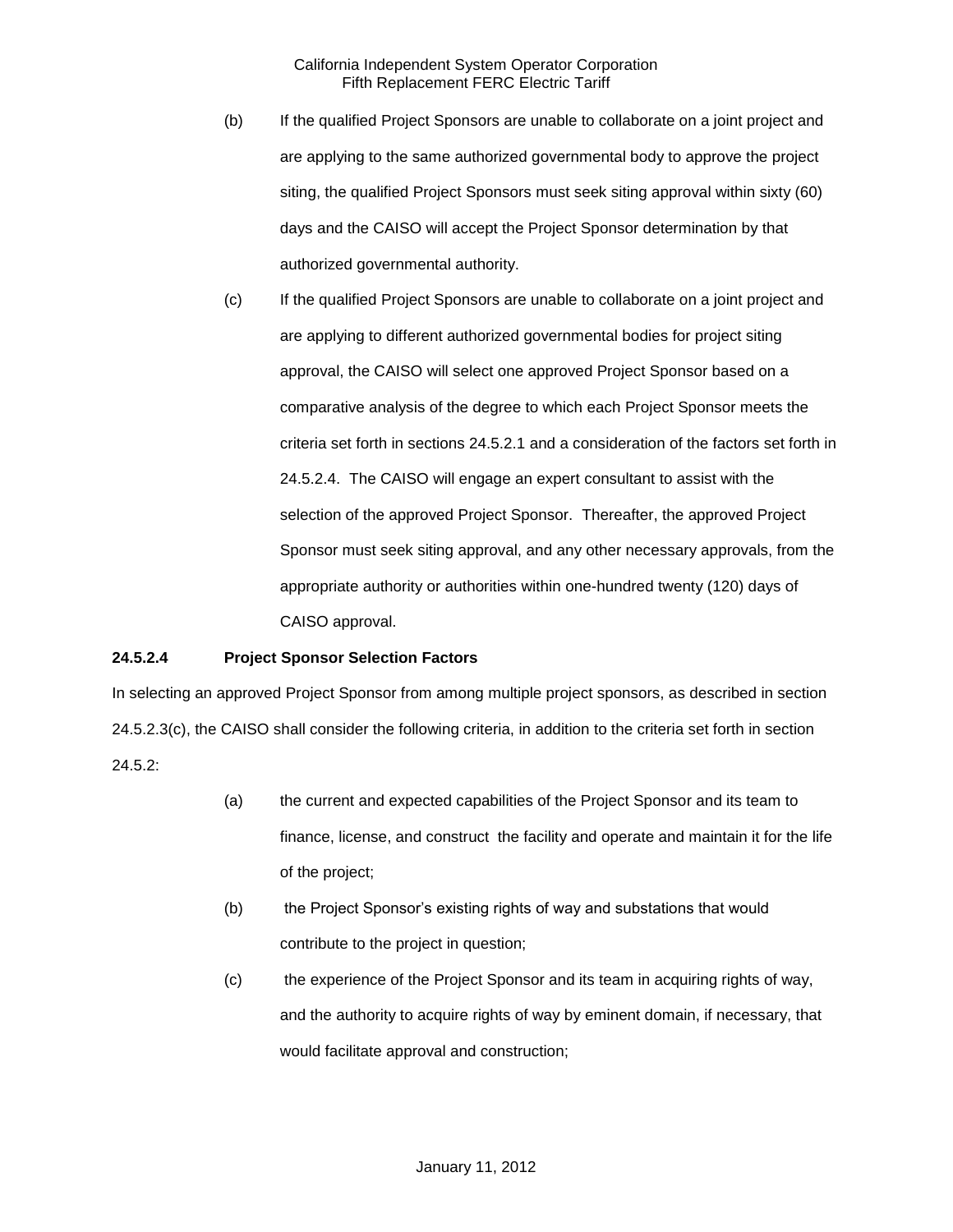- (d) the proposed schedule for development and completion of the project and demonstrated ability to meet that schedule of the Project Sponsor and its team;
- (e) the financial resources of the Project Sponsor and its team;
- (f) the technical and engineering qualifications and experience of the Project Sponsor and its team;
- (g) if applicable, the previous record regarding construction and maintenance of transmission facilities, including facilities outside the CAISO Controlled Grid of the Project Sponsor and its team;
- (h) demonstrated capability to adhere to standardized construction, maintenance and operating practices;
- (i) demonstrated ability to assume liability for major losses resulting from failure of facilities;
- (j) demonstrated cost containment capability and other advantages the Project Sponsor and its team may have to build the specific project, including any binding agreement by the Project Sponsor and its team to accept a cost cap that would preclude project costs above the cap from being recovered through the CAISO's Transmission Access Charge.

The information that Project Sponsors must submit to enable the CAISO to conduct its evaluation of these criteria shall be specified in the Business Practice Manual.

# **24.5.3 Notice to Project Sponsors**

The CAISO will notify Project Sponsors as to results of the project evaluation process in accordance with the schedule and procedures set forth in the Business Practice Manual.

# **24.6 Obligation to Construct Transmission Projects**

A Participating TO that has a PTO Service Territory in which either terminus of the element or elements being upgraded or added is located shall be obligated to construct all transmission additions and upgrade elements or elements included in the comprehensive Transmission Plan for which there is no Approved Project Sponsor or for which the Project Sponsor is unable to secure all necessary approvals. In cases where the Approved Project Sponsor is subsequently unable or unwilling to build the project, the CAISO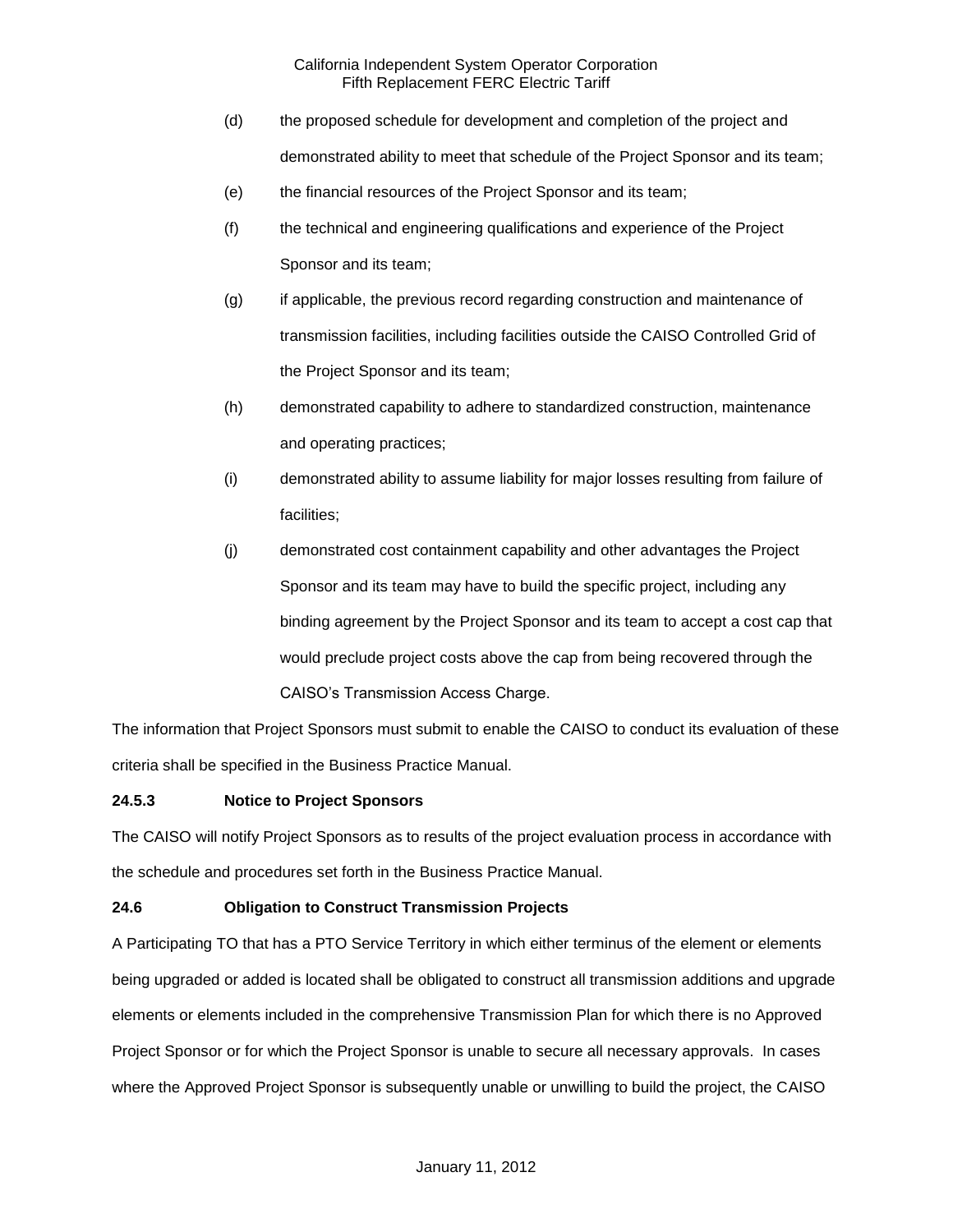may, at its discretion, direct the Participating TO with a PTO Service Territory in which either terminus of the facility being upgraded or added is located to build the element or elements, or open a new solicitation of Project Sponsors to finance, construct and own the element or elements. The Approved Project Sponsor shall not sell, assign or otherwise transfer its rights to finance, construct and own the project before the project has been energized and, if applicable, turned over to the CAISO's Operational Control unless the CAISO has approved such proposed transfer. The obligations of the Participating TO to construct such transmission additions or upgrades will not alter the rights of any entity to construct and expand transmission facilities as those rights would exist in the absence of a TO's obligations under this CAISO Tariff or as those rights may be conferred by the CAISO or may arise or exist pursuant to this CAISO Tariff.

- **24.6.1 [NOT USED]**
- **24.6.2 [NOT USED]**
- **24.6.3 [NOT USED]**
- **24.7 Documentation of Compliance with NERC Reliability Standards**

The Transmission Plan and underlying studies, assessments, information and analysis developed during the Transmission Planning Process, regardless of whether performed by CAISO or by Participating TOs or other third parties at the direction of CAISO, shall be used by the CAISO as part of its documentation of compliance with NERC Reliability Standards.

### **24.8 Additional Planning Information**

### **24.8.1 Information Provided by Participating TOs**

In addition to any information that must be provided to the CAISO under the NERC Reliability Standards, Participating TOs shall provide the CAISO on an annual or periodic basis in accordance with the schedule and procedures and in the form required by the Business Practice Manual any information and data reasonably required by the CAISO to perform the Transmission Planning Process, including, but not limited to: (1) modeling data for power flow, including reactive power, short-circuit and stability analysis; (2) a description of the total Demand to be served from each substation, including a description of any Energy efficiency programs reflected in the total Demand; (3) the amount of any interruptible Loads included in the total Demand (including conditions under which an interruption can be implemented and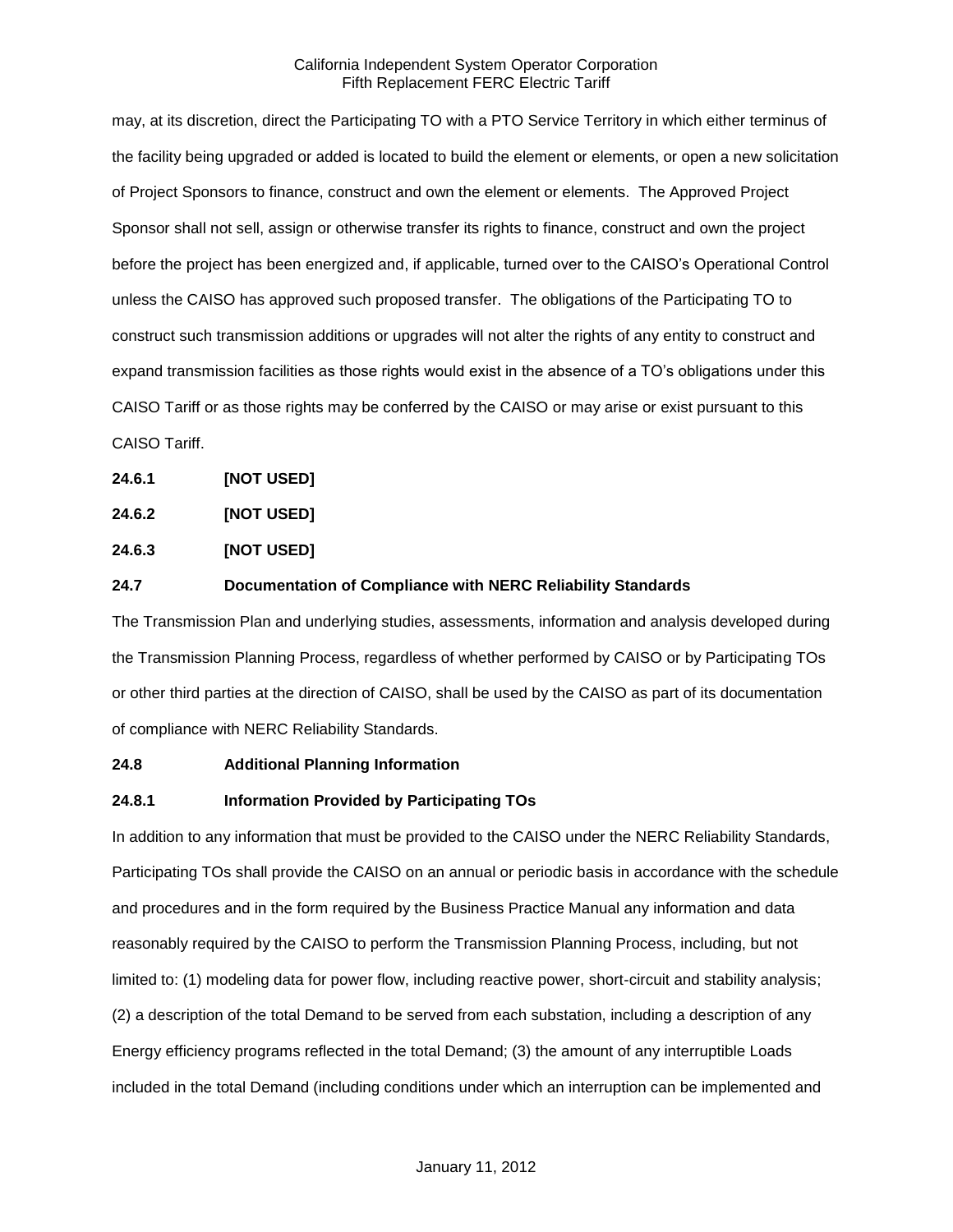any limitations on the duration and frequency of interruptions); (4), a description of Generating Units to be interconnected to the Distribution System of the Participating TO, including generation type and anticipated Commercial Operation Date; (5) detailed power system models of their transmission systems that reflect transmission system changes, including equipment replacement not requiring approval by the CAISO; (6) Distribution System modifications; (7) transmission network information, including line ratings, line length, conductor sizes and lengths, substation equipment ratings, circuits on common towers and with common rights-of-ways and cross-overs, special protection schemes, and protection setting information; and (8) Contingency lists.

### **24.8.2 Information Provided by Participating Generators**

In addition to any information that must be provided to the CAISO under the NERC Reliability Standards, Participating Generators shall provide the CAISO on an annual or periodic basis in accordance with the schedule, procedures and in the form required by the Business Practice Manual any information and data reasonably required by the CAISO to perform the Transmission Planning Process, including, but not limited to: (1) modeling data for short-circuit and stability analysis and (2) data, such as term, and status of any environmental or land use permits or agreements the expiration of which may affect that the operation of the Generating Unit.

# **24.8.3 Information Requested from Load Serving Entities**

In addition to any information that must be provided to the CAISO under the NERC Reliability Standards, the CAISO shall solicit from Load Serving Entities through their Scheduling Coordinators information required by, or anticipated to be useful to, the CAISO in its performance of the Transmission Planning Process, including, but not limited to: (1) long-term resource plans; (2) existing long-term contracts for resources and transmission service outside the CAISO Balancing Authority Area; and (3) Demand Forecasts, including forecasted effect of Energy efficiency and Demand response programs.

# **24.8.4 Information from Planning Groups, BAAs and Regulators**

In accordance with Section 24.8 , the CAISO shall obtain or solicit from interconnected Balancing Authority Areas, regional and sub-regional planning groups within the WECC, the CPUC, the CEC, and Local Regulatory Authorities information required by, or anticipated to be useful to, the CAISO in its performance of the Transmission Planning Process, including, but not limited to: (1) long-term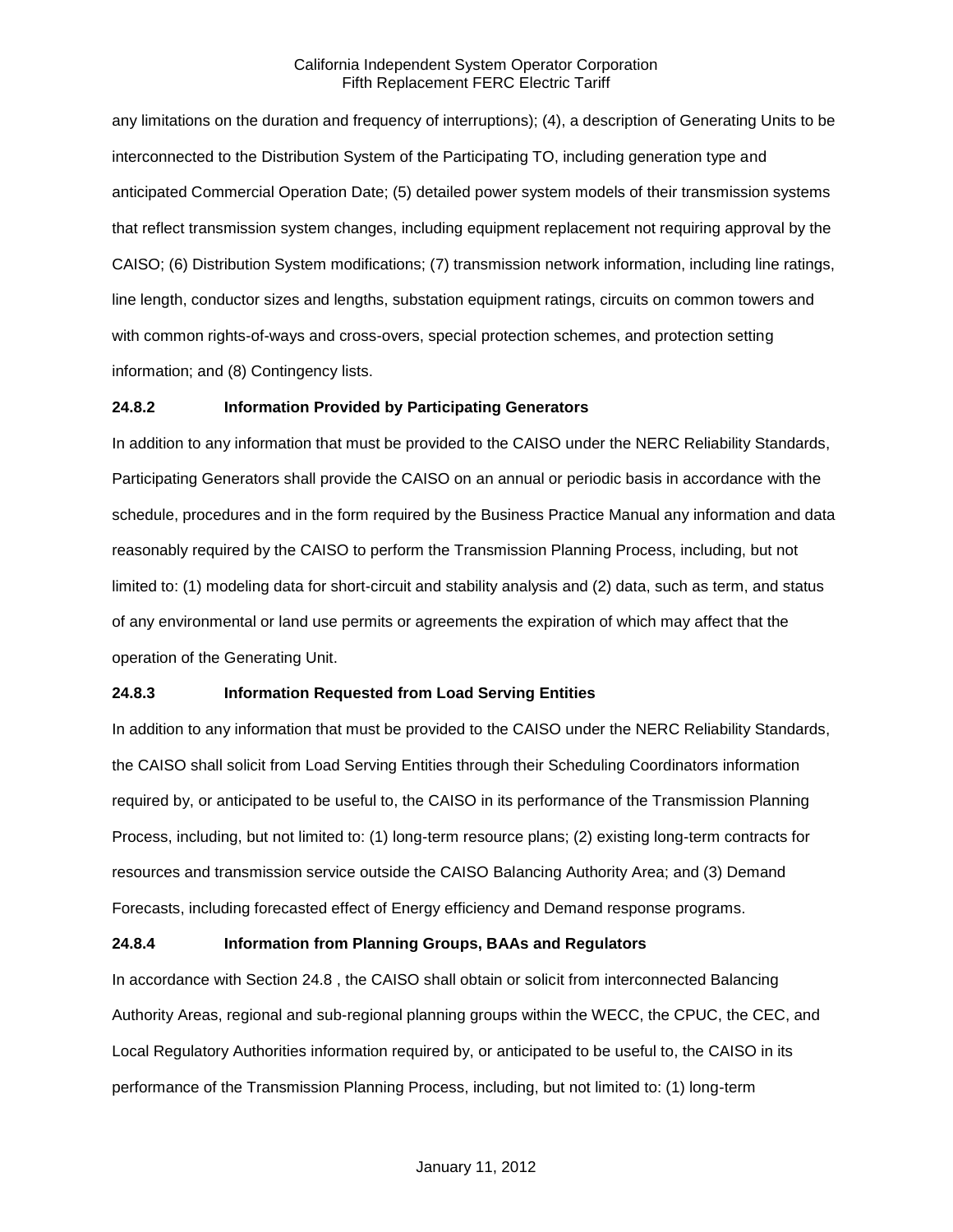transmission system plans; (2) long-term resource plans; (3) generation interconnection process information; (4) Demand Forecasts; and (5) any other data necessary for the development of power flow, short-circuit, and stability cases over the planning horizon of the CAISO Transmission Planning Process.

#### **24.8.5 Obligation to Provide Updated Information**

If material changes to the information provided under Sections 24.8 occur during the annual Transmission Planning Process, the providers of the information must provide notice to the CAISO of the changes.

### **24.9 Participating TO Study Obligation**

The Participating TO constructing or expanding facilities will be directed by the CAISO to coordinate with the Project Sponsor or Participating TO(s) with PTO Service Territories in which the transmission upgrade or addition will be located, neighboring Balancing Authority Areas, as appropriate, and other Market Participants to perform any study or studies necessary, including a Facility Study, to determine the appropriate facilities to be constructed in accordance with the CAISO Transmission Planning Process and the terms set forth in the TO Tariff.

#### **24.10 Operational Review**

The CAISO will perform an operational review of all facilities studied as part of the CAISO Transmission Planning Process that are proposed to be connected to, or made part of, the CAISO Controlled Grid to ensure that the proposed facilities provide for acceptable Operational Flexibility and meet all its requirements for proper integration with the CAISO Controlled Grid. If the CAISO finds that such facilities do not provide for acceptable Operational Flexibility or do not adequately integrate with the CAISO Controlled Grid, the CAISO shall coordinate with the Project Sponsor and, if different, the Participating TO with the PTO Service Territory, or the operators of neighboring Balancing Authority Areas, if applicable, in which the facilities will be located to reassess and redesign the facilities required to be constructed. Transmission upgrades or additions that do not provide acceptable Operational Flexibility or do not adequately integrate with the CAISO Controlled Grid cannot be included in the CAISO Transmission Plan or approved by CAISO management or the CAISO Governing Board, as applicable.

- **24.10.1 [NOT USED]**
- **24.10.2 [NOT USED]**
- **24.10.3 [[NOT USED]**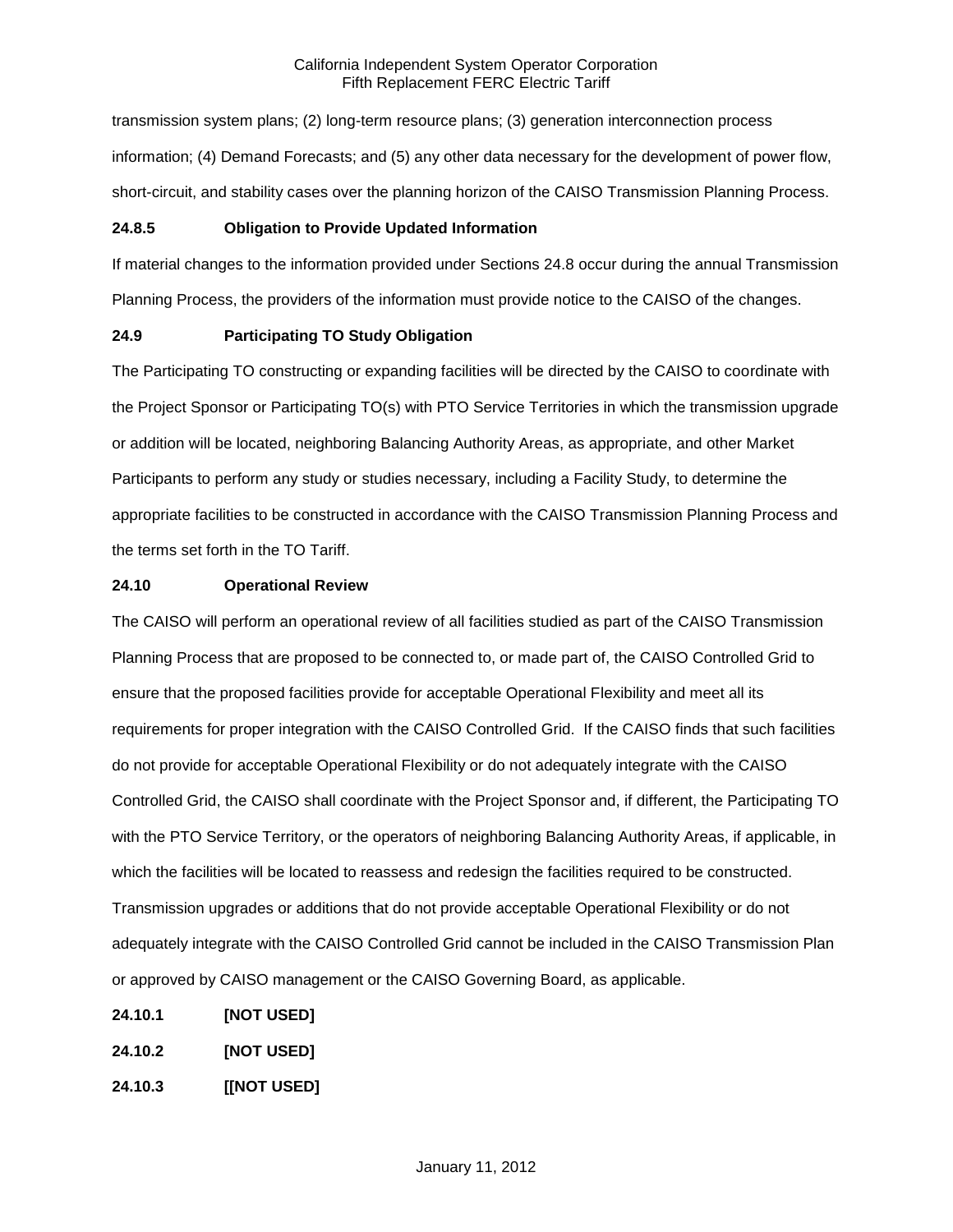# **24.10.4 [NOT USED]**

## **24.11 State and Local Approval and Property Rights**

#### **24.11.1 PTO Requirement to Seek Necessary Approvals And Rights**

The Participating TO obligated to construct facilities under this Section 24 must make a good faith effort to obtain all approvals and property rights under applicable federal, state and local laws that are necessary to complete the construction of the required transmission additions or upgrades. This obligation includes the Participating TO's use of eminent domain authority, where provided by state law.

### **24.11.2 Consequences Of PTO Inability To Obtain Approvals And Rights**

If the Participating TO cannot secure any such necessary approvals or property rights and consequently is unable to construct a transmission addition or upgrade found to be needed, it shall promptly notify the CAISO and shall comply with its obligations under the TO Tariff to convene a technical meeting to evaluate alternative proposals. The CAISO shall take such action as it reasonably considers appropriate, in coordination with the Participating TO and other affected Market Participants, to facilitate the development and evaluation of alternative proposals including, where possible, conferring on a third party the right to build the transmission addition or upgrade.

### **24.11.3 Conferral Of Right To Build Facilities On Third Party**

Where the conditions of Section 24.11.2 have been satisfied and it is possible for a third party to obtain all approvals and property rights under applicable federal, state and local laws that are necessary to complete the construction of transmission additions or upgrades required to be constructed in accordance with this CAISO Tariff (including the use of eminent domain authority, where provided by state law), the CAISO may confer on a third party the right to build the transmission addition or upgrade, which third party shall, if applicable, enter into the Transmission Control Agreement in relation to such transmission addition or upgrade.

### **24.12 WECC and Regional Coordination**

The Project Sponsor will have responsibility for completing any applicable WECC requirements and rating study requirements to ensure that a proposed transmission addition or upgrade meets regional planning requirements. The Project Sponsor may request the Participating TO to perform this coordination on behalf of the Project Sponsor at the Project Sponsor's expense.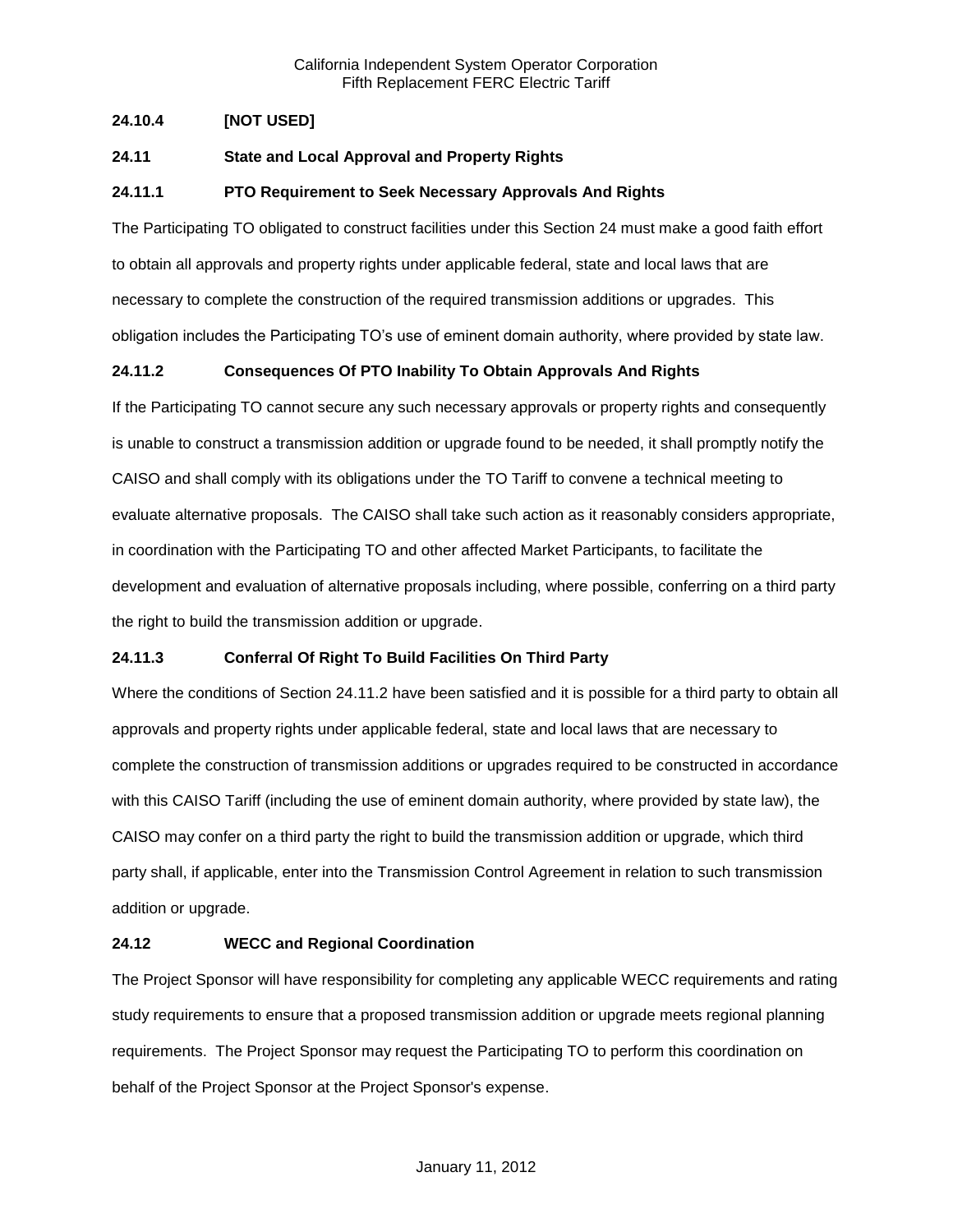# **24.13 Regional and Sub-Regional Planning Process**

The CAISO will be a member of the WECC and other applicable regional or sub-regional organizations and participate in WECC's operation and planning committees, and in other applicable regional and subregional coordinated planning processes.

### **24.13.1 Scope of Regional or Sub-Regional Planning Participation**

The CAISO will collaborate with adjacent transmission providers and existing sub-regional planning organizations through existing processes. This collaboration involves a reciprocal exchange of information, to the maximum extent possible and subject to applicable confidentiality restrictions, in order to ensure the simultaneous feasibility of respective Transmission Plans, the identification of potential areas for increased efficiency, and the consistent use of common assumptions whenever possible. The details of the CAISO's participation in regional and sub-regional planning processes are set forth in the Business Practice Manual. At a minimum, the CAISO shall be required to:

- (a) solicit the participation, whether through sub-regional planning groups or individually, of all interconnected Balancing Authority Areas in the development of the Unified Planning Assumptions and Study Plan and in reviewing the results of technical studies performed as part of the CAISO's Transmission Planning Process in order to:
	- (i) coordinate, to the maximum extent practicable, planning assumptions, data and methodologies utilized by the CAISO, regional and sub-regional planning groups or interconnected Balancing Authority Areas;
	- (ii) ensure transmission expansion plans of the CAISO, regional and subregional planning groups or interconnected Balancing Authority Areas are simultaneously feasible and seek to avoid duplication of facilities.
- (b) coordinate with regional and sub-regional planning groups regarding the entity to perform requests for Economic Planning Studies or other Congestion related studies;
- (c) transmit to applicable regional and sub-regional planning groups or interconnected Balancing Authority Areas information on technical studies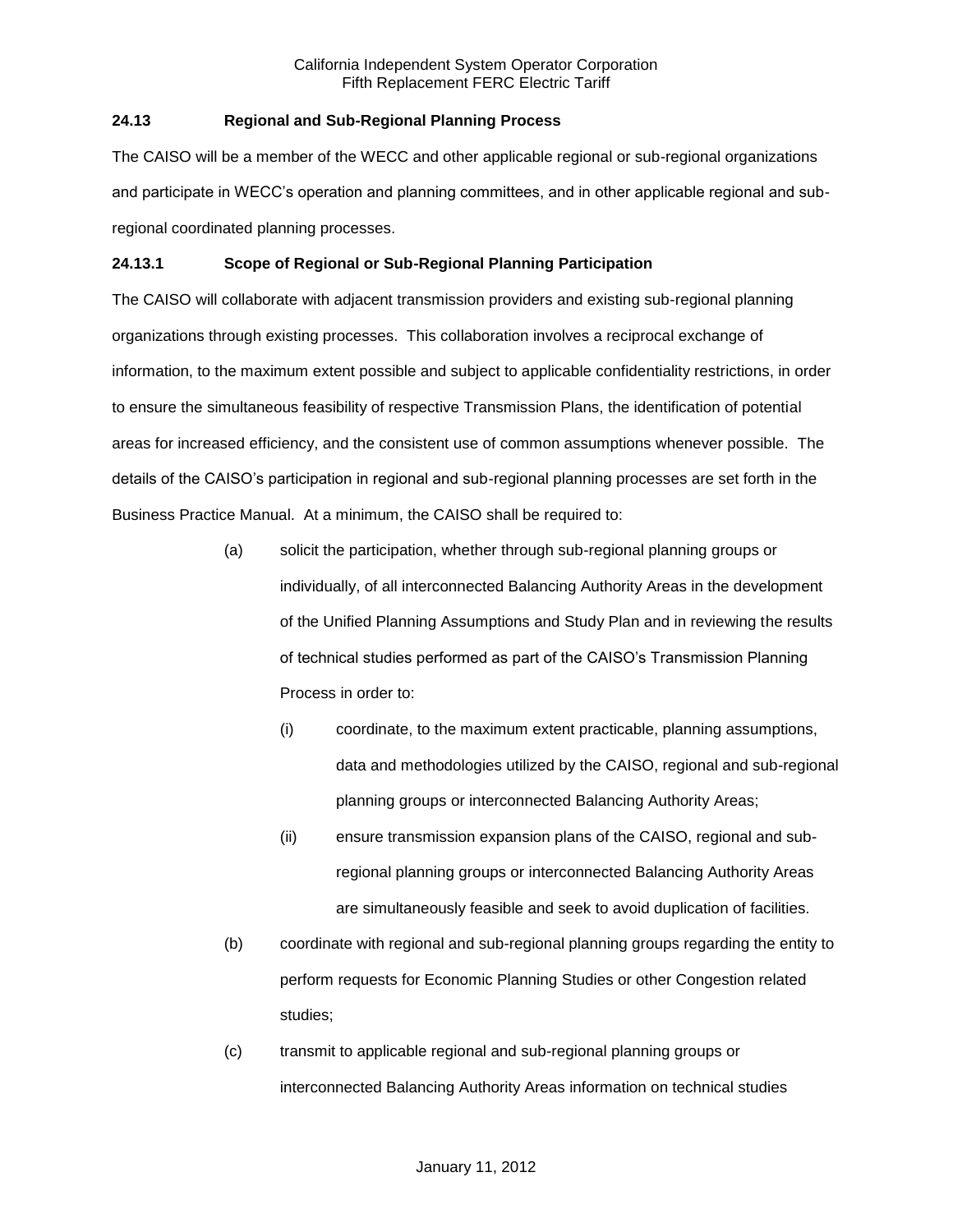performed as part of the CAISO Transmission Planning Process;

(d) post on the CAISO Website links to the planning activities of applicable regional and sub-regional planning groups or interconnected Balancing Authority Areas.

## **24.13.2 Limitation on Regional Activities**

Neither the CAISO nor any Participating TO nor any Market Participant shall take any position before the WECC or a regional organization that is inconsistent with a binding decision reached through an arbitration proceeding pursuant to Section 13, in which the Participating TO or Market Participant voluntarily participated.

# **24.14 Cost Responsibility for Transmission Additions or Upgrades**

Cost responsibility for transmission additions or upgrades constructed pursuant to this Section 24 (including the responsibility for any costs incurred under Section 24.11) shall be determined as follows:

# **24.14.1 Project Sponsor Commitment to Pay Full Cost**

Where a Project Sponsor commits to pay the full cost of a transmission addition or upgrade as set forth in subsection (2) of Section 24.4.6.1, the full costs shall be borne by the Project Sponsor.

# **24.14.2 Cost of Needed Addition or Upgrade to be Borne by PTO**

Where the need for a transmission addition or upgrade is determined by the CAISO, the cost of the transmission addition or upgrade shall be borne by the Participating TO that will be the owner of the transmission addition or upgrade and shall be reflected in its Transmission Revenue Requirement.

### **24.14.3 CRR Entitlement for Project Sponsors Not Recovering Costs**

Provided that the CAISO has Operational Control of the Merchant Transmission Facility, a Project Sponsor that does not recover the investment cost under a FERC-approved rate through the Access Charge or a reimbursement or direct payment from a Participating TO shall be entitled to receive Merchant CRRs as provided in Section 36.11. The full amount of capacity added to the system by such transmission upgrades or additions will be as determined through the regional reliability council process of the Western Electricity Coordinating Council or its successor.

### **24.14.3.1 Western Path 15**

Pursuant to its Project Sponsor status as specified in Section 4.3.1.3, consistent with FERC's findings in Docket Nos. EL04-133-001, ER04-1198-000, and ER04-1198-001, issued on May 16, 2006 (115 FERC ¶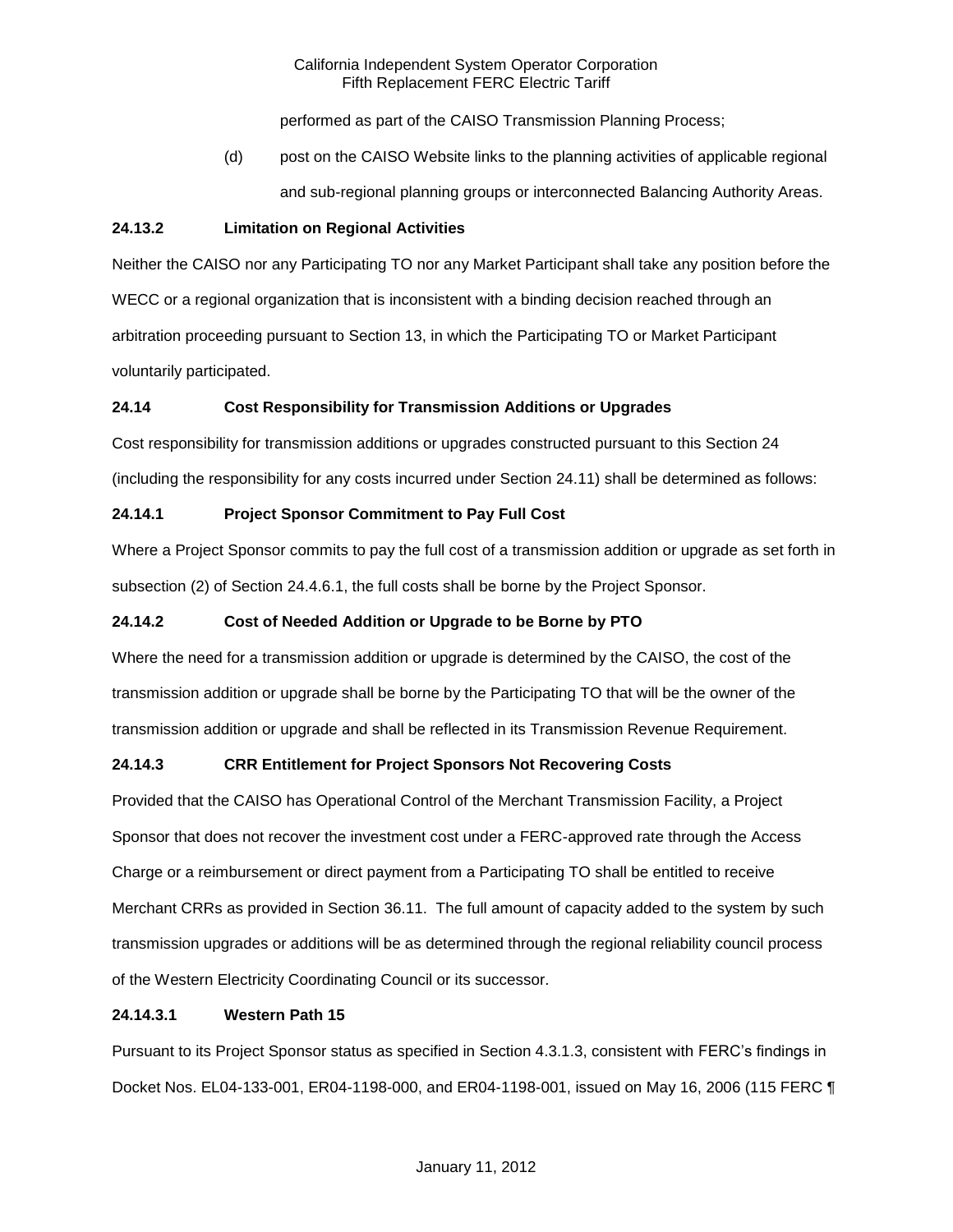61,178), Western Path 15 shall receive compensation associated with transmission usage rights modeled for Western Path 15. In the event that Western Path 15 has an approved rate schedule that returns excess revenue from any compensation obtained from the CAISO associated with the transmission usage rights for Western Path 15, such revenue shall be returned to the CAISO through a procedure established by the CAISO and the Western Area Power Administration for that purpose.

# **24.14.3.2 FPL Energy, LLC**

Pursuant to its Project Sponsor status, consistent with FERC's findings in Docket No. ER03-407, issued on June 15, 2006 (115 FERC ¶ 61, 329), FPL Energy, LLC shall receive Merchant CRRs associated with transmission usage rights modeled for the Blythe Path 59 upgrade, such Merchant CRRs to be in effect for a period of thirty (30) years, or the pre-specified intended life of the Merchant Transmission Facility, whichever is less, from the date Blythe Path 59 was energized. For the purpose of allocating Merchant CRRs to FPL Energy, LLC over the Blythe Path 59 upgrade, the allocation of CRR Options in the import (east to west, from the Blythe Scheduling Point to the 230 kV side of the 161 kV to 230 kV transformer at the Eagle Mountain substation) as well as of CRR Options in the export (west to east) direction will be based on 57.1 percent of the total upgrade (96 MW out of the 168 MW), which is FPL Energy, LLC's share of the total upgrade as approved by FERC in the letter order issued by FERC on June 15, 2006 in Docket No. ER03-407 (115 FERC ¶ 61,329).

### **24.14.4 Treatment Of New High Voltage Facilities Costs In HVAC**

Once a New Participating TO has executed the Transmission Control Agreement and it has become effective, the cost for New High Voltage Facilities for all Participating TOs shall be included in the CAISO Grid-wide component of the High Voltage Access Charge in accordance with Schedule 3 of Appendix F, unless and with respect to Western Path 15 only, cost recovery is provided in Section 24.14.3. The Participating TO who is supporting the cost of the New High Voltage Facility shall include such costs in its High Voltage Transmission Revenue Requirement, regardless of which TAC Area the facility is geographically located.

### **24.15 Ownership of and Charges for Expansion Facilities**

### **24.15.1 Transmission Additions and Upgrades under TCA**

All transmission additions and upgrades constructed by Participating TOs in accordance with this Section